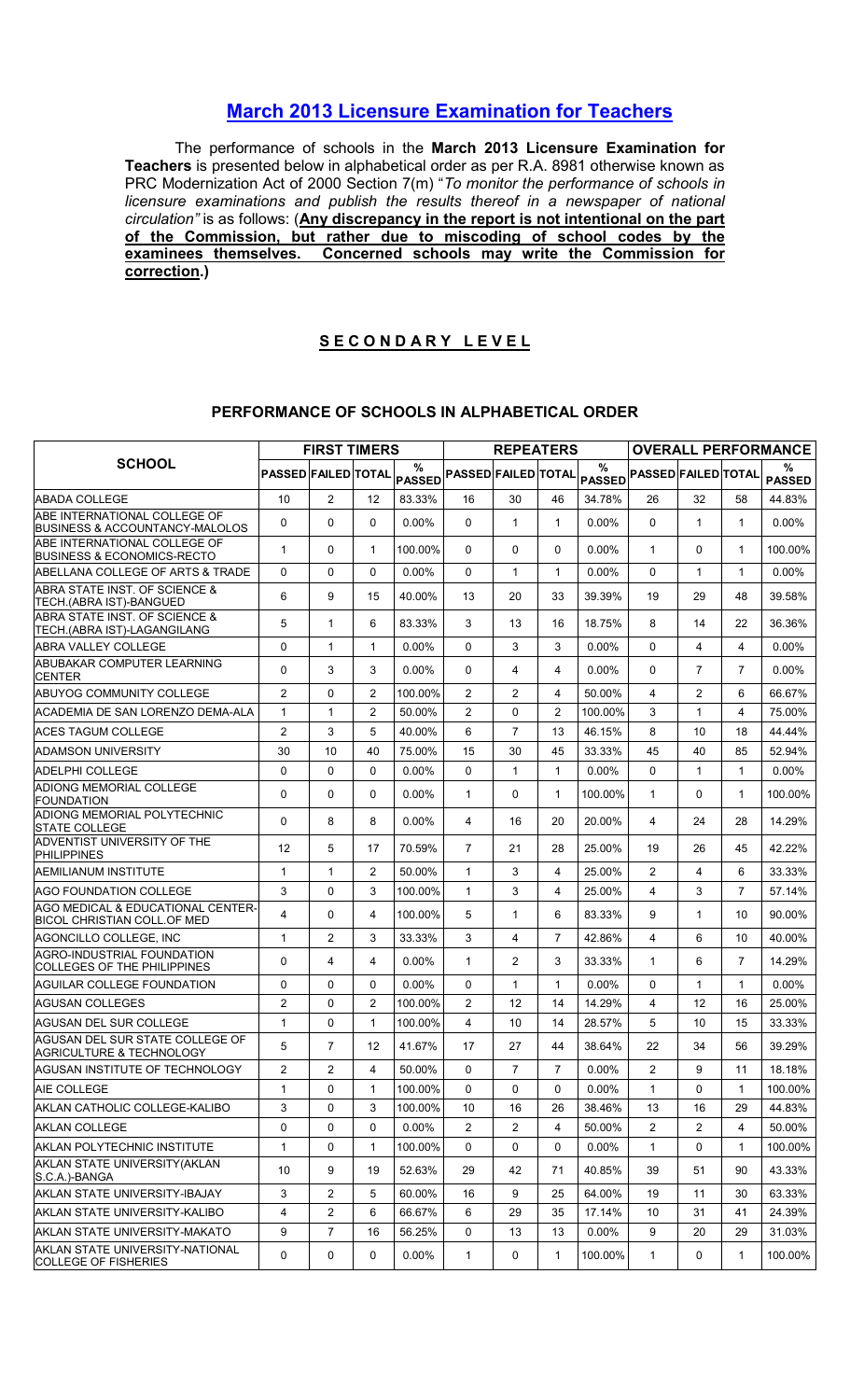|                                                              |                            | <b>FIRST TIMERS</b> |                |                    |                            | <b>REPEATERS</b> |                |          |                                                        |                |                | <b>OVERALL PERFORMANCE</b> |
|--------------------------------------------------------------|----------------------------|---------------------|----------------|--------------------|----------------------------|------------------|----------------|----------|--------------------------------------------------------|----------------|----------------|----------------------------|
| <b>SCHOOL</b>                                                | <b>PASSED FAILED TOTAL</b> |                     |                | %<br><b>PASSED</b> | <b>PASSED FAILED TOTAL</b> |                  |                | %        | $ {\mathsf{pass}} $ Passed $ {\mathsf{FAILED}} $ total |                |                | %<br><b>PASSED</b>         |
| AKLAN STATE UNIVERSITY-NEW<br><b>WASHINGTON</b>              | 3                          | 3                   | 6              | 50.00%             | $\overline{7}$             | 17               | 24             | 29.17%   | 10                                                     | 20             | 30             | 33.33%                     |
| ALANGALANG AGRO INDUSTRIAL<br><b>SCHOOL</b>                  | 0                          | 0                   | 0              | $0.00\%$           | $\Omega$                   | 1                | 1              | 0.00%    | $\Omega$                                               | 1              | $\mathbf{1}$   | $0.00\%$                   |
| ALDERSGATE COLLEGE                                           | $\mathbf{1}$               | $\mathbf 0$         | $\mathbf{1}$   | 100.00%            | $\Omega$                   | 3                | 3              | 0.00%    | $\mathbf{1}$                                           | 3              | 4              | 25.00%                     |
| <b>ALEJANDRO COLLEGE</b>                                     | 0                          | $\mathbf{1}$        | $\mathbf{1}$   | 0.00%              | $\Omega$                   | $\overline{2}$   | $\overline{2}$ | $0.00\%$ | 0                                                      | 3              | 3              | $0.00\%$                   |
| ALFELOR SR. MEMORIAL COLLEGE                                 | 1                          | 0                   | $\mathbf{1}$   | 100.00%            | 4                          | 10               | 14             | 28.57%   | 5                                                      | 10             | 15             | 33.33%                     |
| ALITAGTAG COLLEGE                                            | 0                          | 3                   | 3              | 0.00%              | $\overline{c}$             | $\mathbf{1}$     | 3              | 66.67%   | $\overline{2}$                                         | 4              | 6              | 33.33%                     |
| <b>ALL NATIONS COLLEGE</b>                                   | 1                          | $\mathbf{1}$        | $\overline{2}$ | 50.00%             | $\mathbf{1}$               | 0                | $\mathbf{1}$   | 100.00%  | $\overline{2}$                                         | $\mathbf{1}$   | 3              | 66.67%                     |
| ALTAVAS COLLEGE                                              | 1                          | 0                   | 1              | 100.00%            | $\mathbf{1}$               | 2                | 3              | 33.33%   | $\overline{c}$                                         | $\overline{2}$ | 4              | 50.00%                     |
| AMA COMPUTER COLLEGE-BINAN,<br>LAGUNA                        | $\Omega$                   | $\Omega$            | 0              | $0.00\%$           | $\mathbf{0}$               | $\mathbf{1}$     | 1              | $0.00\%$ | $\Omega$                                               | 1              | $\mathbf{1}$   | $0.00\%$                   |
| AMA COMPUTER COLLEGE-<br><b>CABANATUAN CITY</b>              | $\Omega$                   | 0                   | 0              | $0.00\%$           | $\mathbf{1}$               | 1                | $\overline{2}$ | 50.00%   | $\mathbf{1}$                                           | $\mathbf{1}$   | $\overline{2}$ | 50.00%                     |
| AMA COMPUTER COLLEGE-CALOOCAN<br><b>CAMPUS</b>               | $\mathbf{1}$               | 0                   | $\mathbf{1}$   | 100.00%            | $\Omega$                   | 0                | 0              | $0.00\%$ | $\mathbf{1}$                                           | 0              | $\mathbf{1}$   | 100.00%                    |
| AMA COMPUTER COLLEGE-CEBU CITY                               | $\mathbf{1}$               | 0                   | $\mathbf{1}$   | 100.00%            | $\Omega$                   | 0                | 0              | 0.00%    | $\mathbf{1}$                                           | $\Omega$       | $\mathbf{1}$   | 100.00%                    |
| AMA COMPUTER COLLEGE-COTABATO                                |                            |                     |                |                    |                            |                  |                |          |                                                        |                |                |                            |
| <b>CITY</b>                                                  | 0                          | 0                   | 0              | 0.00%              | $\Omega$                   | 2                | 2              | $0.00\%$ | $\Omega$                                               | $\overline{2}$ | $\overline{2}$ | $0.00\%$                   |
| AMA COMPUTER COLLEGE-DAGUPAN<br><b>CITY</b>                  | $\mathbf{1}$               | 0                   | $\mathbf{1}$   | 100.00%            | 0                          | 0                | 0              | $0.00\%$ | $\mathbf{1}$                                           | $\Omega$       | $\mathbf{1}$   | 100.00%                    |
| AMA COMPUTER COLLEGE-EAST RIZAL                              | 2                          | 0                   | 2              | 100.00%            | $\mathbf{1}$               | 0                | 1              | 100.00%  | 3                                                      | 0              | 3              | 100.00%                    |
| AMA COMPUTER COLLEGE-GEN SANTOS<br><b>CAMPUS</b>             | $\Omega$                   | 0                   | $\Omega$       | $0.00\%$           | 1                          | 0                | 1              | 100.00%  | $\mathbf{1}$                                           | 0              | $\mathbf{1}$   | 100.00%                    |
| AMA COMPUTER COLLEGE-ILOILO CITY                             | $\mathbf{1}$               | 0                   | $\mathbf{1}$   | 100.00%            | $\Omega$                   | 0                | $\Omega$       | $0.00\%$ | $\mathbf{1}$                                           | $\Omega$       | $\mathbf{1}$   | 100.00%                    |
| AMA COMPUTER COLLEGE-LAOAG CITY                              | 0                          | 0                   | 0              | $0.00\%$           | $\mathbf 0$                | 1                | 1              | $0.00\%$ | 0                                                      | 1              | 1              | $0.00\%$                   |
| AMA COMPUTER COLLEGE-LEGAZPI<br><b>CAMPUS</b>                | 1                          | 0                   | $\mathbf{1}$   | 100.00%            | 0                          | 0                | 0              | $0.00\%$ | $\mathbf{1}$                                           | 0              | $\mathbf{1}$   | 100.00%                    |
| IAMA COMPUTER COLLEGE-MAKATI CITY                            | $\mathbf{1}$               | 0                   | $\mathbf{1}$   | 100.00%            | $\mathbf{1}$               | 1                | 2              | 50.00%   | $\overline{2}$                                         | 1              | 3              | 66.67%                     |
| AMA COMPUTER COLLEGE-NAGA CITY                               | 0                          | 1                   | $\mathbf{1}$   | $0.00\%$           | $\mathbf 0$                | 0                | 0              | $0.00\%$ | 0                                                      | $\mathbf{1}$   | $\mathbf{1}$   | $0.00\%$                   |
| AMA COMPUTER COLLEGE-SAN<br>FERNANDO, PAMPANGA               | 0                          | 0                   | 0              | 0.00%              | $\mathbf{1}$               | 0                | 1              | 100.00%  | $\mathbf{1}$                                           | $\Omega$       | $\mathbf{1}$   | 100.00%                    |
| AMA COMPUTER COLLEGE-SANTIAGO<br><b>CITY</b>                 | $\Omega$                   | 0                   | $\Omega$       | 0.00%              | 1                          | 0                | 1              | 100.00%  | 1                                                      | 0              | $\mathbf{1}$   | 100.00%                    |
| AMA COMPUTER COLLEGE-STA. CRUZ.<br>LAGUNA                    | $\mathbf{1}$               | 0                   | $\mathbf{1}$   | 100.00%            | 0                          | 0                | 0              | $0.00\%$ | $\mathbf{1}$                                           | 0              | 1              | 100.00%                    |
| AMA COMPUTER UNIVERSITY-PROJ. 8,<br>QC                       | 3                          | 0                   | 3 <sup>1</sup> | 100.00%            | 0                          | 5                | 5              | 0.00%    | 3                                                      | 5              | 8              | 37.50%                     |
| <b>ANDRES BONIFACIO COLLEGE</b>                              | 3                          | 3                   | 6              | 50.00%             | $\mathbf{1}$               | 9                | 10             | 10.00%   | 4                                                      | 12             | 16             | 25.00%                     |
| <b>ANDRES SORIANO COLLEGE</b>                                | 0                          | 0                   | $\Omega$       | $0.00\%$           | 4                          | 11               | 15             | 26.67%   | 4                                                      | 11             | 15             | 26.67%                     |
| <b>ANGELES UNIVERSITY FOUNDATION</b>                         | $\overline{7}$             | $\mathbf{1}$        | 8              | 87.50%             | $\mathbf{1}$               | 5                | 6              | 16.67%   | 8                                                      | 6              | 14             | 57.14%                     |
| ANGELICUM COLLEGE                                            | 2                          | $\mathbf 0$         | 2              | 100.00%            | 4                          | 0                | 4              | 100.00%  | 6                                                      | 0              | 6              | 100.00%                    |
| ANNUNCIATION COLLEGE                                         | $\mathbf{1}$               | $\mathbf{1}$        | 2              | 50.00%             | 3                          | $\overline{7}$   | 10             | 30.00%   | 4                                                      | 8              | 12             | 33.33%                     |
| ANTIQUE COLLEGE OF AGRICULTURE-<br><b>HAMTIC</b>             | 0                          | 0                   | 0              | $0.00\%$           | 0                          | 1                | 1              | $0.00\%$ | 0                                                      | 1              | 1              | $0.00\%$                   |
| ANTONIO R. PACHECO COLLEGE, INC                              | 4                          | 3                   | $\overline{7}$ | 57.14%             | 5                          | 14               | 19             | 26.32%   | 9                                                      | 17             | 26             | 34.62%                     |
| APAYAO STATE COLLEGE-CONNER                                  | $\mathbf{1}$               | 0                   | $\mathbf{1}$   | 100.00%            | 4                          | 21               | 25             | 16.00%   | 5                                                      | 21             | 26             | 19.23%                     |
| APAYAO STATE COLLEGE-LUNA<br><b>CAMPUS</b>                   | 0                          | 3                   | 3              | $0.00\%$           | 5                          | 6                | 11             | 45.45%   | 5                                                      | 9              | 14             | 35.71%                     |
| AQUINAS UNIVERSITY                                           | 15                         | 7                   | 22             | 68.18%             | 11                         | 14               | 25             | 44.00%   | 26                                                     | 21             | 47             | 55.32%                     |
| <b>ARANETA UNIVERSITY EXTENSION</b>                          | $\Omega$                   | 0                   | 0              | $0.00\%$           | $\mathbf{0}$               | 1                | 1              | $0.00\%$ | $\Omega$                                               | $\mathbf{1}$   | $\mathbf 1$    | $0.00\%$                   |
| <b>FOUNDATION</b><br><b>ARAULLO UNIVERSITY</b>               | 5                          | $\overline{4}$      | 9              | 55.56%             | 10                         | 50               | 60             | 16.67%   | 15                                                     | 54             | 69             | 21.74%                     |
| ARC OF THE COVENANT MONTESSORI                               | 0                          | 1                   | $\mathbf{1}$   | $0.00\%$           | 3                          | $\overline{2}$   | 5              | 60.00%   | 3                                                      | 3              | 6              | 50.00%                     |
| CHAMBER OF LEARNING CENTER<br>ARELLANO UNIVERSITY-MALABON    | $\mathbf{1}$               | 0                   | $\mathbf{1}$   | 100.00%            | 0                          | 6                | 6              | $0.00\%$ | $\mathbf{1}$                                           | 6              | $\overline{7}$ | 14.29%                     |
| <b>ARELLANO UNIVERSITY-MANILA</b>                            | 6                          | $\mathbf{1}$        | $\overline{7}$ | 85.71%             | 8                          | 18               | 26             | 30.77%   | 14                                                     | 19             | 33             | 42.42%                     |
| <b>ARELLANO UNIVERSITY-PASAY</b>                             | 3                          | 8                   | 11             | 27.27%             | $\overline{7}$             | 5                | 12             | 58.33%   | 10                                                     | 13             | 23             | 43.48%                     |
| <b>ARELLANO UNIVERSITY-PASIG</b>                             | 2                          | $\mathbf{1}$        | 3              | 66.67%             | 2                          | 4                | 6              | 33.33%   | 4                                                      | 5              | 9              | 44.44%                     |
| ARRIESGADO COLLEGE FOUNDATION,<br>INC.                       | $\mathbf{1}$               | 0                   | $\mathbf{1}$   | 100.00%            | 0                          | 0                | 0              | $0.00\%$ | $\mathbf{1}$                                           | 0              | 1              | 100.00%                    |
| <b>ASBURRY COLLEGE</b>                                       | 0                          | 2                   | $\overline{2}$ | $0.00\%$           | $\mathbf{1}$               | 3                | 4              | 25.00%   | $\mathbf{1}$                                           | 5              | 6              | 16.67%                     |
| ASIA COLLEGE OF ADVANCE STUDIES IN<br>ARTS, SCIENCES & TECH. | 20                         | 27                  | 47             | 42.55%             | 6                          | 13               | 19             | 31.58%   | 26                                                     | 40             | 66             | 39.39%                     |
| ASIA PACIFIC COLLEGE OF ADVANCED                             | $\Omega$                   | $\Omega$            | $\mathbf{0}$   | $0.00\%$           | $\mathbf{1}$               | 1                | $\overline{2}$ | 50.00%   | $\mathbf{1}$                                           | $\mathbf{1}$   | $\overline{2}$ | 50.00%                     |
| <b>STUDIES</b><br>ASIA SCHOOL OF ARTS & SCIENCES             | $\overline{2}$             | $\mathbf{1}$        | 3              | 66.67%             | $\mathbf{1}$               | 5                | 6              | 16.67%   | 3                                                      | 6              | 9              | 33.33%                     |
| <b>ASIAN COLLEGE OF SCIENCE &amp;</b>                        | 1                          | 0                   | $\mathbf{1}$   | 100.00%            | $\mathbf{1}$               | $\mathbf{1}$     | $\overline{2}$ | 50.00%   | $\overline{2}$                                         | $\mathbf{1}$   | 3              | 66.67%                     |
| <b>TECHNOLOGY-BALIUAG</b><br>ASIAN COLLEGE OF SCIENCE &      |                            |                     |                |                    |                            |                  |                |          |                                                        |                |                |                            |
| <b>TECHNOLOGY-CABANATUAN CITY</b>                            | 0                          | 1                   | $\mathbf{1}$   | $0.00\%$           | 0                          | 0                | 0              | $0.00\%$ | 0                                                      | $\mathbf{1}$   | $\mathbf{1}$   | $0.00\%$                   |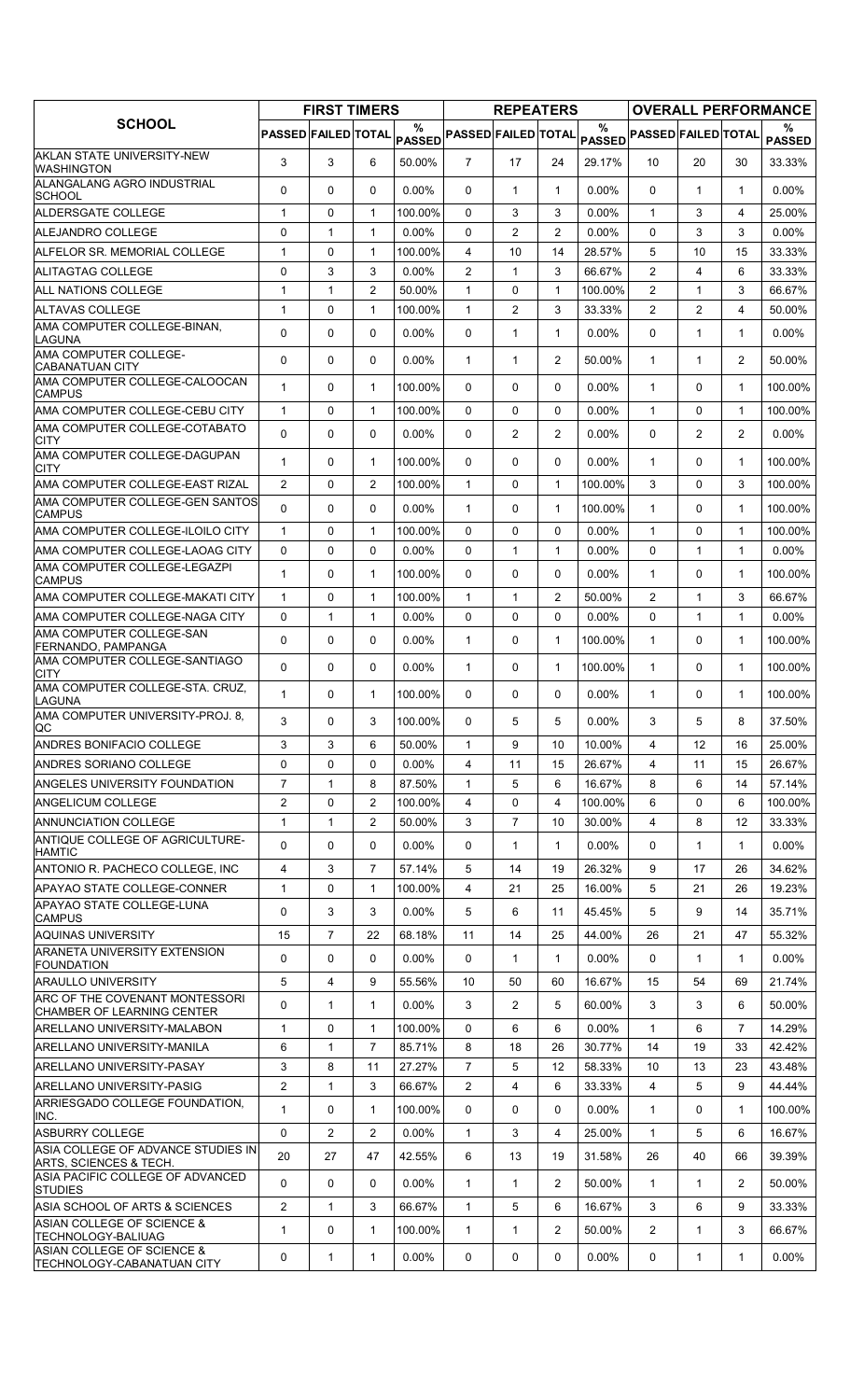|                                                                |                     | <b>FIRST TIMERS</b> |                |                    |                            | <b>REPEATERS</b> |                |          |                                                                               |                |                | <b>OVERALL PERFORMANCE</b> |
|----------------------------------------------------------------|---------------------|---------------------|----------------|--------------------|----------------------------|------------------|----------------|----------|-------------------------------------------------------------------------------|----------------|----------------|----------------------------|
| <b>SCHOOL</b>                                                  | PASSED FAILED TOTAL |                     |                | %<br><b>PASSED</b> | <b>PASSED FAILED TOTAL</b> |                  |                | $\%$     | $\mathsf{PAS\widetilde{SED}} \mathsf{PASSED} \mathsf{FAILED} \mathsf{TOTAL} $ |                |                | %<br><b>PASSED</b>         |
| ASIAN COLLEGE OF SCIENCE &<br>TECHNOLOGY-DUMAGUETE             | $\mathbf{1}$        | $\Omega$            | $\mathbf{1}$   | 100.00%            | $\Omega$                   | $\Omega$         | $\Omega$       | 0.00%    | $\mathbf{1}$                                                                  | $\Omega$       | $\mathbf{1}$   | 100.00%                    |
| ASIAN COLLEGE OF SCIENCE &<br><b>TECHNOLOGY-QC</b>             | $\mathbf{1}$        | 0                   | $\mathbf{1}$   | 100.00%            | $\mathbf{1}$               | 0                | $\mathbf{1}$   | 100.00%  | $\overline{2}$                                                                | $\Omega$       | $\overline{2}$ | 100.00%                    |
| ASIAN COLLEGE OF TECHNOLOGY                                    | 6                   | $\overline{4}$      | 10             | 60.00%             | $\Omega$                   | $\mathbf{1}$     | $\mathbf{1}$   | 0.00%    | 6                                                                             | 5              | 11             | 54.55%                     |
| ASIAN DEVELOPMENT FOUNDATION<br><b>COLLEGE</b>                 | 3                   | $\mathbf{1}$        | $\overline{4}$ | 75.00%             | 0                          | 2                | 2              | $0.00\%$ | 3                                                                             | 3              | 6              | 50.00%                     |
| ASIAN INSTITUTE FOR DISTANCE<br>LEARNING                       | $\overline{2}$      | 0                   | $\overline{2}$ | 100.00%            | $\Omega$                   | 0                | $\Omega$       | 0.00%    | $\overline{2}$                                                                | $\Omega$       | $\overline{2}$ | 100.00%                    |
| ASIAN INSTITUTE OF TECHNOLOGY AND<br><b>EDUCATION</b>          | $\Omega$            | $\mathbf{1}$        | $\mathbf{1}$   | $0.00\%$           | $\mathbf{0}$               | 0                | 0              | 0.00%    | 0                                                                             | $\mathbf{1}$   | $\mathbf{1}$   | $0.00\%$                   |
| <b>ASIAN SEMINARY OF CHRISTIAN</b><br><b>MINISTRIES</b>        | 4                   | 0                   | 4              | 100.00%            | 0                          | 0                | 0              | 0.00%    | 4                                                                             | 0              | 4              | 100.00%                    |
| ASSUMPTION COLLEGE OF DAVAO                                    | 0                   | 0                   | $\mathbf{0}$   | 0.00%              | $\overline{7}$             | 3                | 10             | 70.00%   | $\overline{7}$                                                                | 3              | 10             | 70.00%                     |
| <b>ASSUMPTION COLLEGE OF</b><br><b>NABUNTURAN</b>              | $\mathbf{1}$        | 0                   | $\mathbf{1}$   | 100.00%            | 4                          | 11               | 15             | 26.67%   | 5                                                                             | 11             | 16             | 31.25%                     |
| <b>ASSUMPTION COLLEGE-MAKATI</b>                               | 3                   | 0                   | 3              | 100.00%            | 0                          | 0                | 0              | 0.00%    | 3                                                                             | $\Omega$       | 3              | 100.00%                    |
| ATENEO DE DAVAO UNIVERSITY                                     | 15                  | 0                   | 15             | 100.00%            | 3                          | $\mathbf{1}$     | 4              | 75.00%   | 18                                                                            | $\mathbf{1}$   | 19             | 94.74%                     |
| ATENEO DE MANILA UNIVERSITY-Q.C.                               | 5                   | 0                   | 5              | 100.00%            | $\Omega$                   | 0                | 0              | 0.00%    | 5                                                                             | $\Omega$       | 5              | 100.00%                    |
| ATENEO DE NAGA UNIVERSITY                                      | 26                  | 5                   | 31             | 83.87%             | 5                          | 4                | 9              | 55.56%   | 31                                                                            | 9              | 40             | 77.50%                     |
| ATENEO DE ZAMBOANGA                                            | $\overline{7}$      | 0                   | $\overline{7}$ | 100.00%            | 3                          | $\overline{c}$   | 5              | 60.00%   | 10                                                                            | $\overline{2}$ | 12             | 83.33%                     |
| <b>AURORA PIONEERS MEMORIAL</b><br><b>COLLEGE</b>              | 0                   | 0                   | $\mathbf 0$    | $0.00\%$           | $\mathbf{0}$               | 1                | $\mathbf{1}$   | $0.00\%$ | 0                                                                             | 1              | $\mathbf{1}$   | $0.00\%$                   |
| <b>AURORA STATE COLLEGE OF</b><br><b>TECHNOLOGY</b>            | $\Omega$            | $\overline{c}$      | 2              | $0.00\%$           | 5                          | 6                | 11             | 45.45%   | 5                                                                             | 8              | 13             | 38.46%                     |
| <b>BAAO COMMUNITY COLLEGE</b>                                  | 9                   | 9                   | 18             | 50.00%             | 9                          | 24               | 33             | 27.27%   | 18                                                                            | 33             | 51             | 35.29%                     |
| <b>BACOLOD CITY COLLEGE</b>                                    | 10                  | 3                   | 13             | 76.92%             | $\Omega$                   | 1                | $\mathbf{1}$   | 0.00%    | 10                                                                            | 4              | 14             | 71.43%                     |
| <b>BAGO CITY COLLEGE</b>                                       | 8                   | 9                   | 17             | 47.06%             | 18                         | 40               | 58             | 31.03%   | 26                                                                            | 49             | 75             | 34.67%                     |
| <b>BAGUIO ARTS THEOLOGICAL COLLEGE</b>                         | $\mathbf{1}$        | 0                   | $\mathbf{1}$   | 100.00%            | $\Omega$                   | 0                | $\Omega$       | 0.00%    | $\mathbf{1}$                                                                  | $\Omega$       | $\mathbf{1}$   | 100.00%                    |
| <b>BAGUIO CENTRAL UNIVERSITY</b>                               | 15                  | 4                   | 19             | 78.95%             | 9                          | 23               | 32             | 28.13%   | 24                                                                            | 27             | 51             | 47.06%                     |
| <b>BALABAGAN TRADE SCHOOL</b>                                  | 0                   | $\mathbf{1}$        | $\mathbf{1}$   | 0.00%              | $\mathbf{1}$               | 8                | 9              | 11.11%   | $\mathbf{1}$                                                                  | 9              | 10             | 10.00%                     |
| <b>BALAYAN COLLEGES</b>                                        | $\Omega$            | 0                   | $\Omega$       | $0.00\%$           | $\mathbf{1}$               | 3                | 4              | 25.00%   | $\mathbf{1}$                                                                  | 3              | 4              | 25.00%                     |
| <b>BALETE COMMUNITY COLLEGE</b>                                | 0                   | 0                   | $\mathbf{0}$   | 0.00%              | $\Omega$                   | 6                | 6              | 0.00%    | $\Omega$                                                                      | 6              | 6              | $0.00\%$                   |
| <b>BALICUATRO COLLEGE OF ARTS &amp;</b><br><b>TRADES</b>       | $\Omega$            | 5                   | 5              | $0.00\%$           | 4                          | 42               | 46             | 8.70%    | 4                                                                             | 47             | 51             | 7.84%                      |
| BALITE INSTITUTE OF TECHNOLOGY                                 | 0                   | $\mathbf{1}$        | $\mathbf{1}$   | 0.00%              | 0                          | $\mathbf 1$      | $\mathbf{1}$   | 0.00%    | $\mathsf{O}$                                                                  | $\overline{2}$ | $\overline{2}$ | $0.00\%$                   |
| <b>BALIUAG UNIVERSITY (BALIUAG)</b><br>COLLEGES)               | 4                   | $\mathbf{1}$        | 5              | 80.00%             | 11                         | 10               | 21             | 52.38%   | 15                                                                            | 11             | 26             | 57.69%                     |
| BALUD MUNICIPAL COLLEGE-BALUD,<br><b>MASBATE</b>               | 0                   | 0                   | $\mathbf 0$    | $0.00\%$           | $\mathbf{1}$               | $\overline{2}$   | 3              | 33.33%   | $\mathbf{1}$                                                                  | $\overline{2}$ | 3              | 33.33%                     |
| <b>BANTAYAN SOUTHERN INSTITUTE</b>                             | $\mathbf 0$         | 0                   | 0              | $0.00\%$           | 2                          | 1                | 3              | 66.67%   | $\overline{2}$                                                                | $\mathbf{1}$   | 3              | 66.67%                     |
| <b>BAPTIST BIBLE SEMINARY &amp; INSTITUTE</b>                  | $\overline{7}$      | $\mathbf{1}$        | 8              | 87.50%             | $\Omega$                   | $\mathbf{1}$     | $\mathbf{1}$   | $0.00\%$ | $\overline{7}$                                                                | $\overline{2}$ | 9              | 77.78%                     |
| <b>BAPTIST THEOLOGICAL COLLEGE-</b>                            | $\overline{4}$      | $\mathbf{1}$        | 5              | 80.00%             | 3                          | $\mathbf{1}$     | 4              | 75.00%   | $\overline{7}$                                                                | $\overline{2}$ | 9              | 77.78%                     |
| <b>BANILAD</b><br><b>BAPTIST VOICE BIBLE COLLEGE</b>           | $\mathbf{1}$        | $\mathbf{1}$        | $\overline{2}$ | 50.00%             | $\mathbf{1}$               | 0                | 1              | 100.00%  | $\overline{2}$                                                                | $\mathbf{1}$   | 3              | 66.67%                     |
| <b>BAROTAC NUEVO POLYTECHNIC</b>                               | 0                   | 0                   | 0              | $0.00\%$           | $\mathbf{1}$               | 0                | $\mathbf{1}$   | 100.00%  | $\mathbf{1}$                                                                  | 0              | $\mathbf{1}$   | 100.00%                    |
| <b>COLLEGE</b><br><b>BASILAN STATE COLLEGE</b>                 | $\overline{2}$      | $\overline{7}$      | 9              | 22.22%             | 17                         | 101              | 118            | 14.41%   | 19                                                                            | 108            | 127            | 14.96%                     |
| <b>BATAAN HEROES MEMORIAL COLLEGE</b>                          | 0                   | 0                   | $\mathbf 0$    | $0.00\%$           | 0                          | 11               | 11             | 0.00%    | 0                                                                             | 11             | 11             | $0.00\%$                   |
| BATAAN NATIONAL AGRICULTURAL<br><b>SCHOOL</b>                  | 0                   | 0                   | 0              | $0.00\%$           | 0                          | $\overline{2}$   | 2              | 0.00%    | 0                                                                             | $\overline{2}$ | $\overline{2}$ | $0.00\%$                   |
| BATAAN PENINSULA STATE UNIVERSITY-<br>BALANGA (for.BATAAN P.S) | 23                  | 15                  | 38             | 60.53%             | 34                         | 68               | 102            | 33.33%   | 57                                                                            | 83             | 140            | 40.71%                     |
| <b>BATAAN POLYTECHNIC STATE</b><br><b>COLLEGE-ORANI</b>        | 0                   | 0                   | $\mathbf 0$    | $0.00\%$           | $\mathbf{0}$               | 3                | 3              | 0.00%    | 0                                                                             | 3              | 3              | $0.00\%$                   |
| <b>BATAAN STATE COLLEGE</b>                                    | 0                   | 3                   | 3              | $0.00\%$           | 5                          | 13               | 18             | 27.78%   | 5                                                                             | 16             | 21             | 23.81%                     |
| BATAD POLYTECHNIC COLLEGE-BATAD,<br><b>ILOILO</b>              | 0                   | 0                   | $\mathbf{0}$   | $0.00\%$           | 0                          | $\overline{2}$   | $\overline{2}$ | 0.00%    | 0                                                                             | $\overline{2}$ | $\overline{2}$ | $0.00\%$                   |
| <b>BATANGAS EASTERN ACADEMY</b>                                | $\overline{c}$      | $\mathbf{1}$        | 3              | 66.67%             | $\overline{2}$             | 5                | $\overline{7}$ | 28.57%   | $\overline{4}$                                                                | 6              | 10             | 40.00%                     |
| BATANGAS STATE UNIVERSITY (for.<br>JPLPC)-MALVAR               | $\mathbf{1}$        | 0                   | $\mathbf{1}$   | 100.00%            | $\mathbf{1}$               | 11               | 12             | 8.33%    | $\overline{2}$                                                                | 11             | 13             | 15.38%                     |
| BATANGAS STATE UNIVERSITY-ARASOF-<br><b>NASUGBU</b>            | 23                  | 14                  | 37             | 62.16%             | 27                         | 45               | 72             | 37.50%   | 50                                                                            | 59             | 109            | 45.87%                     |
| BATANGAS STATE UNIVERSITY-<br>BATANGAS CITY (PBMIT)            | 33                  | 12                  | 45             | 73.33%             | 39                         | 79               | 118            | 33.05%   | 72                                                                            | 91             | 163            | 44.17%                     |
| <b>BATO INSTITUTE OF SCIENCE &amp;</b><br><b>TECHNOLOGY</b>    | 0                   | 0                   | 0              | $0.00\%$           | 0                          | $\overline{2}$   | $\overline{2}$ | 0.00%    | 0                                                                             | $\overline{2}$ | $\overline{2}$ | $0.00\%$                   |
| <b>BAYAWAN COLLEGE</b>                                         | $\mathbf 0$         | $\overline{2}$      | 2              | $0.00\%$           | 3                          | 12               | 15             | 20.00%   | 3                                                                             | 14             | 17             | 17.65%                     |
| BENGUET STATE UNIVERSITY-BOKOD                                 | $\mathbf{1}$        | 0                   | $\mathbf{1}$   | 100.00%            | 6                          | 6                | 12             | 50.00%   | $\overline{7}$                                                                | 6              | 13             | 53.85%                     |
| BENGUET STATE UNIVERSITY-BUGUIAS-<br>LOO                       | 5                   | 1                   | 6              | 83.33%             | $\mathbf{1}$               | 12               | 13             | 7.69%    | 6                                                                             | 13             | 19             | 31.58%                     |
|                                                                |                     |                     |                |                    |                            |                  |                |          |                                                                               |                |                |                            |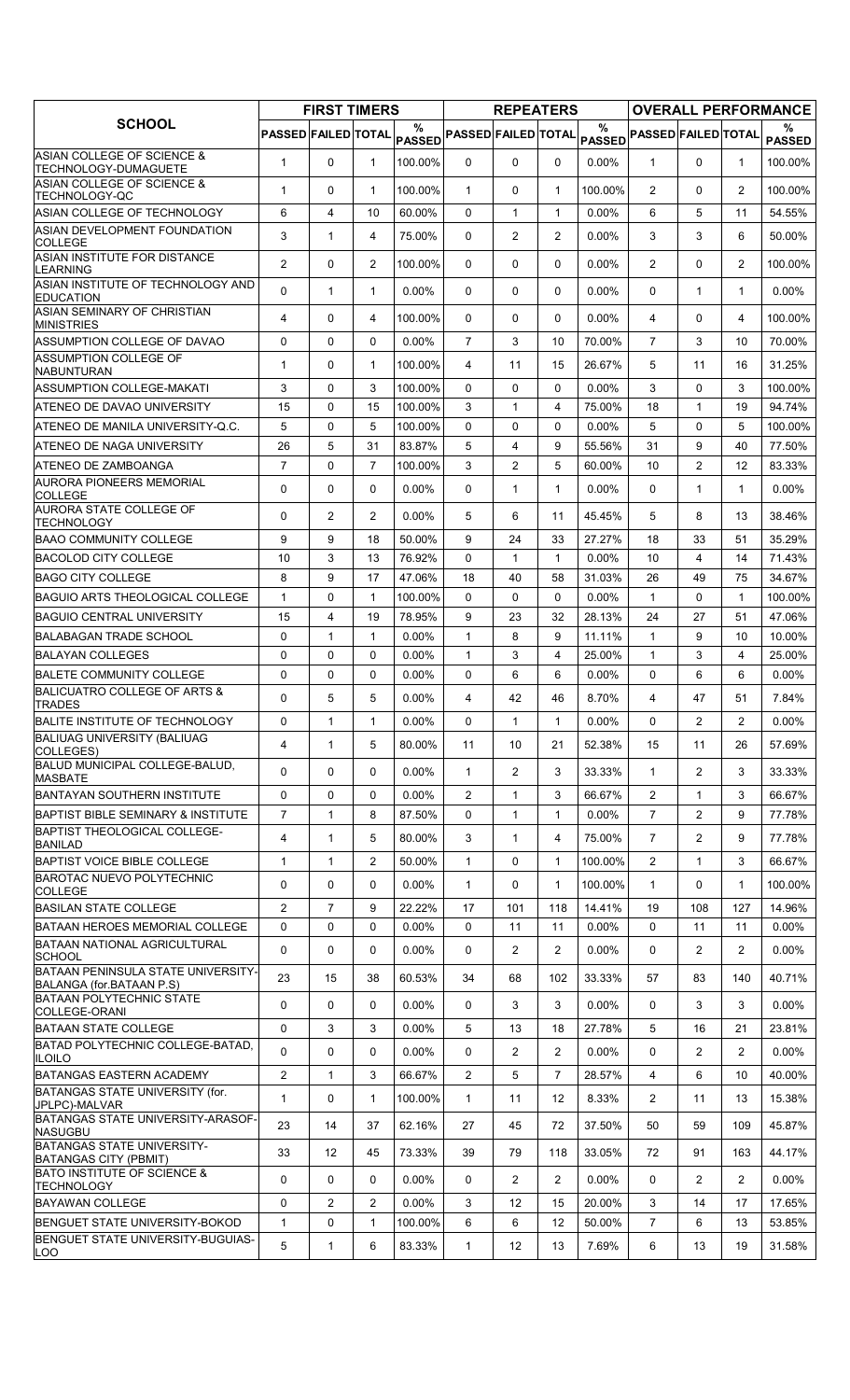|                                                                  |                     | <b>FIRST TIMERS</b> |                |                    |                            | <b>REPEATERS</b> |                |                       |                            |              |                | <b>OVERALL PERFORMANCE</b> |
|------------------------------------------------------------------|---------------------|---------------------|----------------|--------------------|----------------------------|------------------|----------------|-----------------------|----------------------------|--------------|----------------|----------------------------|
| <b>SCHOOL</b>                                                    | PASSED FAILED TOTAL |                     |                | %<br><b>PASSED</b> | <b>PASSED FAILED TOTAL</b> |                  |                | $\%$<br><b>PASSED</b> | <b>PASSED FAILED TOTAL</b> |              |                | ℅<br><b>PASSED</b>         |
| <b>BENGUET STATE UNIVERSITY-LA</b><br><b>TRINIDAD</b>            | 53                  | 12 <sup>2</sup>     | 65             | 81.54%             | 43                         | 27               | 70             | 61.43%                | 96                         | 39           | 135            | 71.11%                     |
| <b>BERNARDO COLLEGE</b>                                          | 0                   | $\overline{2}$      | 2              | $0.00\%$           | $\mathbf{1}$               | 6                | $\overline{7}$ | 14.29%                | $\mathbf{1}$               | 8            | 9              | 11.11%                     |
| <b>BICOL COLLEGE</b>                                             | 3                   | 3                   | 6              | 50.00%             | 12                         | 41               | 53             | 22.64%                | 15                         | 44           | 59             | 25.42%                     |
| <b>BICOL INSTITUTE OF SCIENCE &amp;</b><br><b>TECHNOLOGY</b>     | 0                   | $\mathbf 0$         | $\Omega$       | 0.00%              | 0                          | $\mathbf{1}$     | $\mathbf{1}$   | $0.00\%$              | $\Omega$                   | 1            | $\mathbf{1}$   | $0.00\%$                   |
| BICOL MERCHANT MARINE COLLEGE,<br>INC.                           | 1                   | $\mathbf 0$         | $\mathbf{1}$   | 100.00%            | $\Omega$                   | 0                | 0              | $0.00\%$              | $\mathbf{1}$               | $\Omega$     | $\mathbf{1}$   | 100.00%                    |
| <b>BICOL UNIVERISTY-DARAGA</b>                                   | 3                   | $\mathbf 0$         | 3              | 100.00%            | $\Omega$                   | $\overline{2}$   | $\overline{2}$ | 0.00%                 | 3                          | 2            | 5              | 60.00%                     |
| BICOL UNIVERSITY IND'L TECH.(BUCIT)-<br><b>LEGAZPI</b>           | 12                  | 14                  | 26             | 46.15%             | 30                         | 61               | 91             | 32.97%                | 42                         | 75           | 117            | 35.90%                     |
| <b>BICOL UNIVERSITY-GUBAT</b>                                    | 3                   | $\mathbf{1}$        | 4              | 75.00%             | $\overline{7}$             | 11               | 18             | 38.89%                | 10                         | 12           | 22             | 45.45%                     |
| <b>BICOL UNIVERSITY-GUINOBATAN</b>                               | 6                   | 3                   | 9              | 66.67%             | 5                          | 20               | 25             | 20.00%                | 11                         | 23           | 34             | 32.35%                     |
| <b>BICOL UNIVERSITY-LEGAZPI</b>                                  | 87                  | 36                  | 123            | 70.73%             | 53                         | 105              | 158            | 33.54%                | 140                        | 141          | 281            | 49.82%                     |
| <b>BICOL UNIVERSITY-POLANGUI</b>                                 | 5                   | 5                   | 10             | 50.00%             | 10                         | 15               | 25             | 40.00%                | 15                         | 20           | 35             | 42.86%                     |
| <b>BICOL UNIVERSITY-TABACO</b>                                   | $\overline{7}$      | 2                   | 9              | 77.78%             | 22                         | 19               | 41             | 53.66%                | 29                         | 21           | 50             | 58.00%                     |
| BILIRAN NATIONAL AGRICULTURAL                                    | 1                   | 1                   | 2              | 50.00%             | $\overline{7}$             | 17               | 24             | 29.17%                | 8                          | 18           | 26             | 30.77%                     |
| <b>COLLEGE</b><br><b>BINALBAGAN CATHOLIC COLLEGE</b>             | 0                   | 2                   | $\overline{2}$ | 0.00%              | 11                         | 13               | 24             | 45.83%                | 11                         | 15           | 26             | 42.31%                     |
| <b>BINANGONAN CATHOLIC COLLEGE</b>                               | 0                   | $\mathbf 0$         | $\mathbf 0$    | 0.00%              | 0                          | 1                | $\mathbf{1}$   | 0.00%                 | $\Omega$                   | 1            | $\mathbf{1}$   | $0.00\%$                   |
| <b>BLANCIA CARREON COLLEGE</b>                                   |                     |                     |                |                    |                            |                  |                |                       |                            |              |                |                            |
| <b>FOUNDATION, INC.</b>                                          | $\Omega$            | 3                   | 3              | $0.00\%$           | 0                          | 3                | 3              | 0.00%                 | $\Omega$                   | 6            | 6              | $0.00\%$                   |
| BLESSED CHRIST CHILD MONTESSORI<br><b>FOUNDATION</b>             | 0                   | $\mathbf 0$         | 0              | $0.00\%$           | 0                          | $\mathbf{1}$     | $\mathbf{1}$   | $0.00\%$              | $\Omega$                   | 1            | 1              | $0.00\%$                   |
| BLESSED MOTHER COLLEGE, INC                                      | 0                   | 0                   | $\Omega$       | $0.00\%$           | 1                          | 0                | $\mathbf{1}$   | 100.00%               | $\mathbf{1}$               | 0            | $\mathbf{1}$   | 100.00%                    |
| <b>BLESSED TRINITY COLLEGE</b>                                   | 0                   | $\mathbf 0$         | $\Omega$       | 0.00%              | 0                          | $\mathbf{1}$     | $\mathbf{1}$   | 0.00%                 | $\Omega$                   | $\mathbf{1}$ | $\mathbf{1}$   | $0.00\%$                   |
| <b>BOHOL INSTITUTE OF TECHNOLOGY-</b><br><b>JAGNA</b>            | 0                   | 0                   | $\mathbf 0$    | 0.00%              | 1                          | $\mathbf{1}$     | 2              | 50.00%                | $\mathbf{1}$               | 1            | $\overline{2}$ | 50.00%                     |
| <b>BOHOL INSTITUTE OF TECHNOLOGY-</b><br><b>TAGBILARAN CITY</b>  | $\overline{2}$      | $\overline{4}$      | 6              | 33.33%             | 4                          | $\overline{7}$   | 11             | 36.36%                | 6                          | 11           | 17             | 35.29%                     |
| BOHOL INSTITUTE OF TECHNOLOGY-<br><b>TALIBON</b>                 | 1                   | $\mathbf{1}$        | $\overline{2}$ | 50.00%             | $\overline{2}$             | 4                | 6              | 33.33%                | 3                          | 5            | 8              | 37.50%                     |
| <b>BOHOL ISLAND STATE UNIVERSITY</b><br>(FOR.CVSCAFT)-BILAR      | 4                   | 1                   | 5              | 80.00%             | $\overline{7}$             | 4                | 11             | 63.64%                | 11                         | 5            | 16             | 68.75%                     |
| <b>BOHOL ISLAND STATE UNIVERSITY</b><br>(FOR.CVSCAFT)-CALAPE     | 0                   | $\mathbf{1}$        | 1              | $0.00\%$           | 5                          | 4                | 9              | 55.56%                | 5                          | 5            | 10             | 50.00%                     |
| <b>BOHOL ISLAND STATE UNIVERSITY</b><br>(FOR.CVSCAFT)-CANDIJAY   | 5                   | 1                   | 6              | 83.33%             | 10 <sup>°</sup>            | 17               | 27             | 37.04%                | 15                         | 18           | 33             | 45.45%                     |
| <b>BOHOL ISLAND STATE UNIVERSITY</b><br>(FOR.CVSCAFT)-CLARIN     | 4                   | 0                   | 4              | 100.00%            | 4                          | 8                | 12             | 33.33%                | 8                          | 8            | 16             | 50.00%                     |
| <b>BOHOL ISLAND STATE UNIVERSITY</b><br>(FOR.CVSCAFT)-TAGBILARAN | 9                   | 1                   | 10             | 90.00%             | 10                         | 10               | 20             | 50.00%                | 19                         | 11           | 30             | 63.33%                     |
| <b>BOHOL NORTHERN STAR COLLEGE</b>                               | 1                   | $\mathbf 0$         | 1              | 100.00%            | 3                          | 4                | $\overline{7}$ | 42.86%                | 4                          | 4            | 8              | 50.00%                     |
| <b>BOHOL NORTHWESTERN COLLEGE</b>                                | 0                   | 0                   | $\mathbf 0$    | $0.00\%$           | $\mathbf{1}$               | $\mathbf{1}$     | 2              | 50.00%                | $\mathbf{1}$               | 1            | $\overline{2}$ | 50.00%                     |
| <b>BOHOL SCHOOL OF FISHERIES</b>                                 | 0                   | $\mathbf 0$         | $\mathbf 0$    | $0.00\%$           | 0                          | 3                | 3              | 0.00%                 | $\Omega$                   | 3            | 3              | $0.00\%$                   |
| <b>BOHOL WISDOM COLLEGE</b>                                      | 3                   | $\mathbf 0$         | 3              | 100.00%            | $\overline{2}$             | 0                | $\overline{c}$ | 100.00%               | 5                          | 0            | 5              | 100.00%                    |
| BRENT HOSPITAL & COLLEGES. INC.-<br><b>ZAMBOANGA CITY</b>        | 1                   | $\mathbf 0$         | $\mathbf{1}$   | 100.00%            | 0                          | 0                | 0              | $0.00\%$              | $\mathbf{1}$               | $\Omega$     | $\mathbf{1}$   | 100.00%                    |
| <b>BROKENSHIRE COLLEGE</b>                                       | 1                   | $\mathbf{1}$        | $\overline{c}$ | 50.00%             | 0                          | 0                | 0              | 0.00%                 | $\mathbf{1}$               | $\mathbf{1}$ | $\overline{2}$ | 50.00%                     |
| <b>BUBONG MARZOK MEMORIAL COLLEGE</b><br><b>FOUNDATION</b>       | 0                   | 1                   | 1              | 0.00%              | 0                          | $\mathbf{1}$     | 1              | 0.00%                 | 0                          | 2            | $\overline{2}$ | $0.00\%$                   |
| <b>BUCAS GRANDE FOUNDATION COLLEGE</b>                           | $\overline{2}$      | 6                   | 8              | 25.00%             | 3                          | 15               | 18             | 16.67%                | 5                          | 21           | 26             | 19.23%                     |
| BUKIDNON STATE COLLEGE (EXTERNAL<br>STUDIES) TANDAG              | $\Omega$            | $\Omega$            | 0              | $0.00\%$           | 1                          | $\mathbf{1}$     | 2              | 50.00%                | $\mathbf{1}$               | 1            | $\overline{2}$ | 50.00%                     |
| <b>BUKIDNON STATE COLLEGE-</b><br>MALAYBALAY                     | 43                  | 24                  | 67             | 64.18%             | 42                         | 140              | 182            | 23.08%                | 85                         | 164          | 249            | 34.14%                     |
| <b>BULACAN NATIONAL AGRICULTURAL</b><br><b>STATE COLLEGE</b>     | 9                   | 3                   | 12             | 75.00%             | 14                         | 22               | 36             | 38.89%                | 23                         | 25           | 48             | 47.92%                     |
| BULACAN STATE UNIVERSITY (for.BCAT)-<br><b>MALOLOS</b>           | 76                  | 41                  | 117            | 64.96%             | 122                        | 159              | 281            | 43.42%                | 198                        | 200          | 398            | 49.75%                     |
| <b>BULACAN STATE UNIVERSITY-BUSTOS</b>                           | 11                  | 6                   | 17             | 64.71%             | 17                         | 35               | 52             | 32.69%                | 28                         | 41           | 69             | 40.58%                     |
| <b>BURAUEN POLYTECHNIC COLLEGE</b>                               | 0                   | 0                   | $\mathbf 0$    | $0.00\%$           | 0                          | $\mathbf{1}$     | $\mathbf{1}$   | 0.00%                 | $\Omega$                   | $\mathbf{1}$ | $\mathbf{1}$   | $0.00\%$                   |
| <b>BUTUAN CITY COLLEGES</b>                                      | 1                   | 0                   | 1              | 100.00%            | 0                          | 1                | 1              | $0.00\%$              | $\mathbf{1}$               | 1            | $\overline{2}$ | 50.00%                     |
| BUTUAN DOCTORS COLLEGE (BUTUAN                                   | $\overline{2}$      | $\mathbf{0}$        | 2              | 100.00%            | $\Omega$                   | 0                | 0              | $0.00\%$              | $\overline{2}$             | $\Omega$     | 2              | 100.00%                    |
| DR. HSP. SCH. OF NRSNG.)<br>CABALUM WESTERN COLLEGE              | 1                   | $\mathbf{0}$        | 1              | 100.00%            | 0                          | 2                | $\overline{c}$ | $0.00\%$              | $\mathbf{1}$               | 2            | 3              | 33.33%                     |
| CABANATUAN CITY COLLEGES                                         | 0                   | $\mathbf 0$         | $\mathbf 0$    | $0.00\%$           | 0                          | $\mathbf{1}$     | $\mathbf{1}$   | 0.00%                 | $\Omega$                   | 1            | $\mathbf{1}$   | $0.00\%$                   |
| CABARRUS CATHOLIC COLLEGE                                        | 1                   | $\overline{2}$      | 3              | 33.33%             | 0                          | 4                | 4              | 0.00%                 | $\mathbf{1}$               | 6            | $\overline{7}$ | 14.29%                     |
| CAGAYAN DE ORO COLLEGE                                           | 8                   | 1                   | 9              | 88.89%             | 13                         | 21               | 34             | 38.24%                | 21                         | 22           | 43             | 48.84%                     |
| CAGAYAN STATE UNIVERSITY-APARRI                                  | 5                   | $\mathbf 0$         | 5              | 100.00%            | 18                         | 25               | 43             | 41.86%                | 23                         | 25           | 48             | 47.92%                     |
| ICAGAYAN STATE UNIVERSITY-CARITAN                                | 41                  | 30                  | 71             | 57.75%             | 45                         | 129              | 174            | 25.86%                | 86                         | 159          | 245            | 35.10%                     |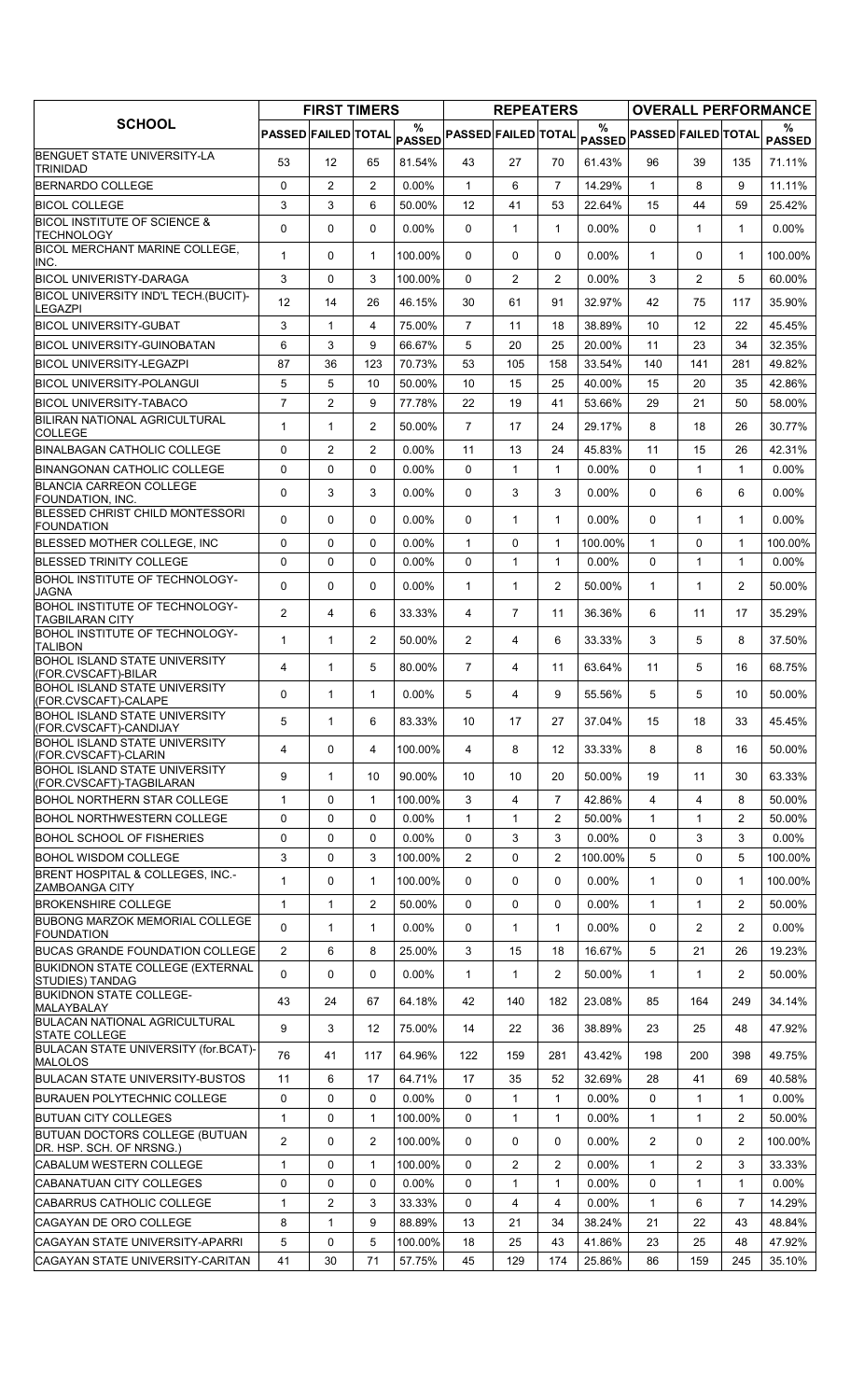| PASSED FAILED TOTAL<br><b>PASSED FAILED TOTAL</b><br>PASSED PASSED FAILED TOTAL<br>PASSED<br>CAGAYAN STATE UNIVERSITY-GONZAGA<br>$\mathbf{2}$<br>5<br>$\overline{7}$<br>28.57%<br>8<br>13<br>21<br>38.10%<br>10<br>18<br>28<br>35.71%<br>$\overline{7}$<br>85.71%<br>8<br>66.67%<br>5<br>CAGAYAN STATE UNIVERSITY-LAL-LO<br>6<br>4<br>14<br>73.68%<br>$\mathbf{1}$<br>12<br>19<br>3<br>$\mathbf{1}$<br>$\overline{4}$<br>75.00%<br>$\Omega$<br>$\Omega$<br>0<br>$0.00\%$<br>3<br>$\mathbf{1}$<br>4<br>75.00%<br>$\overline{7}$<br><b>CAGAYAN STATE UNIVERSITY-PIAT</b><br>$\overline{4}$<br>11<br>8<br>28.57%<br>15<br>63.64%<br>20<br>28<br>24<br>39<br>38.46%<br><b>CAGAYAN STATE UNIVERSITY-SANCHEZ</b><br>5<br>$\overline{4}$<br>9<br>6<br>55.56%<br>10<br>16<br>62.50%<br>15<br>10<br>25<br>60.00%<br><b>MIRA</b><br>CAGAYAN STATE UNIVERSITY-<br>27<br>28.07%<br>52<br>11<br>38<br>71.05%<br>16<br>41<br>57<br>43<br>95<br>45.26%<br><b>TUGUEGARAO</b><br>CAGAYAN VALLEY COLLEGES OF<br>0<br>$\overline{2}$<br>$\overline{2}$<br>$0.00\%$<br>19<br>34.48%<br>10<br>29<br>10<br>21<br>31<br>32.26%<br><b>TUGUEGARAO</b><br>ICAGAYAN VALLEY COMPUTER &<br>$\Omega$<br>0<br>0<br>$0.00\%$<br>0<br>$\mathbf{1}$<br>$\mathbf{1}$<br>$0.00\%$<br>$\mathbf{0}$<br>1<br>$0.00\%$<br>$\mathbf 1$<br>COLLEGE, INC<br><b>CAINTA CATHOLIC COLLEGE</b><br>12<br>$\Omega$<br>12<br>100.00%<br>5<br>3<br>8<br>62.50%<br>17<br>3<br>20<br>85.00%<br>$\overline{2}$<br>CALABANGA COMMUNITY COLLEGE<br>$\Omega$<br>$\mathbf{1}$<br>$0.00\%$<br>$\Omega$<br>$\mathbf{1}$<br>$\mathbf{1}$<br>0.00%<br>$\Omega$<br>2<br>$0.00\%$<br>1<br>3<br>9<br>$\mathbf{1}$<br>6<br>35.29%<br>12<br>4<br>75.00%<br>11<br>17<br>21<br>42.86%<br>ICALAUAG CENTRAL COLLEGE<br>$\mathbf{1}$<br>5<br>6<br>$\overline{7}$<br>14<br>21<br>4<br>20.00%<br>10<br>16<br>37.50%<br>33.33%<br>CALAYAN EDUCATIONAL FOUNDATION<br>0<br>$\mathbf{1}$<br>$\mathbf{1}$<br>0.00%<br>$\overline{2}$<br>0<br>$\overline{2}$<br>100.00%<br>$\overline{2}$<br>$\mathbf{1}$<br>3<br>66.67%<br>CALI PARAMEDICAL COLLEGE<br>$\Omega$<br>$\mathbf{1}$<br>0.00%<br>$\overline{2}$<br>$\overline{2}$<br>0.00%<br>$\Omega$<br>3<br>3<br>$0.00\%$<br>$\mathbf{1}$<br>0<br><b>FOUNDATION</b><br>CALINOG AGRICULTURAL & INDUSTRIAL<br>0<br>100.00%<br>$\overline{2}$<br>$\overline{2}$<br>0.00%<br>$\mathbf{1}$<br>$\overline{2}$<br>3<br>1<br>0<br>33.33%<br>1<br>0<br>$\mathbf 0$<br>$\Omega$<br>4<br>4<br>$\Omega$<br>0<br>$0.00\%$<br>$0.00\%$<br>4<br>4<br>$0.00\%$<br>ICAMARINES NORTE SCHOOL OF LAWS.<br>$\mathbf{1}$<br>0<br>0<br>$\mathbf{1}$<br>100.00%<br>0<br>0<br>$0.00\%$<br>$\mathbf{1}$<br>$\Omega$<br>$\mathbf{1}$<br>100.00%<br><b>ARTS &amp; SCIENCES</b><br>23<br>13<br>36<br>63.89%<br>34<br>71<br>105<br>32.38%<br>57<br>84<br>141<br>40.43%<br><b>DAET</b><br>CAMARINES NORTE STATE COLLEGE-<br>4<br>$\overline{4}$<br>8<br>50.00%<br>5<br>4<br>9<br>9<br>8<br>55.56%<br>17<br>52.94%<br><b>LABO</b><br>$\mathbf{1}$<br>0<br>1<br>0<br>100.00%<br>0<br>0<br>$0.00\%$<br>$\mathbf{1}$<br>$\Omega$<br>$\mathbf{1}$<br>100.00%<br><b>MERCEDES</b><br>$\overline{2}$<br>2<br>9.09%<br>3<br>4<br>50.00%<br>$\mathbf{1}$<br>10<br>11<br>12<br>15<br>20.00%<br>PANGANIBAN<br>$\Omega$<br>$\Omega$<br>0.00%<br>0.00%<br>$\Omega$<br>$0.00\%$<br>0<br>0<br>$\mathbf{1}$<br>$\mathbf{1}$<br>1<br>$\mathbf{1}$<br><b>TRADES</b><br><b>CAMARINES SUR INSTITUTE</b><br>0<br>$\Omega$<br>$\Omega$<br>$0.00\%$<br>$\Omega$<br>$\mathbf{1}$<br>$0.00\%$<br>$\Omega$<br>$\mathbf{1}$<br>$0.00\%$<br>$\mathbf{1}$<br>$\mathbf{1}$<br>27.27%<br>$0.00\%$<br>27.27%<br>0<br>$\mathsf{O}$<br>$\overline{0}$<br>3<br>8<br>11<br>3<br>8<br>11<br>CAMARINES SUR POLYTECHNIC<br>3<br>$\overline{2}$<br>3<br>13<br>16<br>81.25%<br>$\mathbf{1}$<br>33.33%<br>14<br>5<br>19<br>73.68%<br>COLLEGE-NABUA<br>9<br>62.50%<br>35.71%<br>15<br>24<br>25<br>45<br>70<br>40<br>54<br>94<br>42.55%<br>COLLEGES(BICAT)-NAGA<br>CAMARINES SUR STATE AGRICULTURAL<br>9<br>$\mathbf{1}$<br>8<br>37.50%<br>19<br>11.11%<br>18<br>30<br>48<br>38<br>57<br>33.33%<br>COLLEGE-PASACAO<br>$\overline{7}$<br>9<br>16<br>56.25%<br>12<br>21<br>33<br>36.36%<br>21<br>28<br>49<br>42.86%<br><b>COLLEGE</b><br>0<br>$\Omega$<br>$\overline{2}$<br>$\overline{2}$<br>$0.00\%$<br>0<br>3<br>$\mathbf{1}$<br>$\mathbf{1}$<br>$0.00\%$<br>3<br>$0.00\%$<br>0<br>0<br>0<br>$0.00\%$<br>$0.00\%$<br>$0.00\%$<br>0<br>3<br>3<br>0<br>3<br>3<br><b>COLLEGE</b><br><b>CANOSSA COLLEGE</b><br>0<br>$\mathbf 0$<br>0<br>2<br>$\overline{2}$<br>$0.00\%$<br>$\overline{2}$<br>0<br>100.00%<br>0<br>$\overline{2}$<br>100.00%<br>5<br>0<br>$\mathbf 0$<br>0<br>0.00%<br>0<br>5<br>0.00%<br>$\Omega$<br>5<br>5<br>$0.00\%$<br>2<br>2<br>0<br>0<br>5<br>5<br>0<br>0.00%<br>3<br>3<br>$0.00\%$<br> CAPALONGA COLLEGE<br>$0.00\%$<br>CAPITOL MEDICAL CENTER COLLEGES<br>0<br>0.00%<br>1<br>0<br>1<br>100.00%<br>0<br>0<br>$\mathbf{1}$<br>$\Omega$<br>$\mathbf{1}$<br>100.00%<br>$\overline{7}$<br>2<br>9<br>22<br>77.78%<br>6<br>28<br>21.43%<br>13<br>24<br>37<br>35.14%<br>CAPITOL COLL.)<br>$\overline{7}$<br>8<br>12.50%<br>75<br>22.68%<br>21.90%<br>1<br>22<br>97<br>23<br>82<br>105<br><b>MAIN CAMPUS</b><br>CAPIZ STATE UNIVERSITY (PANAY SPC)-<br>0<br>$\mathbf{1}$<br>$0.00\%$<br>0<br>$\mathbf{1}$<br>100.00%<br>$\mathbf{1}$<br>$\overline{2}$<br>50.00%<br>1<br>1<br>$\mathbf{1}$<br>DAYAO CAMPUS<br>0<br>0<br>0<br>$\overline{7}$<br>$\overline{7}$<br>$0.00\%$<br>1<br>8<br>12.50%<br>$\mathbf{1}$<br>8<br>12.50%<br>DUMARAO<br>1<br>3<br>4<br>25.00%<br>20<br>24<br>16.67%<br>5<br>23<br>17.86%<br>4<br>28<br>MAMBUSAO<br>0<br>$\Omega$<br>$\mathbf{1}$<br>0<br>0<br>0.00%<br>0<br>$\mathbf{1}$<br>$\mathbf{1}$<br>$0.00\%$<br>$\mathbf{1}$<br>$0.00\%$<br>CARAGA INSTITUTE OF TECHNOLOGY<br>$0.00\%$<br>0.00%<br>0<br>0<br>0<br>0<br>0<br>$\mathbf{1}$<br>$\mathbf{1}$<br>1<br>$0.00\%$<br>1<br>$\overline{2}$<br>3<br>39.47%<br>17<br>5<br>40.00%<br>15<br>23<br>38<br>26<br>43<br>39.53%<br><b>CITY</b><br><b>CARAGA STATE UNIVERSITY-</b><br>3<br>$\overline{7}$<br>44.83%<br>4<br>57.14%<br>13<br>16<br>29<br>17<br>19<br>36<br>47.22%<br>CABADBARAN, AGUSAN DEL NORTE<br>5<br>CARAMOAN COMMUNITY COLLEGE<br>$\mathbf{1}$<br>$\overline{2}$<br>50.00%<br>4<br>20.00%<br>$\overline{2}$<br>5<br>$\overline{7}$<br>1<br>1<br>28.57%<br>$\mathbf{1}$<br>$\overline{2}$<br>50.00%<br>$\overline{2}$<br>3<br>33.33%<br>$\overline{2}$<br>3<br>5<br>$\mathbf{1}$<br>$\mathbf{1}$<br>40.00%<br>$\overline{2}$<br>$\overline{2}$<br>2<br>100.00%<br>0.00%<br>0<br>0<br>0<br>0<br>0<br>2<br>100.00% |                                                                      | <b>FIRST TIMERS</b> |   | <b>REPEATERS</b> |      |  | <b>OVERALL PERFORMANCE</b> |
|------------------------------------------------------------------------------------------------------------------------------------------------------------------------------------------------------------------------------------------------------------------------------------------------------------------------------------------------------------------------------------------------------------------------------------------------------------------------------------------------------------------------------------------------------------------------------------------------------------------------------------------------------------------------------------------------------------------------------------------------------------------------------------------------------------------------------------------------------------------------------------------------------------------------------------------------------------------------------------------------------------------------------------------------------------------------------------------------------------------------------------------------------------------------------------------------------------------------------------------------------------------------------------------------------------------------------------------------------------------------------------------------------------------------------------------------------------------------------------------------------------------------------------------------------------------------------------------------------------------------------------------------------------------------------------------------------------------------------------------------------------------------------------------------------------------------------------------------------------------------------------------------------------------------------------------------------------------------------------------------------------------------------------------------------------------------------------------------------------------------------------------------------------------------------------------------------------------------------------------------------------------------------------------------------------------------------------------------------------------------------------------------------------------------------------------------------------------------------------------------------------------------------------------------------------------------------------------------------------------------------------------------------------------------------------------------------------------------------------------------------------------------------------------------------------------------------------------------------------------------------------------------------------------------------------------------------------------------------------------------------------------------------------------------------------------------------------------------------------------------------------------------------------------------------------------------------------------------------------------------------------------------------------------------------------------------------------------------------------------------------------------------------------------------------------------------------------------------------------------------------------------------------------------------------------------------------------------------------------------------------------------------------------------------------------------------------------------------------------------------------------------------------------------------------------------------------------------------------------------------------------------------------------------------------------------------------------------------------------------------------------------------------------------------------------------------------------------------------------------------------------------------------------------------------------------------------------------------------------------------------------------------------------------------------------------------------------------------------------------------------------------------------------------------------------------------------------------------------------------------------------------------------------------------------------------------------------------------------------------------------------------------------------------------------------------------------------------------------------------------------------------------------------------------------------------------------------------------------------------------------------------------------------------------------------------------------------------------------------------------------------------------------------------------------------------------------------------------------------------------------------------------------------------------------------------------------------------------------------------------------------------------------------------------------------------------------------------------------------------------------------------------------------------------------------------------------------------------------------------------------------------------------------------------------------------------------------------------------------------------------------------------------------------------------------------------------------------------------------------------------------------------------------------------------------------------------------------------------------------------------------------------------------------------------------------------------------------------------------------------------------------------------------------------------------------------------------------------------------------------------------------------------------------------------------------------------------------------------------------------------------------------------------------------------------------------------------------------------------------------------------------------------------------------------------------------------------------------------------------------------------------------------------------------------------------------------------------------------------|----------------------------------------------------------------------|---------------------|---|------------------|------|--|----------------------------|
|                                                                                                                                                                                                                                                                                                                                                                                                                                                                                                                                                                                                                                                                                                                                                                                                                                                                                                                                                                                                                                                                                                                                                                                                                                                                                                                                                                                                                                                                                                                                                                                                                                                                                                                                                                                                                                                                                                                                                                                                                                                                                                                                                                                                                                                                                                                                                                                                                                                                                                                                                                                                                                                                                                                                                                                                                                                                                                                                                                                                                                                                                                                                                                                                                                                                                                                                                                                                                                                                                                                                                                                                                                                                                                                                                                                                                                                                                                                                                                                                                                                                                                                                                                                                                                                                                                                                                                                                                                                                                                                                                                                                                                                                                                                                                                                                                                                                                                                                                                                                                                                                                                                                                                                                                                                                                                                                                                                                                                                                                                                                                                                                                                                                                                                                                                                                                                                                                                                                                                                                                                                                                                                                                                                                                                                                                                                                                                                                                                                                                                                                                                                                            | <b>SCHOOL</b>                                                        |                     | % |                  | $\%$ |  | %<br><b>PASSED</b>         |
|                                                                                                                                                                                                                                                                                                                                                                                                                                                                                                                                                                                                                                                                                                                                                                                                                                                                                                                                                                                                                                                                                                                                                                                                                                                                                                                                                                                                                                                                                                                                                                                                                                                                                                                                                                                                                                                                                                                                                                                                                                                                                                                                                                                                                                                                                                                                                                                                                                                                                                                                                                                                                                                                                                                                                                                                                                                                                                                                                                                                                                                                                                                                                                                                                                                                                                                                                                                                                                                                                                                                                                                                                                                                                                                                                                                                                                                                                                                                                                                                                                                                                                                                                                                                                                                                                                                                                                                                                                                                                                                                                                                                                                                                                                                                                                                                                                                                                                                                                                                                                                                                                                                                                                                                                                                                                                                                                                                                                                                                                                                                                                                                                                                                                                                                                                                                                                                                                                                                                                                                                                                                                                                                                                                                                                                                                                                                                                                                                                                                                                                                                                                                            |                                                                      |                     |   |                  |      |  |                            |
|                                                                                                                                                                                                                                                                                                                                                                                                                                                                                                                                                                                                                                                                                                                                                                                                                                                                                                                                                                                                                                                                                                                                                                                                                                                                                                                                                                                                                                                                                                                                                                                                                                                                                                                                                                                                                                                                                                                                                                                                                                                                                                                                                                                                                                                                                                                                                                                                                                                                                                                                                                                                                                                                                                                                                                                                                                                                                                                                                                                                                                                                                                                                                                                                                                                                                                                                                                                                                                                                                                                                                                                                                                                                                                                                                                                                                                                                                                                                                                                                                                                                                                                                                                                                                                                                                                                                                                                                                                                                                                                                                                                                                                                                                                                                                                                                                                                                                                                                                                                                                                                                                                                                                                                                                                                                                                                                                                                                                                                                                                                                                                                                                                                                                                                                                                                                                                                                                                                                                                                                                                                                                                                                                                                                                                                                                                                                                                                                                                                                                                                                                                                                            |                                                                      |                     |   |                  |      |  |                            |
|                                                                                                                                                                                                                                                                                                                                                                                                                                                                                                                                                                                                                                                                                                                                                                                                                                                                                                                                                                                                                                                                                                                                                                                                                                                                                                                                                                                                                                                                                                                                                                                                                                                                                                                                                                                                                                                                                                                                                                                                                                                                                                                                                                                                                                                                                                                                                                                                                                                                                                                                                                                                                                                                                                                                                                                                                                                                                                                                                                                                                                                                                                                                                                                                                                                                                                                                                                                                                                                                                                                                                                                                                                                                                                                                                                                                                                                                                                                                                                                                                                                                                                                                                                                                                                                                                                                                                                                                                                                                                                                                                                                                                                                                                                                                                                                                                                                                                                                                                                                                                                                                                                                                                                                                                                                                                                                                                                                                                                                                                                                                                                                                                                                                                                                                                                                                                                                                                                                                                                                                                                                                                                                                                                                                                                                                                                                                                                                                                                                                                                                                                                                                            | <b>CAGAYAN STATE UNIVERSITY-LASAM</b>                                |                     |   |                  |      |  |                            |
|                                                                                                                                                                                                                                                                                                                                                                                                                                                                                                                                                                                                                                                                                                                                                                                                                                                                                                                                                                                                                                                                                                                                                                                                                                                                                                                                                                                                                                                                                                                                                                                                                                                                                                                                                                                                                                                                                                                                                                                                                                                                                                                                                                                                                                                                                                                                                                                                                                                                                                                                                                                                                                                                                                                                                                                                                                                                                                                                                                                                                                                                                                                                                                                                                                                                                                                                                                                                                                                                                                                                                                                                                                                                                                                                                                                                                                                                                                                                                                                                                                                                                                                                                                                                                                                                                                                                                                                                                                                                                                                                                                                                                                                                                                                                                                                                                                                                                                                                                                                                                                                                                                                                                                                                                                                                                                                                                                                                                                                                                                                                                                                                                                                                                                                                                                                                                                                                                                                                                                                                                                                                                                                                                                                                                                                                                                                                                                                                                                                                                                                                                                                                            |                                                                      |                     |   |                  |      |  |                            |
|                                                                                                                                                                                                                                                                                                                                                                                                                                                                                                                                                                                                                                                                                                                                                                                                                                                                                                                                                                                                                                                                                                                                                                                                                                                                                                                                                                                                                                                                                                                                                                                                                                                                                                                                                                                                                                                                                                                                                                                                                                                                                                                                                                                                                                                                                                                                                                                                                                                                                                                                                                                                                                                                                                                                                                                                                                                                                                                                                                                                                                                                                                                                                                                                                                                                                                                                                                                                                                                                                                                                                                                                                                                                                                                                                                                                                                                                                                                                                                                                                                                                                                                                                                                                                                                                                                                                                                                                                                                                                                                                                                                                                                                                                                                                                                                                                                                                                                                                                                                                                                                                                                                                                                                                                                                                                                                                                                                                                                                                                                                                                                                                                                                                                                                                                                                                                                                                                                                                                                                                                                                                                                                                                                                                                                                                                                                                                                                                                                                                                                                                                                                                            |                                                                      |                     |   |                  |      |  |                            |
|                                                                                                                                                                                                                                                                                                                                                                                                                                                                                                                                                                                                                                                                                                                                                                                                                                                                                                                                                                                                                                                                                                                                                                                                                                                                                                                                                                                                                                                                                                                                                                                                                                                                                                                                                                                                                                                                                                                                                                                                                                                                                                                                                                                                                                                                                                                                                                                                                                                                                                                                                                                                                                                                                                                                                                                                                                                                                                                                                                                                                                                                                                                                                                                                                                                                                                                                                                                                                                                                                                                                                                                                                                                                                                                                                                                                                                                                                                                                                                                                                                                                                                                                                                                                                                                                                                                                                                                                                                                                                                                                                                                                                                                                                                                                                                                                                                                                                                                                                                                                                                                                                                                                                                                                                                                                                                                                                                                                                                                                                                                                                                                                                                                                                                                                                                                                                                                                                                                                                                                                                                                                                                                                                                                                                                                                                                                                                                                                                                                                                                                                                                                                            |                                                                      |                     |   |                  |      |  |                            |
|                                                                                                                                                                                                                                                                                                                                                                                                                                                                                                                                                                                                                                                                                                                                                                                                                                                                                                                                                                                                                                                                                                                                                                                                                                                                                                                                                                                                                                                                                                                                                                                                                                                                                                                                                                                                                                                                                                                                                                                                                                                                                                                                                                                                                                                                                                                                                                                                                                                                                                                                                                                                                                                                                                                                                                                                                                                                                                                                                                                                                                                                                                                                                                                                                                                                                                                                                                                                                                                                                                                                                                                                                                                                                                                                                                                                                                                                                                                                                                                                                                                                                                                                                                                                                                                                                                                                                                                                                                                                                                                                                                                                                                                                                                                                                                                                                                                                                                                                                                                                                                                                                                                                                                                                                                                                                                                                                                                                                                                                                                                                                                                                                                                                                                                                                                                                                                                                                                                                                                                                                                                                                                                                                                                                                                                                                                                                                                                                                                                                                                                                                                                                            |                                                                      |                     |   |                  |      |  |                            |
|                                                                                                                                                                                                                                                                                                                                                                                                                                                                                                                                                                                                                                                                                                                                                                                                                                                                                                                                                                                                                                                                                                                                                                                                                                                                                                                                                                                                                                                                                                                                                                                                                                                                                                                                                                                                                                                                                                                                                                                                                                                                                                                                                                                                                                                                                                                                                                                                                                                                                                                                                                                                                                                                                                                                                                                                                                                                                                                                                                                                                                                                                                                                                                                                                                                                                                                                                                                                                                                                                                                                                                                                                                                                                                                                                                                                                                                                                                                                                                                                                                                                                                                                                                                                                                                                                                                                                                                                                                                                                                                                                                                                                                                                                                                                                                                                                                                                                                                                                                                                                                                                                                                                                                                                                                                                                                                                                                                                                                                                                                                                                                                                                                                                                                                                                                                                                                                                                                                                                                                                                                                                                                                                                                                                                                                                                                                                                                                                                                                                                                                                                                                                            | <b>INFORMATION TECHNOLOGY</b>                                        |                     |   |                  |      |  |                            |
|                                                                                                                                                                                                                                                                                                                                                                                                                                                                                                                                                                                                                                                                                                                                                                                                                                                                                                                                                                                                                                                                                                                                                                                                                                                                                                                                                                                                                                                                                                                                                                                                                                                                                                                                                                                                                                                                                                                                                                                                                                                                                                                                                                                                                                                                                                                                                                                                                                                                                                                                                                                                                                                                                                                                                                                                                                                                                                                                                                                                                                                                                                                                                                                                                                                                                                                                                                                                                                                                                                                                                                                                                                                                                                                                                                                                                                                                                                                                                                                                                                                                                                                                                                                                                                                                                                                                                                                                                                                                                                                                                                                                                                                                                                                                                                                                                                                                                                                                                                                                                                                                                                                                                                                                                                                                                                                                                                                                                                                                                                                                                                                                                                                                                                                                                                                                                                                                                                                                                                                                                                                                                                                                                                                                                                                                                                                                                                                                                                                                                                                                                                                                            |                                                                      |                     |   |                  |      |  |                            |
|                                                                                                                                                                                                                                                                                                                                                                                                                                                                                                                                                                                                                                                                                                                                                                                                                                                                                                                                                                                                                                                                                                                                                                                                                                                                                                                                                                                                                                                                                                                                                                                                                                                                                                                                                                                                                                                                                                                                                                                                                                                                                                                                                                                                                                                                                                                                                                                                                                                                                                                                                                                                                                                                                                                                                                                                                                                                                                                                                                                                                                                                                                                                                                                                                                                                                                                                                                                                                                                                                                                                                                                                                                                                                                                                                                                                                                                                                                                                                                                                                                                                                                                                                                                                                                                                                                                                                                                                                                                                                                                                                                                                                                                                                                                                                                                                                                                                                                                                                                                                                                                                                                                                                                                                                                                                                                                                                                                                                                                                                                                                                                                                                                                                                                                                                                                                                                                                                                                                                                                                                                                                                                                                                                                                                                                                                                                                                                                                                                                                                                                                                                                                            |                                                                      |                     |   |                  |      |  |                            |
|                                                                                                                                                                                                                                                                                                                                                                                                                                                                                                                                                                                                                                                                                                                                                                                                                                                                                                                                                                                                                                                                                                                                                                                                                                                                                                                                                                                                                                                                                                                                                                                                                                                                                                                                                                                                                                                                                                                                                                                                                                                                                                                                                                                                                                                                                                                                                                                                                                                                                                                                                                                                                                                                                                                                                                                                                                                                                                                                                                                                                                                                                                                                                                                                                                                                                                                                                                                                                                                                                                                                                                                                                                                                                                                                                                                                                                                                                                                                                                                                                                                                                                                                                                                                                                                                                                                                                                                                                                                                                                                                                                                                                                                                                                                                                                                                                                                                                                                                                                                                                                                                                                                                                                                                                                                                                                                                                                                                                                                                                                                                                                                                                                                                                                                                                                                                                                                                                                                                                                                                                                                                                                                                                                                                                                                                                                                                                                                                                                                                                                                                                                                                            | CALABANGA POLYTECHNIC COLLEGE                                        |                     |   |                  |      |  |                            |
|                                                                                                                                                                                                                                                                                                                                                                                                                                                                                                                                                                                                                                                                                                                                                                                                                                                                                                                                                                                                                                                                                                                                                                                                                                                                                                                                                                                                                                                                                                                                                                                                                                                                                                                                                                                                                                                                                                                                                                                                                                                                                                                                                                                                                                                                                                                                                                                                                                                                                                                                                                                                                                                                                                                                                                                                                                                                                                                                                                                                                                                                                                                                                                                                                                                                                                                                                                                                                                                                                                                                                                                                                                                                                                                                                                                                                                                                                                                                                                                                                                                                                                                                                                                                                                                                                                                                                                                                                                                                                                                                                                                                                                                                                                                                                                                                                                                                                                                                                                                                                                                                                                                                                                                                                                                                                                                                                                                                                                                                                                                                                                                                                                                                                                                                                                                                                                                                                                                                                                                                                                                                                                                                                                                                                                                                                                                                                                                                                                                                                                                                                                                                            |                                                                      |                     |   |                  |      |  |                            |
|                                                                                                                                                                                                                                                                                                                                                                                                                                                                                                                                                                                                                                                                                                                                                                                                                                                                                                                                                                                                                                                                                                                                                                                                                                                                                                                                                                                                                                                                                                                                                                                                                                                                                                                                                                                                                                                                                                                                                                                                                                                                                                                                                                                                                                                                                                                                                                                                                                                                                                                                                                                                                                                                                                                                                                                                                                                                                                                                                                                                                                                                                                                                                                                                                                                                                                                                                                                                                                                                                                                                                                                                                                                                                                                                                                                                                                                                                                                                                                                                                                                                                                                                                                                                                                                                                                                                                                                                                                                                                                                                                                                                                                                                                                                                                                                                                                                                                                                                                                                                                                                                                                                                                                                                                                                                                                                                                                                                                                                                                                                                                                                                                                                                                                                                                                                                                                                                                                                                                                                                                                                                                                                                                                                                                                                                                                                                                                                                                                                                                                                                                                                                            | INC.(for. MED.CTR.LUCENA)                                            |                     |   |                  |      |  |                            |
|                                                                                                                                                                                                                                                                                                                                                                                                                                                                                                                                                                                                                                                                                                                                                                                                                                                                                                                                                                                                                                                                                                                                                                                                                                                                                                                                                                                                                                                                                                                                                                                                                                                                                                                                                                                                                                                                                                                                                                                                                                                                                                                                                                                                                                                                                                                                                                                                                                                                                                                                                                                                                                                                                                                                                                                                                                                                                                                                                                                                                                                                                                                                                                                                                                                                                                                                                                                                                                                                                                                                                                                                                                                                                                                                                                                                                                                                                                                                                                                                                                                                                                                                                                                                                                                                                                                                                                                                                                                                                                                                                                                                                                                                                                                                                                                                                                                                                                                                                                                                                                                                                                                                                                                                                                                                                                                                                                                                                                                                                                                                                                                                                                                                                                                                                                                                                                                                                                                                                                                                                                                                                                                                                                                                                                                                                                                                                                                                                                                                                                                                                                                                            |                                                                      |                     |   |                  |      |  |                            |
|                                                                                                                                                                                                                                                                                                                                                                                                                                                                                                                                                                                                                                                                                                                                                                                                                                                                                                                                                                                                                                                                                                                                                                                                                                                                                                                                                                                                                                                                                                                                                                                                                                                                                                                                                                                                                                                                                                                                                                                                                                                                                                                                                                                                                                                                                                                                                                                                                                                                                                                                                                                                                                                                                                                                                                                                                                                                                                                                                                                                                                                                                                                                                                                                                                                                                                                                                                                                                                                                                                                                                                                                                                                                                                                                                                                                                                                                                                                                                                                                                                                                                                                                                                                                                                                                                                                                                                                                                                                                                                                                                                                                                                                                                                                                                                                                                                                                                                                                                                                                                                                                                                                                                                                                                                                                                                                                                                                                                                                                                                                                                                                                                                                                                                                                                                                                                                                                                                                                                                                                                                                                                                                                                                                                                                                                                                                                                                                                                                                                                                                                                                                                            | COLLEGE-CALINOG                                                      |                     |   |                  |      |  |                            |
|                                                                                                                                                                                                                                                                                                                                                                                                                                                                                                                                                                                                                                                                                                                                                                                                                                                                                                                                                                                                                                                                                                                                                                                                                                                                                                                                                                                                                                                                                                                                                                                                                                                                                                                                                                                                                                                                                                                                                                                                                                                                                                                                                                                                                                                                                                                                                                                                                                                                                                                                                                                                                                                                                                                                                                                                                                                                                                                                                                                                                                                                                                                                                                                                                                                                                                                                                                                                                                                                                                                                                                                                                                                                                                                                                                                                                                                                                                                                                                                                                                                                                                                                                                                                                                                                                                                                                                                                                                                                                                                                                                                                                                                                                                                                                                                                                                                                                                                                                                                                                                                                                                                                                                                                                                                                                                                                                                                                                                                                                                                                                                                                                                                                                                                                                                                                                                                                                                                                                                                                                                                                                                                                                                                                                                                                                                                                                                                                                                                                                                                                                                                                            | CAMARINES NORTE COLLEGE                                              |                     |   |                  |      |  |                            |
|                                                                                                                                                                                                                                                                                                                                                                                                                                                                                                                                                                                                                                                                                                                                                                                                                                                                                                                                                                                                                                                                                                                                                                                                                                                                                                                                                                                                                                                                                                                                                                                                                                                                                                                                                                                                                                                                                                                                                                                                                                                                                                                                                                                                                                                                                                                                                                                                                                                                                                                                                                                                                                                                                                                                                                                                                                                                                                                                                                                                                                                                                                                                                                                                                                                                                                                                                                                                                                                                                                                                                                                                                                                                                                                                                                                                                                                                                                                                                                                                                                                                                                                                                                                                                                                                                                                                                                                                                                                                                                                                                                                                                                                                                                                                                                                                                                                                                                                                                                                                                                                                                                                                                                                                                                                                                                                                                                                                                                                                                                                                                                                                                                                                                                                                                                                                                                                                                                                                                                                                                                                                                                                                                                                                                                                                                                                                                                                                                                                                                                                                                                                                            |                                                                      |                     |   |                  |      |  |                            |
|                                                                                                                                                                                                                                                                                                                                                                                                                                                                                                                                                                                                                                                                                                                                                                                                                                                                                                                                                                                                                                                                                                                                                                                                                                                                                                                                                                                                                                                                                                                                                                                                                                                                                                                                                                                                                                                                                                                                                                                                                                                                                                                                                                                                                                                                                                                                                                                                                                                                                                                                                                                                                                                                                                                                                                                                                                                                                                                                                                                                                                                                                                                                                                                                                                                                                                                                                                                                                                                                                                                                                                                                                                                                                                                                                                                                                                                                                                                                                                                                                                                                                                                                                                                                                                                                                                                                                                                                                                                                                                                                                                                                                                                                                                                                                                                                                                                                                                                                                                                                                                                                                                                                                                                                                                                                                                                                                                                                                                                                                                                                                                                                                                                                                                                                                                                                                                                                                                                                                                                                                                                                                                                                                                                                                                                                                                                                                                                                                                                                                                                                                                                                            | CAMARINES NORTE STATE COLLEGE-                                       |                     |   |                  |      |  |                            |
|                                                                                                                                                                                                                                                                                                                                                                                                                                                                                                                                                                                                                                                                                                                                                                                                                                                                                                                                                                                                                                                                                                                                                                                                                                                                                                                                                                                                                                                                                                                                                                                                                                                                                                                                                                                                                                                                                                                                                                                                                                                                                                                                                                                                                                                                                                                                                                                                                                                                                                                                                                                                                                                                                                                                                                                                                                                                                                                                                                                                                                                                                                                                                                                                                                                                                                                                                                                                                                                                                                                                                                                                                                                                                                                                                                                                                                                                                                                                                                                                                                                                                                                                                                                                                                                                                                                                                                                                                                                                                                                                                                                                                                                                                                                                                                                                                                                                                                                                                                                                                                                                                                                                                                                                                                                                                                                                                                                                                                                                                                                                                                                                                                                                                                                                                                                                                                                                                                                                                                                                                                                                                                                                                                                                                                                                                                                                                                                                                                                                                                                                                                                                            |                                                                      |                     |   |                  |      |  |                            |
|                                                                                                                                                                                                                                                                                                                                                                                                                                                                                                                                                                                                                                                                                                                                                                                                                                                                                                                                                                                                                                                                                                                                                                                                                                                                                                                                                                                                                                                                                                                                                                                                                                                                                                                                                                                                                                                                                                                                                                                                                                                                                                                                                                                                                                                                                                                                                                                                                                                                                                                                                                                                                                                                                                                                                                                                                                                                                                                                                                                                                                                                                                                                                                                                                                                                                                                                                                                                                                                                                                                                                                                                                                                                                                                                                                                                                                                                                                                                                                                                                                                                                                                                                                                                                                                                                                                                                                                                                                                                                                                                                                                                                                                                                                                                                                                                                                                                                                                                                                                                                                                                                                                                                                                                                                                                                                                                                                                                                                                                                                                                                                                                                                                                                                                                                                                                                                                                                                                                                                                                                                                                                                                                                                                                                                                                                                                                                                                                                                                                                                                                                                                                            | CAMARINES NORTE STATE COLLEGE-                                       |                     |   |                  |      |  |                            |
|                                                                                                                                                                                                                                                                                                                                                                                                                                                                                                                                                                                                                                                                                                                                                                                                                                                                                                                                                                                                                                                                                                                                                                                                                                                                                                                                                                                                                                                                                                                                                                                                                                                                                                                                                                                                                                                                                                                                                                                                                                                                                                                                                                                                                                                                                                                                                                                                                                                                                                                                                                                                                                                                                                                                                                                                                                                                                                                                                                                                                                                                                                                                                                                                                                                                                                                                                                                                                                                                                                                                                                                                                                                                                                                                                                                                                                                                                                                                                                                                                                                                                                                                                                                                                                                                                                                                                                                                                                                                                                                                                                                                                                                                                                                                                                                                                                                                                                                                                                                                                                                                                                                                                                                                                                                                                                                                                                                                                                                                                                                                                                                                                                                                                                                                                                                                                                                                                                                                                                                                                                                                                                                                                                                                                                                                                                                                                                                                                                                                                                                                                                                                            | CAMARINES NORTE STATE COLLEGE-                                       |                     |   |                  |      |  |                            |
|                                                                                                                                                                                                                                                                                                                                                                                                                                                                                                                                                                                                                                                                                                                                                                                                                                                                                                                                                                                                                                                                                                                                                                                                                                                                                                                                                                                                                                                                                                                                                                                                                                                                                                                                                                                                                                                                                                                                                                                                                                                                                                                                                                                                                                                                                                                                                                                                                                                                                                                                                                                                                                                                                                                                                                                                                                                                                                                                                                                                                                                                                                                                                                                                                                                                                                                                                                                                                                                                                                                                                                                                                                                                                                                                                                                                                                                                                                                                                                                                                                                                                                                                                                                                                                                                                                                                                                                                                                                                                                                                                                                                                                                                                                                                                                                                                                                                                                                                                                                                                                                                                                                                                                                                                                                                                                                                                                                                                                                                                                                                                                                                                                                                                                                                                                                                                                                                                                                                                                                                                                                                                                                                                                                                                                                                                                                                                                                                                                                                                                                                                                                                            | CAMARINES SUR COLLEGE OF ARTS &                                      |                     |   |                  |      |  |                            |
|                                                                                                                                                                                                                                                                                                                                                                                                                                                                                                                                                                                                                                                                                                                                                                                                                                                                                                                                                                                                                                                                                                                                                                                                                                                                                                                                                                                                                                                                                                                                                                                                                                                                                                                                                                                                                                                                                                                                                                                                                                                                                                                                                                                                                                                                                                                                                                                                                                                                                                                                                                                                                                                                                                                                                                                                                                                                                                                                                                                                                                                                                                                                                                                                                                                                                                                                                                                                                                                                                                                                                                                                                                                                                                                                                                                                                                                                                                                                                                                                                                                                                                                                                                                                                                                                                                                                                                                                                                                                                                                                                                                                                                                                                                                                                                                                                                                                                                                                                                                                                                                                                                                                                                                                                                                                                                                                                                                                                                                                                                                                                                                                                                                                                                                                                                                                                                                                                                                                                                                                                                                                                                                                                                                                                                                                                                                                                                                                                                                                                                                                                                                                            |                                                                      |                     |   |                  |      |  |                            |
|                                                                                                                                                                                                                                                                                                                                                                                                                                                                                                                                                                                                                                                                                                                                                                                                                                                                                                                                                                                                                                                                                                                                                                                                                                                                                                                                                                                                                                                                                                                                                                                                                                                                                                                                                                                                                                                                                                                                                                                                                                                                                                                                                                                                                                                                                                                                                                                                                                                                                                                                                                                                                                                                                                                                                                                                                                                                                                                                                                                                                                                                                                                                                                                                                                                                                                                                                                                                                                                                                                                                                                                                                                                                                                                                                                                                                                                                                                                                                                                                                                                                                                                                                                                                                                                                                                                                                                                                                                                                                                                                                                                                                                                                                                                                                                                                                                                                                                                                                                                                                                                                                                                                                                                                                                                                                                                                                                                                                                                                                                                                                                                                                                                                                                                                                                                                                                                                                                                                                                                                                                                                                                                                                                                                                                                                                                                                                                                                                                                                                                                                                                                                            | CAMARINES SUR INSTITUTE OF<br><b>FISHERIES &amp; MARINE SCIENCES</b> |                     |   |                  |      |  |                            |
|                                                                                                                                                                                                                                                                                                                                                                                                                                                                                                                                                                                                                                                                                                                                                                                                                                                                                                                                                                                                                                                                                                                                                                                                                                                                                                                                                                                                                                                                                                                                                                                                                                                                                                                                                                                                                                                                                                                                                                                                                                                                                                                                                                                                                                                                                                                                                                                                                                                                                                                                                                                                                                                                                                                                                                                                                                                                                                                                                                                                                                                                                                                                                                                                                                                                                                                                                                                                                                                                                                                                                                                                                                                                                                                                                                                                                                                                                                                                                                                                                                                                                                                                                                                                                                                                                                                                                                                                                                                                                                                                                                                                                                                                                                                                                                                                                                                                                                                                                                                                                                                                                                                                                                                                                                                                                                                                                                                                                                                                                                                                                                                                                                                                                                                                                                                                                                                                                                                                                                                                                                                                                                                                                                                                                                                                                                                                                                                                                                                                                                                                                                                                            |                                                                      |                     |   |                  |      |  |                            |
|                                                                                                                                                                                                                                                                                                                                                                                                                                                                                                                                                                                                                                                                                                                                                                                                                                                                                                                                                                                                                                                                                                                                                                                                                                                                                                                                                                                                                                                                                                                                                                                                                                                                                                                                                                                                                                                                                                                                                                                                                                                                                                                                                                                                                                                                                                                                                                                                                                                                                                                                                                                                                                                                                                                                                                                                                                                                                                                                                                                                                                                                                                                                                                                                                                                                                                                                                                                                                                                                                                                                                                                                                                                                                                                                                                                                                                                                                                                                                                                                                                                                                                                                                                                                                                                                                                                                                                                                                                                                                                                                                                                                                                                                                                                                                                                                                                                                                                                                                                                                                                                                                                                                                                                                                                                                                                                                                                                                                                                                                                                                                                                                                                                                                                                                                                                                                                                                                                                                                                                                                                                                                                                                                                                                                                                                                                                                                                                                                                                                                                                                                                                                            | CAMARINES SUR POLYTECHNIC                                            |                     |   |                  |      |  |                            |
|                                                                                                                                                                                                                                                                                                                                                                                                                                                                                                                                                                                                                                                                                                                                                                                                                                                                                                                                                                                                                                                                                                                                                                                                                                                                                                                                                                                                                                                                                                                                                                                                                                                                                                                                                                                                                                                                                                                                                                                                                                                                                                                                                                                                                                                                                                                                                                                                                                                                                                                                                                                                                                                                                                                                                                                                                                                                                                                                                                                                                                                                                                                                                                                                                                                                                                                                                                                                                                                                                                                                                                                                                                                                                                                                                                                                                                                                                                                                                                                                                                                                                                                                                                                                                                                                                                                                                                                                                                                                                                                                                                                                                                                                                                                                                                                                                                                                                                                                                                                                                                                                                                                                                                                                                                                                                                                                                                                                                                                                                                                                                                                                                                                                                                                                                                                                                                                                                                                                                                                                                                                                                                                                                                                                                                                                                                                                                                                                                                                                                                                                                                                                            |                                                                      |                     |   |                  |      |  |                            |
|                                                                                                                                                                                                                                                                                                                                                                                                                                                                                                                                                                                                                                                                                                                                                                                                                                                                                                                                                                                                                                                                                                                                                                                                                                                                                                                                                                                                                                                                                                                                                                                                                                                                                                                                                                                                                                                                                                                                                                                                                                                                                                                                                                                                                                                                                                                                                                                                                                                                                                                                                                                                                                                                                                                                                                                                                                                                                                                                                                                                                                                                                                                                                                                                                                                                                                                                                                                                                                                                                                                                                                                                                                                                                                                                                                                                                                                                                                                                                                                                                                                                                                                                                                                                                                                                                                                                                                                                                                                                                                                                                                                                                                                                                                                                                                                                                                                                                                                                                                                                                                                                                                                                                                                                                                                                                                                                                                                                                                                                                                                                                                                                                                                                                                                                                                                                                                                                                                                                                                                                                                                                                                                                                                                                                                                                                                                                                                                                                                                                                                                                                                                                            | CAMIGUIN POLYTECHNIC STATE                                           |                     |   |                  |      |  |                            |
|                                                                                                                                                                                                                                                                                                                                                                                                                                                                                                                                                                                                                                                                                                                                                                                                                                                                                                                                                                                                                                                                                                                                                                                                                                                                                                                                                                                                                                                                                                                                                                                                                                                                                                                                                                                                                                                                                                                                                                                                                                                                                                                                                                                                                                                                                                                                                                                                                                                                                                                                                                                                                                                                                                                                                                                                                                                                                                                                                                                                                                                                                                                                                                                                                                                                                                                                                                                                                                                                                                                                                                                                                                                                                                                                                                                                                                                                                                                                                                                                                                                                                                                                                                                                                                                                                                                                                                                                                                                                                                                                                                                                                                                                                                                                                                                                                                                                                                                                                                                                                                                                                                                                                                                                                                                                                                                                                                                                                                                                                                                                                                                                                                                                                                                                                                                                                                                                                                                                                                                                                                                                                                                                                                                                                                                                                                                                                                                                                                                                                                                                                                                                            | CAMILING COLLEGES                                                    |                     |   |                  |      |  |                            |
|                                                                                                                                                                                                                                                                                                                                                                                                                                                                                                                                                                                                                                                                                                                                                                                                                                                                                                                                                                                                                                                                                                                                                                                                                                                                                                                                                                                                                                                                                                                                                                                                                                                                                                                                                                                                                                                                                                                                                                                                                                                                                                                                                                                                                                                                                                                                                                                                                                                                                                                                                                                                                                                                                                                                                                                                                                                                                                                                                                                                                                                                                                                                                                                                                                                                                                                                                                                                                                                                                                                                                                                                                                                                                                                                                                                                                                                                                                                                                                                                                                                                                                                                                                                                                                                                                                                                                                                                                                                                                                                                                                                                                                                                                                                                                                                                                                                                                                                                                                                                                                                                                                                                                                                                                                                                                                                                                                                                                                                                                                                                                                                                                                                                                                                                                                                                                                                                                                                                                                                                                                                                                                                                                                                                                                                                                                                                                                                                                                                                                                                                                                                                            | CAN-AVID NATIONAL AGRICULTURAL                                       |                     |   |                  |      |  |                            |
|                                                                                                                                                                                                                                                                                                                                                                                                                                                                                                                                                                                                                                                                                                                                                                                                                                                                                                                                                                                                                                                                                                                                                                                                                                                                                                                                                                                                                                                                                                                                                                                                                                                                                                                                                                                                                                                                                                                                                                                                                                                                                                                                                                                                                                                                                                                                                                                                                                                                                                                                                                                                                                                                                                                                                                                                                                                                                                                                                                                                                                                                                                                                                                                                                                                                                                                                                                                                                                                                                                                                                                                                                                                                                                                                                                                                                                                                                                                                                                                                                                                                                                                                                                                                                                                                                                                                                                                                                                                                                                                                                                                                                                                                                                                                                                                                                                                                                                                                                                                                                                                                                                                                                                                                                                                                                                                                                                                                                                                                                                                                                                                                                                                                                                                                                                                                                                                                                                                                                                                                                                                                                                                                                                                                                                                                                                                                                                                                                                                                                                                                                                                                            |                                                                      |                     |   |                  |      |  |                            |
|                                                                                                                                                                                                                                                                                                                                                                                                                                                                                                                                                                                                                                                                                                                                                                                                                                                                                                                                                                                                                                                                                                                                                                                                                                                                                                                                                                                                                                                                                                                                                                                                                                                                                                                                                                                                                                                                                                                                                                                                                                                                                                                                                                                                                                                                                                                                                                                                                                                                                                                                                                                                                                                                                                                                                                                                                                                                                                                                                                                                                                                                                                                                                                                                                                                                                                                                                                                                                                                                                                                                                                                                                                                                                                                                                                                                                                                                                                                                                                                                                                                                                                                                                                                                                                                                                                                                                                                                                                                                                                                                                                                                                                                                                                                                                                                                                                                                                                                                                                                                                                                                                                                                                                                                                                                                                                                                                                                                                                                                                                                                                                                                                                                                                                                                                                                                                                                                                                                                                                                                                                                                                                                                                                                                                                                                                                                                                                                                                                                                                                                                                                                                            | CAP COLLEGE FOUNDATION, INC                                          |                     |   |                  |      |  |                            |
|                                                                                                                                                                                                                                                                                                                                                                                                                                                                                                                                                                                                                                                                                                                                                                                                                                                                                                                                                                                                                                                                                                                                                                                                                                                                                                                                                                                                                                                                                                                                                                                                                                                                                                                                                                                                                                                                                                                                                                                                                                                                                                                                                                                                                                                                                                                                                                                                                                                                                                                                                                                                                                                                                                                                                                                                                                                                                                                                                                                                                                                                                                                                                                                                                                                                                                                                                                                                                                                                                                                                                                                                                                                                                                                                                                                                                                                                                                                                                                                                                                                                                                                                                                                                                                                                                                                                                                                                                                                                                                                                                                                                                                                                                                                                                                                                                                                                                                                                                                                                                                                                                                                                                                                                                                                                                                                                                                                                                                                                                                                                                                                                                                                                                                                                                                                                                                                                                                                                                                                                                                                                                                                                                                                                                                                                                                                                                                                                                                                                                                                                                                                                            |                                                                      |                     |   |                  |      |  |                            |
|                                                                                                                                                                                                                                                                                                                                                                                                                                                                                                                                                                                                                                                                                                                                                                                                                                                                                                                                                                                                                                                                                                                                                                                                                                                                                                                                                                                                                                                                                                                                                                                                                                                                                                                                                                                                                                                                                                                                                                                                                                                                                                                                                                                                                                                                                                                                                                                                                                                                                                                                                                                                                                                                                                                                                                                                                                                                                                                                                                                                                                                                                                                                                                                                                                                                                                                                                                                                                                                                                                                                                                                                                                                                                                                                                                                                                                                                                                                                                                                                                                                                                                                                                                                                                                                                                                                                                                                                                                                                                                                                                                                                                                                                                                                                                                                                                                                                                                                                                                                                                                                                                                                                                                                                                                                                                                                                                                                                                                                                                                                                                                                                                                                                                                                                                                                                                                                                                                                                                                                                                                                                                                                                                                                                                                                                                                                                                                                                                                                                                                                                                                                                            |                                                                      |                     |   |                  |      |  |                            |
|                                                                                                                                                                                                                                                                                                                                                                                                                                                                                                                                                                                                                                                                                                                                                                                                                                                                                                                                                                                                                                                                                                                                                                                                                                                                                                                                                                                                                                                                                                                                                                                                                                                                                                                                                                                                                                                                                                                                                                                                                                                                                                                                                                                                                                                                                                                                                                                                                                                                                                                                                                                                                                                                                                                                                                                                                                                                                                                                                                                                                                                                                                                                                                                                                                                                                                                                                                                                                                                                                                                                                                                                                                                                                                                                                                                                                                                                                                                                                                                                                                                                                                                                                                                                                                                                                                                                                                                                                                                                                                                                                                                                                                                                                                                                                                                                                                                                                                                                                                                                                                                                                                                                                                                                                                                                                                                                                                                                                                                                                                                                                                                                                                                                                                                                                                                                                                                                                                                                                                                                                                                                                                                                                                                                                                                                                                                                                                                                                                                                                                                                                                                                            | CAPITOL UNIVERSITY (for CAGAYAN                                      |                     |   |                  |      |  |                            |
|                                                                                                                                                                                                                                                                                                                                                                                                                                                                                                                                                                                                                                                                                                                                                                                                                                                                                                                                                                                                                                                                                                                                                                                                                                                                                                                                                                                                                                                                                                                                                                                                                                                                                                                                                                                                                                                                                                                                                                                                                                                                                                                                                                                                                                                                                                                                                                                                                                                                                                                                                                                                                                                                                                                                                                                                                                                                                                                                                                                                                                                                                                                                                                                                                                                                                                                                                                                                                                                                                                                                                                                                                                                                                                                                                                                                                                                                                                                                                                                                                                                                                                                                                                                                                                                                                                                                                                                                                                                                                                                                                                                                                                                                                                                                                                                                                                                                                                                                                                                                                                                                                                                                                                                                                                                                                                                                                                                                                                                                                                                                                                                                                                                                                                                                                                                                                                                                                                                                                                                                                                                                                                                                                                                                                                                                                                                                                                                                                                                                                                                                                                                                            | CAPIZ STATE UNIVERSITY (CIT)(PSPC)-                                  |                     |   |                  |      |  |                            |
|                                                                                                                                                                                                                                                                                                                                                                                                                                                                                                                                                                                                                                                                                                                                                                                                                                                                                                                                                                                                                                                                                                                                                                                                                                                                                                                                                                                                                                                                                                                                                                                                                                                                                                                                                                                                                                                                                                                                                                                                                                                                                                                                                                                                                                                                                                                                                                                                                                                                                                                                                                                                                                                                                                                                                                                                                                                                                                                                                                                                                                                                                                                                                                                                                                                                                                                                                                                                                                                                                                                                                                                                                                                                                                                                                                                                                                                                                                                                                                                                                                                                                                                                                                                                                                                                                                                                                                                                                                                                                                                                                                                                                                                                                                                                                                                                                                                                                                                                                                                                                                                                                                                                                                                                                                                                                                                                                                                                                                                                                                                                                                                                                                                                                                                                                                                                                                                                                                                                                                                                                                                                                                                                                                                                                                                                                                                                                                                                                                                                                                                                                                                                            |                                                                      |                     |   |                  |      |  |                            |
|                                                                                                                                                                                                                                                                                                                                                                                                                                                                                                                                                                                                                                                                                                                                                                                                                                                                                                                                                                                                                                                                                                                                                                                                                                                                                                                                                                                                                                                                                                                                                                                                                                                                                                                                                                                                                                                                                                                                                                                                                                                                                                                                                                                                                                                                                                                                                                                                                                                                                                                                                                                                                                                                                                                                                                                                                                                                                                                                                                                                                                                                                                                                                                                                                                                                                                                                                                                                                                                                                                                                                                                                                                                                                                                                                                                                                                                                                                                                                                                                                                                                                                                                                                                                                                                                                                                                                                                                                                                                                                                                                                                                                                                                                                                                                                                                                                                                                                                                                                                                                                                                                                                                                                                                                                                                                                                                                                                                                                                                                                                                                                                                                                                                                                                                                                                                                                                                                                                                                                                                                                                                                                                                                                                                                                                                                                                                                                                                                                                                                                                                                                                                            | CAPIZ STATE UNIVERSITY (PANAY SPC)-                                  |                     |   |                  |      |  |                            |
|                                                                                                                                                                                                                                                                                                                                                                                                                                                                                                                                                                                                                                                                                                                                                                                                                                                                                                                                                                                                                                                                                                                                                                                                                                                                                                                                                                                                                                                                                                                                                                                                                                                                                                                                                                                                                                                                                                                                                                                                                                                                                                                                                                                                                                                                                                                                                                                                                                                                                                                                                                                                                                                                                                                                                                                                                                                                                                                                                                                                                                                                                                                                                                                                                                                                                                                                                                                                                                                                                                                                                                                                                                                                                                                                                                                                                                                                                                                                                                                                                                                                                                                                                                                                                                                                                                                                                                                                                                                                                                                                                                                                                                                                                                                                                                                                                                                                                                                                                                                                                                                                                                                                                                                                                                                                                                                                                                                                                                                                                                                                                                                                                                                                                                                                                                                                                                                                                                                                                                                                                                                                                                                                                                                                                                                                                                                                                                                                                                                                                                                                                                                                            | CAPIZ STATE UNIVERSITY (PANAY SPC)-                                  |                     |   |                  |      |  |                            |
|                                                                                                                                                                                                                                                                                                                                                                                                                                                                                                                                                                                                                                                                                                                                                                                                                                                                                                                                                                                                                                                                                                                                                                                                                                                                                                                                                                                                                                                                                                                                                                                                                                                                                                                                                                                                                                                                                                                                                                                                                                                                                                                                                                                                                                                                                                                                                                                                                                                                                                                                                                                                                                                                                                                                                                                                                                                                                                                                                                                                                                                                                                                                                                                                                                                                                                                                                                                                                                                                                                                                                                                                                                                                                                                                                                                                                                                                                                                                                                                                                                                                                                                                                                                                                                                                                                                                                                                                                                                                                                                                                                                                                                                                                                                                                                                                                                                                                                                                                                                                                                                                                                                                                                                                                                                                                                                                                                                                                                                                                                                                                                                                                                                                                                                                                                                                                                                                                                                                                                                                                                                                                                                                                                                                                                                                                                                                                                                                                                                                                                                                                                                                            | CAPIZ STATE UNIVERSITY-SAPI-AN                                       |                     |   |                  |      |  |                            |
|                                                                                                                                                                                                                                                                                                                                                                                                                                                                                                                                                                                                                                                                                                                                                                                                                                                                                                                                                                                                                                                                                                                                                                                                                                                                                                                                                                                                                                                                                                                                                                                                                                                                                                                                                                                                                                                                                                                                                                                                                                                                                                                                                                                                                                                                                                                                                                                                                                                                                                                                                                                                                                                                                                                                                                                                                                                                                                                                                                                                                                                                                                                                                                                                                                                                                                                                                                                                                                                                                                                                                                                                                                                                                                                                                                                                                                                                                                                                                                                                                                                                                                                                                                                                                                                                                                                                                                                                                                                                                                                                                                                                                                                                                                                                                                                                                                                                                                                                                                                                                                                                                                                                                                                                                                                                                                                                                                                                                                                                                                                                                                                                                                                                                                                                                                                                                                                                                                                                                                                                                                                                                                                                                                                                                                                                                                                                                                                                                                                                                                                                                                                                            |                                                                      |                     |   |                  |      |  |                            |
|                                                                                                                                                                                                                                                                                                                                                                                                                                                                                                                                                                                                                                                                                                                                                                                                                                                                                                                                                                                                                                                                                                                                                                                                                                                                                                                                                                                                                                                                                                                                                                                                                                                                                                                                                                                                                                                                                                                                                                                                                                                                                                                                                                                                                                                                                                                                                                                                                                                                                                                                                                                                                                                                                                                                                                                                                                                                                                                                                                                                                                                                                                                                                                                                                                                                                                                                                                                                                                                                                                                                                                                                                                                                                                                                                                                                                                                                                                                                                                                                                                                                                                                                                                                                                                                                                                                                                                                                                                                                                                                                                                                                                                                                                                                                                                                                                                                                                                                                                                                                                                                                                                                                                                                                                                                                                                                                                                                                                                                                                                                                                                                                                                                                                                                                                                                                                                                                                                                                                                                                                                                                                                                                                                                                                                                                                                                                                                                                                                                                                                                                                                                                            | CARAGA STATE UNIVERSITY-BUTUAN                                       |                     |   |                  |      |  |                            |
|                                                                                                                                                                                                                                                                                                                                                                                                                                                                                                                                                                                                                                                                                                                                                                                                                                                                                                                                                                                                                                                                                                                                                                                                                                                                                                                                                                                                                                                                                                                                                                                                                                                                                                                                                                                                                                                                                                                                                                                                                                                                                                                                                                                                                                                                                                                                                                                                                                                                                                                                                                                                                                                                                                                                                                                                                                                                                                                                                                                                                                                                                                                                                                                                                                                                                                                                                                                                                                                                                                                                                                                                                                                                                                                                                                                                                                                                                                                                                                                                                                                                                                                                                                                                                                                                                                                                                                                                                                                                                                                                                                                                                                                                                                                                                                                                                                                                                                                                                                                                                                                                                                                                                                                                                                                                                                                                                                                                                                                                                                                                                                                                                                                                                                                                                                                                                                                                                                                                                                                                                                                                                                                                                                                                                                                                                                                                                                                                                                                                                                                                                                                                            |                                                                      |                     |   |                  |      |  |                            |
|                                                                                                                                                                                                                                                                                                                                                                                                                                                                                                                                                                                                                                                                                                                                                                                                                                                                                                                                                                                                                                                                                                                                                                                                                                                                                                                                                                                                                                                                                                                                                                                                                                                                                                                                                                                                                                                                                                                                                                                                                                                                                                                                                                                                                                                                                                                                                                                                                                                                                                                                                                                                                                                                                                                                                                                                                                                                                                                                                                                                                                                                                                                                                                                                                                                                                                                                                                                                                                                                                                                                                                                                                                                                                                                                                                                                                                                                                                                                                                                                                                                                                                                                                                                                                                                                                                                                                                                                                                                                                                                                                                                                                                                                                                                                                                                                                                                                                                                                                                                                                                                                                                                                                                                                                                                                                                                                                                                                                                                                                                                                                                                                                                                                                                                                                                                                                                                                                                                                                                                                                                                                                                                                                                                                                                                                                                                                                                                                                                                                                                                                                                                                            |                                                                      |                     |   |                  |      |  |                            |
|                                                                                                                                                                                                                                                                                                                                                                                                                                                                                                                                                                                                                                                                                                                                                                                                                                                                                                                                                                                                                                                                                                                                                                                                                                                                                                                                                                                                                                                                                                                                                                                                                                                                                                                                                                                                                                                                                                                                                                                                                                                                                                                                                                                                                                                                                                                                                                                                                                                                                                                                                                                                                                                                                                                                                                                                                                                                                                                                                                                                                                                                                                                                                                                                                                                                                                                                                                                                                                                                                                                                                                                                                                                                                                                                                                                                                                                                                                                                                                                                                                                                                                                                                                                                                                                                                                                                                                                                                                                                                                                                                                                                                                                                                                                                                                                                                                                                                                                                                                                                                                                                                                                                                                                                                                                                                                                                                                                                                                                                                                                                                                                                                                                                                                                                                                                                                                                                                                                                                                                                                                                                                                                                                                                                                                                                                                                                                                                                                                                                                                                                                                                                            | CARIGARA SCHOOL OF FISHERIES                                         |                     |   |                  |      |  |                            |
|                                                                                                                                                                                                                                                                                                                                                                                                                                                                                                                                                                                                                                                                                                                                                                                                                                                                                                                                                                                                                                                                                                                                                                                                                                                                                                                                                                                                                                                                                                                                                                                                                                                                                                                                                                                                                                                                                                                                                                                                                                                                                                                                                                                                                                                                                                                                                                                                                                                                                                                                                                                                                                                                                                                                                                                                                                                                                                                                                                                                                                                                                                                                                                                                                                                                                                                                                                                                                                                                                                                                                                                                                                                                                                                                                                                                                                                                                                                                                                                                                                                                                                                                                                                                                                                                                                                                                                                                                                                                                                                                                                                                                                                                                                                                                                                                                                                                                                                                                                                                                                                                                                                                                                                                                                                                                                                                                                                                                                                                                                                                                                                                                                                                                                                                                                                                                                                                                                                                                                                                                                                                                                                                                                                                                                                                                                                                                                                                                                                                                                                                                                                                            | CARLOS A. HILADO MEMORIAL STATE<br>COLLEGE-BACOLOD                   |                     |   |                  |      |  |                            |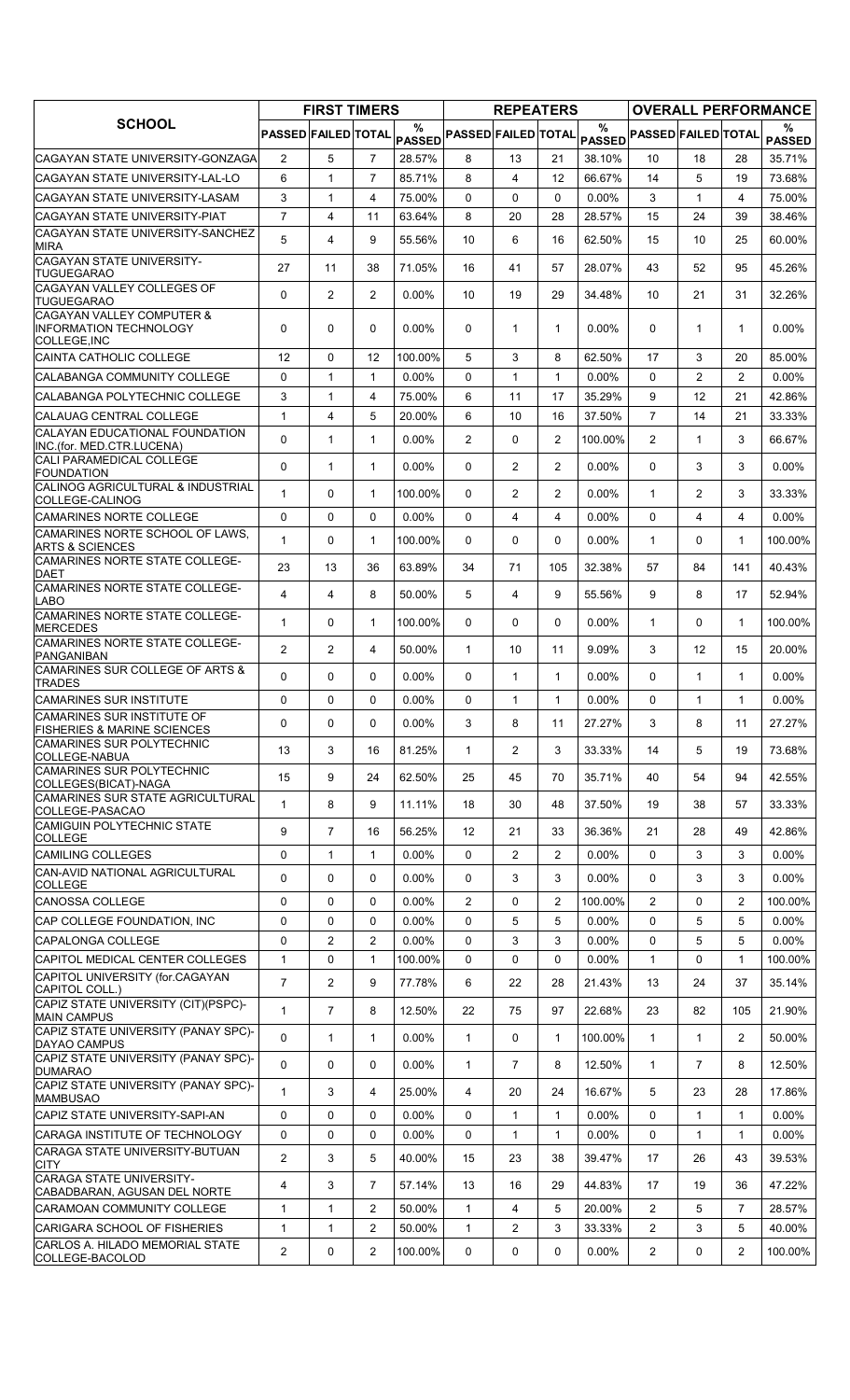|                                                                    |                            | <b>FIRST TIMERS</b> |                 |                    |                            | <b>REPEATERS</b> |                |          |                            |                |                   | <b>OVERALL PERFORMANCE</b> |
|--------------------------------------------------------------------|----------------------------|---------------------|-----------------|--------------------|----------------------------|------------------|----------------|----------|----------------------------|----------------|-------------------|----------------------------|
| <b>SCHOOL</b>                                                      | <b>PASSED FAILED TOTAL</b> |                     |                 | %<br><b>PASSED</b> | <b>PASSED FAILED TOTAL</b> |                  |                | $\%$     | PASSED PASSED FAILED TOTAL |                |                   | %<br><b>PASSED</b>         |
| CARLOS A. HILADO MEMORIAL STATE<br>COLLEGE-ESCALANTE               | $\mathbf{1}$               | $\Omega$            | $\mathbf{1}$    | 100.00%            | $\Omega$                   | $\Omega$         | $\Omega$       | 0.00%    | $\mathbf{1}$               | $\Omega$       | $\mathbf{1}$      | 100.00%                    |
| CARLOS A. HILADO MEMORIAL STATE<br>COLLEGE-TALISAY                 | 17                         | 9                   | 26              | 65.38%             | 31                         | 24               | 55             | 56.36%   | 48                         | 33             | 81                | 59.26%                     |
| CARLOS HILADO STATE COLLEGE OF<br>FISHERIES-BINALBAGAN             | $\mathbf{1}$               | 0                   | $\mathbf{1}$    | 100.00%            | 8                          | 17               | 25             | 32.00%   | 9                          | 17             | 26                | 34.62%                     |
| CARTHEL SCIENCE EDUCATIONAL<br>FOUNDATION, INC. (for.OLRA)         | 0                          | $\mathbf{1}$        | $\mathbf{1}$    | $0.00\%$           | $\mathbf{1}$               | $\mathbf{1}$     | $\overline{2}$ | 50.00%   | $\mathbf{1}$               | $\overline{2}$ | 3                 | 33.33%                     |
| CASICIACO RECOLETOS SEMINARY                                       | 3                          | 0                   | 3               | 100.00%            | $\mathbf{0}$               | 0                | 0              | $0.00\%$ | 3                          | 0              | 3                 | 100.00%                    |
| CATAINGAN MUNICIPAL COLLEGE                                        | 9                          | 11                  | 20              | 45.00%             | 12                         | 31               | 43             | 27.91%   | 21                         | 42             | 63                | 33.33%                     |
| <b>CATANDUANES COLLEGE</b>                                         | 11                         | 10                  | 21              | 52.38%             | 5                          | 27               | 32             | 15.63%   | 16                         | 37             | 53                | 30.19%                     |
| CATANDUANES STATE COLLEGE-<br><b>MASBATE</b>                       | 0                          | 0                   | $\mathbf{0}$    | $0.00\%$           | $\mathbf{1}$               | $\mathbf{1}$     | $\overline{2}$ | 50.00%   | $\mathbf{1}$               | $\mathbf{1}$   | $\overline{2}$    | 50.00%                     |
| CATANDUANES STATE UNIVERSITY -<br><b>VIRAC</b>                     | 38                         | 29                  | 67              | 56.72%             | 32                         | 132              | 164            | 19.51%   | 70                         | 161            | 231               | 30.30%                     |
| CATANDUANES STATE UNIVERSITY-<br>PANGANIBAN                        | 0                          | $\overline{2}$      | 2               | $0.00\%$           | $\mathbf{0}$               | 8                | 8              | $0.00\%$ | $\Omega$                   | 10             | 10                | $0.00\%$                   |
| CAVITE STATE UNIVERSITY (CAVITE<br>C.A.T)-ROSARIO                  | 5                          | $\mathbf{1}$        | 6               | 83.33%             | 10                         | 33               | 43             | 23.26%   | 15                         | 34             | 49                | 30.61%                     |
| CAVITE STATE UNIVERSITY (CAVITE<br>COLL. OF FISHERIES)-NAIC        | 6                          | 0                   | 6               | 100.00%            | 14                         | 24               | 38             | 36.84%   | 20                         | 24             | 44                | 45.45%                     |
| CAVITE STATE UNIVERSITY (DON<br>SEVERINO AGR'L. COLL.)             | 20                         | 8                   | 28              | 71.43%             | 24                         | 81               | 105            | 22.86%   | 44                         | 89             | 133               | 33.08%                     |
| CAVITE STATE UNIVERSITY-CARMONA                                    | $\mathbf 0$                | 3                   | 3               | $0.00\%$           | 6                          | 5                | 11             | 54.55%   | 6                          | 8              | 14                | 42.86%                     |
| CAVITE STATE UNIVERSITY-CAVITE CITY                                | 3                          | $\mathbf{1}$        | 4               | 75.00%             | $\overline{2}$             | 4                | 6              | 33.33%   | 5                          | 5              | 10                | 50.00%                     |
| CAVITE WEST POINT COLLEGE                                          | $\mathbf{1}$               | 5                   | 6               | 16.67%             | $\Omega$                   | 4                | 4              | 0.00%    | $\mathbf{1}$               | 9              | 10                | 10.00%                     |
| <b>CBD INSTITUTE OF LEARNING</b>                                   | 0                          | $\mathbf{1}$        | $\mathbf{1}$    | 0.00%              | $\Omega$                   | 1                | $\mathbf{1}$   | 0.00%    | $\Omega$                   | $\overline{2}$ | $\overline{2}$    | $0.00\%$                   |
| CEBU CITY MEDICAL CENTER (CC GEN<br>HOSP)                          | $\overline{2}$             | 0                   | $\overline{2}$  | 100.00%            | $\Omega$                   | 0                | 0              | $0.00\%$ | 2                          | $\Omega$       | $\overline{2}$    | 100.00%                    |
| CEBU DOCTORS UNIVERSITY                                            | 5                          | 0                   | 5               | 100.00%            | $\mathbf{1}$               | 1                | $\overline{2}$ | 50.00%   | 6                          | $\mathbf{1}$   | $\overline{7}$    | 85.71%                     |
| CEBU DOCTORS UNIVERSITY-COLLEGE<br>OF MEDICINE                     | $\mathbf{1}$               | 0                   | $\mathbf{1}$    | 100.00%            | $\mathbf{0}$               | 0                | 0              | 0.00%    | $\mathbf{1}$               | 0              | $\mathbf{1}$      | 100.00%                    |
| CEBU INSTITUTE OF TECHNOLOGY                                       | 25                         | 5                   | 30              | 83.33%             | 9                          | 8                | 17             | 52.94%   | 34                         | 13             | 47                | 72.34%                     |
| CEBU MARY IMMACULATE COLLEGE                                       | $\Omega$                   | 0                   | $\Omega$        | $0.00\%$           | $\mathbf{1}$               | 0                | $\mathbf{1}$   | 100.00%  | $\mathbf{1}$               | $\Omega$       | $\mathbf{1}$      | 100.00%                    |
| CEBU NORMAL UNIVERSITY (CEBU<br>STATE COLLEGE)                     | 68                         | $\overline{7}$      | 75              | 90.67%             | 65                         | 55               | 120            | 54.17%   | 133                        | 62             | 195               | 68.21%                     |
| CEBU ROOSEVELT MEMORIAL<br><b>COLLEGES</b>                         | 6                          | $\overline{4}$      | 10 <sup>1</sup> | 60.00%             | 5                          | 17               | 22             | 22.73%   | 11                         | 21             | 32                | 34.38%                     |
| CEBU STATE COLLEGE OF SCIENCE &<br>TECHNOLOGY SYSTEM(for.CSAT)     | 3                          | 0                   | 3               | 100.00%            | 3                          | 9                | 12             | 25.00%   | 6                          | 9              | 15                | 40.00%                     |
| <b>CEBU STATE COLLEGE OF SCIENCE &amp;</b><br>TECHNOLOGY-LAHUG     | 0                          | 0                   | 0               | $0.00\%$           | 0                          | 1                | $\mathbf{1}$   | 0.00%    | 0                          | $\mathbf{1}$   | $\mathbf{1}$      | $0.00\%$                   |
| CEBU STATE COLLEGE OF SCIENCE &<br>TECHNOLOGY-OSMENA               | 0                          | 0                   | 0               | $0.00\%$           | 0                          | 1                | $\mathbf{1}$   | $0.00\%$ | $\Omega$                   | 1              | $\mathbf{1}$      | $0.00\%$                   |
| CEBU TECHNOLOGICAL UNIVERSITY-<br>ARGAO (for.CSCST)                | $\overline{7}$             | $\mathbf{1}$        | 8               | 87.50%             | 3                          | 5                | 8              | 37.50%   | 10                         | 6              | 16                | 62.50%                     |
| CEBU TECHNOLOGICAL UNIVERSITY-<br><b>BARILI (for.CSCST)</b>        | $\mathbf{1}$               | $\mathbf{1}$        | $\overline{2}$  | 50.00%             | $\mathbf{1}$               | 3                | 4              | 25.00%   | $\overline{2}$             | 4              | 6                 | 33.33%                     |
| CEBU TECHNOLOGICAL UNIVERSITY-<br>CARMEN (for.CSCST)               | $\mathbf{1}$               | $\mathbf{1}$        | $\overline{2}$  | 50.00%             | $\overline{2}$             | 8                | 10             | 20.00%   | 3                          | 9              | $12 \overline{ }$ | 25.00%                     |
| CEBU TECHNOLOGICAL UNIVERSITY-<br>DAANBATAYAN (for.CSCST)          | 3                          | $\mathbf{1}$        | 4               | 75.00%             | 4                          | 16               | 20             | 20.00%   | $\overline{7}$             | 17             | 24                | 29.17%                     |
| CEBU TECHNOLOGICAL UNIVERSITY-<br>DANAO (for.CSCST)                | 4                          | $\overline{2}$      | 6               | 66.67%             | 3                          | 6                | 9              | 33.33%   | $\overline{7}$             | 8              | 15                | 46.67%                     |
| <b>CEBU TECHNOLOGICAL UNIVERSITY-</b><br>MAIN (for.CSCST)          | 54                         | 18                  | 72              | 75.00%             | 29                         | 44               | 73             | 39.73%   | 83                         | 62             | 145               | 57.24%                     |
| <b>CEBU TECHNOLOGICAL UNIVERSITY-</b><br>MOALBOAL (for.CSCST)      | 3                          | $\overline{2}$      | 5               | 60.00%             | 4                          | 15               | 19             | 21.05%   | $\overline{7}$             | 17             | 24                | 29.17%                     |
| <b>CEBU TECHNOLOGICAL UNIVERSITY-</b><br>SAN FRANCISCO (for.CSCST) | $\overline{2}$             | $\mathbf{1}$        | 3               | 66.67%             | $\mathbf{1}$               | 1                | 2              | 50.00%   | 3                          | $\overline{2}$ | 5                 | 60.00%                     |
| CEBU TECHNOLOGICAL UNIVERSITY-<br>TUBURAN (for.CSCST)              | 0                          | 0                   | 0               | $0.00\%$           | $\overline{2}$             | 3                | 5              | 40.00%   | $\overline{2}$             | 3              | 5                 | 40.00%                     |
| CEGUERRA INSTITUTE OF SCIENCE &<br><b>TECHNOLOGY</b>               | $\mathbf{1}$               | $\overline{2}$      | 3               | 33.33%             | $\overline{2}$             | $\overline{2}$   | 4              | 50.00%   | 3                          | 4              | $\overline{7}$    | 42.86%                     |
| CENTER FOR EARLY CHILDHOOD CARE<br><b>&amp; DEVELOPMENT</b>        | $\Omega$                   | $\mathbf{1}$        | $\mathbf{1}$    | $0.00\%$           | $\mathbf{0}$               | $\mathbf 1$      | $\mathbf{1}$   | 0.00%    | $\Omega$                   | $\overline{2}$ | $\overline{2}$    | $0.00\%$                   |
| CENTRAL BICOL STATE UNIV. OF<br>AGRICULTURE-(for.CSSAC)-PILI       | 43                         | 13                  | 56              | 76.79%             | 36                         | 64               | 100            | 36.00%   | 79                         | 77             | 156               | 50.64%                     |
| CENTRAL BICOL STATE UNIV. OF<br>AGRICULTURE-(for.CSSAC)-SIPOCOT    | 3                          | $\overline{2}$      | 5               | 60.00%             | $\overline{7}$             | 17               | 24             | 29.17%   | 10                         | 19             | 29                | 34.48%                     |
| <b>CENTRAL COLLEGES OF THE</b><br><b>PHILIPPINES</b>               | 9                          | $\mathbf{1}$        | 10              | 90.00%             | $\overline{7}$             | 13               | 20             | 35.00%   | 16                         | 14             | 30                | 53.33%                     |
| CENTRAL ILOCANDIA COLLEGE OF<br><b>SCIENCE &amp; TECHNOLOGY</b>    | $\mathbf{1}$               | 3                   | 4               | 25.00%             | 0                          | 5                | 5              | 0.00%    | $\mathbf{1}$               | 8              | 9                 | 11.11%                     |
| CENTRAL INSTITUTE OF TECHNOLOGY-<br><b>PANIQUI</b>                 | 5                          | 6                   | 11              | 45.45%             | 4                          | 16               | 20             | 20.00%   | 9                          | 22             | 31                | 29.03%                     |
| CENTRAL LUZON COLLEGE OF SCIENCE<br>& TECHNOLOGY-SAN FERNANDO      | 0                          | $\mathbf{1}$        | $\mathbf{1}$    | $0.00\%$           | 0                          | 0                | 0              | $0.00\%$ | 0                          | $\mathbf{1}$   | $\mathbf{1}$      | $0.00\%$                   |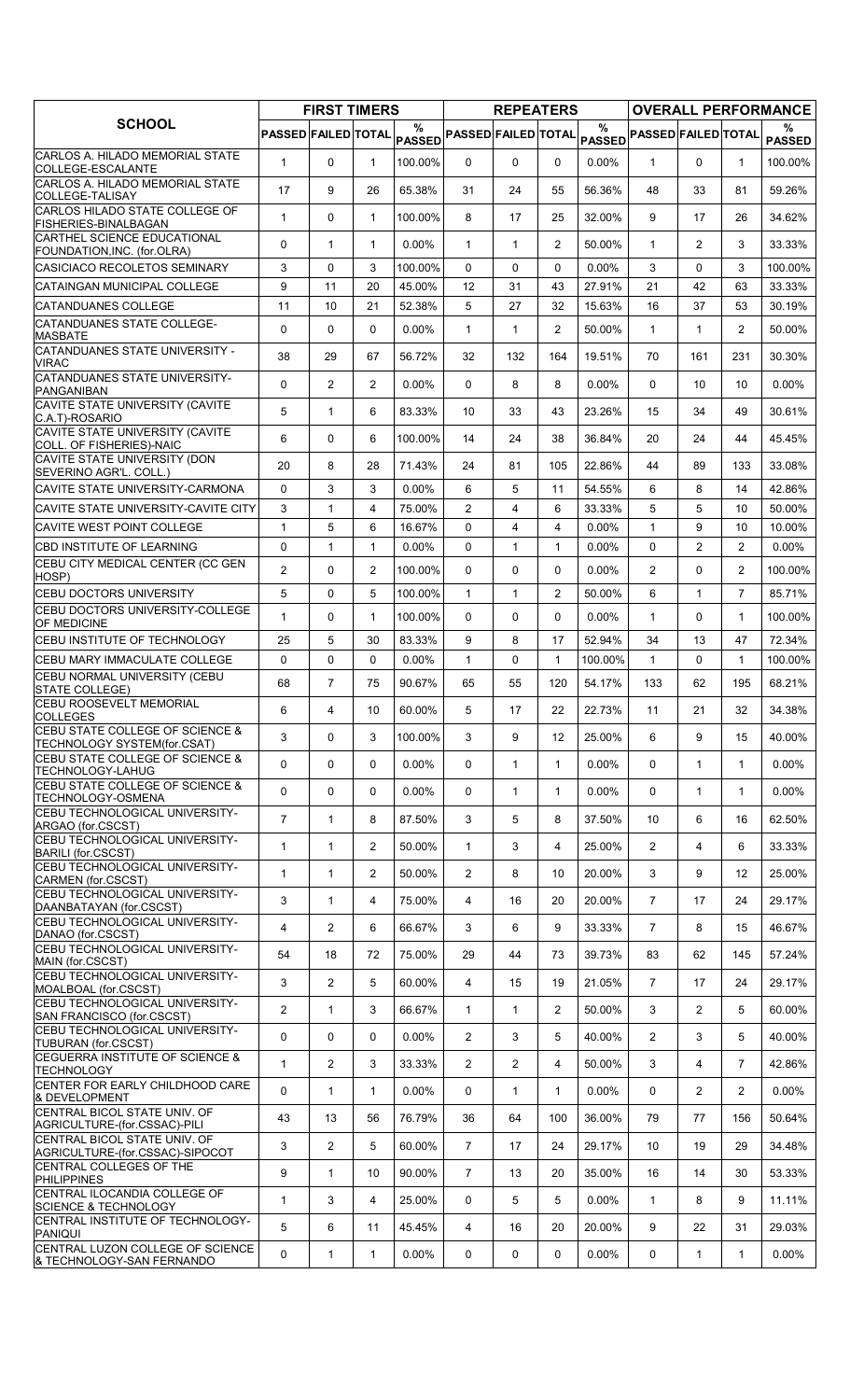|                                                                  |                                | <b>FIRST TIMERS</b> |                      |                    |                            | <b>REPEATERS</b> |                |                    |                                |                |                | <b>OVERALL PERFORMANCE</b> |
|------------------------------------------------------------------|--------------------------------|---------------------|----------------------|--------------------|----------------------------|------------------|----------------|--------------------|--------------------------------|----------------|----------------|----------------------------|
| <b>SCHOOL</b>                                                    | PASSED FAILED TOTAL            |                     |                      | %<br><b>PASSED</b> | <b>PASSED FAILED TOTAL</b> |                  |                | $\frac{0}{0}$      | PASSED PASSED FAILED TOTAL     |                |                | %<br><b>PASSED</b>         |
| CENTRAL LUZON DOCTOR'S HOSPITAL<br>EDUCATIONAL INSTITUTION       | $\mathbf{1}$                   | $\Omega$            | $\mathbf{1}$         | 100.00%            | $\Omega$                   | $\Omega$         | $\Omega$       | 0.00%              | $\mathbf{1}$                   | $\Omega$       | $\mathbf 1$    | 100.00%                    |
| CENTRAL LUZON STATE UNIVERSITY                                   | 54                             | 29                  | 83                   | 65.06%             | 30                         | 87               | 117            | 25.64%             | 84                             | 116            | 200            | 42.00%                     |
| CENTRAL MAGUINDANAO INSTITUTE                                    | $\mathbf{0}$                   | 0                   | $\Omega$             | $0.00\%$           | $\mathbf{0}$               | 6                | 6              | 0.00%              | $\Omega$                       | 6              | 6              | $0.00\%$                   |
| CENTRAL MINDANAO ACADEMY OF                                      | 0                              | $\mathbf{1}$        | $\mathbf{1}$         | $0.00\%$           | $\mathbf{1}$               | 0                | $\mathbf{1}$   | 100.00%            | $\mathbf{1}$                   | 1              | 2              | 50.00%                     |
| <b>ARTS FOUNDATION</b><br><b>CENTRAL MINDANAO COLLEGES</b>       | 3                              | $\overline{c}$      | 5                    | 60.00%             | 4                          | 24               | 28             | 14.29%             | $\overline{7}$                 | 26             | 33             | 21.21%                     |
| <b>CENTRAL MINDANAO UNIVERSITY</b>                               | 37                             | $\overline{7}$      | 44                   | 84.09%             | 23                         | 13               | 36             | 63.89%             | 60                             | 20             | 80             | 75.00%                     |
| CENTRAL NEGROS COLLEGE                                           | 0                              | $\overline{2}$      | 2                    | $0.00\%$           | $\Omega$                   | 10               | 10             | 0.00%              | $\Omega$                       | 12             | 12             | $0.00\%$                   |
| CENTRAL PHILIPPINE ADVENTIST<br><b>COLLEGE</b>                   | 3                              | $\mathbf{1}$        | 4                    | 75.00%             | 4                          | 5                | 9              | 44.44%             | $\overline{7}$                 | 6              | 13             | 53.85%                     |
| <b>CENTRAL PHILIPPINE UNIVERSITY</b>                             | 16                             | $\overline{4}$      | 20                   | 80.00%             | 10                         | 3                | 13             | 76.92%             | 26                             | $\overline{7}$ | 33             | 78.79%                     |
| CENTRAL VISAYAS STATE C.A.F.T.-                                  | $\Omega$                       | 0                   | $\mathbf{0}$         | 0.00%              | $\mathbf{0}$               | 1                | $\mathbf{1}$   | 0.00%              | $\Omega$                       | $\mathbf{1}$   | $\mathbf{1}$   | $0.00\%$                   |
| <b>BAYAWAN</b><br>CENTRO ESCOLAR UNIVERSITY-MAKATI               | 1                              | 0                   | $\mathbf{1}$         | 100.00%            | 0                          | 0                | 0              | $0.00\%$           | $\mathbf{1}$                   | 0              | 1              | 100.00%                    |
| <b>CENTRO ESCOLAR UNIVERSITY-</b>                                | 3                              | 3                   | 6                    | 50.00%             | 2                          | 4                | 6              | 33.33%             | 5                              | $\overline{7}$ | 12             | 41.67%                     |
| <b>MALOLOS</b>                                                   |                                |                     |                      |                    |                            |                  |                |                    |                                |                |                |                            |
| <b>CENTRO ESCOLAR UNIVERSITY-MANILA</b>                          | $12 \,$                        | 5                   | 17                   | 70.59%             | 10                         | 10               | 20             | 50.00%             | 22                             | 15             | 37             | 59.46%                     |
| CHIANG KAI SHEK COLLEGE<br>CHILD JESUS COLLEGES                  | $\mathbf{1}$                   | 0                   | $\mathbf{1}$<br>2    | 100.00%            | $\Omega$                   | 0                | $\Omega$       | 0.00%              | $\mathbf{1}$<br>$\overline{2}$ | $\Omega$       | $\mathbf{1}$   | 100.00%                    |
| CHILDREN OF MARY IMMACULATE                                      | 0                              | $\overline{c}$      |                      | 0.00%              | $\overline{2}$             | $\overline{2}$   | 4              | 50.00%             |                                | $\overline{4}$ | 6              | 33.33%                     |
| <b>COLLEGE</b>                                                   | $\Omega$                       | 0                   | 0                    | $0.00\%$           | $\mathbf{1}$               | $\mathbf{1}$     | $\overline{2}$ | 50.00%             | $\mathbf{1}$                   | $\mathbf 1$    | $\overline{2}$ | 50.00%                     |
| CHINESE GENERAL HOSPITAL<br><b>COLLEGES</b>                      | $\overline{2}$                 | 0                   | $\overline{2}$       | 100.00%            | 0                          | 0                | 0              | $0.00\%$           | $\overline{2}$                 | 0              | $\overline{2}$ | 100.00%                    |
| CHRIST THE KING COLLEGE OF<br><b>MARANDING</b>                   | 0                              | $\mathbf{1}$        | $\mathbf{1}$         | $0.00\%$           | $\mathbf{0}$               | $\overline{c}$   | $\overline{2}$ | 0.00%              | $\Omega$                       | 3              | 3              | $0.00\%$                   |
| CHRIST THE KING COLLEGE-GINGOOG<br><b>CITY</b>                   | $\Omega$                       | $\Omega$            | $\mathbf{0}$         | $0.00\%$           | 2                          | $\mathbf 1$      | 3              | 66.67%             | 2                              | $\mathbf{1}$   | 3              | 66.67%                     |
| CHRIST THE KING MISSION SEMINARY                                 | 5                              | 0                   | 5                    | 100.00%            | $\Omega$                   | 0                | $\Omega$       | $0.00\%$           | 5                              | $\Omega$       | 5              | 100.00%                    |
| CHRIST THE KING OF CALBAYOG                                      | $\overline{4}$                 | 6                   | 10                   | 40.00%             | 8                          | 22               | 30             | 26.67%             | 12                             | 28             | 40             | 30.00%                     |
| CHRISTIAN COLLEGE OF TANAUAN                                     | $\mathbf{1}$                   | 0                   | $\mathbf{1}$         | 100.00%            | 0                          | 0                | 0              | 0.00%              | $\mathbf{1}$                   | 0              | $\mathbf{1}$   | 100.00%                    |
| CHRISTIAN COLLEGES OF SOUTHEAST<br>ASIA                          | 3                              | 0                   | 3                    | 100.00%            | $\mathbf{0}$               | 0                | $\Omega$       | $0.00\%$           | 3                              | 0              | 3              | 100.00%                    |
| <b>CITY COLLEGE OF CALAMBA</b>                                   | $\mathbf{1}$                   | 0                   | $\mathbf{1}$         | 100.00%            | 3                          | $\Omega$         | 3              | 100.00%            | 4                              | $\Omega$       | 4              | 100.00%                    |
| CITY COLLEGE OF TAGAYTAY                                         | 8                              | $\overline{4}$      | 12                   | 66.67%             | 10                         | 15               | 25             | 40.00%             | 18                             | 19             | 37             | 48.65%                     |
| <b>CITY OF MALABON UNIVERSITY</b><br>(for.MALABON COM. COLL.)    | 8                              | 6                   | 14                   | 57.14%             | 15                         | 28               | 43             | 34.88%             | 23                             | 34             | 57             | 40.35%                     |
| <b>CLARENDON COLLEGE</b>                                         | $\mathbf{1}$                   | $\mathbf{1}$        | 2                    | 50.00%             | 8                          | $\overline{4}$   | 12             | 66.67%             | 9                              | 5              | 14             | 64.29%                     |
| CLARET COLLEGE OF ISABELA                                        | $\mathbf{1}$                   | 5                   | 6                    | 16.67%             | 5                          | 25               | 30             | 16.67%             | 6                              | 30             | 36             | 16.67%                     |
| <b>CLARET FORMATION CENTER</b>                                   | $\mathbf{1}$                   | 0                   | $\mathbf{1}$         | 100.00%            | $\Omega$                   | 0                | 0              | 0.00%              | $\mathbf{1}$                   | $\Omega$       | $\mathbf{1}$   | 100.00%                    |
| COLEGIO DE CALUMPIT(for.CALUMPIT<br>INSTITUTE)                   | 0                              | 0                   | $\mathbf 0$          | $0.00\%$           | 1                          | 0                | 1              | 100.00%            | $\mathbf{1}$                   | 0              | $\mathbf 1$    | 100.00%                    |
| COLEGIO DE DAGUPAN<br>(for.COMPUTRONIX COLL)                     | 12                             | 4                   | 16                   | 75.00%             | $\mathbf{1}$               | $\overline{2}$   | 3              | 33.33%             | 13                             | 6              | 19             | 68.42%                     |
| COLEGIO DE KIDAPAWAN(for<br>N.COTABATO IT)                       | 0                              | 0                   | 0                    | $0.00\%$           | 3                          | $\overline{2}$   | 5              | 60.00%             | 3                              | $\overline{2}$ | 5              | 60.00%                     |
| COLEGIO DE LA IMMACULADA                                         | 0                              | 0                   | 0                    | $0.00\%$           | $\mathbf{0}$               | 1                | $\mathbf{1}$   | $0.00\%$           | $\mathbf{0}$                   | $\mathbf 1$    | 1              | $0.00\%$                   |
| CONCEPCION-CEBU<br>COLEGIO DE LA PURISIMA CONCEPCION             |                                |                     |                      |                    | $\overline{7}$             |                  |                |                    | 9                              |                |                |                            |
| COLEGIO DE LAS NAVAS                                             | $\overline{2}$<br>$\mathbf{1}$ | 9<br>1              | 11<br>$\overline{2}$ | 18.18%<br>50.00%   | 0                          | 25<br>9          | 32<br>9        | 21.88%<br>$0.00\%$ | $\mathbf{1}$                   | 34<br>10       | 43<br>11       | 20.93%<br>$9.09\%$         |
| COLEGIO DE LOS BANOS                                             | $\mathbf 0$                    | 0                   | $\mathbf 0$          | $0.00\%$           | $\mathbf{2}^{\prime}$      | 1                | 3              | 66.67%             | $\overline{2}$                 | $\mathbf 1$    | 3              | 66.67%                     |
| COLEGIO DE SAN ANTONIO DE PADUA                                  | $\overline{2}$                 | $\overline{c}$      | $\overline{4}$       | 50.00%             | 3                          | 0                | 3              | 100.00%            | 5                              | $\overline{c}$ | $\overline{7}$ | 71.43%                     |
| COLEGIO DE SAN FRANCISCO JAVIER                                  | $\mathbf 1$                    | $\overline{c}$      | 3                    | 33.33%             | 1                          | 1                | 2              | 50.00%             | 2                              | 3              | 5              | 40.00%                     |
| COLEGIO DE SAN GABRIEL ARCANGEL                                  | 11                             | 0                   | 11                   | 100.00%            | 9                          | $\overline{2}$   | 11             | 81.82%             | 20                             | 2              | 22             | 90.91%                     |
| COLEGIO DE SAN ISIDRO                                            | $\mathbf 0$                    | 0                   | $\mathbf 0$          | $0.00\%$           | 0                          | 1                | $\mathbf{1}$   | 0.00%              | $\Omega$                       | $\mathbf{1}$   | $\mathbf{1}$   | $0.00\%$                   |
| COLEGIO DE SAN JOSE                                              | $\overline{2}$                 | 0                   | $\overline{2}$       | 100.00%            | 1                          | 8                | 9              | 11.11%             | 3                              | 8              | 11             | 27.27%                     |
| COLEGIO DE SAN JUAN DE LETRAN-                                   | $\mathbf{1}$                   | 0                   | $\mathbf{1}$         | 100.00%            | 4                          | 0                | 4              | 100.00%            | 5                              | 0              | 5              | 100.00%                    |
| <b>CALAMBA</b><br>COLEGIO DE SAN JUAN DE LETRAN-                 | $\mathbf{2}$                   | 0                   | $\overline{2}$       | 100.00%            | $\mathbf{1}$               | 1                | 2              | 50.00%             | 3                              | $\mathbf 1$    | 4              | 75.00%                     |
| <b>INTRAMUROS</b><br>COLEGIO DE SAN LORENZO RUIZ DE              | 8                              | 5                   | 13                   | 61.54%             | $\overline{2}$             | 3                | 5              | 40.00%             | 10                             | 8              | 18             | 55.56%                     |
| MANILA, INC.                                                     |                                |                     |                      |                    |                            |                  |                |                    |                                |                |                |                            |
| COLEGIO DE SAN PASCUAL BAYLON                                    | $\mathbf{1}$                   | 0                   | $\mathbf{1}$         | 100.00%            | 1                          | 0                | $\mathbf{1}$   | 100.00%            | $\overline{2}$                 | 0              | $\overline{2}$ | 100.00%                    |
| COLEGIO DE SAN SEBASTIAN-MINDORO<br>COLEGIO DE SANTA MONICA, INC | 0                              | 0                   | $\mathbf 0$          | $0.00\%$           | 0                          | $\overline{c}$   | $\overline{2}$ | 0.00%              | 0<br>$\mathbf{1}$              | $\overline{2}$ | $\overline{2}$ | $0.00\%$                   |
| COLEGIO DE STA. CATALINA DE                                      | $\mathbf{1}$                   | 0                   | $\mathbf{1}$         | 100.00%            | 0                          | 0                | 0              | $0.00\%$           |                                | 0              | 1              | 100.00%                    |
| <b>ALEJANDRIA</b>                                                | 0                              | 0                   | $\mathbf 0$          | 0.00%              | $\mathbf{1}$               | 1                | $\overline{2}$ | 50.00%             | $\mathbf{1}$                   | $\mathbf{1}$   | $\overline{2}$ | 50.00%                     |
| COLEGIO DE STA. RITA<br>COLEGIO DE STA. TERESA DE AVILA          | 3                              | $\mathbf{1}$        | 4                    | 75.00%             | 4                          | 3                | $\overline{7}$ | 57.14%             | $\overline{7}$                 | 4              | 11             | 63.64%                     |
| <b>FOUNDATION, INC</b>                                           | 3                              | $\overline{c}$      | 5                    | 60.00%             | 0                          | 0                | 0              | $0.00\%$           | 3                              | 2              | 5              | 60.00%                     |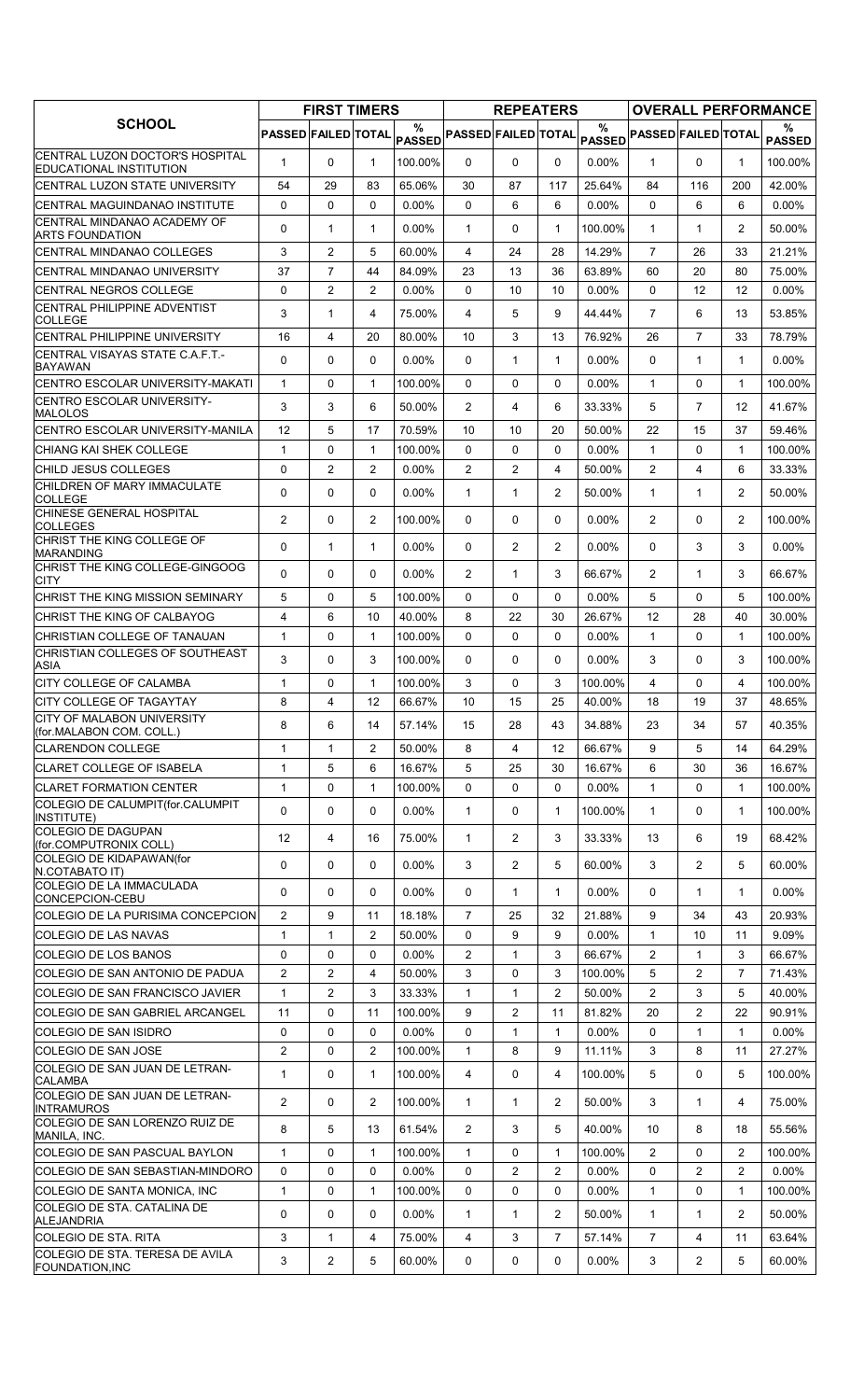|                                                                                                       |                            | <b>FIRST TIMERS</b> |                |                    |                            | <b>REPEATERS</b> |                |               |                            |                   |                | <b>OVERALL PERFORMANCE</b> |
|-------------------------------------------------------------------------------------------------------|----------------------------|---------------------|----------------|--------------------|----------------------------|------------------|----------------|---------------|----------------------------|-------------------|----------------|----------------------------|
| <b>SCHOOL</b>                                                                                         | <b>PASSED FAILED TOTAL</b> |                     |                | %<br><b>PASSED</b> | <b>PASSED FAILED TOTAL</b> |                  |                | $\frac{0}{0}$ | PASSED PASSED FAILED TOTAL |                   |                | %<br><b>PASSED</b>         |
| COLEGIO DE STO. NIÑO DE CABUYAO                                                                       | 3                          | 0                   | 3              | 100.00%            | $\overline{2}$             | 4                | 6              | 33.33%        | 5                          | 4                 | 9              | 55.56%                     |
| ICOLEGIO DE STO. NIÑO DE JASAAN                                                                       | $\overline{2}$             | $\mathbf{1}$        | 3              | 66.67%             | $\Omega$                   | 0                | $\Omega$       | 0.00%         | $\overline{2}$             | $\mathbf{1}$      | 3              | 66.67%                     |
| COLEGIO DEL SAGRADO CORAZON DE<br><b>JESUS</b>                                                        | $\Omega$                   | $\mathbf{1}$        | $\mathbf{1}$   | $0.00\%$           | $\mathbf{0}$               | 1                | $\mathbf{1}$   | 0.00%         | $\Omega$                   | $\overline{c}$    | $\overline{2}$ | 0.00%                      |
| <b>COLEGIO DELA MILAGROSA</b>                                                                         | 0                          | $\Omega$            | $\mathbf{0}$   | $0.00\%$           | $\Omega$                   | $\mathbf{1}$     | $\mathbf{1}$   | 0.00%         | $\Omega$                   | $\mathbf{1}$      | $\mathbf{1}$   | $0.00\%$                   |
| COLEGIO SAN AGUSTIN-BACOLOD CITY                                                                      | 10                         | $\mathbf{1}$        | 11             | 90.91%             | 5                          | 4                | 9              | 55.56%        | 15                         | 5                 | 20             | 75.00%                     |
| COLEGIO SAN JOSE DE ALAMINOS                                                                          | $\overline{2}$             | 0                   | $\overline{2}$ | 100.00%            | $\mathbf{1}$               | 3                | 4              | 25.00%        | 3                          | 3                 | 6              | 50.00%                     |
| <b>COLLEGE OF MAASIN</b>                                                                              | 0                          | 0                   | $\mathbf{0}$   | $0.00\%$           | 1                          | 0                | $\mathbf{1}$   | 100.00%       | $\mathbf{1}$               | 0                 | 1              | 100.00%                    |
| <b>COLLEGE OF SAINT LAWRENCE</b>                                                                      | 0                          | 3                   | 3              | $0.00\%$           | $\mathbf{1}$               | 5                | 6              | 16.67%        | $\mathbf{1}$               | 8                 | 9              | 11.11%                     |
| COLLEGE OF ST. CATHERINE                                                                              | $\overline{2}$             | 0                   | 2              | 100.00%            | $\mathbf{0}$               | 0                | $\Omega$       | 0.00%         | $\overline{2}$             | $\Omega$          | $\overline{2}$ | 100.00%                    |
| <b>COLLEGE OF TECHNOLOGICAL</b><br>SCIENCES-CEBU<br>COLLEGE OF THE HOLY SPIRIT OF                     | 1                          | 0                   | $\mathbf{1}$   | 100.00%            | $\mathbf{0}$               | 0                | 0              | $0.00\%$      | $\mathbf{1}$               | $\Omega$          | $\mathbf 1$    | 100.00%                    |
| <b>MANILA</b>                                                                                         | $\mathbf{1}$               | 0                   | $\mathbf{1}$   | 100.00%            | $\mathbf{1}$               | 0                | $\mathbf{1}$   | 100.00%       | $\overline{2}$             | $\Omega$          | $\overline{2}$ | 100.00%                    |
| COLLEGE OF THE HOLY SPIRIT OF<br><b>TARLAC</b>                                                        | $\Omega$                   | $\Omega$            | $\mathbf{0}$   | $0.00\%$           | 3                          | 2                | 5              | 60.00%        | 3                          | $\overline{2}$    | 5              | 60.00%                     |
| COLLEGE OF THE IMMACULATE<br>CONCEPTION-CABANATUAN                                                    | 2                          | $\mathbf{1}$        | 3              | 66.67%             | 8                          | 15               | 23             | 34.78%        | 10                         | 16                | 26             | 38.46%                     |
| COLLEGE OF THE MOST HOLY TRINITY                                                                      | 0                          | $\Omega$            | $\mathbf{0}$   | $0.00\%$           | $\Omega$                   | $\overline{2}$   | $\overline{2}$ | $0.00\%$      | $\Omega$                   | $\overline{c}$    | $\overline{2}$ | $0.00\%$                   |
| COLUMBAN COLLEGE-OLONGAPO CITY                                                                        | 6                          | 0                   | 6              | 100.00%            | $\overline{7}$             | 11               | 18             | 38.89%        | 13                         | 11                | 24             | 54.17%                     |
| <b>COLUMBAN COLLEGE-ZAMBALES</b><br><b>COMPUTER ARTS &amp; TECHNOLOGY</b>                             | 0                          | $\mathbf{1}$        | $\mathbf{1}$   | $0.00\%$           | 0                          | 5                | 5              | $0.00\%$      | $\Omega$                   | 6                 | 6              | $0.00\%$                   |
| SCHOOL-OLD ALBAY                                                                                      | $\mathbf{1}$               | 0                   | $\mathbf{1}$   | 100.00%            | $\Omega$                   | 0                | 0              | 0.00%         | $\mathbf{1}$               | $\Omega$          | 1              | 100.00%                    |
| COMPUTER COLLEGE OF THE VISAYAS<br>COMPUTER COMMUNICATION                                             | $\mathbf{1}$               | 0                   | $\mathbf{1}$   | 100.00%            | $\Omega$                   | 2                | $\overline{2}$ | $0.00\%$      | $\mathbf{1}$               | $\overline{c}$    | 3              | 33.33%                     |
| DEVELOPMENT INST-GOA, CAMARINES<br><b>SUR</b>                                                         | $\mathbf{1}$               | $\overline{c}$      | 3              | 33.33%             | $\mathbf{0}$               | 1                | $\mathbf{1}$   | $0.00\%$      | $\mathbf{1}$               | 3                 | 4              | 25.00%                     |
| COMPUTER COMMUNICATION<br>DEVELOPMENT INSTITUTE-IRIGA                                                 | $\mathbf{1}$               | $\mathbf{1}$        | 2              | 50.00%             | $\Omega$                   | 0                | $\Omega$       | 0.00%         | $\mathbf{1}$               | 1                 | $\overline{2}$ | 50.00%                     |
| CONCEPCION COLLEGE OF FISHERIES                                                                       | 0                          | 0                   | $\mathbf{0}$   | $0.00\%$           | $\mathbf{1}$               | 0                | $\mathbf{1}$   | 100.00%       | $\mathbf{1}$               | 0                 | $\mathbf{1}$   | 100.00%                    |
| CONCEPCION HOLY CROSS COLLEGE                                                                         | $\mathbf 0$                | $\mathbf{1}$        | $\mathbf{1}$   | $0.00\%$           | $\mathbf{1}$               | 5                | 6              | 16.67%        | $\mathbf{1}$               | 6                 | $\overline{7}$ | 14.29%                     |
| CONCEPCION POLYTECHNIC COLLEGE-<br><b>CONCEPCION</b>                                                  | $\Omega$                   | 0                   | $\mathbf{0}$   | 0.00%              | $\overline{2}$             | $\overline{7}$   | 9              | 22.22%        | 2                          | $\overline{7}$    | 9              | 22.22%                     |
| <b>CONCORDIA COLLEGE</b>                                                                              | 0                          | 0                   | $\mathbf 0$    | 0.00%              | $\mathbf{1}$               | 0                | $\mathbf{1}$   | 100.00%       | $\mathbf{1}$               | $\Omega$          | $\mathbf{1}$   | 100.00%                    |
| <b>CONGRESS COLLEGE</b>                                                                               | 0                          | 0                   | $\Omega$       | 0.00%              | 0                          | $\mathbf{1}$     | $\mathbf{1}$   | $0.00\%$      | $\Omega$                   | $\mathbf{1}$      | $\mathbf{1}$   | $0.00\%$                   |
| CONSOLATRIX COLLEGE OF TOLEDO<br><b>CITY</b>                                                          | 0                          | $\mathbf{1}$        | $\mathbf{1}$   | 0.00%              | $\mathbf{1}$               | 0                | $\mathbf{1}$   | 100.00%       | $\mathbf{1}$               | 1                 | $\overline{2}$ | 50.00%                     |
| COR JESU COLLEGE (HOLY CROSS OF<br>DIGOS)                                                             | 6                          | 3                   | 9              | 66.67%             | 19                         | 26               | 45             | 42.22%        | 25                         | 29                | 54             | 46.30%                     |
| CORDILLERA CAREER DEVELOPMENT<br><b>COLLEGE</b>                                                       | 5                          | 5                   | 10             | 50.00%             | $\mathbf{1}$               | $\overline{7}$   | 8              | 12.50%        | 6                          | $12 \overline{ }$ | 18             | 33.33%                     |
| CORDOVA PUBLIC COLLEGE -<br>CORDOVA, CEBU                                                             | 13                         | $\mathbf{1}$        | 14             | 92.86%             | 0                          | 0                | 0              | $0.00\%$      | 13                         | $\mathbf{1}$      | 14             | 92.86%                     |
| CORE GATEWAY COLLEGE (for.THE<br>COLL.OF THE REP)                                                     | 3                          | $\overline{4}$      | $\overline{7}$ | 42.86%             | 5                          | 21               | 26             | 19.23%        | 8                          | 25                | 33             | 24.24%                     |
| COTABATO CITY STATE POLYTECHNIC<br><b>COLLEGE</b>                                                     | 14                         | 31                  | 45             | 31.11%             | 31                         | 196              | 227            | 13.66%        | 45                         | 227               | 272            | 16.54%                     |
| COTABATO FOUNDATION COLLEGE OF<br><b>SCIENCE &amp; TECHNOLOGY</b>                                     | 3                          | 20                  | 23             | 13.04%             | 27                         | 77               | 104            | 25.96%        | 30                         | 97                | 127            | 23.62%                     |
| CRISTAL e-COLLEGE-PANGLAO CAMPUS                                                                      | 4                          | $\overline{2}$      | 6              | 66.67%             | 0                          | 0                | 0              | 0.00%         | $\overline{4}$             | $\overline{2}$    | 6              | 66.67%                     |
| DAGUPAN COLLEGES FOUNDATION<br>(DAGUPAN C.C.S.T.)                                                     | $\mathbf 0$                | 0                   | $\mathbf{0}$   | $0.00\%$           | $\mathbf{0}$               | $\mathbf{1}$     | $\mathbf{1}$   | $0.00\%$      | $\Omega$                   | 1                 | $\mathbf{1}$   | $0.00\%$                   |
| DALUBHASAAN NG LUNGSOD NG SAN<br><b>PABLO</b>                                                         | 27                         | 5                   | 32             | 84.38%             | 17                         | 27               | 44             | 38.64%        | 44                         | 32                | 76             | 57.89%                     |
| DANIEL B. PENA MEMORIAL COLLEGE<br><b>FOUNDATION</b>                                                  | 4                          | 0                   | $\overline{4}$ | 100.00%            | 4                          | 12               | 16             | 25.00%        | 8                          | 12                | 20             | 40.00%                     |
| DANIEL Z ROMUALDEZ MEMORIAL<br><b>SCHOOL OF FISHERIES</b>                                             | 0                          | 0                   | $\mathbf 0$    | $0.00\%$           | $\mathbf{1}$               | 0                | $\mathbf{1}$   | 100.00%       | $\mathbf{1}$               | 0                 | $\mathbf 1$    | 100.00%                    |
| DARAGA COMMUNITY COLLEGE                                                                              | 19                         | 5                   | 24             | 79.17%             | 12                         | 27               | 39             | 30.77%        | 31                         | 32                | 63             | 49.21%                     |
| DATA CENTER COLLEGE OF THE<br><b>PHILIPPINES-BAGUIO CITY</b>                                          | $\mathbf{1}$               | 0                   | 1              | 100.00%            | 0                          | 0                | 0              | 0.00%         | $\mathbf{1}$               | 0                 | 1              | 100.00%                    |
| DATU IBRAHIM PAGLAS MEMORIAL<br><b>COLLEGE</b>                                                        | 0                          | $\mathbf{1}$        | $\mathbf{1}$   | $0.00\%$           | 0                          | 1                | $\mathbf{1}$   | 0.00%         | $\Omega$                   | $\overline{2}$    | $\overline{2}$ | $0.00\%$                   |
| DATU MALA MUSLIM MINDANAO ISLAMIC<br><b>COLLEGE FOUNDATION INC</b>                                    | 0                          | $\mathbf{1}$        | $\mathbf{1}$   | 0.00%              | 0                          | 6                | 6              | 0.00%         | $\Omega$                   | $\overline{7}$    | $\overline{7}$ | $0.00\%$                   |
| DAVAO CENTRAL COLLEGE                                                                                 | $\overline{4}$             | 3                   | $\overline{7}$ | 57.14%             | 4                          | 6                | 10             | 40.00%        | 8                          | 9                 | 17             | 47.06%                     |
| DAVAO DEL NORTE STATE COLLEGE                                                                         | $\overline{2}$             | 0                   | 2              | 100.00%            | 8                          | 9                | 17             | 47.06%        | 10                         | 9                 | 19             | 52.63%                     |
| DAVAO DOCTORS COLLEGE, INC.                                                                           | 4                          | 0                   | 4              | 100.00%            | 3                          | 4                | 7              | 42.86%        | $\overline{7}$             | 4                 | 11             | 63.64%                     |
| DAVAO ORIENTAL STATE COLLEGE OF<br><b>SCIENCE &amp; TECHNOLOGY</b><br>DE LA SALLE JOHN BOSCO COLLEGE- | 5                          | $\Omega$            | 5              | 100.00%            | 8                          | $\overline{7}$   | 15             | 53.33%        | 13                         | $\overline{7}$    | 20             | 65.00%                     |
| <b>BISLIG, SURIGAO CITY</b>                                                                           | 1                          | 0                   | 1              | 100.00%            | 0                          | 1                | $\mathbf{1}$   | 0.00%         | $\mathbf{1}$               | 1                 | $\overline{2}$ | 50.00%                     |
| DE LA SALLE UNIVERSITY-COLLEGE OF<br><b>SAINT BENILDE</b>                                             | 4                          | 0                   | $\overline{4}$ | 100.00%            | 0                          | 0                | 0              | 0.00%         | 4                          | 0                 | 4              | 100.00%                    |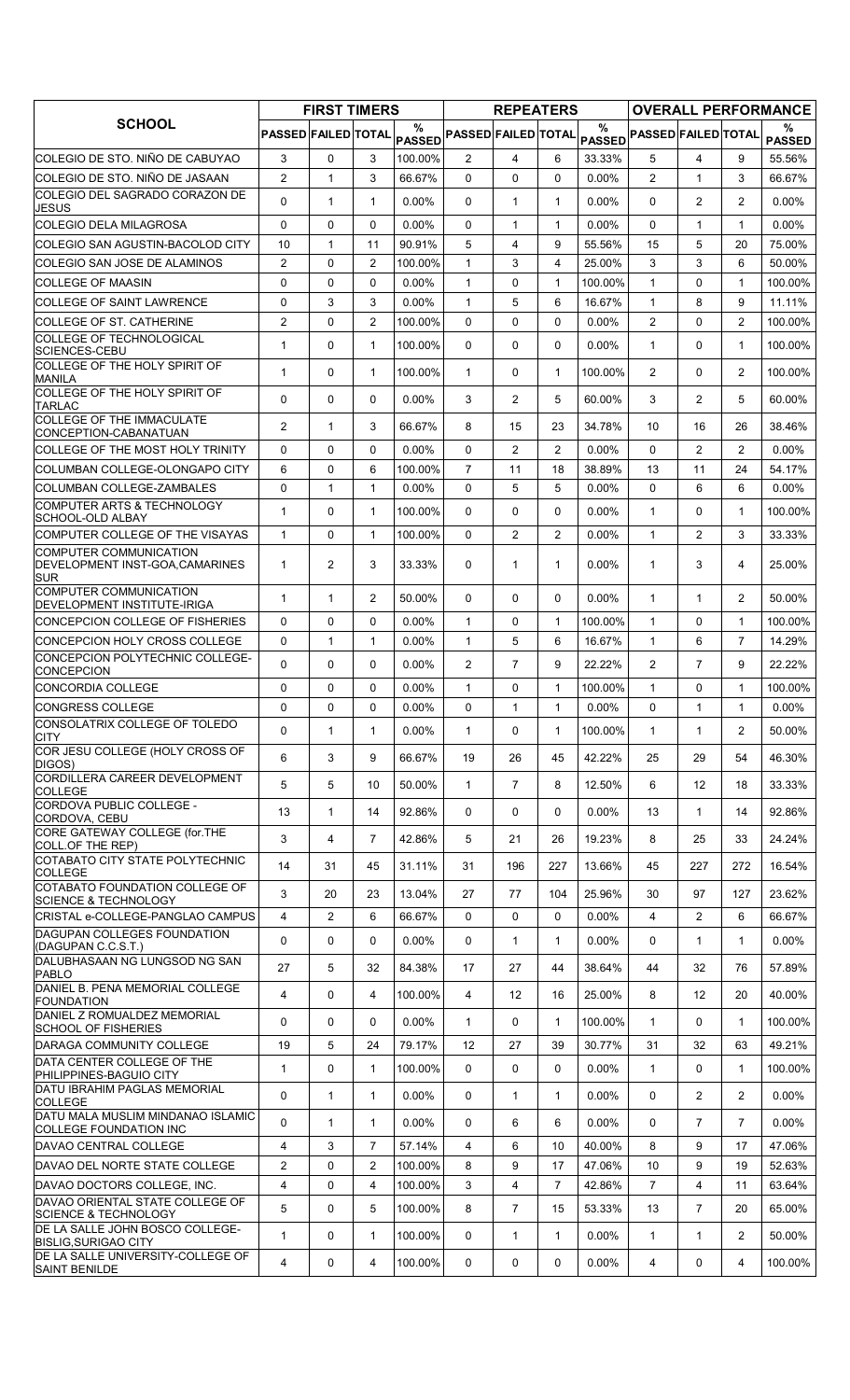|                                                                       |                     | <b>FIRST TIMERS</b> |                |                    |                            | <b>REPEATERS</b> |                |                  |                            |                |                | <b>OVERALL PERFORMANCE</b> |
|-----------------------------------------------------------------------|---------------------|---------------------|----------------|--------------------|----------------------------|------------------|----------------|------------------|----------------------------|----------------|----------------|----------------------------|
| <b>SCHOOL</b>                                                         | PASSED FAILED TOTAL |                     |                | %<br><b>PASSED</b> | <b>PASSED FAILED TOTAL</b> |                  |                | $\frac{0}{0}$    | PASSED PASSED FAILED TOTAL |                |                | %<br><b>PASSED</b>         |
| DE LA SALLE UNIVERSITY-DASMARIÑAS                                     | 25                  | $\mathbf{1}$        | 26             | 96.15%             | 17                         | 13               | 30             | 56.67%           | 42                         | 14             | 56             | 75.00%                     |
| DE LA SALLE UNIVERSITY-HEALTH<br>SCIENCES INSTITUTE                   | 3                   | 0                   | 3              | 100.00%            | $\mathbf{1}$               | $\mathbf{0}$     | $\mathbf{1}$   | 100.00%          | 4                          | $\Omega$       | 4              | 100.00%                    |
| IDE LA SALLE UNIVERSITY-LIPA                                          | 4                   | 0                   | 4              | 100.00%            | $\mathbf{0}$               | $\mathbf{1}$     | $\mathbf{1}$   | $0.00\%$         | 4                          | $\mathbf 1$    | 5              | 80.00%                     |
| DE LA SALLE UNIVERSITY-MANILA                                         | 26                  | 0                   | 26             | 100.00%            | $\Omega$                   | 0                | $\Omega$       | $0.00\%$         | 26                         | $\Omega$       | 26             | 100.00%                    |
| DE LA SALLE-ARANETA UNIVERSITY, INC                                   | 5                   | 3                   | 8              | 62.50%             | 9                          | 6                | 15             | 60.00%           | 14                         | 9              | 23             | 60.87%                     |
| (GAUF)<br><b>DE LA VIDA COLLEGE</b>                                   | $\mathbf{1}$        | $\mathbf{1}$        | 2              | 50.00%             | $\mathbf{1}$               | 19               | 20             | 5.00%            | $\overline{2}$             | 20             | 22             | 9.09%                      |
| DE LOS SANTOS-STI COLLEGE-QUEZON                                      |                     |                     |                |                    |                            |                  |                |                  |                            |                |                |                            |
| <b>AVENUE</b>                                                         | $\Omega$            | 0                   | $\mathbf{0}$   | $0.00\%$           | $\mathbf{1}$               | 0                | $\mathbf{1}$   | 100.00%          | $\mathbf{1}$               | 0              | $\mathbf 1$    | 100.00%                    |
| DE OCAMPO MEMORIAL COLLEGE                                            | 0                   | 0                   | $\Omega$       | $0.00\%$           | 4                          | 3                | 7              | 57.14%           | 4                          | 3              | 7              | 57.14%                     |
| <b>DE PAUL COLLEGE</b>                                                | $\Omega$            | 0                   | $\mathbf{0}$   | $0.00\%$           | $\Omega$                   | 6                | 6              | 0.00%            | $\Omega$                   | 6              | 6              | $0.00\%$                   |
| DEE HWA LIONG COLLEGE FOUNDATION                                      | $\mathbf{1}$        | 0                   | $\mathbf{1}$   | 100.00%            | $\Omega$                   | 0                | 0              | 0.00%            | $\mathbf{1}$               | $\Omega$       | $\mathbf{1}$   | 100.00%                    |
| DEL SUR GOOD SHEPHERD COLLEGE                                         | 0                   | 0                   | $\Omega$       | $0.00\%$           | $\mathbf{0}$               | $\overline{c}$   | $\overline{2}$ | $0.00\%$         | $\Omega$                   | $\overline{c}$ | 2              | $0.00\%$                   |
| DEVELOPMENT FOR ADVANCED<br>TECHNOLOGY ACHIEVEMENT (DATA)<br>COLL.    | $\mathbf{1}$        | 0                   | $\mathbf{1}$   | 100.00%            | 0                          | $\mathbf{1}$     | $\mathbf{1}$   | $0.00\%$         | $\mathbf{1}$               | 1              | $\overline{2}$ | 50.00%                     |
| <b>DIAZ COLLEGE</b>                                                   | $\Omega$            | $\overline{c}$      | $\overline{2}$ | 0.00%              | 2                          | $\overline{7}$   | 9              | 22.22%           | 2                          | 9              | 11             | 18.18%                     |
| <b>DIPOLOG MEDICAL CENTER COLLEGE</b><br><b>FOUNDATION, INC</b>       | $\Omega$            | $\mathbf{1}$        | $\mathbf{1}$   | $0.00\%$           | 0                          | 0                | 0              | 0.00%            | 0                          | $\mathbf{1}$   | $\mathbf{1}$   | $0.00\%$                   |
| <b>DIVINA PASTORA COLLEGE</b>                                         | $\Omega$            | $\mathbf{1}$        | $\mathbf{1}$   | $0.00\%$           | 3                          | 16               | 19             | 15.79%           | 3                          | 17             | 20             | 15.00%                     |
| DIVINE MERCY COLLEGE FOUNDATION.                                      | 4                   | $\mathbf{1}$        | 5              | 80.00%             | 5                          | 15               | 20             | 25.00%           | 9                          | 16             | 25             | 36.00%                     |
| <b>INC</b>                                                            |                     |                     |                |                    |                            |                  |                |                  |                            |                |                |                            |
| DIVINE WORD COLLEGE OF BANGUED                                        | 3                   | $\overline{c}$      | 5              | 60.00%             | 6                          | $\overline{7}$   | 13             | 46.15%           | 9                          | 9              | 18             | 50.00%                     |
| DIVINE WORD COLLEGE OF CALAPAN                                        | 12                  | $\overline{c}$      | 14             | 85.71%             | 12                         | 43               | 55             | 21.82%           | 24                         | 45             | 69             | 34.78%                     |
| DIVINE WORD COLLEGE OF LAOAG<br><b>DIVINE WORD COLLEGE OF LEGAZPI</b> | 0                   | $\overline{c}$      | 2              | $0.00\%$           | 4                          | 7                | 11             | 36.36%           | 4                          | 9              | 13             | 30.77%                     |
| <b>IDIVINE WORD COLLEGE OF SAN JOSE</b>                               | 9<br>$\Omega$       | 13<br>5             | 22<br>5        | 40.91%<br>$0.00\%$ | 3<br>5                     | 27<br>31         | 30<br>36       | 10.00%<br>13.89% | 12<br>5                    | 40<br>36       | 52<br>41       | 23.08%<br>12.20%           |
| DIVINE WORD COLLEGE OF URDANETA                                       | $\overline{2}$      | 0                   | $\overline{2}$ | 100.00%            | $\Omega$                   | 0                | 0              | $0.00\%$         | 2                          | 0              | $\overline{2}$ | 100.00%                    |
| <b>IDIVINE WORD COLLEGE OF VIGAN</b>                                  | $\overline{2}$      | $\overline{c}$      | 4              | 50.00%             | 5                          | 13               | 18             | 27.78%           | $\overline{7}$             | 15             | 22             | 31.82%                     |
| DIVINE WORD UNIVERSITY-TACLOBAN                                       | $\mathbf{1}$        | 0                   | $\mathbf{1}$   | 100.00%            | $\mathbf{1}$               | 3                | 4              | 25.00%           | $\overline{2}$             | 3              | 5              | 40.00%                     |
| <b>DMMA COLLEGE OF SOUTHERN</b>                                       |                     |                     |                |                    |                            |                  |                |                  |                            |                |                |                            |
| PHILIPPINES (for.DAVAO MERCHANT MA)                                   | 0                   | 0                   | $\Omega$       | 0.00%              | $\mathbf{0}$               | $\overline{2}$   | $\overline{2}$ | 0.00%            | 0                          | $\overline{2}$ | $\overline{2}$ | 0.00%                      |
| DOMINICAN COLLEGE OF STA. ROSA                                        | $\Omega$            | $\mathbf{1}$        | 1              | $0.00\%$           | $\Omega$                   | 0                | 0              | $0.00\%$         | $\Omega$                   | 1              | $\mathbf 1$    | $0.00\%$                   |
| DOMINICAN COLLEGE OF TARLAC                                           | 0                   | $\overline{c}$      | $\overline{2}$ | $0.00\%$           | 5                          | 4                | 9              | 55.56%           | 5                          | 6              | 11             | 45.45%                     |
| DOMINICAN COLLEGE-SAN JUAN, MM                                        | $\mathbf{1}$        | 0                   | $\mathbf{1}$   | 100.00%            | $\Omega$                   | 0                | $\Omega$       | $0.00\%$         | $\mathbf{1}$               | $\Omega$       | $\mathbf{1}$   | 100.00%                    |
| DON BOSCO COLLEGE SEMINARY-<br><b>LAGUNA</b>                          | $\overline{7}$      | $\overline{4}$      | 11             | 63.64%             | $\mathbf{1}$               | 5                | 6              | 16.67%           | 8                          | 9              | 17             | 47.06%                     |
| DON BOSCO TECHNOLOGY CENTER-<br><b>CEBU CITY</b>                      | 2                   | 0                   | $\overline{2}$ | 100.00%            | $\mathbf{1}$               | 0                | $\mathbf{1}$   | 100.00%          | 3                          | 0              | 3              | 100.00%                    |
| DON CARLOS POLYTECHNIC COLLEGE                                        | $\mathbf{1}$        | 0                   | $\mathbf{1}$   | 100.00%            | $\Omega$                   | 0                | 0              | 0.00%            | $\mathbf{1}$               | 0              | $\mathbf{1}$   | 100.00%                    |
| <b>DON HONORIO VENTURA</b>                                            | 15                  | 11                  | 26             | 57.69%             | 23                         | 87               | 110            | 20.91%           | 38                         | 98             | 136            | 27.94%                     |
| TECHNOLOGICAL STATE UNIVERSITY<br>DON JOSE ECLEO MEMORIAL             |                     |                     |                |                    |                            |                  |                |                  |                            |                |                |                            |
| EDUCATIONAL FOUNDATION                                                | 0                   | $\mathbf{1}$        | $\mathbf{1}$   | $0.00\%$           | 5                          | 13               | 18             | 27.78%           | 5                          | 14             | 19             | 26.32%                     |
| DON JOSE SUSTIGUER MONFORT<br>MEMORIAL NATIONAL COLLEGE               | 0                   | 0                   | 0              | $0.00\%$           | 4                          | 3                | $\overline{7}$ | 57.14%           | 4                          | 3              | $\overline{7}$ | 57.14%                     |
| DON MARIANO MARCOS MEMORIAL<br><b>STATE UNIVERSITY-AGOO</b>           | 22                  | 15                  | 37             | 59.46%             | 27                         | 41               | 68             | 39.71%           | 49                         | 56             | 105            | 46.67%                     |
| DON MARIANO MARCOS MEMORIAL<br><b>STATE UNIVERSITY-BACNOTAN</b>       | $\overline{2}$      | 3                   | 5              | 40.00%             | $\mathbf{1}$               | 6                | $\overline{7}$ | 14.29%           | 3                          | 9              | 12             | 25.00%                     |
| DON MARIANO MARCOS MEMORIAL<br><b>STATE UNIVERSITY-ICHAMS</b>         | 0                   | 0                   | 0              | $0.00\%$           | $\mathbf{1}$               | 0                | $\mathbf{1}$   | 100.00%          | $\mathbf{1}$               | 0              | $\mathbf{1}$   | 100.00%                    |
| DON MARIANO MARCOS MEMORIAL<br>STATE UNIVERSITY-ROSARIO               | 0                   | 0                   | $\mathbf 0$    | 0.00%              | $\mathbf{1}$               | 0                | $\mathbf{1}$   | 100.00%          | $\mathbf{1}$               | 0              | $\mathbf{1}$   | 100.00%                    |
| DON MARIANO MARCOS MEMORIAL<br>STATE UNIVERSITY-SAN FERNANDO          | 8                   | 9                   | 17             | 47.06%             | 18                         | 41               | 59             | 30.51%           | 26                         | 50             | 76             | 34.21%                     |
| DON MARIANO MARCOS MEMORIAL<br>STATE UNIVERSITY-STO. TOMAS            | 0                   | 0                   | 0              | 0.00%              | 0                          | 4                | 4              | 0.00%            | 0                          | 4              | 4              | $0.00\%$                   |
| DR. AURELIO MENDOZA MEMORIAL<br><b>COLLEGES</b>                       | 2                   | $\mathbf{1}$        | 3              | 66.67%             | 3                          | 9                | 12             | 25.00%           | 5                          | 10             | 15             | 33.33%                     |
| DR. CARLOS S. LANTING COLLEGE-                                        | 0                   | 0                   | $\mathbf 0$    | $0.00\%$           | 0                          | 1                | $\mathbf{1}$   | 0.00%            | 0                          | 1              | $\mathbf 1$    | $0.00\%$                   |
| ALBAY<br>DR. CARLOS S. LANTING COLLEGE-Q. C.                          | 6                   | 6                   | 12             | 50.00%             | 9                          | 10               | 19             | 47.37%           | 15                         | 16             | 31             | 48.39%                     |
| DR. DOMINGO B. TAMONDONG MEM.                                         |                     |                     |                |                    |                            |                  |                |                  |                            |                |                |                            |
| SCH., INC. SCH. OF MIDWIFERY<br>DR. EMILIO B. ESPINOSA SR. MEMORIAL   | $\mathbf 0$         | 0                   | 0              | $0.00\%$           | $\mathbf{1}$               | 0                | $\mathbf{1}$   | 100.00%          | $\mathbf{1}$               | 0              | $\mathbf{1}$   | 100.00%                    |
| <b>AGRICULTURAL COLLEGE</b><br>DR. FILEMON C. AGUILAR MEMORIAL        | 8                   | 18                  | 26             | 30.77%             | 43                         | 100              | 143            | 30.07%           | 51                         | 118            | 169            | 30.18%                     |
| <b>COLLEGE</b>                                                        | 0                   | 0                   | $\mathbf 0$    | $0.00\%$           | 0                          | 1                | $\mathbf{1}$   | $0.00\%$         | 0                          | 1              | $\mathbf 1$    | $0.00\%$                   |
| DR. GLORIA D. LACSON COLLEGES                                         | $\mathbf{1}$        | 1                   | $\overline{2}$ | 50.00%             | 2                          | 1                | 3              | 66.67%           | 3                          | 2              | 5              | 60.00%                     |
| DR. NICANOR REYES MEMORIAL<br><b>COLLEGES</b>                         | 0                   | 0                   | 0              | $0.00\%$           | 0                          | 1                | $\mathbf{1}$   | 0.00%            | 0                          | $\mathbf{1}$   | $\mathbf{1}$   | $0.00\%$                   |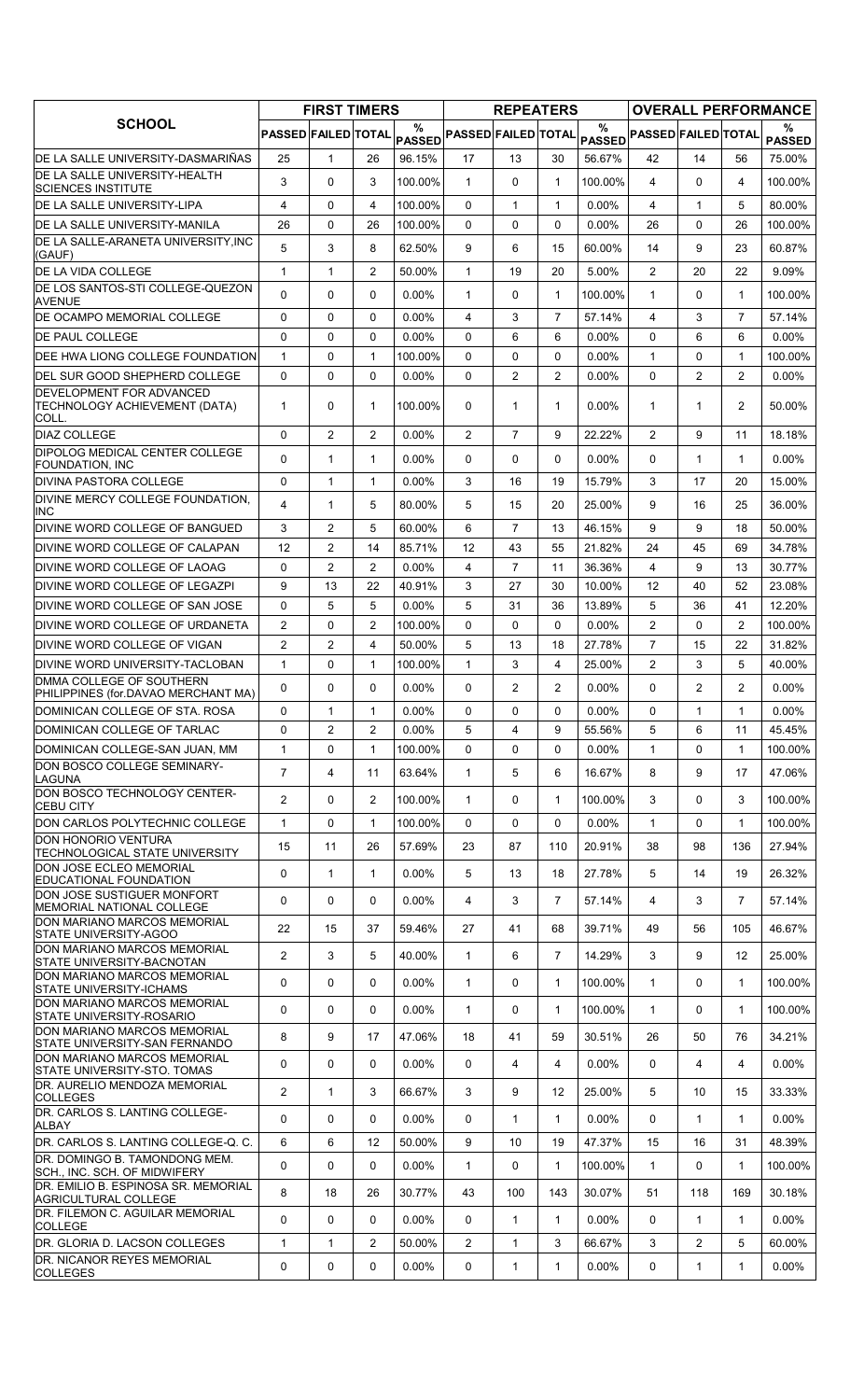| <b>SCHOOL</b>                                                           |                     | <b>FIRST TIMERS</b> |                |                |                            | <b>REPEATERS</b> |                |          |                            |                |                       | <b>OVERALL PERFORMANCE</b> |
|-------------------------------------------------------------------------|---------------------|---------------------|----------------|----------------|----------------------------|------------------|----------------|----------|----------------------------|----------------|-----------------------|----------------------------|
|                                                                         | PASSED FAILED TOTAL |                     |                | $\%$<br>PASSED | <b>PASSED FAILED TOTAL</b> |                  |                | $\%$     | PASSED PASSED FAILED TOTAL |                |                       | ℅<br><b>PASSED</b>         |
| DR. P. OCAMPO COLLEGES                                                  | $\Omega$            | $\Omega$            | $\Omega$       | $0.00\%$       | 0                          | $\overline{2}$   | $\overline{2}$ | $0.00\%$ | $\Omega$                   | $\overline{2}$ | $\overline{2}$        | $0.00\%$                   |
| DR. YANGA'S COLLEGES. INC                                               | 12                  | $\overline{2}$      | 14             | 85.71%         | $\Omega$                   | $\overline{2}$   | $\overline{2}$ | 0.00%    | 12                         | 4              | 16                    | 75.00%                     |
| DYNAMIC COMPUTER CENTRUM-<br><b>LEGASPI</b>                             | 0                   | $\overline{2}$      | $\overline{2}$ | $0.00\%$       | $\mathbf{1}$               | 0                | $\mathbf{1}$   | 100.00%  | $\mathbf 1$                | $\overline{2}$ | 3                     | 33.33%                     |
| E. L. JOSON MEMORIAL COLLEGE                                            | 5                   | 0                   | 5              | 100.00%        | 13                         | 6                | 19             | 68.42%   | 18                         | 6              | 24                    | 75.00%                     |
| <b>EAST CENTRAL COLLEGE</b>                                             | $\overline{2}$      | $\mathbf{1}$        | 3              | 66.67%         | 5                          | 6                | 11             | 45.45%   | $\overline{7}$             | $\overline{7}$ | 14                    | 50.00%                     |
| <b>EAST NEGROS INSTITUTE</b>                                            | 0                   | 0                   | 0              | $0.00\%$       | $\Omega$                   | $\overline{2}$   | $\overline{2}$ | 0.00%    | $\Omega$                   | $\overline{2}$ | $\overline{2}$        | 0.00%                      |
| <b>EAST PACIFIC COMPUTER COLLEGE</b>                                    | 0                   | $\mathbf 0$         | $\Omega$       | $0.00\%$       | $\mathbf{1}$               | $\mathbf{1}$     | $\overline{2}$ | 50.00%   | $\mathbf{1}$               | $\mathbf{1}$   | $\overline{2}$        | 50.00%                     |
| <b>EASTER COLLEGE INC</b>                                               | 1                   | 0                   | 1              | 100.00%        | 1                          | 2                | 3              | 33.33%   | 2                          | $\overline{2}$ | 4                     | 50.00%                     |
| <b>EASTERN LAGUNA COLLEGES</b>                                          | 3                   | $\mathbf{1}$        | 4              | 75.00%         | $\mathbf{1}$               | 6                | $\overline{7}$ | 14.29%   | 4                          | $\overline{7}$ | 11                    | 36.36%                     |
| EASTERN LUZON COLLEGES-BAMBANG<br>EASTERN LUZON COLLEGES-LA             | 0                   | $\mathbf 0$         | $\Omega$       | $0.00\%$       | $\overline{2}$             | 3                | 5              | 40.00%   | $\overline{2}$             | 3              | 5                     | 40.00%                     |
| <b>TRINIDAD</b>                                                         | $\overline{7}$      | 3                   | 10             | 70.00%         | 0                          | $\mathbf{1}$     | $\mathbf{1}$   | $0.00\%$ | $\overline{7}$             | 4              | 11                    | 63.64%                     |
| <b>EASTERN MINDORO COLLEGE</b>                                          | 1                   | $\mathbf{1}$        | $\overline{2}$ | 50.00%         | $\overline{7}$             | 15               | 22             | 31.82%   | 8                          | 16             | 24                    | 33.33%                     |
| EASTERN MINDORO INSTITUTE OF<br><b>TECHNOLOGY &amp; SCIENCES</b>        | 6                   | $\overline{2}$      | 8              | 75.00%         | 4                          | 5                | 9              | 44.44%   | 10                         | $\overline{7}$ | 17                    | 58.82%                     |
| <b>EASTERN QUEZON COLLEGE</b>                                           | 3                   | $\overline{4}$      | $\overline{7}$ | 42.86%         | 6                          | 14               | 20             | 30.00%   | 9                          | 18             | 27                    | 33.33%                     |
| <b>EASTERN SAMAR STATE UNIVERISITY-</b><br><b>CAN-AVID CAMPUS</b>       | 1                   | $\mathbf{1}$        | $\overline{2}$ | 50.00%         | 4                          | 20               | 24             | 16.67%   | 5                          | 21             | 26                    | 19.23%                     |
| <b>EASTERN SAMAR STATE UNIVERSITY -</b><br><b>BORONGAN</b>              | 3                   | 6                   | 9              | 33.33%         | 23                         | 34               | 57             | 40.35%   | 26                         | 40             | 66                    | 39.39%                     |
| <b>EASTERN SAMAR STATE UNIVERSITY -</b><br><b>GUIUAN CAMPUS</b>         | 3                   | 3                   | 6              | 50.00%         | 11                         | 34               | 45             | 24.44%   | 14                         | 37             | 51                    | 27.45%                     |
| <b>EASTERN SAMAR STATE UNIVERSITY -</b><br><b>SALCEDO CAMPUS</b>        | 4                   | 4                   | 8              | 50.00%         | 3                          | 37               | 40             | 7.50%    | $\overline{7}$             | 41             | 48                    | 14.58%                     |
| <b>EASTERN SAMAR STATE UNIVERSITY-</b><br>MAYDOLONG(for. MAYDOLONG NAS) | 1                   | 6                   | $\overline{7}$ | 14.29%         | 4                          | 25               | 29             | 13.79%   | 5                          | 31             | 36                    | 13.89%                     |
| <b>EASTERN VISAYAS CENTRAL COLLEGE</b>                                  | 1                   | $\mathbf{1}$        | $\mathbf{2}$   | 50.00%         | $\mathbf{1}$               | 0                | $\mathbf{1}$   | 100.00%  | $\overline{2}$             | $\mathbf{1}$   | 3                     | 66.67%                     |
| EASTERN VISAYAS INSTITUTE OF<br><b>TECHNOLOGY</b>                       | 0                   | 0                   | $\Omega$       | $0.00\%$       | $\Omega$                   | $\mathbf{1}$     | $\mathbf{1}$   | 0.00%    | $\Omega$                   | $\mathbf{1}$   | $\mathbf{1}$          | 0.00%                      |
| EASTERN VISAYAS STATE UNIVERSITY<br>(for. L.I.T.)TANAUAN CAMPUS         | 1                   | 0                   | $\mathbf{1}$   | 100.00%        | $\overline{2}$             | 21               | 23             | 8.70%    | 3                          | 21             | 24                    | 12.50%                     |
| EASTERN VISAYAS STATE UNIVERSITY<br>(for.L.I.T.)TACLOBAN                | 37                  | 36                  | 73             | 50.68%         | 74                         | 174              | 248            | 29.84%   | 111                        | 210            | 321                   | 34.58%                     |
| <b>EBENEZER BIBLE COLLEGES &amp;</b><br><b>SEMINARY</b>                 | 0                   | $\mathbf{1}$        | 1              | 0.00%          | 0                          | 0                | 0              | 0.00%    | 0                          | $\mathbf{1}$   | 1                     | 0.00%                      |
| ECUMENICAL CHRISTIAN COLLEGE                                            | 0                   | $\mathbf 1$         | 1              | $0.00\%$       | $\overline{c}$             | 0                | $\overline{2}$ | 100.00%  | $\overline{2}$             | 1              | 3                     | 66.67%                     |
| <b>EDENTON MISSION COLLEGE</b>                                          | $\mathbf{1}$        | $\overline{2}$      | 3              | 33.33%         | 3                          | 9                | 12             | 25.00%   | 4                          | 11             | 15                    | 26.67%                     |
| <b>EDUCATIONAL SYSTEM</b><br>TECHNOLOGICAL INSTITUTE                    | 0                   | $\mathbf{1}$        | 1              | $0.00\%$       | $\mathbf{1}$               | 0                | $\mathbf{1}$   | 100.00%  | $\mathbf{1}$               | $\mathbf{1}$   | $\mathbf{2}^{\prime}$ | 50.00%                     |
| EMILIO AGUINALDO COLLEGE-<br>DASMARIÑAS                                 | $\overline{7}$      | 6                   | 13             | 53.85%         | 4                          | 6                | 10             | 40.00%   | 11                         | 12             | 23                    | 47.83%                     |
| EMILIO AGUINALDO COLLEGE-MANILA                                         | 5                   | 2                   | $\overline{7}$ | 71.43%         | 5                          | 0                | 5              | 100.00%  | 10                         | $\overline{2}$ | 12                    | 83.33%                     |
| <b>ERHARD SYSTEMS TECHNOLOGICAL</b>                                     | 1                   | 0                   | 1              | 100.00%        | 0                          | 0                | 0              | 0.00%    | $\mathbf{1}$               | $\mathbf{0}$   | $\mathbf 1$           | 100.00%                    |
| <b>INSTITUTE</b><br>EULOGIO (AMANG) RODRIGUEZ                           | 29                  | 23                  | 52             | 55.77%         | 45                         | 101              | 146            | 30.82%   | 74                         | 124            | 198                   | 37.37%                     |
| INSTITUTE OF SCIENCE & TECHNOLOGY<br>EVANGELICAL THEOLOGICAL COLLEGE    | 0                   | $\mathbf{1}$        | $\mathbf{1}$   | $0.00\%$       | 0                          | $\overline{2}$   | $\overline{2}$ | 0.00%    | $\Omega$                   | 3              | 3                     | 0.00%                      |
| OF THE PHILIPPINES<br><b>FAR EASTERN POLYTECHNIC COLLEGE</b>            | $\mathbf{1}$        | 2                   | 3              | 33.33%         | 0                          | 0                | 0              | $0.00\%$ | $\mathbf{1}$               | $\overline{2}$ | 3                     | 33.33%                     |
| FAR EASTERN UNIVERSITY-MANILA                                           | 32                  | 6                   | 38             | 84.21%         | 13                         | 24               | 37             | 35.14%   | 45                         | 30             | 75                    | 60.00%                     |
| <b>FATHER SATURNINO URIOS UNIVERSITY</b>                                | 3                   | $\overline{2}$      | 5              | 60.00%         | 9                          | 19               | 28             | 32.14%   | $12 \overline{ }$          | 21             | 33                    | 36.36%                     |
| (URIOS COLL)<br>FATIMA COLLEGE OF CAMIGUIN                              | 0                   | $\mathbf 0$         | 0              | 0.00%          | 1                          | $\mathbf{2}$     | 3              | 33.33%   | $\mathbf{1}$               | $\overline{2}$ | 3                     | 33.33%                     |
| FATIMA MEDICAL SCIENCE<br>FOUNDATION, INC.-QUEZON CITY                  | 1                   | 0                   | 1              | 100.00%        | $\mathbf{1}$               | 2                | 3              | 33.33%   | $\overline{2}$             | $\overline{2}$ | 4                     | 50.00%                     |
| <b>FATIMA MEDICAL SCIENCE</b><br>FOUNDATION, INC.-VALENZUELA            | 1                   | 0                   | 1              | 100.00%        | $\overline{2}$             | 0                | $\overline{2}$ | 100.00%  | 3                          | 0              | 3                     | 100.00%                    |
| <b>FEATI UNIVERSITY</b>                                                 | 0                   | $\mathbf{1}$        | 1              | $0.00\%$       | $\mathbf{1}$               | 3                | 4              | 25.00%   | $\mathbf{1}$               | 4              | 5                     | 20.00%                     |
| <b>FEBIAS COLLEGE OF BIBLE</b>                                          | 1                   | 0                   | $\mathbf{1}$   | 100.00%        | $\overline{2}$             | 0                | $\overline{2}$ | 100.00%  | 3                          | $\Omega$       | 3                     | 100.00%                    |
| FELIPE ABRIGO NATIONAL MEMORIAL<br><b>COLLEGE OF ARTS &amp; TRADE</b>   | 0                   | 0                   | 0              | 0.00%          | 0                          | $\mathbf{2}$     | $\overline{2}$ | $0.00\%$ | 0                          | 2              | 2                     | 0.00%                      |
| FELIPE R. VERALLO MEMORIAL<br><b>FOUNDATION</b>                         | 1                   | $\overline{2}$      | 3              | 33.33%         | 0                          | $\overline{2}$   | $\overline{2}$ | 0.00%    | $\mathbf{1}$               | 4              | 5                     | 20.00%                     |
| FELIX O. ALFELOR SR. FOUNDATION<br><b>COLLEGE</b>                       | 1                   | $\mathbf{1}$        | $\overline{2}$ | 50.00%         | 3                          | 10               | 13             | 23.08%   | 4                          | 11             | 15                    | 26.67%                     |
| <b>FELLOWSHIP BAPTIST COLLEGE</b>                                       | 0                   | 0                   | 0              | 0.00%          | $\Omega$                   | $\mathbf{1}$     | $\mathbf{1}$   | 0.00%    | $\Omega$                   | $\mathbf{1}$   | $\mathbf{1}$          | $0.00\%$                   |
| <b>FERNANDEZ COLLEGE OF ARTS &amp;</b><br><b>TECHNOLOGY</b>             | 0                   | $\mathbf{1}$        | 1              | $0.00\%$       | 5                          | 6                | 11             | 45.45%   | 5                          | $\overline{7}$ | $12 \overline{ }$     | 41.67%                     |
| FEU-FERN COLLEGE-QUEZON CITY                                            | 0                   | $\mathbf{1}$        | 1              | $0.00\%$       | 0                          | 1                | $\mathbf{1}$   | $0.00\%$ | 0                          | $\overline{2}$ | $\overline{2}$        | $0.00\%$                   |
| <b>FILAMER CHRISTIAN COLLEGE</b>                                        | $\overline{7}$      | 5                   | 12             | 58.33%         | 13                         | 25               | 38             | 34.21%   | 20                         | 30             | 50                    | 40.00%                     |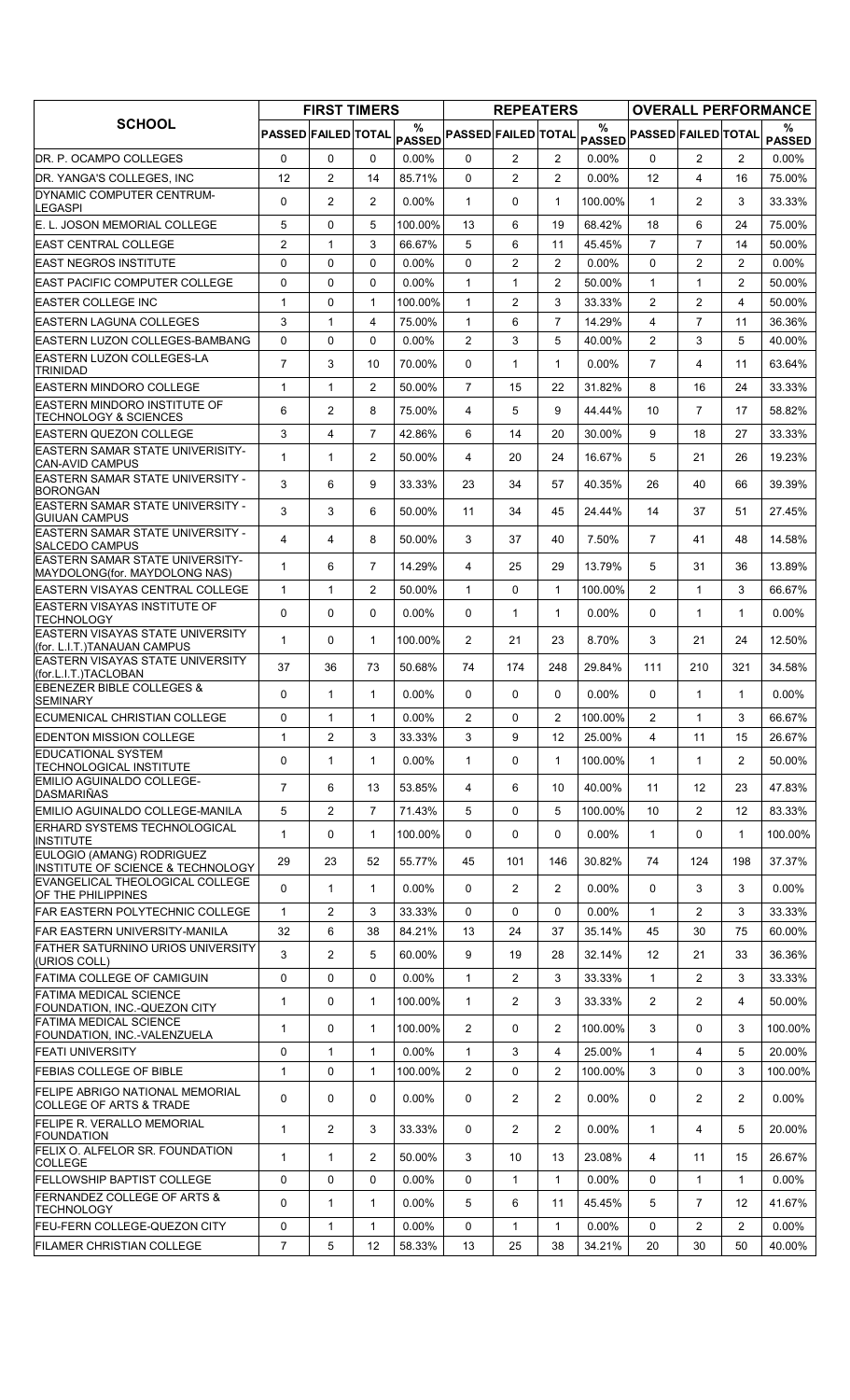|                                                                    |                            | <b>FIRST TIMERS</b> |                |                    |                            | <b>REPEATERS</b> |                |               |                            |                |                   | <b>OVERALL PERFORMANCE</b> |
|--------------------------------------------------------------------|----------------------------|---------------------|----------------|--------------------|----------------------------|------------------|----------------|---------------|----------------------------|----------------|-------------------|----------------------------|
| <b>SCHOOL</b>                                                      | <b>PASSED FAILED TOTAL</b> |                     |                | %<br><b>PASSED</b> | <b>PASSED FAILED TOTAL</b> |                  |                | $\frac{0}{0}$ | PASSED PASSED FAILED TOTAL |                |                   | ℅<br><b>PASSED</b>         |
| FILIPINO ACADEMY OF SCIENTIFIC<br><b>TRADE</b>                     | $\Omega$                   | $\Omega$            | $\mathbf{0}$   | $0.00\%$           | $\Omega$                   | $\mathbf{1}$     | $\mathbf{1}$   | $0.00\%$      | $\Omega$                   | $\mathbf{1}$   | $\mathbf 1$       | $0.00\%$                   |
| FIRST ASIA INSTITUTE OF TECHNOLOGY<br>& HUMANITIES                 | 2                          | 0                   | $\overline{2}$ | 100.00%            | $\overline{2}$             | 0                | $\overline{2}$ | 100.00%       | 4                          | $\Omega$       | 4                 | 100.00%                    |
| FIRST CITY PROVIDENTIAL COLLEGE<br>(for.FRANCISCO H.C.)            | 2                          | 0                   | 2              | 100.00%            | 0                          | 0                | 0              | 0.00%         | $\overline{2}$             | 0              | $\overline{2}$    | 100.00%                    |
| FLORENCIO L. VARGAS COLLEGE-                                       | $\overline{2}$             | $\mathbf{1}$        | 3              | 66.67%             | 3                          | 4                | $\overline{7}$ | 42.86%        | 5                          | 5              | 10                | 50.00%                     |
| <b>TUGUEGARAO</b><br><b>FOUNDATION UNIVERSITY</b>                  | 11                         | 3                   | 14             | 78.57%             | 12                         | 31               | 43             | 27.91%        | 23                         | 34             | 57                | 40.35%                     |
| <b>FRANCISCAN COLLEGE OF THE</b>                                   | 0                          | $\mathbf{1}$        | $\mathbf{1}$   | $0.00\%$           | 5                          | 3                | 8              | 62.50%        | 5                          | 4              | 9                 | 55.56%                     |
| IMMACULATE CONCEPTION-BAYBAY                                       |                            |                     |                |                    |                            |                  |                |               |                            |                |                   |                            |
| <b>FULLBRIGHT COLLEGE</b><br>FUNDAMENTAL BAPTIST COLLEGE FOR       | $\mathbf{1}$               | $\Omega$            | $\mathbf{1}$   | 100.00%            | $\Omega$                   | $\mathbf{1}$     | $\mathbf{1}$   | $0.00\%$      | $\mathbf{1}$               | $\mathbf{1}$   | 2                 | 50.00%                     |
| <b>ASIANS</b>                                                      | $\mathbf{1}$               | 0                   | $\mathbf{1}$   | 100.00%            | $\mathbf{0}$               | 0                | $\Omega$       | $0.00\%$      | $\mathbf{1}$               | $\Omega$       | $\mathbf{1}$      | 100.00%                    |
| <b>GALANG MEDICAL CENTER</b>                                       | $\overline{2}$             | 0                   | $\overline{2}$ | 100.00%            | $\mathbf{1}$               | 0                | $\mathbf{1}$   | 100.00%       | 3                          | 0              | 3                 | 100.00%                    |
| GANI L. ABPI COLLEGES, INC.                                        | $\Omega$                   | $\mathbf{1}$        | $\mathbf{1}$   | $0.00\%$           | 0                          | 3                | 3              | $0.00\%$      | $\Omega$                   | 4              | 4                 | $0.00\%$                   |
| <b>GARCIA COLLEGE OF TECHNOLOGY</b>                                | 2                          | $\mathbf{1}$        | 3              | 66.67%             | $\overline{2}$             | 5                | $\overline{7}$ | 28.57%        | 4                          | 6              | 10                | 40.00%                     |
| GENERAL ALVAREZ SCHOOL OF ARTS &<br><b>TRADE</b>                   | $\Omega$                   | 0                   | $\mathbf{0}$   | $0.00\%$           | $\mathbf{1}$               | 0                | $\mathbf{1}$   | 100.00%       | $\mathbf{1}$               | 0              | $\mathbf{1}$      | 100.00%                    |
| <b>GENERAL BAPTIST BIBLE COLLEGE</b>                               | 0                          | $\overline{2}$      | $\overline{2}$ | 0.00%              | $\overline{2}$             | 16               | 18             | 11.11%        | $\overline{2}$             | 18             | 20                | 10.00%                     |
| <b>IGENERAL DE JESUS COLLEGE</b>                                   | $\overline{2}$             | 0                   | $\overline{2}$ | 100.00%            | $\overline{2}$             | 4                | 6              | 33.33%        | $\overline{\mathbf{4}}$    | 4              | 8                 | 50.00%                     |
| <b>GENERAL SANTOS CITY COLLEGE</b>                                 | $\Omega$                   | 0                   | $\Omega$       | $0.00\%$           | 0                          | 1                | $\mathbf{1}$   | $0.00\%$      | $\Omega$                   | 1              | $\mathbf{1}$      | $0.00\%$                   |
| <b>GENERAL SANTOS DOCTORS' MEDICAL</b><br><b>SCHOOL FOUNDATION</b> | $\Omega$                   | 0                   | $\mathbf{0}$   | $0.00\%$           | $\mathbf{0}$               | 1                | $\mathbf{1}$   | 0.00%         | $\Omega$                   | $\mathbf{1}$   | $\mathbf{1}$      | $0.00\%$                   |
| GENSANTOS FOUNDATION COLLEGE,<br>INC.                              | 5                          | $\overline{7}$      | 12             | 41.67%             | 25                         | 44               | 69             | 36.23%        | 30                         | 51             | 81                | 37.04%                     |
| GINGOOG CITY JUNIOR COLLEGE                                        | 0                          | $\mathbf{1}$        | $\mathbf{1}$   | $0.00\%$           | $\mathbf{0}$               | 1                | $\mathbf{1}$   | 0.00%         | $\Omega$                   | $\overline{c}$ | 2                 | $0.00\%$                   |
| <b>GINGOOG INSTITUTE</b>                                           | $\Omega$                   | 0                   | $\mathbf{0}$   | $0.00\%$           | $\Omega$                   | $\overline{2}$   | $\overline{2}$ | 0.00%         | $\Omega$                   | $\overline{2}$ | $\overline{2}$    | $0.00\%$                   |
| <b>GLAN SCHOOL OF ARTS &amp; TRADE</b>                             | $\Omega$                   | $\mathbf{1}$        | $\mathbf{1}$   | $0.00\%$           | $\mathbf{1}$               | 13               | 14             | 7.14%         | $\mathbf{1}$               | 14             | 15                | 6.67%                      |
| <b>GLOBAL CITY INNOVATIVE COLLEGE</b>                              | 2                          | 0                   | $\overline{2}$ | 100.00%            | $\Omega$                   | 0                | $\Omega$       | $0.00\%$      | 2                          | $\Omega$       | $\overline{c}$    | 100.00%                    |
| <b>GOLDEN GATE COLLEGES</b>                                        | $\overline{2}$             | 0                   | 2              | 100.00%            | $\overline{2}$             | 3                | 5              | 40.00%        | $\overline{4}$             | 3              | $\overline{7}$    | 57.14%                     |
| <b>GOLDEN HERITAGE POLYTECHNIC</b><br><b>COLLEGE-CARMEN</b>        | $\Omega$                   | 0                   | $\Omega$       | $0.00\%$           | $\mathbf{0}$               | 1                | $\mathbf{1}$   | 0.00%         | 0                          | $\mathbf{1}$   | $\mathbf{1}$      | $0.00\%$                   |
| <b>GOLDEN WEST COLLEGES</b>                                        | $\overline{2}$             | $\mathbf{1}$        | 3              | 66.67%             | $\mathbf{0}$               | $\mathbf{0}$     | 0              | $0.00\%$      | 2                          | $\mathbf{1}$   | 3                 | 66.67%                     |
| <b>GOLDENSTATE COLLEGE</b>                                         | $\Omega$                   | $\mathbf{1}$        | 1              | 0.00%              | $\Omega$                   | 0                | 0              | 0.00%         | $\Omega$                   | 1              | 1                 | $0.00\%$                   |
| GORDON COLLEGE (for OLONGAPO CITY<br>COLL.)                        | 0                          | 0                   | 0              | $0.00\%$           | 4                          | 2                | 6              | 66.67%        | 4                          | 2              | 6                 | 66.67%                     |
| GOV. ALFONSO D. TAN MEMORIAL<br><b>COLLEGE</b>                     | 1                          | 1                   | $\overline{2}$ | 50.00%             | 5                          | 5                | 10             | 50.00%        | 6                          | 6              | 12                | 50.00%                     |
| GOV. ANDRES PASCUAL COLLEGE                                        | 0                          | 1                   | 1              | $0.00\%$           | 1                          | 1                | 2              | 50.00%        | $\mathbf{1}$               | 2              | 3                 | 33.33%                     |
| GRACE MISSION COLLEGE-SCHOOL OF<br><b>MIDWIFERY</b>                | $\Omega$                   | 0                   | $\mathbf{0}$   | $0.00\%$           | 0                          | $\mathbf{1}$     | $\mathbf{1}$   | $0.00\%$      | 0                          | $\mathbf{1}$   | $\mathbf 1$       | $0.00\%$                   |
| <b>GREAT PLEBEIAN COLLEGE</b>                                      | 0                          | $\mathbf{1}$        | $\mathbf{1}$   | $0.00\%$           | $\overline{7}$             | 22               | 29             | 24.14%        | $\overline{7}$             | 23             | 30                | 23.33%                     |
| GREEN VALLEY COLLEGE FOUNDATION,<br><b>INC</b>                     | $\mathbf{1}$               | 0                   | $\mathbf{1}$   | 100.00%            | $\mathbf{0}$               | 0                | 0              | 0.00%         | $\mathbf{1}$               | 0              | $\mathbf 1$       | 100.00%                    |
| <b>GREENVILLE COLLEGE</b>                                          | $\mathbf{1}$               | $\mathbf{1}$        | $\overline{2}$ | 50.00%             | $\mathbf{1}$               | 0                | $\mathbf{1}$   | 100.00%       | $\overline{2}$             | 1              | 3                 | 66.67%                     |
| <b>GUAGUA NATIONAL COLLEGES</b>                                    | $\overline{2}$             | 0                   | $\overline{2}$ | 100.00%            | $\overline{2}$             | 15               | 17             | 11.76%        | $\overline{4}$             | 15             | 19                | 21.05%                     |
| <b>GUIMARAS STATE COLLEGE (GUIMARAS</b><br>POLY. COLL.)            | 0                          | $\mathbf{1}$        | $\mathbf{1}$   | $0.00\%$           | $\overline{2}$             | 6                | 8              | 25.00%        | $\overline{2}$             | $\overline{7}$ | 9                 | 22.22%                     |
| GUIMARAS STATE COLLEGE-JORDAN-<br><b>MOSQUEDA CAMPUS</b>           | $\overline{2}$             | 3                   | 5              | 40.00%             | 3                          | 4                | $\overline{7}$ | 42.86%        | 5                          | $\overline{7}$ | $12 \overline{ }$ | 41.67%                     |
| <b>GUZMAN INSTITUTE OF TECHNOLOGY</b>                              | $\mathbf 0$                | $\mathbf{1}$        | $\mathbf{1}$   | $0.00\%$           | 0                          | $\mathbf{1}$     | $\mathbf{1}$   | $0.00\%$      | 0                          | $\overline{2}$ | $\overline{2}$    | $0.00\%$                   |
| H. G. BAQUIRAN COLLEGE                                             | $\mathbf{1}$               | 0                   | $\mathbf{1}$   | 100.00%            | $\Omega$                   | $\overline{2}$   | $\overline{2}$ | $0.00\%$      | $\mathbf{1}$               | $\overline{2}$ | 3                 | 33.33%                     |
| HADJI BUTU SCHOOL OF ARTS &<br><b>TRADES</b>                       | 0                          | $\overline{7}$      | $\overline{7}$ | $0.00\%$           | 0                          | 41               | 41             | $0.00\%$      | 0                          | 48             | 48                | $0.00\%$                   |
| HARRIS MEMORIAL COLLEGE-MANILA                                     | 0                          | 0                   | 0              | $0.00\%$           | 0                          | $\mathbf{1}$     | $\mathbf{1}$   | $0.00\%$      | 0                          | 1              | 1                 | $0.00\%$                   |
| HARRIS MEMORIAL COLLEGE-TAYTAY                                     | 4                          | $\mathbf{1}$        | 5              | 80.00%             | 3                          | 0                | 3              | 100.00%       | $\overline{7}$             | $\mathbf{1}$   | 8                 | 87.50%                     |
| HARVARDIAN COLLEGE-PAMPANGA                                        | 1                          | 1                   | $\overline{c}$ | 50.00%             | 3                          | 3                | 6              | 50.00%        | 4                          | 4              | 8                 | 50.00%                     |
| HINATUAN SOUTHERN COLLEGE<br>(for.USP)                             | 0                          | $\mathbf{1}$        | $\mathbf{1}$   | $0.00\%$           | $\mathbf{1}$               | 2                | 3              | 33.33%        | $\mathbf{1}$               | 3              | 4                 | 25.00%                     |
| HMIJ-FOUNDATION PHILIPPINE ISLAMIC<br><b>COLLEGE</b>               | $\Omega$                   | 0                   | 0              | $0.00\%$           | 0                          | 4                | 4              | $0.00\%$      | 0                          | 4              | 4                 | $0.00\%$                   |
| <b>HOLY ANGEL UNIVERSITY</b>                                       | 3                          | $\overline{7}$      | 10             | 30.00%             | 11                         | 10               | 21             | 52.38%        | 14                         | 17             | 31                | 45.16%                     |
| HOLY CHILD COLLEGE OF BUTUAN                                       | 3                          | $\mathbf{1}$        | 4              | 75.00%             | $\mathbf{1}$               | 3                | 4              | 25.00%        | 4                          | 4              | 8                 | 50.00%                     |
| <b>HOLY CHILD JESUS COLLEGE</b>                                    | 0                          | $\mathbf{1}$        | $\mathbf{1}$   | $0.00\%$           | 0                          | 0                | 0              | 0.00%         | 0                          | 1              | $\mathbf{1}$      | $0.00\%$                   |
| HOLY CHILD SCHOOL OF DAVAO                                         | $\mathbf 0$                | $\mathbf{1}$        | $\mathbf{1}$   | $0.00\%$           | $\mathbf{1}$               | $\mathbf{1}$     | $\overline{2}$ | 50.00%        | $\mathbf{1}$               | $\overline{2}$ | 3                 | 33.33%                     |
| HOLY CROSS COLLEGE OF CALINAN                                      | 3                          | $\overline{c}$      | 5              | 60.00%             | 3                          | 13               | 16             | 18.75%        | 6                          | 15             | 21                | 28.57%                     |
| HOLY CROSS COLLEGE OF CARIGARA                                     | $\mathbf 0$                | $\mathbf{1}$        | $\mathbf{1}$   | $0.00\%$           | 3                          | $\overline{2}$   | 5              | 60.00%        | 3                          | 3              | 6                 | 50.00%                     |
| HOLY CROSS COLLEGE-PAMPANGA                                        | 0                          | 1                   | $\mathbf{1}$   | $0.00\%$           | $\mathbf{2}^{\prime}$      | 13               | 15             | 13.33%        | 2                          | 14             | 16                | 12.50%                     |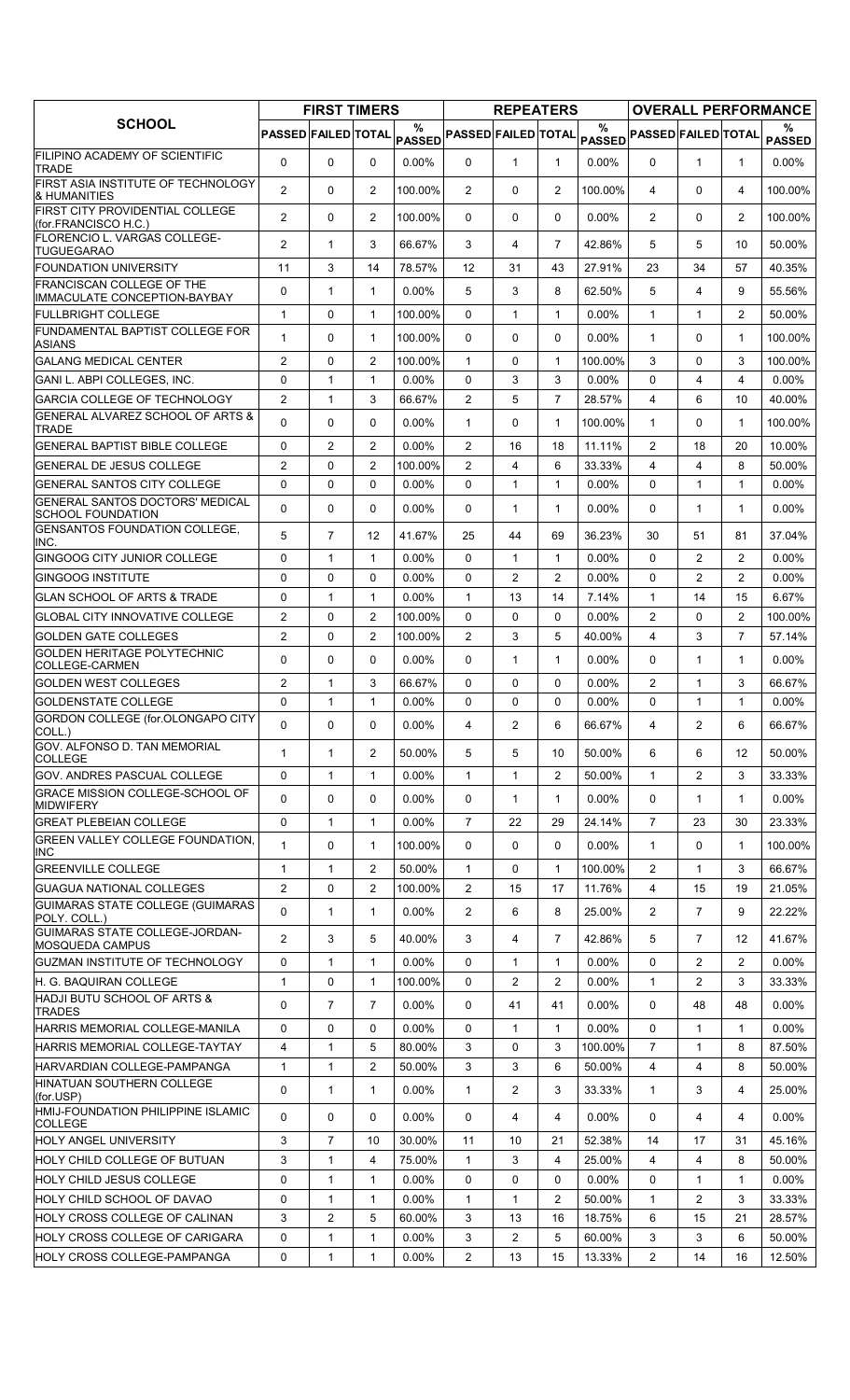|                                                                         |                     | <b>FIRST TIMERS</b> |                |                     |                            | <b>REPEATERS</b> |                   |                       |                            |                |                     | <b>OVERALL PERFORMANCE</b> |
|-------------------------------------------------------------------------|---------------------|---------------------|----------------|---------------------|----------------------------|------------------|-------------------|-----------------------|----------------------------|----------------|---------------------|----------------------------|
| <b>SCHOOL</b>                                                           | PASSED FAILED TOTAL |                     |                | %<br><b>PASSED</b>  | <b>PASSED FAILED TOTAL</b> |                  |                   | $\%$<br><b>PASSED</b> | <b>PASSED FAILED TOTAL</b> |                |                     | %<br><b>PASSED</b>         |
| HOLY CROSS COLLEGE-STA. ROSA                                            | $\mathbf 0$         | $\Omega$            | $\mathbf{0}$   | 0.00%               | 0                          | $\mathbf{1}$     | $\mathbf{1}$      | 0.00%                 | $\Omega$                   | 1              | $\mathbf 1$         | $0.00\%$                   |
| HOLY CROSS OF BANSALAN JUNIOR<br><b>COLLEGE</b>                         | 0                   | $\mathbf 0$         | $\Omega$       | 0.00%               | 4                          | 12               | 16                | 25.00%                | 4                          | 12             | 16                  | 25.00%                     |
| <b>HOLY CROSS OF DAVAO COLLEGE</b>                                      | 64                  | 13                  | 77             | 83.12%              | 33                         | 64               | 97                | 34.02%                | 97                         | 77             | 174                 | 55.75%                     |
| IHOLY FAMILY CENTER OF STUDIES                                          | 0                   | 0                   | $\Omega$       | $0.00\%$            | $\mathbf{1}$               | 0                | $\mathbf{1}$      | 100.00%               | $\mathbf{1}$               | $\Omega$       | $\mathbf{1}$        | 100.00%                    |
| <b>HOLY INFANT COLLEGE</b>                                              | $\Omega$            | $\mathbf 0$         | $\Omega$       | 0.00%               | $\overline{4}$             | 5                | 9                 | 44.44%                | $\overline{4}$             | 5              | 9                   | 44.44%                     |
| <b>HOLY INFANT JESUS COLLEGE</b>                                        | 0                   | $\mathbf 0$         | $\Omega$       | 0.00%               | $\Omega$                   | 3                | 3                 | 0.00%                 | $\Omega$                   | 3              | 3                   | $0.00\%$                   |
| HOLY NAME UNIVERSITY (for.DIVINE<br>WORD-TAGBILARAN)                    | 31                  | 12                  | 43             | 72.09%              | 17                         | 22               | 39                | 43.59%                | 48                         | 34             | 82                  | 58.54%                     |
| <b>HOLY ROSARY COLLEGE FOUNDATION</b>                                   | 8                   | 6                   | 14             | 57.14%              | 17                         | 19               | 36                | 47.22%                | 25                         | 25             | 50                  | 50.00%                     |
| HOLY ROSARY MINOR SEMINARY-NAGA<br><b>CITY</b>                          | 3                   | $\mathbf{1}$        | 4              | 75.00%              | $\Omega$                   | 0                | 0                 | $0.00\%$              | 3                          | 1              | 4                   | 75.00%                     |
| HOLY TRINITY COLLEGE OF GENERAL<br><b>SANTOS CITY</b>                   | 8                   | 5                   | 13             | 61.54%              | 9                          | 27               | 36                | 25.00%                | 17                         | 32             | 49                  | 34.69%                     |
| <b>HOLY TRINITY COLLEGE OF PUERTO</b><br><b>PRINCESA</b>                | 0                   | 0                   | $\Omega$       | 0.00%               | 3                          | 4                | $\overline{7}$    | 42.86%                | 3                          | 4              | $\overline{7}$      | 42.86%                     |
| HOLY TRINITY COLLEGE-ALANG-ALANG                                        | $\Omega$            | $\mathbf 0$         | 0              | $0.00\%$            | $\Omega$                   | $\mathbf{1}$     | $\mathbf{1}$      | 0.00%                 | $\Omega$                   | 1              | 1                   | $0.00\%$                   |
| <b>HOLY TRINITY COLLEGE-BATO</b>                                        | 0                   | $\mathbf 0$         | $\Omega$       | 0.00%               | $\Omega$                   | $\mathbf{1}$     | $\mathbf{1}$      | 0.00%                 | $\Omega$                   | $\mathbf{1}$   | $\mathbf{1}$        | $0.00\%$                   |
| IHOLY TRINITY COLLEGE-GINATILAN<br><b>IATEC COMPUTER COLLEGE</b>        | 0<br>1              | 0<br>$\mathbf 0$    | $\Omega$<br>1  | $0.00\%$<br>100.00% | $\Omega$<br>$\mathbf{1}$   | 3<br>0           | 3<br>$\mathbf{1}$ | $0.00\%$<br>100.00%   | $\Omega$<br>2              | 3<br>$\Omega$  | 3<br>$\overline{c}$ | $0.00\%$<br>100.00%        |
| <b>ICCT COLLEGES</b><br>FOUNDATION, INC(INST.OF CREATIVE                | 18                  | $\overline{7}$      | 25             | 72.00%              | 13                         | 19               | 32                | 40.63%                | 31                         | 26             | 57                  | 54.39%                     |
| COMP TECH INC)<br><b>IETI COLLEGE</b>                                   | 0                   | 0                   | $\Omega$       | $0.00\%$            | 0                          | $\overline{2}$   | $\overline{2}$    | $0.00\%$              | $\Omega$                   | $\overline{2}$ | $\overline{2}$      | $0.00\%$                   |
| IETI COLLEGE OF SCIENCE AND                                             | $\mathbf{1}$        | $\mathbf{1}$        | $\overline{2}$ | 50.00%              | 0                          | $\mathbf{1}$     | $\mathbf{1}$      | $0.00\%$              | $\mathbf{1}$               | $\overline{2}$ | 3                   | 33.33%                     |
| <b>TECHNOLOGY</b><br>IFUGAO STATE UNIVERSITY (for. IFUGAO               | 0                   | $\mathbf{1}$        | $\mathbf{1}$   | $0.00\%$            | 1                          | $\overline{2}$   | 3                 | 33.33%                | $\mathbf{1}$               | 3              | 4                   | 25.00%                     |
| SCAF)-LAGAWE<br>IFUGAO STATE UNIVERSITY (for. IFUGAO<br>SCAF)-LAMUT     | $\overline{7}$      | $\overline{7}$      | 14             | 50.00%              | $\overline{7}$             | 10               | 17                | 41.18%                | 14                         | 17             | 31                  | 45.16%                     |
| IFUGAO STATE UNIVERSITY (for. IFUGAO<br>SCAF)-POTIA                     | $\overline{2}$      | $\mathbf{1}$        | 3              | 66.67%              | 4                          | 3                | $\overline{7}$    | 57.14%                | 6                          | 4              | 10                  | 60.00%                     |
| <b>IGNATIAN COLLEGE</b>                                                 | $\Omega$            | $\Omega$            | $\Omega$       | $0.00\%$            | $\mathbf{1}$               | $\mathbf{1}$     | $\overline{2}$    | 50.00%                | $\mathbf{1}$               | $\mathbf{1}$   | $\overline{2}$      | 50.00%                     |
| IILIGAN CAPITOL COLLEGE                                                 | 5                   | 6                   | 11             | 45.45%              | 6                          | 20               | 26                | 23.08%                | 11                         | 26             | 37                  | 29.73%                     |
| ILIGAN MEDICAL CENTER COLLEGE, INC.                                     | 6                   | 6                   | 12             | 50.00%              | 6                          | 9                | 15                | 40.00%                | 12                         | 15             | 27                  | 44.44%                     |
| ILOCOS SUR POLYTECHNIC STATE<br> COLLEGE-CANDON                         | 1                   | $\Omega$            | 1              | 100.00%             | 0                          | 3                | 3                 | 0.00%                 | 1                          | 3              | 4                   | 25.00%                     |
| <b>ILOCOS SUR POLYTECHNIC STATE</b><br>COLLEGE-CERVANTES                | 0                   | $\Omega$            | $\Omega$       | $0.00\%$            | $\Omega$                   | 4                | 4                 | 0.00%                 | $\Omega$                   | 4              | 4                   | $0.00\%$                   |
| ILOCOS SUR POLYTECHNIC STATE<br>COLLEGE-NARVACAN                        | $\mathbf{1}$        | $\mathbf 0$         | $\mathbf{1}$   | 100.00%             | $\mathbf{1}$               | $\overline{2}$   | 3                 | 33.33%                | $\overline{2}$             | $\overline{2}$ | 4                   | 50.00%                     |
| <b>ILOCOS SUR POLYTECHNIC STATE</b><br>COLLEGE-SANTIAGO                 | 1                   | 2                   | 3              | 33.33%              | $\overline{2}$             | $\overline{2}$   | 4                 | 50.00%                | 3                          | 4              | $\overline{7}$      | 42.86%                     |
| <b>ILOCOS SUR POLYTECHNIC STATE</b><br><b>COLLEGE-STA MARIA</b>         | 5                   | 2                   | $\overline{7}$ | 71.43%              | 5                          | 14               | 19                | 26.32%                | 10                         | 16             | 26                  | 38.46%                     |
| <b>ILOCOS SUR POLYTECHNIC STATE</b><br>COLLEGE-TAGUDIN                  | 3                   | 3                   | 6              | 50.00%              | 9                          | 12               | 21                | 42.86%                | 12                         | 15             | 27                  | 44.44%                     |
| ILOILO COLLEGE OF BUSINESS &<br><b>COMPUTER</b>                         | 0                   | $\mathbf{1}$        | $\mathbf{1}$   | $0.00\%$            | 0                          | 0                | 0                 | 0.00%                 | $\Omega$                   | $\mathbf{1}$   | $\mathbf{1}$        | $0.00\%$                   |
| ILOILO DOCTORS' COLLEGE                                                 | $\mathbf{1}$        | $\mathbf 0$         | 1              | 100.00%             | $\Omega$                   | $\mathbf{1}$     | $\mathbf{1}$      | 0.00%                 | $\mathbf{1}$               | $\mathbf{1}$   | $\overline{2}$      | 50.00%                     |
| ILOILO STATE COLLEGE OF FISHERIES-<br><b>B.NUEVO</b>                    | 3                   | 2                   | 5              | 60.00%              | 4                          | 14               | 18                | 22.22%                | $\overline{7}$             | 16             | 23                  | 30.43%                     |
| ILOILO STATE COLLEGE OF FISHERIES-<br><b>DINGLE</b>                     | $\mathbf{1}$        | $\mathbf 0$         | $\mathbf{1}$   | 100.00%             | $\overline{2}$             | 5                | $\overline{7}$    | 28.57%                | 3                          | 5              | 8                   | 37.50%                     |
| <b>ILOILO STATE COLLEGE OF FISHERIES-</b><br>DUMANGAS (for.DUMANGAS PC) | 4                   | $\overline{2}$      | 6              | 66.67%              | 5                          | 9                | 14                | 35.71%                | 9                          | 11             | 20                  | 45.00%                     |
| ILOILO STATE COLLEGE OF FISHERIES-<br><b>SAN ENRIQUE</b>                | $\overline{2}$      | 2                   | 4              | 50.00%              | $\overline{2}$             | 3                | 5                 | 40.00%                | 4                          | 5              | 9                   | 44.44%                     |
| IMMACULADA CONCEPCION COLLEGES                                          | 3                   | 0                   | 3              | 100.00%             | $\mathbf{1}$               | 1                | $\overline{2}$    | 50.00%                | $\overline{4}$             | $\mathbf{1}$   | 5                   | 80.00%                     |
| IMMACULADA CONCEPCION-SOLDIERS<br>HILLS COLL.-BACOOR                    | 1                   | $\mathbf 0$         | 1              | 100.00%             | 0                          | $\mathbf{1}$     | $\mathbf{1}$      | 0.00%                 | $\mathbf{1}$               | 1              | $\overline{2}$      | 50.00%                     |
| IMMACULATE CONCEPTION<br>ARCHDIOCESAN SCHOOL                            | $\mathbf{1}$        | 0                   | 1              | 100.00%             | 0                          | 0                | 0                 | 0.00%                 | $\mathbf{1}$               | 0              | 1                   | 100.00%                    |
| IMMACULATE CONCEPTION COLLEGE-<br>ALBAY                                 | 1                   | 0                   | 1              | 100.00%             | 0                          | $\mathbf{1}$     | $\mathbf{1}$      | 0.00%                 | $\mathbf{1}$               | 1              | $\overline{2}$      | 50.00%                     |
| IMMACULATE CONCEPTION COLLEGE-<br><b>BALAYAN</b>                        | $\mathbf{1}$        | 3                   | 4              | 25.00%              | 17                         | 30               | 47                | 36.17%                | 18                         | 33             | 51                  | 35.29%                     |
| IMMACULATE CONCEPTION COLLEGE-<br><b>BOAC</b>                           | $\overline{2}$      | 0                   | $\overline{2}$ | 100.00%             | 0                          | 0                | 0                 | $0.00\%$              | $\overline{2}$             | $\Omega$       | $\overline{2}$      | 100.00%                    |
| <b>IMMACULATE HEART OF MARY</b><br><b>ISEMINARY-UBAY</b>                | 1                   | 0                   | 1              | 100.00%             | 0                          | 0                | 0                 | $0.00\%$              | $\mathbf{1}$               | $\Omega$       | 1                   | 100.00%                    |
| IIMMANUEL BIBLE COLLEGE                                                 | 5                   | $\mathbf{1}$        | 6              | 83.33%              | $\Omega$                   | 0                | 0                 | $0.00\%$              | 5                          | $\mathbf{1}$   | 6                   | 83.33%                     |
| <b>IMUS BUSINESS &amp; TECHNOLOGICAL</b><br>COLL.-IMUS                  | 0                   | $\mathbf 0$         | $\Omega$       | $0.00\%$            | $\mathbf{1}$               | $\mathbf{1}$     | $\overline{2}$    | 50.00%                | $\mathbf{1}$               | $\mathbf{1}$   | $\overline{2}$      | 50.00%                     |
| <b>IMUS INSTITUTE</b>                                                   | $\overline{2}$      | $\overline{2}$      | 4              | 50.00%              | 6                          | 5                | 11                | 54.55%                | 8                          | $\overline{7}$ | 15                  | 53.33%                     |
| <b>INDIANA AEROSPACE UNIVERSITY</b>                                     | 0                   | 0                   | 0              | $0.00\%$            | 0                          | $\overline{2}$   | $\overline{2}$    | 0.00%                 | 0                          | $\overline{2}$ | $\overline{2}$      | $0.00\%$                   |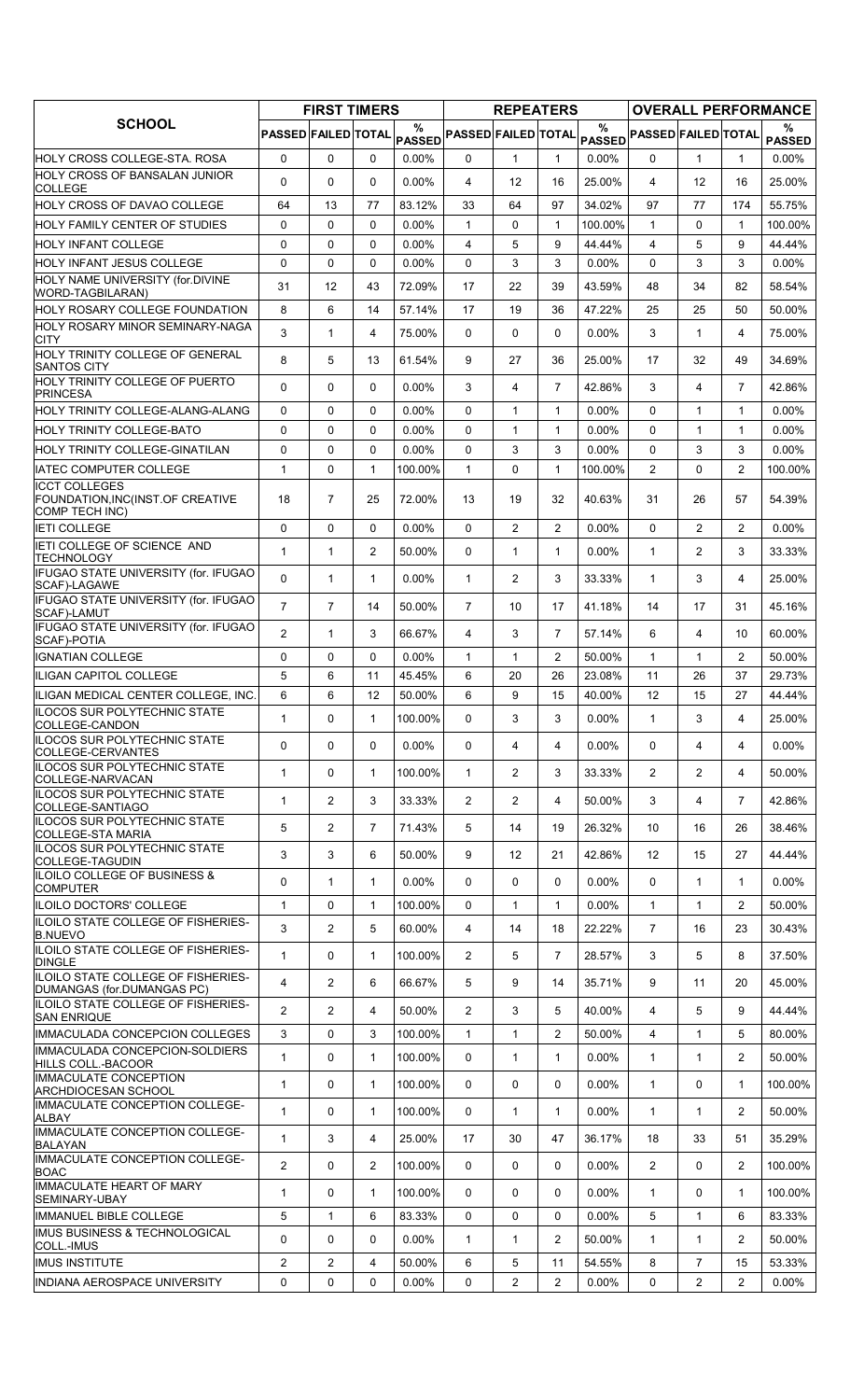|                                                                                    |                     | <b>FIRST TIMERS</b> |                |             |                            | <b>REPEATERS</b> |                   |          |                            |                |                | <b>OVERALL PERFORMANCE</b> |
|------------------------------------------------------------------------------------|---------------------|---------------------|----------------|-------------|----------------------------|------------------|-------------------|----------|----------------------------|----------------|----------------|----------------------------|
| <b>SCHOOL</b>                                                                      | PASSED FAILED TOTAL |                     |                | %<br>PASSED | <b>PASSED FAILED TOTAL</b> |                  |                   | $\%$     | PASSED PASSED FAILED TOTAL |                |                | %<br><b>PASSED</b>         |
| <b>INFANT JESUS MONTESSORI SCHOOL</b>                                              | 0                   | 0                   | $\Omega$       | $0.00\%$    | 1                          | 0                | $\mathbf{1}$      | 100.00%  | 1                          | $\Omega$       | 1              | 100.00%                    |
| IINNOVATIVE COLLEGE OF SCIENCE &<br><b>TECHNOLOGY</b>                              | $\mathbf{0}$        | 3                   | 3              | $0.00\%$    | $\mathbf{1}$               | 8                | 9                 | 11.11%   | $\mathbf{1}$               | 11             | 12             | 8.33%                      |
| <b>INSTITUTE OF FORMATION &amp; RELIGIOUS</b>                                      | $\Omega$            | 0                   | $\mathbf{0}$   | $0.00\%$    | 1                          | 0                | $\mathbf{1}$      | 100.00%  | $\mathbf{1}$               | $\Omega$       | $\mathbf{1}$   | 100.00%                    |
| <b>STUDIES</b><br>IINTERFACE COMPUTER SCHOOL                                       | 0                   | 0                   | $\mathbf{0}$   | $0.00\%$    | $\Omega$                   | $\mathbf{1}$     | $\mathbf{1}$      | $0.00\%$ | $\Omega$                   | 1              | $\mathbf{1}$   | $0.00\%$                   |
| <b>INTERNATIONAL CHRISTIAN COLLEGE</b>                                             | $\mathbf 0$         | $\mathbf{1}$        | $\mathbf{1}$   | $0.00\%$    | 0                          | 0                | $\Omega$          | 0.00%    | $\Omega$                   | $\mathbf{1}$   | $\mathbf{1}$   | $0.00\%$                   |
| <b>OF MANILA</b><br><b>INTERNATIONAL CHRISTIAN COLLEGES-</b>                       |                     |                     |                |             |                            |                  |                   |          |                            |                |                |                            |
| (for.BAGUIO-BENGUET CC)<br><b>INTERNATIONAL EVANGELICAL</b>                        | $\Omega$            | $\Omega$            | $\Omega$       | 0.00%       | 0                          | $\mathbf 1$      | $\mathbf{1}$      | 0.00%    | $\Omega$                   | $\mathbf{1}$   | $\mathbf{1}$   | $0.00\%$                   |
| <b>HOLINESS COLLEGE</b>                                                            | 4                   | 1                   | 5              | 80.00%      | 0                          | 0                | 0                 | 0.00%    | 4                          | 1              | 5              | 80.00%                     |
| INTERNATIONAL PEACE LEADERSHIP<br><b>COLLEGE</b>                                   | $\overline{2}$      | 0                   | 2              | 100.00%     | 0                          | 0                | 0                 | 0.00%    | $\overline{2}$             | $\Omega$       | $\overline{2}$ | 100.00%                    |
| INTERNATIONAL SCHOOL OF ASIA & THE<br><b>PACIFIC</b>                               | 4                   | $\Omega$            | 4              | 100.00%     | 3                          | 3                | 6                 | 50.00%   | $\overline{7}$             | 3              | 10             | 70.00%                     |
| INTERWORLD COLLEGE OF SCIENCE &<br><b>TECHNOLOGY</b>                               | 0                   | 0                   | $\mathbf{0}$   | 0.00%       | 0                          | $\mathbf{1}$     | $\mathbf{1}$      | 0.00%    | $\Omega$                   | $\mathbf 1$    | $\mathbf{1}$   | $0.00\%$                   |
| INTERWORLD COLLEGES FOUNDATION-<br>PANIQUI (ICT)                                   | 0                   | 0                   | $\Omega$       | 0.00%       | 1                          | 3                | 4                 | 25.00%   | $\mathbf{1}$               | 3              | 4              | 25.00%                     |
| INTERWORLD COLLEGES FOUNDATION-                                                    | 0                   | $\mathbf 0$         | $\Omega$       | 0.00%       | 0                          | $\mathbf{1}$     | $\mathbf{1}$      | 0.00%    | $\Omega$                   | $\mathbf{1}$   | $\mathbf 1$    | $0.00\%$                   |
| TARLAC CITY (ICT)<br>ISABELA COLLEGES (for.ISABELA C.F)                            | $\overline{2}$      | $\overline{4}$      | 6              | 33.33%      | $\overline{2}$             | 17               | 19                | 10.53%   | $\overline{4}$             | 21             | 25             | 16.00%                     |
| <b>ISABELA STATE UNIVERSITY-</b>                                                   | $\mathbf 0$         | $\overline{2}$      | $\overline{2}$ | $0.00\%$    | 9                          | 32               |                   | 21.95%   | 9                          |                |                | 20.93%                     |
| ANGADANAN (for.A AGRO-IND COL.)                                                    |                     |                     |                |             |                            |                  | 41                |          |                            | 34             | 43             |                            |
| <b>ISABELA STATE UNIVERSITY-CABAGAN</b><br><b>ISABELA STATE UNIVERSITY-CAUAYAN</b> | $\overline{7}$      | $\overline{4}$      | 11             | 63.64%      | 16                         | 50               | 66                | 24.24%   | 23                         | 54             | 77             | 29.87%                     |
| (for.C.POLY.COLL.)                                                                 | 16                  | 13                  | 29             | 55.17%      | 17                         | 38               | 55                | 30.91%   | 33                         | 51             | 84             | 39.29%                     |
| <b>ISABELA STATE UNIVERSITY-ECHAGUE</b>                                            | 11                  | $\overline{7}$      | 18             | 61.11%      | 23                         | 53               | 76                | 30.26%   | 34                         | 60             | 94             | 36.17%                     |
| IISABELA STATE UNIVERSITY-ILAGAN<br>IISABELA STATE UNIVERSITY-JONES                | 16                  | 9                   | 25             | 64.00%      | 11                         | 46               | 57                | 19.30%   | 27                         | 55             | 82             | 32.93%                     |
| <b>CAMPUS</b>                                                                      | 0                   | $\mathbf{1}$        | $\mathbf{1}$   | $0.00\%$    | 3                          | $\overline{2}$   | 5                 | 60.00%   | 3                          | 3              | 6              | 50.00%                     |
| IISABELA STATE UNIVERSITY-PALANAN                                                  | $\mathbf 0$         | 4                   | $\overline{4}$ | $0.00\%$    | $\Omega$                   | 3                | 3                 | 0.00%    | $\Omega$                   | $\overline{7}$ | $\overline{7}$ | $0.00\%$                   |
| IISABELA STATE UNIVERSITY-ROXAS<br>ISABELA STATE UNIVERSITY-SAN                    | 6                   | 5                   | 11             | 54.55%      | 5                          | 10               | 15                | 33.33%   | 11                         | 15             | 26             | 42.31%                     |
| <b>MARIANO</b>                                                                     | 0                   | $\overline{2}$      | $\overline{2}$ | 0.00%       | 10                         | 32               | 42                | 23.81%   | 10                         | 34             | 44             | 22.73%                     |
| ISABELA STATE UNIVERSITY-SAN<br><b>MATEO</b>                                       | 0                   | $\mathbf{1}$        | $\mathbf{1}$   | $0.00\%$    | 3                          | 5                | 8                 | 37.50%   | 3                          | 6              | 9              | 33.33%                     |
| <b>ISABELO B. CALINGASAN MEMORIAL</b><br><b>INSTITUTE</b>                          | 1                   | 2                   | 3              | 33.33%      | 4                          | 4                | 8                 | 50.00%   | 5                          | 6              | 11             | 45.45%                     |
| JAMIATU MARAWI AL-ISLAMIA<br><b>FOUNDATION</b>                                     | $\overline{2}$      | $\overline{7}$      | 9              | 22.22%      | 1                          | 11               | $12 \overline{ }$ | 8.33%    | 3                          | 18             | 21             | 14.29%                     |
| JAMIATU MUSLIM MINDANAO                                                            | 0                   | $\mathbf{1}$        | 1              | $0.00\%$    | 2                          | 22               | 24                | 8.33%    | $\overline{2}$             | 23             | 25             | 8.00%                      |
| JAMIATUL PHILIPPINE AL-ISLAMIC                                                     | 0                   | 12                  | 12             | $0.00\%$    | $\mathbf{1}$               | 39               | 40                | 2.50%    | $\mathbf{1}$               | 51             | 52             | 1.92%                      |
| JE MONDEJAR COMPUTER COLLEGE                                                       | 0                   | $\mathbf{1}$        | $\mathbf{1}$   | $0.00\%$    | 0                          | 0                | 0                 | 0.00%    | $\Omega$                   | 1              | $\mathbf{1}$   | $0.00\%$                   |
| JESUS IS LORD COLLEGES FOUNDATION                                                  | 0                   | 1                   | 1              | $0.00\%$    | 1                          | 3                | 4                 | 25.00%   | $\mathbf{1}$               | 4              | 5              | 20.00%                     |
| JOHN B. LACSON COLLEGES<br><b>FOUNDATION-BACOLOD CITY</b>                          | $\mathbf{1}$        | 0                   | $\mathbf{1}$   | 100.00%     | $\Omega$                   | 0                | 0                 | $0.00\%$ | $\mathbf{1}$               | $\Omega$       | $\mathbf{1}$   | 100.00%                    |
| JOHN B. LACSON FOUNDATION<br>MARITIME UNIVERSITY-MOLO                              | 0                   | 0                   | 0              | $0.00\%$    | 0                          | $\mathbf{1}$     | $\mathbf{1}$      | $0.00\%$ | 0                          | $\mathbf 1$    | $\mathbf{1}$   | $0.00\%$                   |
| JOHN PAUL COLLEGE                                                                  | 1                   | 5                   | 6              | 16.67%      | 3                          | 11               | 14                | 21.43%   | $\overline{4}$             | 16             | 20             | 20.00%                     |
| JOHN PAUL II COLLEGE                                                               | 0                   | 0                   | 0              | 0.00%       | 1                          | $\mathbf{1}$     | 2                 | 50.00%   | $\mathbf{1}$               | 1              | $\overline{2}$ | 50.00%                     |
| JOSE MARIA COLLEGE                                                                 | 0                   | $\mathbf 0$         | $\Omega$       | $0.00\%$    | 0                          | $\mathbf{1}$     | $\mathbf{1}$      | $0.00\%$ | $\Omega$                   | $\mathbf{1}$   | $\mathbf{1}$   | $0.00\%$                   |
| JOSE RIZAL MEMORIAL STATE<br>COLLEGE-DIPOLOG                                       | 1                   | $\overline{4}$      | 5              | 20.00%      | $\overline{7}$             | 50               | 57                | 12.28%   | 8                          | 54             | 62             | 12.90%                     |
| JOSE RIZAL MEMORIAL STATE<br>COLLEGE-KATIPUNAN, ZAMBOANGA DS.                      | 1                   | $\mathbf{1}$        | $\overline{2}$ | 50.00%      | $\mathbf{2}^{\prime}$      | 5                | $\overline{7}$    | 28.57%   | 3                          | 6              | 9              | 33.33%                     |
| JOSE RIZAL MEMORIAL STATE<br>COLLEGE-RIZAL                                         | 0                   | $\Omega$            | $\Omega$       | $0.00\%$    | $\mathbf 1$                | 3                | 4                 | 25.00%   | $\mathbf{1}$               | 3              | 4              | 25.00%                     |
| <b>JOSE RIZAL MEMORIAL STATE</b><br>COLLEGE-SIOCON                                 | 1                   | 0                   | 1              | 100.00%     | 0                          | $\overline{7}$   | $\overline{7}$    | 0.00%    | $\mathbf{1}$               | $\overline{7}$ | 8              | 12.50%                     |
| JOSE RIZAL MEMORIAL STATE                                                          | $\overline{2}$      | $\overline{4}$      | 6              | 33.33%      | 4                          | 9                | 13                | 30.77%   | 6                          | 13             | 19             | 31.58%                     |
| COLLEGE-TAMPILISAN<br>JOSE RIZAL MEMORIAL STATE                                    | 4                   | 4                   | 8              | 50.00%      | 9                          | 13               | 22                | 40.91%   | 13                         | 17             | 30             | 43.33%                     |
| UNIVERSITY-DAPITAN<br>JOSE RIZAL UNIVERSITY (for.JRC)                              | 5                   | $\mathbf{1}$        | 6              | 83.33%      | 9                          | 15               | 24                | 37.50%   | 14                         | 16             | 30             | 46.67%                     |
| JOSEFINA H. CERILLES STATE                                                         |                     |                     |                |             |                            |                  |                   |          |                            |                |                |                            |
| COLLEGE-BAYOG(for.WMSU)<br>JOSEFINA H. CERILLES STATE                              | 0                   | 0                   | 0              | $0.00\%$    | 0                          | 6                | 6                 | $0.00\%$ | 0                          | 6              | 6              | $0.00\%$                   |
| COLLEGE-C.M.S.ENERIO CAT-<br><b>LAKEWOOD</b>                                       | 1                   | 0                   | 1              | 100.00%     | 4                          | 14               | 18                | 22.22%   | 5                          | 14             | 19             | 26.32%                     |
| JOSEFINA H. CERILLES STATE<br> COLLEGE-DIMATALING                                  | 0                   | 0                   | 0              | $0.00\%$    | 0                          | $\mathbf{1}$     | $\mathbf{1}$      | 0.00%    | 0                          | $\mathbf{1}$   | $\mathbf 1$    | $0.00\%$                   |
| JOSEFINA H. CERILLES STATE<br>COLLEGE-DUMINGAG                                     | 0                   | $\mathbf{1}$        | $\mathbf{1}$   | 0.00%       | $\overline{2}$             | 3                | 5                 | 40.00%   | $\overline{2}$             | 4              | 6              | 33.33%                     |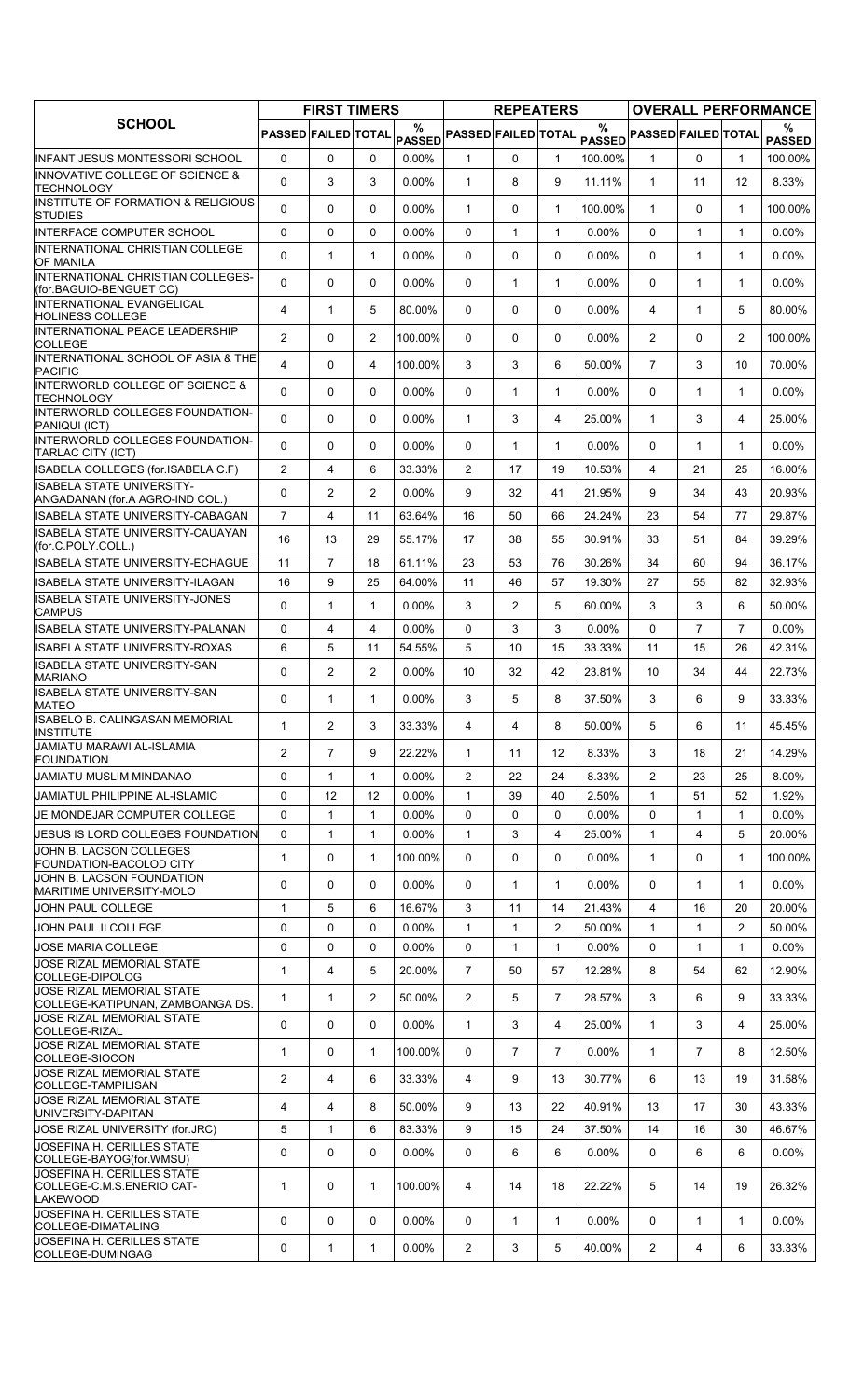| $\%$<br>%<br>%<br>PASSED FAILED TOTAL<br>PASSED FAILED TOTAL <sub>PASSED</sub> PASSED FAILED TOTAL<br><b>PASSED</b><br><b>PASSED</b><br>JOSEFINA H. CERILLES STATE<br>3<br>$\overline{7}$<br>4<br>42.86%<br>22<br>56<br>78<br>25<br>60<br>85<br>29.41%<br>28.21%<br>COLLEGE-MAIN-MATI(JHCPC)<br>JOSEFINA H. CERILLES STATE<br>0<br>0<br>$\mathbf 0$<br>0.00%<br>$\overline{2}$<br>$\overline{2}$<br>50.00%<br>$\overline{2}$<br>$\overline{2}$<br>4<br>4<br>50.00%<br><b>COLLEGE-MIDSALIP</b><br>JOSEFINA H. CERILLES STATE<br>0<br>$\mathbf 0$<br>0.00%<br>$\mathbf{1}$<br>100.00%<br>$\mathbf{1}$<br>$\Omega$<br>100.00%<br>$\mathbf{0}$<br>0<br>$\mathbf{1}$<br>1<br>COLLEGE-PAGADIAN<br>JOSEFINA H. CERILLES STATE<br>2<br>50.00%<br>0<br>0.00%<br>$\mathbf{1}$<br>$\overline{2}$<br>3<br>33.33%<br>1<br>$\mathbf{1}$<br>$\mathbf{1}$<br>$\mathbf{1}$<br>COLLEGE-R.MAGSAYSAY<br>JOSEFINA H. CERILLES STATE<br>3<br>3<br>$\overline{7}$<br>$\overline{7}$<br>0<br>0.00%<br>$0.00\%$<br>$\Omega$<br>$0.00\%$<br>$\mathbf{0}$<br>4<br>4<br>COLLEGE-SAN PABLO<br>JOSEFINA H. CERILLES STATE<br>0<br>0<br>$\Omega$<br>$0.00\%$<br>$0.00\%$<br>$\Omega$<br>$\mathbf{1}$<br>$0.00\%$<br>$\mathbf{0}$<br>$\mathbf{1}$<br>$\mathbf{1}$<br>$\mathbf{1}$<br><b>COLLEGE-TABINA</b><br>JOSEFINA H. CERILLES STATE<br>0<br>0<br>0<br>$0.00\%$<br>$\mathbf{0}$<br>$\mathbf{1}$<br>$\mathbf{1}$<br>$0.00\%$<br>0<br>$\mathbf 1$<br>$\mathbf{1}$<br>$0.00\%$<br>COLLEGE-TAMBULIG<br>JOSEFINA H. CERILLES STATE<br>0<br>0.00%<br>0<br>$0.00\%$<br>$\mathbf{1}$<br>$\mathbf{1}$<br>$0.00\%$<br>$\mathbf{0}$<br>0<br>0<br>1<br>$\mathbf{1}$<br>COLLEGE-TIGBAO<br>JOSEFINA H. CERILLES STATE<br>$\overline{7}$<br>3<br>70.00%<br>8<br>3<br>11<br>72.73%<br>$\mathbf{1}$<br>$\mathbf 0$<br>$\mathbf{1}$<br>100.00%<br>10<br>COLLEGE-TUKURAN<br>JOSEPH H. CERILLES POLYTECHNIC<br>0<br>$\mathbf{1}$<br>$0.00\%$<br>0.00%<br>2<br>$\overline{2}$<br>$0.00\%$<br>$\mathbf{1}$<br>$\mathbf{0}$<br>$\mathbf{1}$<br>$\mathbf{1}$<br>$\mathbf{0}$<br><b>COLLEGE</b><br>JUDGE GUILLERMO ELEAZAR MEM'L<br>$\overline{2}$<br>$\Omega$<br>2<br>$0.00\%$<br>$\overline{2}$<br>$\mathbf{0}$<br>$\overline{2}$<br>100.00%<br>100.00%<br>$\mathbf{0}$<br>0<br>0<br><b>SCHOOL OF FISHERIES</b><br>0<br>$\overline{2}$<br>$\overline{2}$<br>2<br>$\overline{2}$<br>KABACAN TECHNICAL SCHOOL<br>$\Omega$<br>$\mathbf{0}$<br>$0.00\%$<br>$\mathbf{0}$<br>$0.00\%$<br>$\Omega$<br>$0.00\%$<br>3<br>$\overline{2}$<br>KABANKALAN CATHOLIC COLLEGE<br>5<br>60.00%<br>9<br>12<br>34<br>26.09%<br>32<br>41<br>21.95%<br>46<br><b>KABASALAN INSTITUTE OF</b><br>0<br>8<br>27.27%<br>3<br>8<br>27.27%<br>0<br>0<br>$0.00\%$<br>3<br>11<br>11<br>TECHNOLOGY<br>KABASALAN NATIONAL VOCATIONAL<br>0<br>0<br>0<br>14.29%<br>3<br>14.29%<br>$0.00\%$<br>3<br>18<br>21<br>18<br>21<br><b>SCHOOL</b><br>KALAYAAN COLLEGE<br>$\Omega$<br>$0.00\%$<br>0<br>$\mathbf{1}$<br>$\mathbf{1}$<br>$0.00\%$<br>0<br>0<br>0<br>$0.00\%$<br>1<br>1<br>KALINGA APAYAO STATE COLLEGE<br>11<br>11<br>22<br>40.70%<br>50.00%<br>24<br>40<br>64<br>37.50%<br>35<br>51<br>86<br>(KALINGA COMM. COLL.)<br>$\mathbf{1}$<br>$\mathbf{1}$<br>3<br>$\Omega$<br>KALOS MISSION ARTS COLLEGE<br>$\Omega$<br>100.00%<br>$\overline{2}$<br>0<br>$\overline{2}$<br>100.00%<br>3<br>100.00%<br>KAPALONG COLLEGE OF AGRICULTURE,<br>$\mathbf{1}$<br>0<br>$\mathbf{1}$<br>100.00%<br>28.57%<br>5<br>33.33%<br>4<br>10<br>14<br>15<br>10<br><b>SCIENCES &amp; TECHNOLOGY</b><br>KATIPUNAN NATIONAL AGRICULTURAL<br>0<br>0<br>$\mathbf{0}$<br>$\mathbf{1}$<br>5<br>16.67%<br>$\mathbf{1}$<br>5<br>6<br>16.67%<br>$0.00\%$<br>6<br>SCHOOL-KATIPUNAN<br>KING'S COLLEGE OF ISULAN, INC.<br>0<br>0<br>$\mathbf{0}$<br>$\Omega$<br>$\mathbf{1}$<br>100.00%<br>$\mathbf{1}$<br>$\Omega$<br>100.00%<br>$0.00\%$<br>$\mathbf{1}$<br>$\mathbf{1}$<br>KING'S COLLEGE OF MARBEL<br>8<br>14<br>22<br>36.36%<br>9<br>28<br>24.32%<br>42<br>28.81%<br>37<br>17<br>59<br>3<br><b>KOLEHIYO NG SUBIC</b><br>$\mathbf{1}$<br>4<br>75.00%<br>3<br>5<br>8<br>37.50%<br>6<br>6<br>12<br>50.00%<br>0<br>$\mathbf 0$<br>$\mathbf 0$<br>0.00%<br>0<br>$0.00\%$<br>0<br>$\mathbf{1}$<br>$\mathbf{1}$<br>$\mathbf{1}$<br>$\mathbf{1}$<br>$0.00\%$<br>55.88%<br>6<br>5<br>11<br>54.55%<br>13<br>10<br>23<br>56.52%<br>19<br>15<br>34<br><b>COLLEGE</b><br>LA CONCEPCION COLLEGE-BULACAN<br>0<br>0<br>$\mathbf{0}$<br>$0.00\%$<br>0<br>$\mathbf{1}$<br>$0.00\%$<br>0<br>1<br>$0.00\%$<br>1<br>1<br>LA CONSOLACION COLLEGE-BACOLOD<br>6<br>3<br>9<br>9<br>66.67%<br>3<br>5<br>8<br>37.50%<br>8<br>52.94%<br>17<br>CITY<br>LA CONSOLACION COLLEGE-BAIS<br>$\overline{2}$<br>3<br>0<br>2<br>100.00%<br>$\mathbf{1}$<br>3<br>4<br>25.00%<br>3<br>6<br>50.00%<br>$\mathbf 0$<br>0<br>LA CONSOLACION COLLEGE-BINAN<br>0<br>0<br>$0.00\%$<br>0<br>$\mathbf{1}$<br>$0.00\%$<br>$\mathbf{1}$<br>$0.00\%$<br>$\mathbf{1}$<br>$\mathbf{1}$<br>LA CONSOLACION COLLEGE-CALOOCAN<br>$\overline{2}$<br>3<br>2<br>1<br>0<br>100.00%<br>2<br>4<br>50.00%<br>5<br>60.00%<br>1<br>LA CONSOLACION COLLEGE-DAET<br>5<br>2<br>$\overline{7}$<br>71.43%<br>$\mathbf{1}$<br>4<br>5<br>20.00%<br>6<br>6<br>12<br>50.00%<br>$\overline{2}$<br>$\overline{2}$<br>$\mathbf{1}$<br>3<br>0<br>3<br>3<br>$\overline{4}$<br>6<br>LA CONSOLACION COLLEGE-IRIGA CITY<br>66.67%<br>$0.00\%$<br>33.33%<br>LA CONSOLACION COLLEGE-LA<br>0<br>$\mathbf{1}$<br>6<br>$\overline{7}$<br>$\overline{7}$<br>$\mathbf{1}$<br>$0.00\%$<br>0<br>6<br>$0.00\%$<br>0<br>$0.00\%$<br><b>CARLOTA CITY</b><br>LA CONSOLACION COLLEGE-LILOAN,<br>2<br>$\mathbf{1}$<br>3<br>33.33%<br>3<br>4<br>$\overline{7}$<br>42.86%<br>4<br>6<br>10<br>40.00%<br><b>CEBU CITY</b><br>3<br>$\mathbf{1}$<br>$\overline{4}$<br>75.00%<br>$0.00\%$<br>3<br>$\mathbf{0}$<br>0<br>0<br>1<br>4<br>75.00%<br>LA CONSOLACION UNIVERSITY<br>3<br>3<br>6<br>50.00%<br>4<br>4<br>8<br>$\mathbf{1}$<br>$\mathbf{1}$<br>$\overline{2}$<br>50.00%<br>50.00%<br>PHILIPPINES (for. U.REGINA CARMELI)<br>0<br>$0.00\%$<br>0.00%<br>2<br>$\overline{c}$<br>$\mathbf{1}$<br>1<br>0<br>1<br>1<br>0<br>$0.00\%$<br>LA SALLE COLLEGE-ANTIPOLO(LA SALLE<br>$\overline{2}$<br>$\overline{2}$<br>$\mathbf{1}$<br>3<br>66.67%<br>0<br>0<br>0<br>$0.00\%$<br>$\mathbf 1$<br>3<br>66.67%<br>SCHOOL)<br>0<br>$\mathbf{1}$<br>LA SALLE COLLEGE-VICTORIAS<br>0<br>$\mathbf{0}$<br>$\mathbf{1}$<br>0<br>$\mathbf{1}$<br>100.00%<br>$\mathbf{0}$<br>$\mathbf{1}$<br>$0.00\%$<br>100.00%<br><b>LA SALLE UNIVERSITY</b><br>3.70%<br>15<br>4<br>19<br>78.95%<br>$\mathbf{1}$<br>26<br>27<br>16<br>30<br>46<br>34.78%<br>(for.IMMA.CONCEPCION-LA SALLE)<br><b>LACSON COLLEGE</b><br>$\mathbf{1}$<br>0<br>$\mathbf{1}$<br>100.00%<br>0<br>0<br>0.00%<br>$\mathbf{1}$<br>$\mathbf 0$<br>0<br>$\mathbf{1}$<br>100.00%<br>$\overline{2}$<br>6<br>4<br>0<br>$\overline{4}$<br>100.00%<br>5<br>$\overline{7}$<br>5<br>11<br>LAGUNA COLLEGE<br>28.57%<br>54.55%<br>LAGUNA COLLEGE OF BUSINESS & ARTS<br>9<br>27<br>4<br>5<br>44.44%<br>14<br>22<br>36<br>38.89%<br>18<br>45<br>40.00%<br>LAGUNA NORTHWESTERN COLLEGE<br>0<br>0<br>0<br>$0.00\%$<br>100.00%<br>$\overline{2}$<br>$\overline{2}$<br>0<br>$\overline{2}$<br>0<br>$\overline{2}$<br>100.00%<br>LAGUNA STATE POLYTECHNIC<br>20<br>50.00%<br>31<br>85<br>41<br>39.05%<br>10<br>10<br>54<br>36.47%<br>64<br>105<br>COLLEGE-SAN PABLO (SPCSAT)<br>LAGUNA STATE POLYTECHNIC<br>17<br>23.53%<br>51<br>24.29%<br>13<br>47<br>146<br>193<br>24.35%<br>159<br>210<br>4<br>COLLEGE-STA. CRUZ (LCAT) |                                | <b>FIRST TIMERS</b> |  | <b>REPEATERS</b> |  |  | <b>OVERALL PERFORMANCE</b> |
|-------------------------------------------------------------------------------------------------------------------------------------------------------------------------------------------------------------------------------------------------------------------------------------------------------------------------------------------------------------------------------------------------------------------------------------------------------------------------------------------------------------------------------------------------------------------------------------------------------------------------------------------------------------------------------------------------------------------------------------------------------------------------------------------------------------------------------------------------------------------------------------------------------------------------------------------------------------------------------------------------------------------------------------------------------------------------------------------------------------------------------------------------------------------------------------------------------------------------------------------------------------------------------------------------------------------------------------------------------------------------------------------------------------------------------------------------------------------------------------------------------------------------------------------------------------------------------------------------------------------------------------------------------------------------------------------------------------------------------------------------------------------------------------------------------------------------------------------------------------------------------------------------------------------------------------------------------------------------------------------------------------------------------------------------------------------------------------------------------------------------------------------------------------------------------------------------------------------------------------------------------------------------------------------------------------------------------------------------------------------------------------------------------------------------------------------------------------------------------------------------------------------------------------------------------------------------------------------------------------------------------------------------------------------------------------------------------------------------------------------------------------------------------------------------------------------------------------------------------------------------------------------------------------------------------------------------------------------------------------------------------------------------------------------------------------------------------------------------------------------------------------------------------------------------------------------------------------------------------------------------------------------------------------------------------------------------------------------------------------------------------------------------------------------------------------------------------------------------------------------------------------------------------------------------------------------------------------------------------------------------------------------------------------------------------------------------------------------------------------------------------------------------------------------------------------------------------------------------------------------------------------------------------------------------------------------------------------------------------------------------------------------------------------------------------------------------------------------------------------------------------------------------------------------------------------------------------------------------------------------------------------------------------------------------------------------------------------------------------------------------------------------------------------------------------------------------------------------------------------------------------------------------------------------------------------------------------------------------------------------------------------------------------------------------------------------------------------------------------------------------------------------------------------------------------------------------------------------------------------------------------------------------------------------------------------------------------------------------------------------------------------------------------------------------------------------------------------------------------------------------------------------------------------------------------------------------------------------------------------------------------------------------------------------------------------------------------------------------------------------------------------------------------------------------------------------------------------------------------------------------------------------------------------------------------------------------------------------------------------------------------------------------------------------------------------------------------------------------------------------------------------------------------------------------------------------------------------------------------------------------------------------------------------------------------------------------------------------------------------------------------------------------------------------------------------------------------------------------------------------------------------------------------------------------------------------------------------------------------------------------------------------------------------------------------------------------------------------------------------------------------------------------------------------------------------------------------------------------------------------------------------------------------------------------------------------------------------------------------------------------------------------------------------------------------------------------------------------------------------------------------------------------------------------------------------------------------------------------------------------------------------------------------------------------------------------------------------------------------------------------------------------------------------------------------------------------------------------------------------------------------------------------------------------------------------------------------------------------------------------------------------------------------------------------------------------------------------------------------------------------------------------------------------------------------------------------------------------------------------------------------------------------|--------------------------------|---------------------|--|------------------|--|--|----------------------------|
|                                                                                                                                                                                                                                                                                                                                                                                                                                                                                                                                                                                                                                                                                                                                                                                                                                                                                                                                                                                                                                                                                                                                                                                                                                                                                                                                                                                                                                                                                                                                                                                                                                                                                                                                                                                                                                                                                                                                                                                                                                                                                                                                                                                                                                                                                                                                                                                                                                                                                                                                                                                                                                                                                                                                                                                                                                                                                                                                                                                                                                                                                                                                                                                                                                                                                                                                                                                                                                                                                                                                                                                                                                                                                                                                                                                                                                                                                                                                                                                                                                                                                                                                                                                                                                                                                                                                                                                                                                                                                                                                                                                                                                                                                                                                                                                                                                                                                                                                                                                                                                                                                                                                                                                                                                                                                                                                                                                                                                                                                                                                                                                                                                                                                                                                                                                                                                                                                                                                                                                                                                                                                                                                                                                                                                                                                                                                                                                                                                                                                                                                                                                                                                                                                                                                                                                                                                                                                                                                                                                                                                                                                                                                                                                                                                                                                                                                                                                                                                                                                                                         | <b>SCHOOL</b>                  |                     |  |                  |  |  |                            |
|                                                                                                                                                                                                                                                                                                                                                                                                                                                                                                                                                                                                                                                                                                                                                                                                                                                                                                                                                                                                                                                                                                                                                                                                                                                                                                                                                                                                                                                                                                                                                                                                                                                                                                                                                                                                                                                                                                                                                                                                                                                                                                                                                                                                                                                                                                                                                                                                                                                                                                                                                                                                                                                                                                                                                                                                                                                                                                                                                                                                                                                                                                                                                                                                                                                                                                                                                                                                                                                                                                                                                                                                                                                                                                                                                                                                                                                                                                                                                                                                                                                                                                                                                                                                                                                                                                                                                                                                                                                                                                                                                                                                                                                                                                                                                                                                                                                                                                                                                                                                                                                                                                                                                                                                                                                                                                                                                                                                                                                                                                                                                                                                                                                                                                                                                                                                                                                                                                                                                                                                                                                                                                                                                                                                                                                                                                                                                                                                                                                                                                                                                                                                                                                                                                                                                                                                                                                                                                                                                                                                                                                                                                                                                                                                                                                                                                                                                                                                                                                                                                                         |                                |                     |  |                  |  |  |                            |
|                                                                                                                                                                                                                                                                                                                                                                                                                                                                                                                                                                                                                                                                                                                                                                                                                                                                                                                                                                                                                                                                                                                                                                                                                                                                                                                                                                                                                                                                                                                                                                                                                                                                                                                                                                                                                                                                                                                                                                                                                                                                                                                                                                                                                                                                                                                                                                                                                                                                                                                                                                                                                                                                                                                                                                                                                                                                                                                                                                                                                                                                                                                                                                                                                                                                                                                                                                                                                                                                                                                                                                                                                                                                                                                                                                                                                                                                                                                                                                                                                                                                                                                                                                                                                                                                                                                                                                                                                                                                                                                                                                                                                                                                                                                                                                                                                                                                                                                                                                                                                                                                                                                                                                                                                                                                                                                                                                                                                                                                                                                                                                                                                                                                                                                                                                                                                                                                                                                                                                                                                                                                                                                                                                                                                                                                                                                                                                                                                                                                                                                                                                                                                                                                                                                                                                                                                                                                                                                                                                                                                                                                                                                                                                                                                                                                                                                                                                                                                                                                                                                         |                                |                     |  |                  |  |  |                            |
|                                                                                                                                                                                                                                                                                                                                                                                                                                                                                                                                                                                                                                                                                                                                                                                                                                                                                                                                                                                                                                                                                                                                                                                                                                                                                                                                                                                                                                                                                                                                                                                                                                                                                                                                                                                                                                                                                                                                                                                                                                                                                                                                                                                                                                                                                                                                                                                                                                                                                                                                                                                                                                                                                                                                                                                                                                                                                                                                                                                                                                                                                                                                                                                                                                                                                                                                                                                                                                                                                                                                                                                                                                                                                                                                                                                                                                                                                                                                                                                                                                                                                                                                                                                                                                                                                                                                                                                                                                                                                                                                                                                                                                                                                                                                                                                                                                                                                                                                                                                                                                                                                                                                                                                                                                                                                                                                                                                                                                                                                                                                                                                                                                                                                                                                                                                                                                                                                                                                                                                                                                                                                                                                                                                                                                                                                                                                                                                                                                                                                                                                                                                                                                                                                                                                                                                                                                                                                                                                                                                                                                                                                                                                                                                                                                                                                                                                                                                                                                                                                                                         |                                |                     |  |                  |  |  |                            |
|                                                                                                                                                                                                                                                                                                                                                                                                                                                                                                                                                                                                                                                                                                                                                                                                                                                                                                                                                                                                                                                                                                                                                                                                                                                                                                                                                                                                                                                                                                                                                                                                                                                                                                                                                                                                                                                                                                                                                                                                                                                                                                                                                                                                                                                                                                                                                                                                                                                                                                                                                                                                                                                                                                                                                                                                                                                                                                                                                                                                                                                                                                                                                                                                                                                                                                                                                                                                                                                                                                                                                                                                                                                                                                                                                                                                                                                                                                                                                                                                                                                                                                                                                                                                                                                                                                                                                                                                                                                                                                                                                                                                                                                                                                                                                                                                                                                                                                                                                                                                                                                                                                                                                                                                                                                                                                                                                                                                                                                                                                                                                                                                                                                                                                                                                                                                                                                                                                                                                                                                                                                                                                                                                                                                                                                                                                                                                                                                                                                                                                                                                                                                                                                                                                                                                                                                                                                                                                                                                                                                                                                                                                                                                                                                                                                                                                                                                                                                                                                                                                                         |                                |                     |  |                  |  |  |                            |
|                                                                                                                                                                                                                                                                                                                                                                                                                                                                                                                                                                                                                                                                                                                                                                                                                                                                                                                                                                                                                                                                                                                                                                                                                                                                                                                                                                                                                                                                                                                                                                                                                                                                                                                                                                                                                                                                                                                                                                                                                                                                                                                                                                                                                                                                                                                                                                                                                                                                                                                                                                                                                                                                                                                                                                                                                                                                                                                                                                                                                                                                                                                                                                                                                                                                                                                                                                                                                                                                                                                                                                                                                                                                                                                                                                                                                                                                                                                                                                                                                                                                                                                                                                                                                                                                                                                                                                                                                                                                                                                                                                                                                                                                                                                                                                                                                                                                                                                                                                                                                                                                                                                                                                                                                                                                                                                                                                                                                                                                                                                                                                                                                                                                                                                                                                                                                                                                                                                                                                                                                                                                                                                                                                                                                                                                                                                                                                                                                                                                                                                                                                                                                                                                                                                                                                                                                                                                                                                                                                                                                                                                                                                                                                                                                                                                                                                                                                                                                                                                                                                         |                                |                     |  |                  |  |  |                            |
|                                                                                                                                                                                                                                                                                                                                                                                                                                                                                                                                                                                                                                                                                                                                                                                                                                                                                                                                                                                                                                                                                                                                                                                                                                                                                                                                                                                                                                                                                                                                                                                                                                                                                                                                                                                                                                                                                                                                                                                                                                                                                                                                                                                                                                                                                                                                                                                                                                                                                                                                                                                                                                                                                                                                                                                                                                                                                                                                                                                                                                                                                                                                                                                                                                                                                                                                                                                                                                                                                                                                                                                                                                                                                                                                                                                                                                                                                                                                                                                                                                                                                                                                                                                                                                                                                                                                                                                                                                                                                                                                                                                                                                                                                                                                                                                                                                                                                                                                                                                                                                                                                                                                                                                                                                                                                                                                                                                                                                                                                                                                                                                                                                                                                                                                                                                                                                                                                                                                                                                                                                                                                                                                                                                                                                                                                                                                                                                                                                                                                                                                                                                                                                                                                                                                                                                                                                                                                                                                                                                                                                                                                                                                                                                                                                                                                                                                                                                                                                                                                                                         |                                |                     |  |                  |  |  |                            |
|                                                                                                                                                                                                                                                                                                                                                                                                                                                                                                                                                                                                                                                                                                                                                                                                                                                                                                                                                                                                                                                                                                                                                                                                                                                                                                                                                                                                                                                                                                                                                                                                                                                                                                                                                                                                                                                                                                                                                                                                                                                                                                                                                                                                                                                                                                                                                                                                                                                                                                                                                                                                                                                                                                                                                                                                                                                                                                                                                                                                                                                                                                                                                                                                                                                                                                                                                                                                                                                                                                                                                                                                                                                                                                                                                                                                                                                                                                                                                                                                                                                                                                                                                                                                                                                                                                                                                                                                                                                                                                                                                                                                                                                                                                                                                                                                                                                                                                                                                                                                                                                                                                                                                                                                                                                                                                                                                                                                                                                                                                                                                                                                                                                                                                                                                                                                                                                                                                                                                                                                                                                                                                                                                                                                                                                                                                                                                                                                                                                                                                                                                                                                                                                                                                                                                                                                                                                                                                                                                                                                                                                                                                                                                                                                                                                                                                                                                                                                                                                                                                                         |                                |                     |  |                  |  |  |                            |
|                                                                                                                                                                                                                                                                                                                                                                                                                                                                                                                                                                                                                                                                                                                                                                                                                                                                                                                                                                                                                                                                                                                                                                                                                                                                                                                                                                                                                                                                                                                                                                                                                                                                                                                                                                                                                                                                                                                                                                                                                                                                                                                                                                                                                                                                                                                                                                                                                                                                                                                                                                                                                                                                                                                                                                                                                                                                                                                                                                                                                                                                                                                                                                                                                                                                                                                                                                                                                                                                                                                                                                                                                                                                                                                                                                                                                                                                                                                                                                                                                                                                                                                                                                                                                                                                                                                                                                                                                                                                                                                                                                                                                                                                                                                                                                                                                                                                                                                                                                                                                                                                                                                                                                                                                                                                                                                                                                                                                                                                                                                                                                                                                                                                                                                                                                                                                                                                                                                                                                                                                                                                                                                                                                                                                                                                                                                                                                                                                                                                                                                                                                                                                                                                                                                                                                                                                                                                                                                                                                                                                                                                                                                                                                                                                                                                                                                                                                                                                                                                                                                         |                                |                     |  |                  |  |  |                            |
|                                                                                                                                                                                                                                                                                                                                                                                                                                                                                                                                                                                                                                                                                                                                                                                                                                                                                                                                                                                                                                                                                                                                                                                                                                                                                                                                                                                                                                                                                                                                                                                                                                                                                                                                                                                                                                                                                                                                                                                                                                                                                                                                                                                                                                                                                                                                                                                                                                                                                                                                                                                                                                                                                                                                                                                                                                                                                                                                                                                                                                                                                                                                                                                                                                                                                                                                                                                                                                                                                                                                                                                                                                                                                                                                                                                                                                                                                                                                                                                                                                                                                                                                                                                                                                                                                                                                                                                                                                                                                                                                                                                                                                                                                                                                                                                                                                                                                                                                                                                                                                                                                                                                                                                                                                                                                                                                                                                                                                                                                                                                                                                                                                                                                                                                                                                                                                                                                                                                                                                                                                                                                                                                                                                                                                                                                                                                                                                                                                                                                                                                                                                                                                                                                                                                                                                                                                                                                                                                                                                                                                                                                                                                                                                                                                                                                                                                                                                                                                                                                                                         |                                |                     |  |                  |  |  |                            |
|                                                                                                                                                                                                                                                                                                                                                                                                                                                                                                                                                                                                                                                                                                                                                                                                                                                                                                                                                                                                                                                                                                                                                                                                                                                                                                                                                                                                                                                                                                                                                                                                                                                                                                                                                                                                                                                                                                                                                                                                                                                                                                                                                                                                                                                                                                                                                                                                                                                                                                                                                                                                                                                                                                                                                                                                                                                                                                                                                                                                                                                                                                                                                                                                                                                                                                                                                                                                                                                                                                                                                                                                                                                                                                                                                                                                                                                                                                                                                                                                                                                                                                                                                                                                                                                                                                                                                                                                                                                                                                                                                                                                                                                                                                                                                                                                                                                                                                                                                                                                                                                                                                                                                                                                                                                                                                                                                                                                                                                                                                                                                                                                                                                                                                                                                                                                                                                                                                                                                                                                                                                                                                                                                                                                                                                                                                                                                                                                                                                                                                                                                                                                                                                                                                                                                                                                                                                                                                                                                                                                                                                                                                                                                                                                                                                                                                                                                                                                                                                                                                                         |                                |                     |  |                  |  |  |                            |
|                                                                                                                                                                                                                                                                                                                                                                                                                                                                                                                                                                                                                                                                                                                                                                                                                                                                                                                                                                                                                                                                                                                                                                                                                                                                                                                                                                                                                                                                                                                                                                                                                                                                                                                                                                                                                                                                                                                                                                                                                                                                                                                                                                                                                                                                                                                                                                                                                                                                                                                                                                                                                                                                                                                                                                                                                                                                                                                                                                                                                                                                                                                                                                                                                                                                                                                                                                                                                                                                                                                                                                                                                                                                                                                                                                                                                                                                                                                                                                                                                                                                                                                                                                                                                                                                                                                                                                                                                                                                                                                                                                                                                                                                                                                                                                                                                                                                                                                                                                                                                                                                                                                                                                                                                                                                                                                                                                                                                                                                                                                                                                                                                                                                                                                                                                                                                                                                                                                                                                                                                                                                                                                                                                                                                                                                                                                                                                                                                                                                                                                                                                                                                                                                                                                                                                                                                                                                                                                                                                                                                                                                                                                                                                                                                                                                                                                                                                                                                                                                                                                         |                                |                     |  |                  |  |  |                            |
|                                                                                                                                                                                                                                                                                                                                                                                                                                                                                                                                                                                                                                                                                                                                                                                                                                                                                                                                                                                                                                                                                                                                                                                                                                                                                                                                                                                                                                                                                                                                                                                                                                                                                                                                                                                                                                                                                                                                                                                                                                                                                                                                                                                                                                                                                                                                                                                                                                                                                                                                                                                                                                                                                                                                                                                                                                                                                                                                                                                                                                                                                                                                                                                                                                                                                                                                                                                                                                                                                                                                                                                                                                                                                                                                                                                                                                                                                                                                                                                                                                                                                                                                                                                                                                                                                                                                                                                                                                                                                                                                                                                                                                                                                                                                                                                                                                                                                                                                                                                                                                                                                                                                                                                                                                                                                                                                                                                                                                                                                                                                                                                                                                                                                                                                                                                                                                                                                                                                                                                                                                                                                                                                                                                                                                                                                                                                                                                                                                                                                                                                                                                                                                                                                                                                                                                                                                                                                                                                                                                                                                                                                                                                                                                                                                                                                                                                                                                                                                                                                                                         |                                |                     |  |                  |  |  |                            |
|                                                                                                                                                                                                                                                                                                                                                                                                                                                                                                                                                                                                                                                                                                                                                                                                                                                                                                                                                                                                                                                                                                                                                                                                                                                                                                                                                                                                                                                                                                                                                                                                                                                                                                                                                                                                                                                                                                                                                                                                                                                                                                                                                                                                                                                                                                                                                                                                                                                                                                                                                                                                                                                                                                                                                                                                                                                                                                                                                                                                                                                                                                                                                                                                                                                                                                                                                                                                                                                                                                                                                                                                                                                                                                                                                                                                                                                                                                                                                                                                                                                                                                                                                                                                                                                                                                                                                                                                                                                                                                                                                                                                                                                                                                                                                                                                                                                                                                                                                                                                                                                                                                                                                                                                                                                                                                                                                                                                                                                                                                                                                                                                                                                                                                                                                                                                                                                                                                                                                                                                                                                                                                                                                                                                                                                                                                                                                                                                                                                                                                                                                                                                                                                                                                                                                                                                                                                                                                                                                                                                                                                                                                                                                                                                                                                                                                                                                                                                                                                                                                                         |                                |                     |  |                  |  |  |                            |
|                                                                                                                                                                                                                                                                                                                                                                                                                                                                                                                                                                                                                                                                                                                                                                                                                                                                                                                                                                                                                                                                                                                                                                                                                                                                                                                                                                                                                                                                                                                                                                                                                                                                                                                                                                                                                                                                                                                                                                                                                                                                                                                                                                                                                                                                                                                                                                                                                                                                                                                                                                                                                                                                                                                                                                                                                                                                                                                                                                                                                                                                                                                                                                                                                                                                                                                                                                                                                                                                                                                                                                                                                                                                                                                                                                                                                                                                                                                                                                                                                                                                                                                                                                                                                                                                                                                                                                                                                                                                                                                                                                                                                                                                                                                                                                                                                                                                                                                                                                                                                                                                                                                                                                                                                                                                                                                                                                                                                                                                                                                                                                                                                                                                                                                                                                                                                                                                                                                                                                                                                                                                                                                                                                                                                                                                                                                                                                                                                                                                                                                                                                                                                                                                                                                                                                                                                                                                                                                                                                                                                                                                                                                                                                                                                                                                                                                                                                                                                                                                                                                         |                                |                     |  |                  |  |  |                            |
|                                                                                                                                                                                                                                                                                                                                                                                                                                                                                                                                                                                                                                                                                                                                                                                                                                                                                                                                                                                                                                                                                                                                                                                                                                                                                                                                                                                                                                                                                                                                                                                                                                                                                                                                                                                                                                                                                                                                                                                                                                                                                                                                                                                                                                                                                                                                                                                                                                                                                                                                                                                                                                                                                                                                                                                                                                                                                                                                                                                                                                                                                                                                                                                                                                                                                                                                                                                                                                                                                                                                                                                                                                                                                                                                                                                                                                                                                                                                                                                                                                                                                                                                                                                                                                                                                                                                                                                                                                                                                                                                                                                                                                                                                                                                                                                                                                                                                                                                                                                                                                                                                                                                                                                                                                                                                                                                                                                                                                                                                                                                                                                                                                                                                                                                                                                                                                                                                                                                                                                                                                                                                                                                                                                                                                                                                                                                                                                                                                                                                                                                                                                                                                                                                                                                                                                                                                                                                                                                                                                                                                                                                                                                                                                                                                                                                                                                                                                                                                                                                                                         |                                |                     |  |                  |  |  |                            |
|                                                                                                                                                                                                                                                                                                                                                                                                                                                                                                                                                                                                                                                                                                                                                                                                                                                                                                                                                                                                                                                                                                                                                                                                                                                                                                                                                                                                                                                                                                                                                                                                                                                                                                                                                                                                                                                                                                                                                                                                                                                                                                                                                                                                                                                                                                                                                                                                                                                                                                                                                                                                                                                                                                                                                                                                                                                                                                                                                                                                                                                                                                                                                                                                                                                                                                                                                                                                                                                                                                                                                                                                                                                                                                                                                                                                                                                                                                                                                                                                                                                                                                                                                                                                                                                                                                                                                                                                                                                                                                                                                                                                                                                                                                                                                                                                                                                                                                                                                                                                                                                                                                                                                                                                                                                                                                                                                                                                                                                                                                                                                                                                                                                                                                                                                                                                                                                                                                                                                                                                                                                                                                                                                                                                                                                                                                                                                                                                                                                                                                                                                                                                                                                                                                                                                                                                                                                                                                                                                                                                                                                                                                                                                                                                                                                                                                                                                                                                                                                                                                                         |                                |                     |  |                  |  |  |                            |
|                                                                                                                                                                                                                                                                                                                                                                                                                                                                                                                                                                                                                                                                                                                                                                                                                                                                                                                                                                                                                                                                                                                                                                                                                                                                                                                                                                                                                                                                                                                                                                                                                                                                                                                                                                                                                                                                                                                                                                                                                                                                                                                                                                                                                                                                                                                                                                                                                                                                                                                                                                                                                                                                                                                                                                                                                                                                                                                                                                                                                                                                                                                                                                                                                                                                                                                                                                                                                                                                                                                                                                                                                                                                                                                                                                                                                                                                                                                                                                                                                                                                                                                                                                                                                                                                                                                                                                                                                                                                                                                                                                                                                                                                                                                                                                                                                                                                                                                                                                                                                                                                                                                                                                                                                                                                                                                                                                                                                                                                                                                                                                                                                                                                                                                                                                                                                                                                                                                                                                                                                                                                                                                                                                                                                                                                                                                                                                                                                                                                                                                                                                                                                                                                                                                                                                                                                                                                                                                                                                                                                                                                                                                                                                                                                                                                                                                                                                                                                                                                                                                         |                                |                     |  |                  |  |  |                            |
|                                                                                                                                                                                                                                                                                                                                                                                                                                                                                                                                                                                                                                                                                                                                                                                                                                                                                                                                                                                                                                                                                                                                                                                                                                                                                                                                                                                                                                                                                                                                                                                                                                                                                                                                                                                                                                                                                                                                                                                                                                                                                                                                                                                                                                                                                                                                                                                                                                                                                                                                                                                                                                                                                                                                                                                                                                                                                                                                                                                                                                                                                                                                                                                                                                                                                                                                                                                                                                                                                                                                                                                                                                                                                                                                                                                                                                                                                                                                                                                                                                                                                                                                                                                                                                                                                                                                                                                                                                                                                                                                                                                                                                                                                                                                                                                                                                                                                                                                                                                                                                                                                                                                                                                                                                                                                                                                                                                                                                                                                                                                                                                                                                                                                                                                                                                                                                                                                                                                                                                                                                                                                                                                                                                                                                                                                                                                                                                                                                                                                                                                                                                                                                                                                                                                                                                                                                                                                                                                                                                                                                                                                                                                                                                                                                                                                                                                                                                                                                                                                                                         |                                |                     |  |                  |  |  |                            |
|                                                                                                                                                                                                                                                                                                                                                                                                                                                                                                                                                                                                                                                                                                                                                                                                                                                                                                                                                                                                                                                                                                                                                                                                                                                                                                                                                                                                                                                                                                                                                                                                                                                                                                                                                                                                                                                                                                                                                                                                                                                                                                                                                                                                                                                                                                                                                                                                                                                                                                                                                                                                                                                                                                                                                                                                                                                                                                                                                                                                                                                                                                                                                                                                                                                                                                                                                                                                                                                                                                                                                                                                                                                                                                                                                                                                                                                                                                                                                                                                                                                                                                                                                                                                                                                                                                                                                                                                                                                                                                                                                                                                                                                                                                                                                                                                                                                                                                                                                                                                                                                                                                                                                                                                                                                                                                                                                                                                                                                                                                                                                                                                                                                                                                                                                                                                                                                                                                                                                                                                                                                                                                                                                                                                                                                                                                                                                                                                                                                                                                                                                                                                                                                                                                                                                                                                                                                                                                                                                                                                                                                                                                                                                                                                                                                                                                                                                                                                                                                                                                                         |                                |                     |  |                  |  |  |                            |
|                                                                                                                                                                                                                                                                                                                                                                                                                                                                                                                                                                                                                                                                                                                                                                                                                                                                                                                                                                                                                                                                                                                                                                                                                                                                                                                                                                                                                                                                                                                                                                                                                                                                                                                                                                                                                                                                                                                                                                                                                                                                                                                                                                                                                                                                                                                                                                                                                                                                                                                                                                                                                                                                                                                                                                                                                                                                                                                                                                                                                                                                                                                                                                                                                                                                                                                                                                                                                                                                                                                                                                                                                                                                                                                                                                                                                                                                                                                                                                                                                                                                                                                                                                                                                                                                                                                                                                                                                                                                                                                                                                                                                                                                                                                                                                                                                                                                                                                                                                                                                                                                                                                                                                                                                                                                                                                                                                                                                                                                                                                                                                                                                                                                                                                                                                                                                                                                                                                                                                                                                                                                                                                                                                                                                                                                                                                                                                                                                                                                                                                                                                                                                                                                                                                                                                                                                                                                                                                                                                                                                                                                                                                                                                                                                                                                                                                                                                                                                                                                                                                         |                                |                     |  |                  |  |  |                            |
|                                                                                                                                                                                                                                                                                                                                                                                                                                                                                                                                                                                                                                                                                                                                                                                                                                                                                                                                                                                                                                                                                                                                                                                                                                                                                                                                                                                                                                                                                                                                                                                                                                                                                                                                                                                                                                                                                                                                                                                                                                                                                                                                                                                                                                                                                                                                                                                                                                                                                                                                                                                                                                                                                                                                                                                                                                                                                                                                                                                                                                                                                                                                                                                                                                                                                                                                                                                                                                                                                                                                                                                                                                                                                                                                                                                                                                                                                                                                                                                                                                                                                                                                                                                                                                                                                                                                                                                                                                                                                                                                                                                                                                                                                                                                                                                                                                                                                                                                                                                                                                                                                                                                                                                                                                                                                                                                                                                                                                                                                                                                                                                                                                                                                                                                                                                                                                                                                                                                                                                                                                                                                                                                                                                                                                                                                                                                                                                                                                                                                                                                                                                                                                                                                                                                                                                                                                                                                                                                                                                                                                                                                                                                                                                                                                                                                                                                                                                                                                                                                                                         |                                |                     |  |                  |  |  |                            |
|                                                                                                                                                                                                                                                                                                                                                                                                                                                                                                                                                                                                                                                                                                                                                                                                                                                                                                                                                                                                                                                                                                                                                                                                                                                                                                                                                                                                                                                                                                                                                                                                                                                                                                                                                                                                                                                                                                                                                                                                                                                                                                                                                                                                                                                                                                                                                                                                                                                                                                                                                                                                                                                                                                                                                                                                                                                                                                                                                                                                                                                                                                                                                                                                                                                                                                                                                                                                                                                                                                                                                                                                                                                                                                                                                                                                                                                                                                                                                                                                                                                                                                                                                                                                                                                                                                                                                                                                                                                                                                                                                                                                                                                                                                                                                                                                                                                                                                                                                                                                                                                                                                                                                                                                                                                                                                                                                                                                                                                                                                                                                                                                                                                                                                                                                                                                                                                                                                                                                                                                                                                                                                                                                                                                                                                                                                                                                                                                                                                                                                                                                                                                                                                                                                                                                                                                                                                                                                                                                                                                                                                                                                                                                                                                                                                                                                                                                                                                                                                                                                                         |                                |                     |  |                  |  |  |                            |
|                                                                                                                                                                                                                                                                                                                                                                                                                                                                                                                                                                                                                                                                                                                                                                                                                                                                                                                                                                                                                                                                                                                                                                                                                                                                                                                                                                                                                                                                                                                                                                                                                                                                                                                                                                                                                                                                                                                                                                                                                                                                                                                                                                                                                                                                                                                                                                                                                                                                                                                                                                                                                                                                                                                                                                                                                                                                                                                                                                                                                                                                                                                                                                                                                                                                                                                                                                                                                                                                                                                                                                                                                                                                                                                                                                                                                                                                                                                                                                                                                                                                                                                                                                                                                                                                                                                                                                                                                                                                                                                                                                                                                                                                                                                                                                                                                                                                                                                                                                                                                                                                                                                                                                                                                                                                                                                                                                                                                                                                                                                                                                                                                                                                                                                                                                                                                                                                                                                                                                                                                                                                                                                                                                                                                                                                                                                                                                                                                                                                                                                                                                                                                                                                                                                                                                                                                                                                                                                                                                                                                                                                                                                                                                                                                                                                                                                                                                                                                                                                                                                         |                                |                     |  |                  |  |  |                            |
|                                                                                                                                                                                                                                                                                                                                                                                                                                                                                                                                                                                                                                                                                                                                                                                                                                                                                                                                                                                                                                                                                                                                                                                                                                                                                                                                                                                                                                                                                                                                                                                                                                                                                                                                                                                                                                                                                                                                                                                                                                                                                                                                                                                                                                                                                                                                                                                                                                                                                                                                                                                                                                                                                                                                                                                                                                                                                                                                                                                                                                                                                                                                                                                                                                                                                                                                                                                                                                                                                                                                                                                                                                                                                                                                                                                                                                                                                                                                                                                                                                                                                                                                                                                                                                                                                                                                                                                                                                                                                                                                                                                                                                                                                                                                                                                                                                                                                                                                                                                                                                                                                                                                                                                                                                                                                                                                                                                                                                                                                                                                                                                                                                                                                                                                                                                                                                                                                                                                                                                                                                                                                                                                                                                                                                                                                                                                                                                                                                                                                                                                                                                                                                                                                                                                                                                                                                                                                                                                                                                                                                                                                                                                                                                                                                                                                                                                                                                                                                                                                                                         |                                |                     |  |                  |  |  |                            |
|                                                                                                                                                                                                                                                                                                                                                                                                                                                                                                                                                                                                                                                                                                                                                                                                                                                                                                                                                                                                                                                                                                                                                                                                                                                                                                                                                                                                                                                                                                                                                                                                                                                                                                                                                                                                                                                                                                                                                                                                                                                                                                                                                                                                                                                                                                                                                                                                                                                                                                                                                                                                                                                                                                                                                                                                                                                                                                                                                                                                                                                                                                                                                                                                                                                                                                                                                                                                                                                                                                                                                                                                                                                                                                                                                                                                                                                                                                                                                                                                                                                                                                                                                                                                                                                                                                                                                                                                                                                                                                                                                                                                                                                                                                                                                                                                                                                                                                                                                                                                                                                                                                                                                                                                                                                                                                                                                                                                                                                                                                                                                                                                                                                                                                                                                                                                                                                                                                                                                                                                                                                                                                                                                                                                                                                                                                                                                                                                                                                                                                                                                                                                                                                                                                                                                                                                                                                                                                                                                                                                                                                                                                                                                                                                                                                                                                                                                                                                                                                                                                                         | L. D. WOOSLEY BETHANY COLLEGES |                     |  |                  |  |  |                            |
|                                                                                                                                                                                                                                                                                                                                                                                                                                                                                                                                                                                                                                                                                                                                                                                                                                                                                                                                                                                                                                                                                                                                                                                                                                                                                                                                                                                                                                                                                                                                                                                                                                                                                                                                                                                                                                                                                                                                                                                                                                                                                                                                                                                                                                                                                                                                                                                                                                                                                                                                                                                                                                                                                                                                                                                                                                                                                                                                                                                                                                                                                                                                                                                                                                                                                                                                                                                                                                                                                                                                                                                                                                                                                                                                                                                                                                                                                                                                                                                                                                                                                                                                                                                                                                                                                                                                                                                                                                                                                                                                                                                                                                                                                                                                                                                                                                                                                                                                                                                                                                                                                                                                                                                                                                                                                                                                                                                                                                                                                                                                                                                                                                                                                                                                                                                                                                                                                                                                                                                                                                                                                                                                                                                                                                                                                                                                                                                                                                                                                                                                                                                                                                                                                                                                                                                                                                                                                                                                                                                                                                                                                                                                                                                                                                                                                                                                                                                                                                                                                                                         | LA CARLOTA CITY COMMUNITY      |                     |  |                  |  |  |                            |
|                                                                                                                                                                                                                                                                                                                                                                                                                                                                                                                                                                                                                                                                                                                                                                                                                                                                                                                                                                                                                                                                                                                                                                                                                                                                                                                                                                                                                                                                                                                                                                                                                                                                                                                                                                                                                                                                                                                                                                                                                                                                                                                                                                                                                                                                                                                                                                                                                                                                                                                                                                                                                                                                                                                                                                                                                                                                                                                                                                                                                                                                                                                                                                                                                                                                                                                                                                                                                                                                                                                                                                                                                                                                                                                                                                                                                                                                                                                                                                                                                                                                                                                                                                                                                                                                                                                                                                                                                                                                                                                                                                                                                                                                                                                                                                                                                                                                                                                                                                                                                                                                                                                                                                                                                                                                                                                                                                                                                                                                                                                                                                                                                                                                                                                                                                                                                                                                                                                                                                                                                                                                                                                                                                                                                                                                                                                                                                                                                                                                                                                                                                                                                                                                                                                                                                                                                                                                                                                                                                                                                                                                                                                                                                                                                                                                                                                                                                                                                                                                                                                         |                                |                     |  |                  |  |  |                            |
|                                                                                                                                                                                                                                                                                                                                                                                                                                                                                                                                                                                                                                                                                                                                                                                                                                                                                                                                                                                                                                                                                                                                                                                                                                                                                                                                                                                                                                                                                                                                                                                                                                                                                                                                                                                                                                                                                                                                                                                                                                                                                                                                                                                                                                                                                                                                                                                                                                                                                                                                                                                                                                                                                                                                                                                                                                                                                                                                                                                                                                                                                                                                                                                                                                                                                                                                                                                                                                                                                                                                                                                                                                                                                                                                                                                                                                                                                                                                                                                                                                                                                                                                                                                                                                                                                                                                                                                                                                                                                                                                                                                                                                                                                                                                                                                                                                                                                                                                                                                                                                                                                                                                                                                                                                                                                                                                                                                                                                                                                                                                                                                                                                                                                                                                                                                                                                                                                                                                                                                                                                                                                                                                                                                                                                                                                                                                                                                                                                                                                                                                                                                                                                                                                                                                                                                                                                                                                                                                                                                                                                                                                                                                                                                                                                                                                                                                                                                                                                                                                                                         |                                |                     |  |                  |  |  |                            |
|                                                                                                                                                                                                                                                                                                                                                                                                                                                                                                                                                                                                                                                                                                                                                                                                                                                                                                                                                                                                                                                                                                                                                                                                                                                                                                                                                                                                                                                                                                                                                                                                                                                                                                                                                                                                                                                                                                                                                                                                                                                                                                                                                                                                                                                                                                                                                                                                                                                                                                                                                                                                                                                                                                                                                                                                                                                                                                                                                                                                                                                                                                                                                                                                                                                                                                                                                                                                                                                                                                                                                                                                                                                                                                                                                                                                                                                                                                                                                                                                                                                                                                                                                                                                                                                                                                                                                                                                                                                                                                                                                                                                                                                                                                                                                                                                                                                                                                                                                                                                                                                                                                                                                                                                                                                                                                                                                                                                                                                                                                                                                                                                                                                                                                                                                                                                                                                                                                                                                                                                                                                                                                                                                                                                                                                                                                                                                                                                                                                                                                                                                                                                                                                                                                                                                                                                                                                                                                                                                                                                                                                                                                                                                                                                                                                                                                                                                                                                                                                                                                                         |                                |                     |  |                  |  |  |                            |
|                                                                                                                                                                                                                                                                                                                                                                                                                                                                                                                                                                                                                                                                                                                                                                                                                                                                                                                                                                                                                                                                                                                                                                                                                                                                                                                                                                                                                                                                                                                                                                                                                                                                                                                                                                                                                                                                                                                                                                                                                                                                                                                                                                                                                                                                                                                                                                                                                                                                                                                                                                                                                                                                                                                                                                                                                                                                                                                                                                                                                                                                                                                                                                                                                                                                                                                                                                                                                                                                                                                                                                                                                                                                                                                                                                                                                                                                                                                                                                                                                                                                                                                                                                                                                                                                                                                                                                                                                                                                                                                                                                                                                                                                                                                                                                                                                                                                                                                                                                                                                                                                                                                                                                                                                                                                                                                                                                                                                                                                                                                                                                                                                                                                                                                                                                                                                                                                                                                                                                                                                                                                                                                                                                                                                                                                                                                                                                                                                                                                                                                                                                                                                                                                                                                                                                                                                                                                                                                                                                                                                                                                                                                                                                                                                                                                                                                                                                                                                                                                                                                         |                                |                     |  |                  |  |  |                            |
|                                                                                                                                                                                                                                                                                                                                                                                                                                                                                                                                                                                                                                                                                                                                                                                                                                                                                                                                                                                                                                                                                                                                                                                                                                                                                                                                                                                                                                                                                                                                                                                                                                                                                                                                                                                                                                                                                                                                                                                                                                                                                                                                                                                                                                                                                                                                                                                                                                                                                                                                                                                                                                                                                                                                                                                                                                                                                                                                                                                                                                                                                                                                                                                                                                                                                                                                                                                                                                                                                                                                                                                                                                                                                                                                                                                                                                                                                                                                                                                                                                                                                                                                                                                                                                                                                                                                                                                                                                                                                                                                                                                                                                                                                                                                                                                                                                                                                                                                                                                                                                                                                                                                                                                                                                                                                                                                                                                                                                                                                                                                                                                                                                                                                                                                                                                                                                                                                                                                                                                                                                                                                                                                                                                                                                                                                                                                                                                                                                                                                                                                                                                                                                                                                                                                                                                                                                                                                                                                                                                                                                                                                                                                                                                                                                                                                                                                                                                                                                                                                                                         |                                |                     |  |                  |  |  |                            |
|                                                                                                                                                                                                                                                                                                                                                                                                                                                                                                                                                                                                                                                                                                                                                                                                                                                                                                                                                                                                                                                                                                                                                                                                                                                                                                                                                                                                                                                                                                                                                                                                                                                                                                                                                                                                                                                                                                                                                                                                                                                                                                                                                                                                                                                                                                                                                                                                                                                                                                                                                                                                                                                                                                                                                                                                                                                                                                                                                                                                                                                                                                                                                                                                                                                                                                                                                                                                                                                                                                                                                                                                                                                                                                                                                                                                                                                                                                                                                                                                                                                                                                                                                                                                                                                                                                                                                                                                                                                                                                                                                                                                                                                                                                                                                                                                                                                                                                                                                                                                                                                                                                                                                                                                                                                                                                                                                                                                                                                                                                                                                                                                                                                                                                                                                                                                                                                                                                                                                                                                                                                                                                                                                                                                                                                                                                                                                                                                                                                                                                                                                                                                                                                                                                                                                                                                                                                                                                                                                                                                                                                                                                                                                                                                                                                                                                                                                                                                                                                                                                                         |                                |                     |  |                  |  |  |                            |
|                                                                                                                                                                                                                                                                                                                                                                                                                                                                                                                                                                                                                                                                                                                                                                                                                                                                                                                                                                                                                                                                                                                                                                                                                                                                                                                                                                                                                                                                                                                                                                                                                                                                                                                                                                                                                                                                                                                                                                                                                                                                                                                                                                                                                                                                                                                                                                                                                                                                                                                                                                                                                                                                                                                                                                                                                                                                                                                                                                                                                                                                                                                                                                                                                                                                                                                                                                                                                                                                                                                                                                                                                                                                                                                                                                                                                                                                                                                                                                                                                                                                                                                                                                                                                                                                                                                                                                                                                                                                                                                                                                                                                                                                                                                                                                                                                                                                                                                                                                                                                                                                                                                                                                                                                                                                                                                                                                                                                                                                                                                                                                                                                                                                                                                                                                                                                                                                                                                                                                                                                                                                                                                                                                                                                                                                                                                                                                                                                                                                                                                                                                                                                                                                                                                                                                                                                                                                                                                                                                                                                                                                                                                                                                                                                                                                                                                                                                                                                                                                                                                         |                                |                     |  |                  |  |  |                            |
|                                                                                                                                                                                                                                                                                                                                                                                                                                                                                                                                                                                                                                                                                                                                                                                                                                                                                                                                                                                                                                                                                                                                                                                                                                                                                                                                                                                                                                                                                                                                                                                                                                                                                                                                                                                                                                                                                                                                                                                                                                                                                                                                                                                                                                                                                                                                                                                                                                                                                                                                                                                                                                                                                                                                                                                                                                                                                                                                                                                                                                                                                                                                                                                                                                                                                                                                                                                                                                                                                                                                                                                                                                                                                                                                                                                                                                                                                                                                                                                                                                                                                                                                                                                                                                                                                                                                                                                                                                                                                                                                                                                                                                                                                                                                                                                                                                                                                                                                                                                                                                                                                                                                                                                                                                                                                                                                                                                                                                                                                                                                                                                                                                                                                                                                                                                                                                                                                                                                                                                                                                                                                                                                                                                                                                                                                                                                                                                                                                                                                                                                                                                                                                                                                                                                                                                                                                                                                                                                                                                                                                                                                                                                                                                                                                                                                                                                                                                                                                                                                                                         |                                |                     |  |                  |  |  |                            |
|                                                                                                                                                                                                                                                                                                                                                                                                                                                                                                                                                                                                                                                                                                                                                                                                                                                                                                                                                                                                                                                                                                                                                                                                                                                                                                                                                                                                                                                                                                                                                                                                                                                                                                                                                                                                                                                                                                                                                                                                                                                                                                                                                                                                                                                                                                                                                                                                                                                                                                                                                                                                                                                                                                                                                                                                                                                                                                                                                                                                                                                                                                                                                                                                                                                                                                                                                                                                                                                                                                                                                                                                                                                                                                                                                                                                                                                                                                                                                                                                                                                                                                                                                                                                                                                                                                                                                                                                                                                                                                                                                                                                                                                                                                                                                                                                                                                                                                                                                                                                                                                                                                                                                                                                                                                                                                                                                                                                                                                                                                                                                                                                                                                                                                                                                                                                                                                                                                                                                                                                                                                                                                                                                                                                                                                                                                                                                                                                                                                                                                                                                                                                                                                                                                                                                                                                                                                                                                                                                                                                                                                                                                                                                                                                                                                                                                                                                                                                                                                                                                                         |                                |                     |  |                  |  |  |                            |
|                                                                                                                                                                                                                                                                                                                                                                                                                                                                                                                                                                                                                                                                                                                                                                                                                                                                                                                                                                                                                                                                                                                                                                                                                                                                                                                                                                                                                                                                                                                                                                                                                                                                                                                                                                                                                                                                                                                                                                                                                                                                                                                                                                                                                                                                                                                                                                                                                                                                                                                                                                                                                                                                                                                                                                                                                                                                                                                                                                                                                                                                                                                                                                                                                                                                                                                                                                                                                                                                                                                                                                                                                                                                                                                                                                                                                                                                                                                                                                                                                                                                                                                                                                                                                                                                                                                                                                                                                                                                                                                                                                                                                                                                                                                                                                                                                                                                                                                                                                                                                                                                                                                                                                                                                                                                                                                                                                                                                                                                                                                                                                                                                                                                                                                                                                                                                                                                                                                                                                                                                                                                                                                                                                                                                                                                                                                                                                                                                                                                                                                                                                                                                                                                                                                                                                                                                                                                                                                                                                                                                                                                                                                                                                                                                                                                                                                                                                                                                                                                                                                         | LA CONSOLACION COLLEGE-MANILA  |                     |  |                  |  |  |                            |
|                                                                                                                                                                                                                                                                                                                                                                                                                                                                                                                                                                                                                                                                                                                                                                                                                                                                                                                                                                                                                                                                                                                                                                                                                                                                                                                                                                                                                                                                                                                                                                                                                                                                                                                                                                                                                                                                                                                                                                                                                                                                                                                                                                                                                                                                                                                                                                                                                                                                                                                                                                                                                                                                                                                                                                                                                                                                                                                                                                                                                                                                                                                                                                                                                                                                                                                                                                                                                                                                                                                                                                                                                                                                                                                                                                                                                                                                                                                                                                                                                                                                                                                                                                                                                                                                                                                                                                                                                                                                                                                                                                                                                                                                                                                                                                                                                                                                                                                                                                                                                                                                                                                                                                                                                                                                                                                                                                                                                                                                                                                                                                                                                                                                                                                                                                                                                                                                                                                                                                                                                                                                                                                                                                                                                                                                                                                                                                                                                                                                                                                                                                                                                                                                                                                                                                                                                                                                                                                                                                                                                                                                                                                                                                                                                                                                                                                                                                                                                                                                                                                         |                                |                     |  |                  |  |  |                            |
|                                                                                                                                                                                                                                                                                                                                                                                                                                                                                                                                                                                                                                                                                                                                                                                                                                                                                                                                                                                                                                                                                                                                                                                                                                                                                                                                                                                                                                                                                                                                                                                                                                                                                                                                                                                                                                                                                                                                                                                                                                                                                                                                                                                                                                                                                                                                                                                                                                                                                                                                                                                                                                                                                                                                                                                                                                                                                                                                                                                                                                                                                                                                                                                                                                                                                                                                                                                                                                                                                                                                                                                                                                                                                                                                                                                                                                                                                                                                                                                                                                                                                                                                                                                                                                                                                                                                                                                                                                                                                                                                                                                                                                                                                                                                                                                                                                                                                                                                                                                                                                                                                                                                                                                                                                                                                                                                                                                                                                                                                                                                                                                                                                                                                                                                                                                                                                                                                                                                                                                                                                                                                                                                                                                                                                                                                                                                                                                                                                                                                                                                                                                                                                                                                                                                                                                                                                                                                                                                                                                                                                                                                                                                                                                                                                                                                                                                                                                                                                                                                                                         | LA FORTUNA COLLEGE             |                     |  |                  |  |  |                            |
|                                                                                                                                                                                                                                                                                                                                                                                                                                                                                                                                                                                                                                                                                                                                                                                                                                                                                                                                                                                                                                                                                                                                                                                                                                                                                                                                                                                                                                                                                                                                                                                                                                                                                                                                                                                                                                                                                                                                                                                                                                                                                                                                                                                                                                                                                                                                                                                                                                                                                                                                                                                                                                                                                                                                                                                                                                                                                                                                                                                                                                                                                                                                                                                                                                                                                                                                                                                                                                                                                                                                                                                                                                                                                                                                                                                                                                                                                                                                                                                                                                                                                                                                                                                                                                                                                                                                                                                                                                                                                                                                                                                                                                                                                                                                                                                                                                                                                                                                                                                                                                                                                                                                                                                                                                                                                                                                                                                                                                                                                                                                                                                                                                                                                                                                                                                                                                                                                                                                                                                                                                                                                                                                                                                                                                                                                                                                                                                                                                                                                                                                                                                                                                                                                                                                                                                                                                                                                                                                                                                                                                                                                                                                                                                                                                                                                                                                                                                                                                                                                                                         |                                |                     |  |                  |  |  |                            |
|                                                                                                                                                                                                                                                                                                                                                                                                                                                                                                                                                                                                                                                                                                                                                                                                                                                                                                                                                                                                                                                                                                                                                                                                                                                                                                                                                                                                                                                                                                                                                                                                                                                                                                                                                                                                                                                                                                                                                                                                                                                                                                                                                                                                                                                                                                                                                                                                                                                                                                                                                                                                                                                                                                                                                                                                                                                                                                                                                                                                                                                                                                                                                                                                                                                                                                                                                                                                                                                                                                                                                                                                                                                                                                                                                                                                                                                                                                                                                                                                                                                                                                                                                                                                                                                                                                                                                                                                                                                                                                                                                                                                                                                                                                                                                                                                                                                                                                                                                                                                                                                                                                                                                                                                                                                                                                                                                                                                                                                                                                                                                                                                                                                                                                                                                                                                                                                                                                                                                                                                                                                                                                                                                                                                                                                                                                                                                                                                                                                                                                                                                                                                                                                                                                                                                                                                                                                                                                                                                                                                                                                                                                                                                                                                                                                                                                                                                                                                                                                                                                                         |                                |                     |  |                  |  |  |                            |
|                                                                                                                                                                                                                                                                                                                                                                                                                                                                                                                                                                                                                                                                                                                                                                                                                                                                                                                                                                                                                                                                                                                                                                                                                                                                                                                                                                                                                                                                                                                                                                                                                                                                                                                                                                                                                                                                                                                                                                                                                                                                                                                                                                                                                                                                                                                                                                                                                                                                                                                                                                                                                                                                                                                                                                                                                                                                                                                                                                                                                                                                                                                                                                                                                                                                                                                                                                                                                                                                                                                                                                                                                                                                                                                                                                                                                                                                                                                                                                                                                                                                                                                                                                                                                                                                                                                                                                                                                                                                                                                                                                                                                                                                                                                                                                                                                                                                                                                                                                                                                                                                                                                                                                                                                                                                                                                                                                                                                                                                                                                                                                                                                                                                                                                                                                                                                                                                                                                                                                                                                                                                                                                                                                                                                                                                                                                                                                                                                                                                                                                                                                                                                                                                                                                                                                                                                                                                                                                                                                                                                                                                                                                                                                                                                                                                                                                                                                                                                                                                                                                         |                                |                     |  |                  |  |  |                            |
|                                                                                                                                                                                                                                                                                                                                                                                                                                                                                                                                                                                                                                                                                                                                                                                                                                                                                                                                                                                                                                                                                                                                                                                                                                                                                                                                                                                                                                                                                                                                                                                                                                                                                                                                                                                                                                                                                                                                                                                                                                                                                                                                                                                                                                                                                                                                                                                                                                                                                                                                                                                                                                                                                                                                                                                                                                                                                                                                                                                                                                                                                                                                                                                                                                                                                                                                                                                                                                                                                                                                                                                                                                                                                                                                                                                                                                                                                                                                                                                                                                                                                                                                                                                                                                                                                                                                                                                                                                                                                                                                                                                                                                                                                                                                                                                                                                                                                                                                                                                                                                                                                                                                                                                                                                                                                                                                                                                                                                                                                                                                                                                                                                                                                                                                                                                                                                                                                                                                                                                                                                                                                                                                                                                                                                                                                                                                                                                                                                                                                                                                                                                                                                                                                                                                                                                                                                                                                                                                                                                                                                                                                                                                                                                                                                                                                                                                                                                                                                                                                                                         |                                |                     |  |                  |  |  |                            |
|                                                                                                                                                                                                                                                                                                                                                                                                                                                                                                                                                                                                                                                                                                                                                                                                                                                                                                                                                                                                                                                                                                                                                                                                                                                                                                                                                                                                                                                                                                                                                                                                                                                                                                                                                                                                                                                                                                                                                                                                                                                                                                                                                                                                                                                                                                                                                                                                                                                                                                                                                                                                                                                                                                                                                                                                                                                                                                                                                                                                                                                                                                                                                                                                                                                                                                                                                                                                                                                                                                                                                                                                                                                                                                                                                                                                                                                                                                                                                                                                                                                                                                                                                                                                                                                                                                                                                                                                                                                                                                                                                                                                                                                                                                                                                                                                                                                                                                                                                                                                                                                                                                                                                                                                                                                                                                                                                                                                                                                                                                                                                                                                                                                                                                                                                                                                                                                                                                                                                                                                                                                                                                                                                                                                                                                                                                                                                                                                                                                                                                                                                                                                                                                                                                                                                                                                                                                                                                                                                                                                                                                                                                                                                                                                                                                                                                                                                                                                                                                                                                                         |                                |                     |  |                  |  |  |                            |
|                                                                                                                                                                                                                                                                                                                                                                                                                                                                                                                                                                                                                                                                                                                                                                                                                                                                                                                                                                                                                                                                                                                                                                                                                                                                                                                                                                                                                                                                                                                                                                                                                                                                                                                                                                                                                                                                                                                                                                                                                                                                                                                                                                                                                                                                                                                                                                                                                                                                                                                                                                                                                                                                                                                                                                                                                                                                                                                                                                                                                                                                                                                                                                                                                                                                                                                                                                                                                                                                                                                                                                                                                                                                                                                                                                                                                                                                                                                                                                                                                                                                                                                                                                                                                                                                                                                                                                                                                                                                                                                                                                                                                                                                                                                                                                                                                                                                                                                                                                                                                                                                                                                                                                                                                                                                                                                                                                                                                                                                                                                                                                                                                                                                                                                                                                                                                                                                                                                                                                                                                                                                                                                                                                                                                                                                                                                                                                                                                                                                                                                                                                                                                                                                                                                                                                                                                                                                                                                                                                                                                                                                                                                                                                                                                                                                                                                                                                                                                                                                                                                         |                                |                     |  |                  |  |  |                            |
|                                                                                                                                                                                                                                                                                                                                                                                                                                                                                                                                                                                                                                                                                                                                                                                                                                                                                                                                                                                                                                                                                                                                                                                                                                                                                                                                                                                                                                                                                                                                                                                                                                                                                                                                                                                                                                                                                                                                                                                                                                                                                                                                                                                                                                                                                                                                                                                                                                                                                                                                                                                                                                                                                                                                                                                                                                                                                                                                                                                                                                                                                                                                                                                                                                                                                                                                                                                                                                                                                                                                                                                                                                                                                                                                                                                                                                                                                                                                                                                                                                                                                                                                                                                                                                                                                                                                                                                                                                                                                                                                                                                                                                                                                                                                                                                                                                                                                                                                                                                                                                                                                                                                                                                                                                                                                                                                                                                                                                                                                                                                                                                                                                                                                                                                                                                                                                                                                                                                                                                                                                                                                                                                                                                                                                                                                                                                                                                                                                                                                                                                                                                                                                                                                                                                                                                                                                                                                                                                                                                                                                                                                                                                                                                                                                                                                                                                                                                                                                                                                                                         |                                |                     |  |                  |  |  |                            |
|                                                                                                                                                                                                                                                                                                                                                                                                                                                                                                                                                                                                                                                                                                                                                                                                                                                                                                                                                                                                                                                                                                                                                                                                                                                                                                                                                                                                                                                                                                                                                                                                                                                                                                                                                                                                                                                                                                                                                                                                                                                                                                                                                                                                                                                                                                                                                                                                                                                                                                                                                                                                                                                                                                                                                                                                                                                                                                                                                                                                                                                                                                                                                                                                                                                                                                                                                                                                                                                                                                                                                                                                                                                                                                                                                                                                                                                                                                                                                                                                                                                                                                                                                                                                                                                                                                                                                                                                                                                                                                                                                                                                                                                                                                                                                                                                                                                                                                                                                                                                                                                                                                                                                                                                                                                                                                                                                                                                                                                                                                                                                                                                                                                                                                                                                                                                                                                                                                                                                                                                                                                                                                                                                                                                                                                                                                                                                                                                                                                                                                                                                                                                                                                                                                                                                                                                                                                                                                                                                                                                                                                                                                                                                                                                                                                                                                                                                                                                                                                                                                                         |                                |                     |  |                  |  |  |                            |
|                                                                                                                                                                                                                                                                                                                                                                                                                                                                                                                                                                                                                                                                                                                                                                                                                                                                                                                                                                                                                                                                                                                                                                                                                                                                                                                                                                                                                                                                                                                                                                                                                                                                                                                                                                                                                                                                                                                                                                                                                                                                                                                                                                                                                                                                                                                                                                                                                                                                                                                                                                                                                                                                                                                                                                                                                                                                                                                                                                                                                                                                                                                                                                                                                                                                                                                                                                                                                                                                                                                                                                                                                                                                                                                                                                                                                                                                                                                                                                                                                                                                                                                                                                                                                                                                                                                                                                                                                                                                                                                                                                                                                                                                                                                                                                                                                                                                                                                                                                                                                                                                                                                                                                                                                                                                                                                                                                                                                                                                                                                                                                                                                                                                                                                                                                                                                                                                                                                                                                                                                                                                                                                                                                                                                                                                                                                                                                                                                                                                                                                                                                                                                                                                                                                                                                                                                                                                                                                                                                                                                                                                                                                                                                                                                                                                                                                                                                                                                                                                                                                         |                                |                     |  |                  |  |  |                            |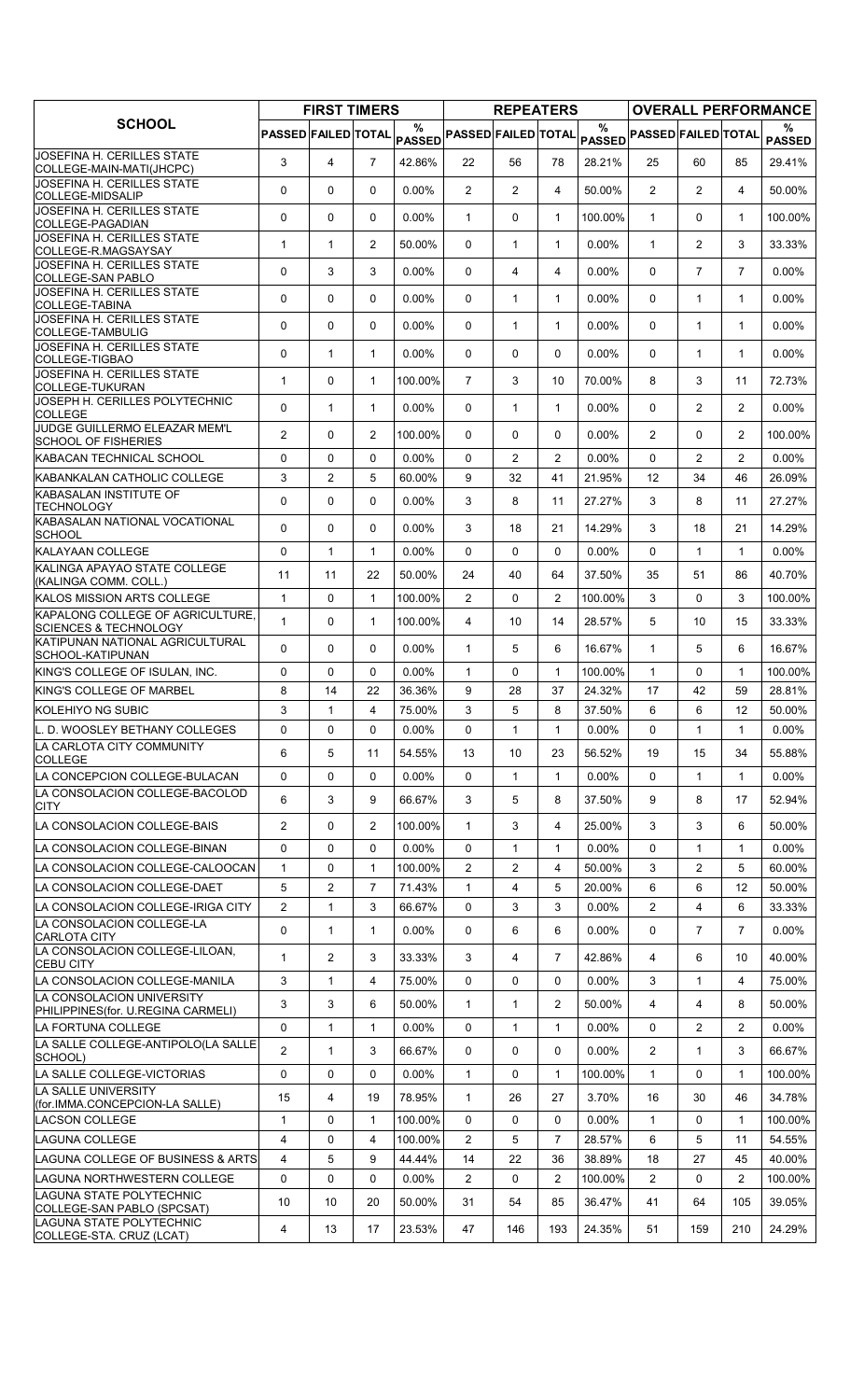|                                                                                    |                     | <b>FIRST TIMERS</b> |                |                    |                   | <b>REPEATERS</b> |                |                                                        |                       |                |                | <b>OVERALL PERFORMANCE</b> |
|------------------------------------------------------------------------------------|---------------------|---------------------|----------------|--------------------|-------------------|------------------|----------------|--------------------------------------------------------|-----------------------|----------------|----------------|----------------------------|
| <b>SCHOOL</b>                                                                      | PASSED FAILED TOTAL |                     |                | %<br><b>PASSED</b> |                   |                  |                | $\%$<br>PASSED FAILED TOTAL PASSED PASSED FAILED TOTAL |                       |                |                | %<br><b>PASSED</b>         |
| LAGUNA STATE POLYTECHNIC<br>UNIVERSITY-LOS BAÑOS                                   | 11                  | 8                   | 19             | 57.89%             | 13                | 38               | 51             | 25.49%                                                 | 24                    | 46             | 70             | 34.29%                     |
| LAGUNA STATE POLYTECHNIC<br>UNIVERSITY-SINILOAN                                    | 11                  | 5                   | 16             | 68.75%             | 29                | 73               | 102            | 28.43%                                                 | 40                    | 78             | 118            | 33.90%                     |
| LAGUNA TECHNOLOGICAL INSTITUTE                                                     | 0                   | 0                   | $\mathbf{0}$   | 0.00%              | $\Omega$          | $\mathbf{1}$     | $\mathbf{1}$   | 0.00%                                                  | $\Omega$              | $\mathbf{1}$   | $\mathbf{1}$   | 0.00%                      |
| LAGUNA UNIVERSITY-STA CRUZ,<br>LAGUNA                                              | 3                   | 0                   | 3              | 100.00%            | $\overline{2}$    | 1                | 3              | 66.67%                                                 | 5                     | $\mathbf{1}$   | 6              | 83.33%                     |
| LAKE LANAO COLLEGE, INC.                                                           | 1                   | 6                   | $\overline{7}$ | 14.29%             | $\mathbf{1}$      | 21               | 22             | 4.55%                                                  | $\overline{2}$        | 27             | 29             | 6.90%                      |
| LAMBUNAO INSTITUTE OF SCIENCE &<br><b>TECHNOLOGY</b>                               | $\Omega$            | $\Omega$            | $\mathbf{0}$   | 0.00%              | $\Omega$          | $\overline{2}$   | $\overline{2}$ | 0.00%                                                  | $\Omega$              | $\overline{2}$ | $\overline{2}$ | 0.00%                      |
| LANAO AGRICULTURAL COLLEGE EXT.-<br><b>LANAO DEL SUR</b>                           | $\mathbf 0$         | 3                   | 3              | 0.00%              | $\Omega$          | $\overline{2}$   | $\overline{2}$ | 0.00%                                                  | $\Omega$              | 5              | 5              | 0.00%                      |
| LANAO DEL NORTE AGRICULTURAL<br><b>COLLEGE</b>                                     | 1                   | 0                   | $\mathbf{1}$   | 100.00%            | $\mathbf{1}$      | $\overline{7}$   | 8              | 12.50%                                                 | 2                     | $\overline{7}$ | 9              | 22.22%                     |
| LANAO EDUCATIONAL INSTITUTE                                                        | 0                   | 5                   | 5              | $0.00\%$           | 3                 | 15               | 18             | 16.67%                                                 | 3                     | 20             | 23             | 13.04%                     |
| LANAO NATIONAL COLLEGE OF ARTS &<br><b>TRADES</b>                                  | 0                   | 13                  | 13             | $0.00\%$           | $\mathbf{1}$      | 125              | 126            | 0.79%                                                  | $\mathbf{1}$          | 138            | 139            | 0.72%                      |
| LANAO SCHOOL OF SCIENCE &<br><b>TECHNOLOGY</b>                                     | $\mathbf 1$         | $\mathbf{1}$        | $\overline{2}$ | 50.00%             | $\mathbf{0}$      | $\mathbf{1}$     | $\mathbf{1}$   | $0.00\%$                                               | $\mathbf{1}$          | $\overline{2}$ | 3              | 33.33%                     |
| <b>LAOANG NATIONAL TRADE SCHOOL</b>                                                | 0                   | $\mathbf{1}$        | 1              | $0.00\%$           | 0                 | $\overline{c}$   | $\overline{2}$ | $0.00\%$                                               | $\Omega$              | 3              | 3              | $0.00\%$                   |
| LAPAK AGRICULTURAL COLLEGE-SIASI                                                   | $\mathbf 0$         | 0                   | $\Omega$       | 0.00%              | $\Omega$          | 3                | 3              | 0.00%                                                  | $\Omega$              | 3              | 3              | $0.00\%$                   |
| LAPAK NATIONAL SCHOOL OF<br><b>FISHERIES</b>                                       | 0                   | $\mathbf{1}$        | $\mathbf{1}$   | 0.00%              | $\mathbf{1}$      | 3                | 4              | 25.00%                                                 | $\mathbf{1}$          | 4              | 5              | 20.00%                     |
| LAS PIÑAS COLLEGE                                                                  | 0                   | 0                   | $\mathbf{0}$   | $0.00\%$           | $\mathbf{1}$      | 0                | $\mathbf{1}$   | 100.00%                                                | $\mathbf 1$           | $\Omega$       | 1              | 100.00%                    |
| LEGACY COLLEGE OF COMPOSTELA                                                       | 0                   | 0                   | 0              | $0.00\%$           | $\mathbf{1}$      | 4                | 5              | 20.00%                                                 | $\mathbf{1}$          | 4              | 5              | 20.00%                     |
| <b>LEMERY COLLEGES</b>                                                             | $\Omega$            | $\Omega$            | $\mathbf{0}$   | $0.00\%$           | 3                 | $\overline{2}$   | 5              | 60.00%                                                 | 3                     | 2              | 5              | 60.00%                     |
| LEON GUINTO MEMORIAL COLLEGE                                                       | $\overline{2}$      | 3                   | 5              | 40.00%             | 4                 | 12               | 16             | 25.00%                                                 | 6                     | 15             | 21             | 28.57%                     |
| LEON NATIONAL COLLEGE OF<br><b>AGRICULTURE</b>                                     | $\mathbf 1$         | $\mathbf{1}$        | 2              | 50.00%             | 3                 | $\overline{7}$   | 10             | 30.00%                                                 | 4                     | 8              | 12             | 33.33%                     |
| LEWIS COLLEGE                                                                      | $\overline{2}$      | $\Omega$            | 2              | 100.00%            | $\mathbf{0}$      | $\Omega$         | $\Omega$       | $0.00\%$                                               | 2                     | $\Omega$       | $\overline{2}$ | 100.00%                    |
| <b>LEYTE COLLEGES</b>                                                              | 4                   | 14                  | 18             | 22.22%             | 10                | 31               | 41             | 24.39%                                                 | 14                    | 45             | 59             | 23.73%                     |
| <b>LEYTE INSTITUTE OF TECHNOLOGY</b><br>(for.OCSAT)                                | $\Omega$            | $\Omega$            | $\mathbf{0}$   | $0.00\%$           | $\Omega$          | $\overline{2}$   | $\overline{2}$ | 0.00%                                                  | $\Omega$              | 2              | $\overline{2}$ | 0.00%                      |
| LEYTE INSTITUTE OF TECHNOLOGY-<br><b>BURAUEN CAMPUS</b>                            | $\mathbf{1}$        | $\overline{2}$      | 3              | 33.33%             | $\overline{2}$    | 6                | 8              | 25.00%                                                 | 3                     | 8              | 11             | 27.27%                     |
| LEYTE INSTITUTE OF TECHNOLOGY-<br><b>CARIGARA CAMPUS</b>                           | $\overline{7}$      | 3                   | 10             | 70.00%             | 3                 | 17               | 20             | 15.00%                                                 | 10                    | 20             | 30             | 33.33%                     |
| LEYTE INSTITUTE OF TECHNOLOGY-<br>ORMOC CAMPUS                                     | 0                   | $\overline{2}$      | $\overline{2}$ | $0.00\%$           | 6                 | $\overline{7}$   | 13             | 46.15%                                                 | 6                     | 9              | 15             | 40.00%                     |
| LEYTE NATIONAL COLLEGE OF<br><b>AGRICULTURE SCIENCE &amp;</b><br><b>TECHNOLOGY</b> | 0                   | 0                   | 0              | $0.00\%$           | 0                 | 1                | $\mathbf{1}$   | $0.00\%$                                               | 0                     | 1              | 1              | $0.00\%$                   |
| LEYTE NORMAL UNIVERSITY                                                            | 24                  | 16                  | 40             | 60.00%             | 52                | 65               | 117            | 44.44%                                                 | 76                    | 81             | 157            | 48.41%                     |
| LEYTE STATE COLLEGE                                                                | 0                   | $\mathbf{1}$        | $\mathbf{1}$   | $0.00\%$           | $\Omega$          | 3                | 3              | 0.00%                                                  | $\Omega$              | 4              | 4              | $0.00\%$                   |
| LEYTE STATE SCHOOL OF<br><b>AGRICULTURE</b>                                        | 0                   | 0                   | $\mathbf 0$    | $0.00\%$           | 0                 | 2                | 2              | $0.00\%$                                               | 0                     | $\overline{2}$ | 2              | $0.00\%$                   |
| LEYTE STATE SCHOOL OF FISHERIES-<br><b>TOLOSA</b>                                  | 1                   | 0                   | $\mathbf{1}$   | 100.00%            | 0                 | $\mathbf{1}$     | $\mathbf{1}$   | 0.00%                                                  | $\mathbf{1}$          | 1              | $\overline{2}$ | 50.00%                     |
| LEYTE STATE UNIVERSITY-ALANG-<br><b>ALANG CAMPUS</b>                               | $\overline{2}$      | 0                   | $\overline{2}$ | 100.00%            | $\mathbf{1}$      | 8                | 9              | 11.11%                                                 | 3                     | 8              | 11             | 27.27%                     |
| LEYTE STATE UNIVERSITY-ISABEL<br><b>CAMPUS</b>                                     | 1                   | 0                   | $\mathbf{1}$   | 100.00%            | 1                 | 3                | 4              | 25.00%                                                 | $\mathbf{2}^{\prime}$ | 3              | 5              | 40.00%                     |
| LEYTE STATE UNIVERSITY-TOLOSA<br><b>CAMPUS</b>                                     | 0                   | 0                   | 0              | $0.00\%$           | 1                 | 8                | 9              | 11.11%                                                 | 1                     | 8              | 9              | 11.11%                     |
| LEYTE STATE UNIVERSITY-VILLABA<br><b>CAMPUS</b>                                    | $\overline{2}$      | $\mathbf{1}$        | 3              | 66.67%             | 3                 | 20               | 23             | 13.04%                                                 | 5                     | 21             | 26             | 19.23%                     |
| LIBACAO COLLEGE OF SCIENCE &<br><b>TECHNOLOGY</b>                                  | 0                   | 3                   | 3              | $0.00\%$           | $\mathbf{1}$      | 5                | 6              | 16.67%                                                 | 1                     | 8              | 9              | 11.11%                     |
| LICEO DE AGUSAN                                                                    | 0                   | 0                   | 0              | $0.00\%$           | $\mathbf{0}$      | $\overline{2}$   | 2              | $0.00\%$                                               | 0                     | $\overline{2}$ | $\overline{2}$ | $0.00\%$                   |
| LICEO DE CAGAYAN UNIVERSITY                                                        | $\overline{7}$      | $\overline{7}$      | 14             | 50.00%             | 14                | 19               | 33             | 42.42%                                                 | 21                    | 26             | 47             | 44.68%                     |
| LICEO DE DAVAO                                                                     | 0                   | 2                   | $\overline{2}$ | $0.00\%$           | 0                 | 2                | $\overline{2}$ | $0.00\%$                                               | 0                     | 4              | 4              | $0.00\%$                   |
| LICEO DE MASBATE COLLEGE                                                           | $\overline{7}$      | 5                   | 12             | 58.33%             | 2                 | 15               | 17             | 11.76%                                                 | 9                     | 20             | 29             | 31.03%                     |
| LICEO DE SAN JACINTO                                                               | 0                   | $\mathbf{1}$        | $\mathbf{1}$   | $0.00\%$           | 6                 | 17               | 23             | 26.09%                                                 | 6                     | 18             | 24             | 25.00%                     |
| LIGAO COMMUNITY COLLEGE                                                            | 5                   | 3                   | 8              | 62.50%             | $12 \overline{ }$ | 19               | 31             | 38.71%                                                 | 17                    | 22             | 39             | 43.59%                     |
| LIMAY POLYTECHNIC COLLEGE                                                          | $\overline{2}$      | 0                   | $\overline{2}$ | 100.00%            | 4                 | 3                | $\overline{7}$ | 57.14%                                                 | 6                     | 3              | 9              | 66.67%                     |
| LIPA CITY COLLEGES                                                                 | 5                   | 2                   | 7              | 71.43%             | 3                 | 24               | 27             | 11.11%                                                 | 8                     | 26             | 34             | 23.53%                     |
| LIPA CITY PUBLIC COLLEGE                                                           | 26                  | 5                   | 31             | 83.87%             | 65                | 68               | 133            | 48.87%                                                 | 91                    | 73             | 164            | 55.49%                     |
| LORMA COLLEGE                                                                      | 3                   | 0                   | 3              | 100.00%            | $\mathbf{1}$      | $\mathbf 1$      | $\overline{2}$ | 50.00%                                                 | 4                     | $\mathbf{1}$   | 5              | 80.00%                     |
| LOURDES COLLEGE                                                                    | 1                   | 0                   | $\mathbf{1}$   | 100.00%            | $\mathbf{1}$      | 8                | 9              | 11.11%                                                 | $\overline{2}$        | 8              | 10             | 20.00%                     |
| LOURDES COLLEGE OF BULACAN                                                         | 0                   | $\mathbf{1}$        | $\mathbf{1}$   | $0.00\%$           | 0                 | 0                | 0              | 0.00%                                                  | 0                     | $\mathbf{1}$   | 1              | $0.00\%$                   |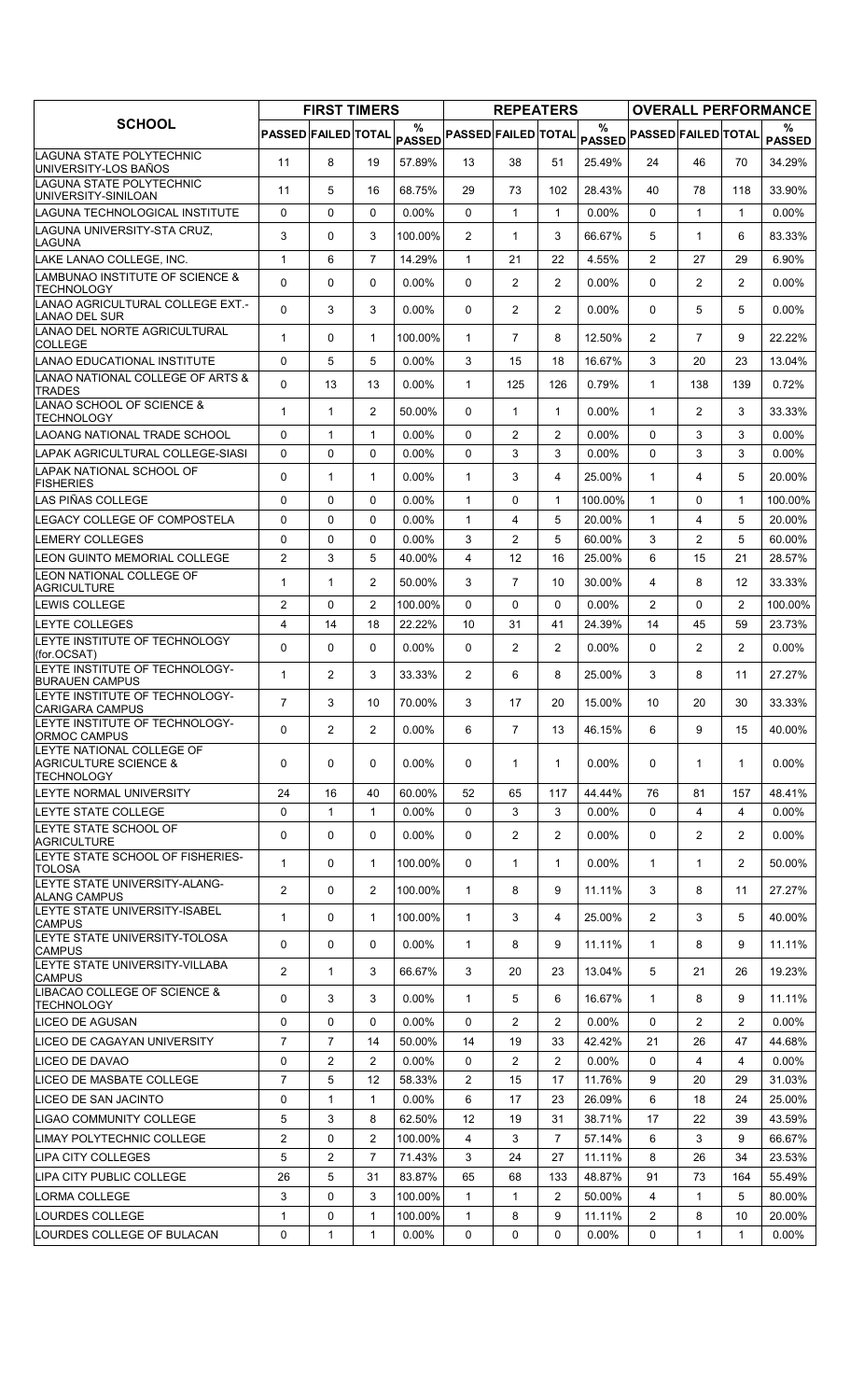|                                                                 |                            | <b>FIRST TIMERS</b> |                |                    |                            | <b>REPEATERS</b> |                |          |                            |                |                | <b>OVERALL PERFORMANCE</b> |
|-----------------------------------------------------------------|----------------------------|---------------------|----------------|--------------------|----------------------------|------------------|----------------|----------|----------------------------|----------------|----------------|----------------------------|
| <b>SCHOOL</b>                                                   | <b>PASSED FAILED TOTAL</b> |                     |                | %<br><b>PASSED</b> | <b>PASSED FAILED TOTAL</b> |                  |                | $\%$     | PASSED PASSED FAILED TOTAL |                |                | ℅<br><b>PASSED</b>         |
| LOYALA COLLEGE OF CULION                                        | 0                          | $\overline{2}$      | 2              | $0.00\%$           | 1                          | $\overline{2}$   | 3              | 33.33%   | $\mathbf 1$                | 4              | 5              | 20.00%                     |
| LPU-ST. CABRINI COLLEGE OF ALLIED<br>MEDICINE, INC.(LYCEUM-ST C | 1                          | $\Omega$            | $\mathbf{1}$   | 100.00%            | $\Omega$                   | $\Omega$         | 0              | $0.00\%$ | $\mathbf{1}$               | $\Omega$       | $\mathbf{1}$   | 100.00%                    |
| LUCAN POLYTECHNIC COLLEGE                                       | 4                          | 13                  | 17             | 23.53%             | $\mathbf{1}$               | 13               | 14             | 7.14%    | 5                          | 26             | 31             | 16.13%                     |
| LUIS DILANCO SR FOUNDATION<br><b>COLLEGE INC</b>                | 1                          | $\mathbf{1}$        | $\overline{2}$ | 50.00%             | $\Omega$                   | $\mathbf{1}$     | $\mathbf{1}$   | $0.00\%$ | $\mathbf{1}$               | $\overline{2}$ | 3              | 33.33%                     |
| LUNA COLLEGES                                                   | 0                          | 5                   | 5              | $0.00\%$           | $\mathbf{1}$               | 17               | 18             | 5.56%    | $\mathbf{1}$               | 22             | 23             | 4.35%                      |
| LUZON COLLEGE OF SCIENCE &<br>TECHNOLOGY                        | $\Omega$                   | $\mathbf 0$         | $\Omega$       | 0.00%              | 1                          | 0                | $\mathbf{1}$   | 100.00%  | $\mathbf{1}$               | $\Omega$       | $\mathbf 1$    | 100.00%                    |
| LUZON NAZARENE BIBLE COLLEGE                                    | $\overline{2}$             | 2                   | $\overline{4}$ | 50.00%             | 4                          | 3                | $\overline{7}$ | 57.14%   | 6                          | 5              | 11             | 54.55%                     |
| LUZONIAN UNIVERSITY FOUNDATION-<br><b>LUCENA CITY</b>           | 0                          | $\mathbf 0$         | $\mathbf{0}$   | $0.00\%$           | $\mathbf{1}$               | 3                | 4              | 25.00%   | $\mathbf{1}$               | 3              | 4              | 25.00%                     |
| LYCEUM NORTHWESTERN-DAGUPAN<br><b>CITY</b>                      | 12                         | $\mathbf{1}$        | 13             | 92.31%             | 8                          | $\overline{7}$   | 15             | 53.33%   | 20                         | 8              | 28             | 71.43%                     |
| LYCEUM NORTHWESTERN-F.T. DUQUE<br>COLLEGE-URDANETA              | $\Omega$                   | $\mathbf 0$         | $\mathbf{0}$   | $0.00\%$           | 2                          | $\overline{2}$   | 4              | 50.00%   | $\overline{2}$             | 2              | 4              | 50.00%                     |
| <b>LYCEUM OF APARRI</b>                                         | 4                          | $\mathbf 0$         | 4              | 100.00%            | 6                          | 10               | 16             | 37.50%   | 10                         | 10             | 20             | 50.00%                     |
| LYCEUM OF CEBU- CEBU CITY                                       | 1                          | $\mathbf{1}$        | 2              | 50.00%             | $\Omega$                   | 0                | 0              | $0.00\%$ | $\mathbf{1}$               | $\mathbf{1}$   | $\overline{2}$ | 50.00%                     |
| LYCEUM OF ILIGAN FOUNDATION                                     | $\overline{2}$             | $\Omega$            | $\overline{2}$ | 100.00%            | $\Omega$                   | $\mathbf{1}$     | $\mathbf{1}$   | $0.00\%$ | $\overline{2}$             | $\mathbf{1}$   | 3              | 66.67%                     |
| LYCEUM OF NORTHERN LUZON                                        | $\mathbf 0$                | $\mathbf{1}$        | $\mathbf{1}$   | $0.00\%$           | $\Omega$                   | $\mathbf{1}$     | 1              | $0.00\%$ | $\Omega$                   | 2              | 2              | $0.00\%$                   |
| LYCEUM OF SOUTHERN PHILIPPINES                                  | 0                          | $\mathbf{1}$        | 1              | 0.00%              | $\overline{2}$             | 4                | 6              | 33.33%   | $\overline{2}$             | 5              | $\overline{7}$ | 28.57%                     |
| LYCEUM OF THE PHILIPPINES<br>UNIVERSITY-BATANGAS, INC           | 4                          | 3                   | $\overline{7}$ | 57.14%             | $\overline{2}$             | 9                | 11             | 18.18%   | 6                          | 12             | 18             | 33.33%                     |
| LYCEUM OF THE PHILIPPINES<br>UNIVERSITY-MANILA                  | 9                          | 3                   | 12             | 75.00%             | 5                          | 4                | 9              | 55.56%   | 14                         | $\overline{7}$ | 21             | 66.67%                     |
| <b>LYCEUM OF TUAO</b>                                           | 0                          | $\mathbf{1}$        | 1              | $0.00\%$           | 1                          | 4                | 5              | 20.00%   | $\mathbf{1}$               | 5              | 6              | 16.67%                     |
| M. V. GALLEGO FOUNDATION COLLEGES                               | 3                          | $\mathbf{1}$        | 4              | 75.00%             | $\mathbf{1}$               | 8                | 9              | 11.11%   | $\overline{4}$             | 9              | 13             | 30.77%                     |
| <b>MABALACAT COLLEGE</b>                                        | 1                          | $\Omega$            | 1              | 100.00%            | 2                          | $\overline{2}$   | 4              | 50.00%   | 3                          | 2              | 5              | 60.00%                     |
| <b>MABINI COLLEGE OF BATANGAS</b>                               | 1                          | $\mathbf 0$         | $\mathbf{1}$   | 100.00%            | 0                          | $\mathbf{1}$     | $\mathbf{1}$   | 0.00%    | $\mathbf{1}$               | 1              | $\overline{2}$ | 50.00%                     |
| <b>MABINI COLLEGE-DAET</b>                                      | 8                          | 11                  | 19             | 42.11%             | 6                          | 32               | 38             | 15.79%   | 14                         | 43             | 57             | 24.56%                     |
| MAGSAYSAY MEMORIAL COLLEGE OF<br><b>ZAMBALES</b>                | 0                          | 1                   | 1              | $0.00\%$           | 3                          | 5                | 8              | 37.50%   | 3                          | 6              | 9              | 33.33%                     |
| MAGSAYSAY MEMORIAL COLLEGE-<br><b>ISULAN</b>                    | $\Omega$                   | $\mathbf{0}$        | $\mathbf{0}$   | 0.00%              | $\Omega$                   | $\mathbf{1}$     | $\mathbf{1}$   | 0.00%    | $\Omega$                   | $\mathbf 1$    | $\mathbf{1}$   | $0.00\%$                   |
| <b>MAGUINDANAO STATE UNIVERSITY</b>                             | $\Omega$                   | 0                   | $\Omega$       | 0.00%              | $\Omega$                   | 2                | 2              | 0.00%    | $\Omega$                   | $\overline{c}$ | $\overline{2}$ | $0.00\%$                   |
| <b>MAHARDIKA INSTITUTE OF</b><br><b>TECHNOLOGY</b>              | 0                          | 0                   | 0              | $0.00\%$           | 0                          | 1                | 1              | $0.00\%$ | 0                          | 1              | 1              | $0.00\%$                   |
| <b>MAKATI COLLEGES (MAKATI</b><br>POLYTECHNIC COMM. COL)        | 1                          | $\mathbf 0$         | 1              | 100.00%            | 0                          | $\mathbf{1}$     | 1              | 0.00%    | $\mathbf{1}$               | $\mathbf 1$    | $\overline{2}$ | 50.00%                     |
| MALASIQUI AGNO VALLEY COLLEGE<br>(for.AGNO VC)                  | 0                          | $\overline{4}$      | $\overline{4}$ | $0.00\%$           | 6                          | 24               | 30             | 20.00%   | 6                          | 28             | 34             | 17.65%                     |
| <b>MALLIG PLAINS</b><br>COLLEGES(for.W.ISABELA PC)              | 0                          | $\mathbf 0$         | 0              | $0.00\%$           | $\mathbf{1}$               | 5                | 6              | 16.67%   | $\mathbf{1}$               | 5              | 6              | 16.67%                     |
| MANDAUE CITY COLLEGE- MANDAUE<br>CITY, CEBU                     | 3                          | $\overline{4}$      | $\overline{7}$ | 42.86%             | 3                          | 0                | 3              | 100.00%  | 6                          | 4              | 10             | 60.00%                     |
| <b>MANILA BIBLE SEMINARY</b>                                    | 1                          | $\mathbf 0$         | 1              | 100.00%            | 0                          | $\mathbf{1}$     | $\mathbf{1}$   | $0.00\%$ | $\mathbf{1}$               | 1              | $\overline{2}$ | 50.00%                     |
| MANILA CENTRAL UNIVERSITY-                                      | 8                          | $\mathbf{1}$        | 9              | 88.89%             | $\mathbf{1}$               | 3                | 4              | 25.00%   | 9                          | 4              | 13             | 69.23%                     |
| <b>CALOOCAN CITY</b><br>MANILA THEOLOGICAL COLLEGE              | 0                          | $\mathbf{1}$        | 1              | $0.00\%$           | 0                          | $\overline{2}$   | $\overline{2}$ | 0.00%    | $\Omega$                   | 3              | 3              | $0.00\%$                   |
| MANILA TYTANA COLLEGES, INC (for.                               |                            |                     |                |                    |                            |                  |                |          |                            |                |                |                            |
| <b>MANILA DOCTORS COLL)</b>                                     | 3                          | $\mathbf 0$         | 3              | 100.00%            | 0                          | 0                | 0              | 0.00%    | 3                          | 0              | 3              | 100.00%                    |
| MANUEL L. QUEZON UNIVERSITY<br>MANUEL S. ENVERGA UNIV.          | 6                          | 8                   | 14             | 42.86%             | $\overline{7}$             | 18               | 25             | 28.00%   | 13                         | 26             | 39             | 33.33%                     |
| FOUNDATION-CANDELARIA<br>MANUEL S. ENVERGA UNIV.                | 3                          | $\mathbf{1}$        | 4              | 75.00%             | 6                          | 16               | 22             | 27.27%   | 9                          | 17             | 26             | 34.62%                     |
| FOUNDATION-CATANAUAN                                            | 2                          | 1                   | 3              | 66.67%             | 5                          | 20               | 25             | 20.00%   | $\overline{7}$             | 21             | 28             | 25.00%                     |
| MANUEL S. ENVERGA UNIV.<br><b>FOUNDATION-LUCENA CITY</b>        | 5                          | $\mathbf{1}$        | 6              | 83.33%             | 10                         | 41               | 51             | 19.61%   | 15                         | 42             | 57             | 26.32%                     |
| <b>MAPANDI MEMORIAL COLLEGE</b>                                 | $\overline{2}$             | 4                   | 6              | 33.33%             | $\mathbf{1}$               | 10               | 11             | 9.09%    | 3                          | 14             | 17             | 17.65%                     |
| MAPUA INSTITUTE OF TECHNOLOGY-<br><b>MANILA</b>                 | 3                          | $\mathbf{1}$        | 4              | 75.00%             | $\overline{2}$             | 0                | $\overline{c}$ | 100.00%  | 5                          | 1              | 6              | 83.33%                     |
| MARAWI CAPITOL FOUNDATION<br><b>COLLEGE</b>                     | 0                          | 4                   | 4              | 0.00%              | 2                          | 18               | 20             | 10.00%   | $\overline{2}$             | 22             | 24             | 8.33%                      |
| <b>MARAWI ISLAMIC COLLEGE</b>                                   | $\overline{2}$             | 6                   | 8              | 25.00%             | 2                          | 10               | 12             | 16.67%   | $\overline{4}$             | 16             | 20             | 20.00%                     |
| <b>MARCELINO FULE MEMORIAL ACADEMY</b>                          | $\mathbf 0$                | $\mathbf 0$         | $\mathbf 0$    | $0.00\%$           | 0                          | $\mathbf{1}$     | $\mathbf{1}$   | 0.00%    | 0                          | 1              | $\mathbf{1}$   | $0.00\%$                   |
| <b>MARCELINO R. VELOSO NATIONAL</b><br>POLYTECHNIC COLLEGE      | 0                          | $\mathbf 0$         | $\mathbf 0$    | $0.00\%$           | $\mathbf{1}$               | 4                | 5              | 20.00%   | $\mathbf{1}$               | 4              | 5              | 20.00%                     |
| <b>MARIAN COLLEGE</b>                                           | $\overline{2}$             | $\mathbf 0$         | 2              | 100.00%            | 3                          | 9                | 12             | 25.00%   | 5                          | 9              | 14             | 35.71%                     |
| MARIANO MARCOS STATE UNIVERSITY-<br><b>BATAC</b>                | 3                          | 0                   | 3              | 100.00%            | 8                          | 4                | 12             | 66.67%   | 11                         | 4              | 15             | 73.33%                     |
| MARIANO MARCOS STATE UNIVERSITY-<br>LAOAG-COLL. OF EDUCATION    | 8                          | 0                   | 8              | 100.00%            | 18                         | 14               | 32             | 56.25%   | 26                         | 14             | 40             | 65.00%                     |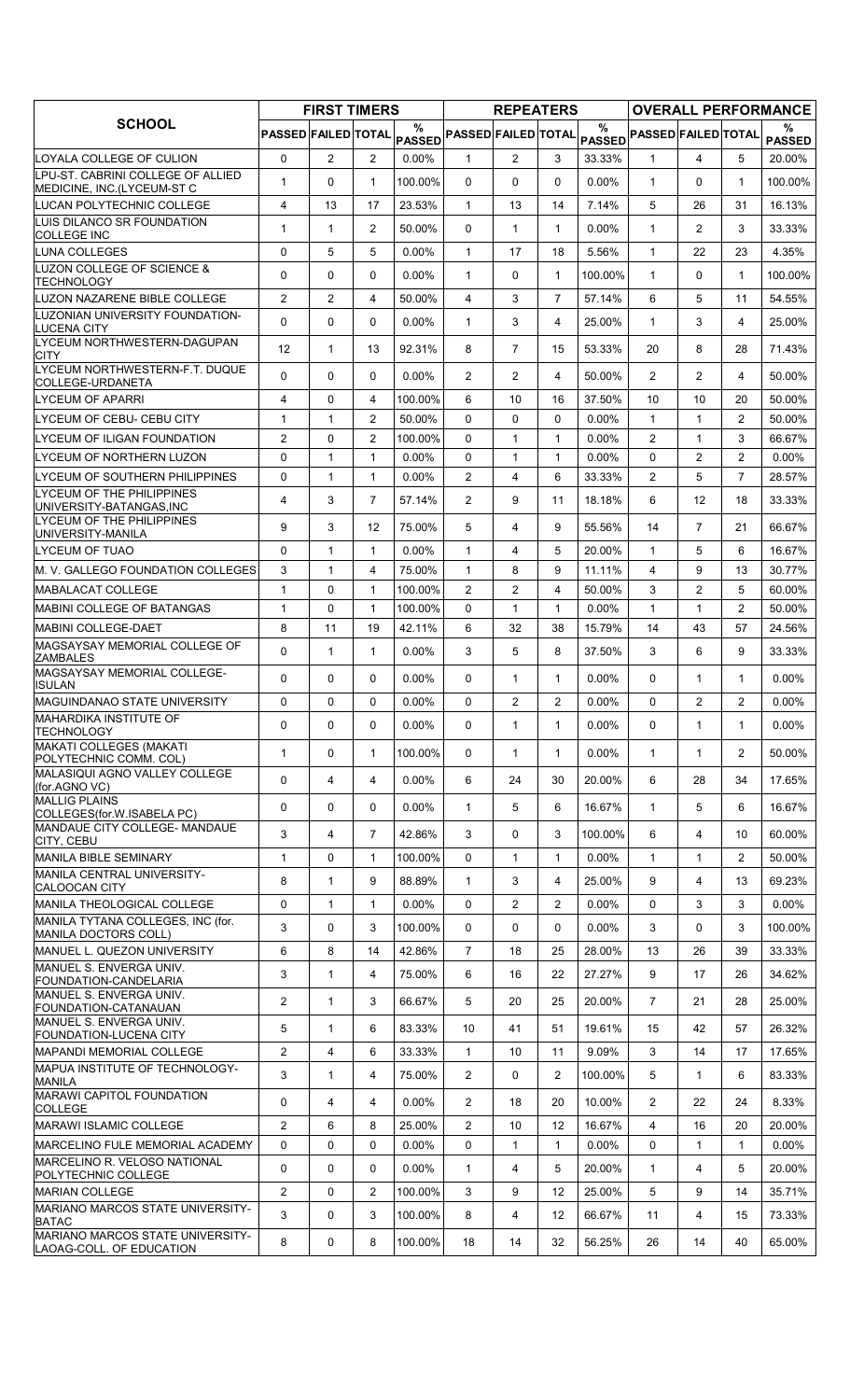| $\%$<br>%<br>%<br><b>PASSED FAILED TOTAL</b><br><b>PASSED FAILED TOTAL</b><br>PASSED PASSED FAILED TOTAL<br><b>PASSED</b><br><b>PASSED</b><br>2<br>3<br>29<br>$\mathbf{1}$<br>33.33%<br>9<br>27<br>36<br>25.00%<br>10<br>39<br>25.64%<br>LAOAG-COLL. OF TECHNOLOGY<br>5<br>9<br>64.29%<br>9<br>8<br>17<br>52.94%<br>13<br>14<br>18<br>31<br>58.06%<br>35.38%<br>58.78%<br>64<br>19<br>83<br>77.11%<br>23<br>42<br>65<br>87<br>61<br>148<br><b>TECHNOLOGY</b><br>$\mathbf 0$<br>$\mathbf{1}$<br>$\mathbf{1}$<br>$\overline{2}$<br>$\Omega$<br>$\overline{2}$<br>$\mathbf{1}$<br>$\mathbf{1}$<br>100.00%<br>0<br>100.00%<br>100.00%<br>MARINDUQUE INSTITUTE OF SCIENCE &<br>0<br>$\mathbf 0$<br>$\Omega$<br>0.00%<br>$\Omega$<br>$\mathbf{1}$<br>$\mathbf{1}$<br>0.00%<br>$\Omega$<br>$\mathbf{1}$<br>$0.00\%$<br>$\mathbf 1$<br>TECHNOLOGY-BOAC<br><b>IMARINDUQUE MIDWEST COLLEGE</b><br>$\overline{2}$<br>3<br>66.67%<br>$\overline{2}$<br>50.00%<br>3<br>$\overline{2}$<br>5<br>60.00%<br>$\mathbf{1}$<br>$\mathbf{1}$<br>$\mathbf{1}$<br>$\overline{7}$<br>5<br>$\overline{2}$<br>71<br>71.43%<br>18<br>46<br>64<br>28.13%<br>23<br>48<br>32.39%<br>0<br>0<br>$\Omega$<br>0.00%<br>$\Omega$<br>$\mathbf{1}$<br>$\mathbf{1}$<br>0.00%<br>$\Omega$<br>$\mathbf{1}$<br>$0.00\%$<br>$\mathbf{1}$<br><b>CRUZ</b><br>0<br>0<br>0<br>0.00%<br>$\Omega$<br>$\mathbf{1}$<br>$\mathbf{1}$<br>0.00%<br>$\Omega$<br>$\mathbf{1}$<br>$0.00\%$<br>$\mathbf{1}$<br><b>FOUNDATION-BARAS</b><br>0<br>3<br>$0.00\%$<br>33.33%<br>$\mathbf{1}$<br>5<br>3<br>1<br>2<br>3<br>6<br>16.67%<br>FOUNDATION-PANGANIBAN<br>IMARINERS POLYTECHNIC COLLEGE<br>0<br>$\overline{2}$<br>$\overline{2}$<br>$0.00\%$<br>5<br>5<br>0.00%<br>$\Omega$<br>$\overline{7}$<br>$0.00\%$<br>0<br>7<br><b>FOUNDATION-RAWIS</b><br><b>MARTINEZ MEMORIAL COLLEGE</b><br>$\overline{2}$<br>2<br>$\overline{2}$<br>3<br>0<br>100.00%<br>1<br>$\mathbf{1}$<br>50.00%<br>1<br>4<br>75.00%<br>$\overline{2}$<br>0<br>$\overline{2}$<br>0.00%<br>2<br>3<br>100.00%<br>0<br>$\mathbf{1}$<br>$\mathbf{1}$<br>1<br>66.67%<br>SCH. OF NRSNG. & MID.)<br>1<br>$\Omega$<br>100.00%<br>0<br>$0.00\%$<br>$\mathbf{1}$<br>100.00%<br>$\mathbf{1}$<br>0<br>0<br>$\Omega$<br>$\mathbf{1}$<br>MARY MOTHER OF SALVATION COLLEGE<br>1<br>0<br>$\mathbf{1}$<br>100.00%<br>$\mathbf{1}$<br>0<br>$\mathbf{1}$<br>100.00%<br>$\overline{2}$<br>$\Omega$<br>$\overline{2}$<br>100.00%<br>1<br>$\overline{2}$<br>3<br>33.33%<br>$\Omega$<br>$\mathbf{1}$<br>$\mathbf{1}$<br>$0.00\%$<br>$\mathbf{1}$<br>3<br>4<br>25.00%<br>$\overline{2}$<br>$\overline{2}$<br>3<br>$\mathbf 0$<br>100.00%<br>$\mathbf{1}$<br>$\Omega$<br>$\mathbf{1}$<br>100.00%<br>$\Omega$<br>3<br>100.00%<br>10<br>20<br>30<br>18<br>104<br>17.31%<br>IMASBATE COLLEGES<br>33.33%<br>86<br>28<br>106<br>134<br>20.90%<br>2<br>IMATER DEI COLLEGE-BOHOL<br>$\Omega$<br>$\Omega$<br>$\Omega$<br>$0.00\%$<br>$\overline{2}$<br>4<br>6<br>33.33%<br>4<br>6<br>33.33%<br>$\mathbf{1}$<br>$\mathbf{1}$<br>$\mathbf 0$<br>100.00%<br>$\Omega$<br>0<br>0<br>0.00%<br>$\Omega$<br>100.00%<br>$\mathbf{1}$<br>$\mathbf{1}$<br>$\overline{2}$<br>$\Omega$<br>$\mathbf{1}$<br>$\overline{2}$<br>$\mathbf{1}$<br>$\mathbf{1}$<br>50.00%<br>0<br>0<br>$0.00\%$<br>1<br>50.00%<br>MATER REDEMPTORIS COLLEGE OF<br>$\mathbf{1}$<br>$\overline{4}$<br>5<br>20.00%<br>$\mathbf{1}$<br>$\Omega$<br>$\mathbf{1}$<br>100.00%<br>$\overline{2}$<br>6<br>33.33%<br>4<br>MATER SALUTIS COLLEGE SEMINARY<br>0<br>0<br>0<br>0.00%<br>$\Omega$<br>$\overline{2}$<br>$\overline{2}$<br>0.00%<br>$\mathbf{0}$<br>$\overline{2}$<br>$\overline{2}$<br>$0.00\%$<br>0<br>0<br>0<br>$\mathbf{1}$<br>4<br>5<br>$\mathbf{1}$<br>4<br>5<br>0.00%<br>20.00%<br>20.00%<br>2<br>$\overline{c}$<br>0<br>0.00%<br>2<br>$\overline{2}$<br>MATI DOCTORS COLLEGE<br>4<br>50.00%<br>0<br>0<br>4<br>50.00%<br><b>MATI POLYTECHNIC INSTITUTE</b><br>5<br>$\Omega$<br>5<br>100.00%<br>3<br>$\Omega$<br>3<br>100.00%<br>8<br>0<br>8<br>100.00%<br>$\overline{2}$<br>2<br>$\overline{2}$<br>$\mathbf{1}$<br>3<br>0<br>$\mathbf{1}$<br>$\mathbf{1}$<br>$0.00\%$<br>4<br>MATS COLLEGE OF TECHNOLOGY<br>66.67%<br>50.00%<br>0.00%<br>IMATUTUM VIEW CHRISTIAN COLLEGE<br>0<br>1<br>1<br>3<br>6<br>9<br>33.33%<br>3<br>7<br>10<br>30.00%<br><b>IMEDICAL COLLEGE OF NORTHERN</b><br>6<br>0<br>6<br>100.00%<br>$\mathbf{1}$<br>0<br>$\mathbf{1}$<br>100.00%<br>$\overline{7}$<br>$\Omega$<br>7<br>100.00%<br><b>MEDINA COLLEGE-IPIL</b><br>1<br>$\Omega$<br>$\mathbf{1}$<br>100.00%<br>$\Omega$<br>0<br>$0.00\%$<br>$\mathbf{1}$<br>$\Omega$<br>0<br>$\mathbf{1}$<br>100.00%<br>3<br>2<br>5<br>5<br>5<br>3<br>$\overline{7}$<br>IMEDINA COLLEGE-OZAMIS CITY<br>60.00%<br>0<br>$0.00\%$<br>10<br>30.00%<br>MEDINA COLLEGE-PAGADIAN<br>1<br>0<br>1<br>100.00%<br>0<br>$\mathbf{1}$<br>$\mathbf{1}$<br>$0.00\%$<br>$\mathbf{1}$<br>1<br>$\overline{2}$<br>50.00%<br>l(for.ST.JOHN GEN. HOSP.& COLL.)<br>6<br>6<br>12<br>50.00%<br>4<br>4<br>8<br>50.00%<br>10<br>10<br>20<br>50.00%<br>$\overline{7}$<br>$\overline{7}$<br>IMEIN COLLEGE INC.-ZAMBOANGA CITY<br>3<br>$\overline{4}$<br>0<br>$\overline{7}$<br>3<br>42.86%<br>$0.00\%$<br>11<br>14<br>21.43%<br>$\overline{2}$<br>$\overline{2}$<br>1<br>0<br>1<br>100.00%<br>$\mathbf{1}$<br>$\mathbf{1}$<br>50.00%<br>1<br>3<br>66.67%<br>64.71%<br>31.25%<br>IMETRO MANILA COLLEGE<br>11<br>6<br>17<br>10<br>22<br>32<br>21<br>28<br>49<br>42.86%<br>0<br>0.00%<br>$0.00\%$<br>$\Omega$<br>0<br>0<br>0<br>$\mathbf{1}$<br>$\mathbf{1}$<br>$\mathbf{1}$<br>$\mathbf{1}$<br>$0.00\%$<br>IMETROPOLITAN HOSPITAL SCHOOL OF<br>$\overline{2}$<br>$\mathbf 0$<br>$\overline{2}$<br>100.00%<br>0.00%<br>2<br>$\overline{2}$<br>0<br>0<br>0<br>$\Omega$<br>100.00%<br><b>NURSING</b><br>$\overline{7}$<br>6<br>13<br>53.85%<br>15<br>31<br>46<br>32.61%<br>22<br>37<br>59<br>37.29%<br>3<br>$\overline{7}$<br>9.09%<br>42.86%<br>1<br>11<br>22.22%<br>4<br>10<br>4<br>14<br>18<br>$\overline{2}$<br>3<br>5<br>$\overline{2}$<br>40.00%<br>0<br>23<br>23<br>$0.00\%$<br>26<br>28<br>7.14%<br>$\mathbf{1}$<br>$\mathbf{1}$<br>$0.00\%$<br>$\mathbf{1}$<br>$\overline{2}$<br>0<br>1<br>100.00%<br>0<br>$\mathbf{1}$<br>$\mathbf{1}$<br>50.00%<br><b>COLLEGE &amp; SEMINARY</b><br>8<br>4<br>20<br>24<br>16.67%<br>4<br>27<br>31<br>12.90%<br>47<br>14.55%<br>55<br>0<br>0<br>$0.00\%$<br>$0.00\%$<br>0<br>0<br>$\mathbf{1}$<br>$\mathbf{1}$<br>0<br>1<br>$0.00\%$<br>$\mathbf 1$<br>0<br>0<br>$\Omega$<br>0<br>3<br>3<br>0.00%<br>$\Omega$<br>3<br>3<br>$0.00\%$<br>$0.00\%$<br>IMINDANAO POLYTECHNIC STATE<br>2<br>14<br>16<br>87.50%<br>3<br>18.75%<br>17<br>53.13%<br>13<br>16<br>15<br>32<br>0<br>$\overline{2}$<br>0<br>0<br>$0.00\%$<br>1<br>$\mathbf{1}$<br>50.00%<br>$\mathbf{1}$<br>$\mathbf{1}$<br>$\overline{2}$<br>50.00%<br>2<br>2<br>100.00%<br>$\overline{2}$<br>0<br>0<br>0<br>0<br>$0.00\%$<br>0<br>2<br>100.00% |                                                                 | <b>FIRST TIMERS</b> |  | <b>REPEATERS</b> |  |  | <b>OVERALL PERFORMANCE</b> |
|---------------------------------------------------------------------------------------------------------------------------------------------------------------------------------------------------------------------------------------------------------------------------------------------------------------------------------------------------------------------------------------------------------------------------------------------------------------------------------------------------------------------------------------------------------------------------------------------------------------------------------------------------------------------------------------------------------------------------------------------------------------------------------------------------------------------------------------------------------------------------------------------------------------------------------------------------------------------------------------------------------------------------------------------------------------------------------------------------------------------------------------------------------------------------------------------------------------------------------------------------------------------------------------------------------------------------------------------------------------------------------------------------------------------------------------------------------------------------------------------------------------------------------------------------------------------------------------------------------------------------------------------------------------------------------------------------------------------------------------------------------------------------------------------------------------------------------------------------------------------------------------------------------------------------------------------------------------------------------------------------------------------------------------------------------------------------------------------------------------------------------------------------------------------------------------------------------------------------------------------------------------------------------------------------------------------------------------------------------------------------------------------------------------------------------------------------------------------------------------------------------------------------------------------------------------------------------------------------------------------------------------------------------------------------------------------------------------------------------------------------------------------------------------------------------------------------------------------------------------------------------------------------------------------------------------------------------------------------------------------------------------------------------------------------------------------------------------------------------------------------------------------------------------------------------------------------------------------------------------------------------------------------------------------------------------------------------------------------------------------------------------------------------------------------------------------------------------------------------------------------------------------------------------------------------------------------------------------------------------------------------------------------------------------------------------------------------------------------------------------------------------------------------------------------------------------------------------------------------------------------------------------------------------------------------------------------------------------------------------------------------------------------------------------------------------------------------------------------------------------------------------------------------------------------------------------------------------------------------------------------------------------------------------------------------------------------------------------------------------------------------------------------------------------------------------------------------------------------------------------------------------------------------------------------------------------------------------------------------------------------------------------------------------------------------------------------------------------------------------------------------------------------------------------------------------------------------------------------------------------------------------------------------------------------------------------------------------------------------------------------------------------------------------------------------------------------------------------------------------------------------------------------------------------------------------------------------------------------------------------------------------------------------------------------------------------------------------------------------------------------------------------------------------------------------------------------------------------------------------------------------------------------------------------------------------------------------------------------------------------------------------------------------------------------------------------------------------------------------------------------------------------------------------------------------------------------------------------------------------------------------------------------------------------------------------------------------------------------------------------------------------------------------------------------------------------------------------------------------------------------------------------------------------------------------------------------------------------------------------------------------------------------------------------------------------------------------------------------------------------------------------------------------------------------------------------------------------------------------------------------------------------------------------------------------------------------------------------------------------------------------------------------------------------------------------------------------------------------------------------------------------------------------------------------------------------------------------------------------------------------------------------------------------|-----------------------------------------------------------------|---------------------|--|------------------|--|--|----------------------------|
|                                                                                                                                                                                                                                                                                                                                                                                                                                                                                                                                                                                                                                                                                                                                                                                                                                                                                                                                                                                                                                                                                                                                                                                                                                                                                                                                                                                                                                                                                                                                                                                                                                                                                                                                                                                                                                                                                                                                                                                                                                                                                                                                                                                                                                                                                                                                                                                                                                                                                                                                                                                                                                                                                                                                                                                                                                                                                                                                                                                                                                                                                                                                                                                                                                                                                                                                                                                                                                                                                                                                                                                                                                                                                                                                                                                                                                                                                                                                                                                                                                                                                                                                                                                                                                                                                                                                                                                                                                                                                                                                                                                                                                                                                                                                                                                                                                                                                                                                                                                                                                                                                                                                                                                                                                                                                                                                                                                                                                                                                                                                                                                                                                                                                                                                                                                                                                                                                                                                                                                                                                                                                                                                                                                                                                                                                                                                                                                                                                                                                                                                                                                                                                                                                                                                                                                                                                                                                                               | <b>SCHOOL</b>                                                   |                     |  |                  |  |  |                            |
|                                                                                                                                                                                                                                                                                                                                                                                                                                                                                                                                                                                                                                                                                                                                                                                                                                                                                                                                                                                                                                                                                                                                                                                                                                                                                                                                                                                                                                                                                                                                                                                                                                                                                                                                                                                                                                                                                                                                                                                                                                                                                                                                                                                                                                                                                                                                                                                                                                                                                                                                                                                                                                                                                                                                                                                                                                                                                                                                                                                                                                                                                                                                                                                                                                                                                                                                                                                                                                                                                                                                                                                                                                                                                                                                                                                                                                                                                                                                                                                                                                                                                                                                                                                                                                                                                                                                                                                                                                                                                                                                                                                                                                                                                                                                                                                                                                                                                                                                                                                                                                                                                                                                                                                                                                                                                                                                                                                                                                                                                                                                                                                                                                                                                                                                                                                                                                                                                                                                                                                                                                                                                                                                                                                                                                                                                                                                                                                                                                                                                                                                                                                                                                                                                                                                                                                                                                                                                                               | <b>MARIANO MARCOS STATE UNIVERSITY-</b>                         |                     |  |                  |  |  |                            |
|                                                                                                                                                                                                                                                                                                                                                                                                                                                                                                                                                                                                                                                                                                                                                                                                                                                                                                                                                                                                                                                                                                                                                                                                                                                                                                                                                                                                                                                                                                                                                                                                                                                                                                                                                                                                                                                                                                                                                                                                                                                                                                                                                                                                                                                                                                                                                                                                                                                                                                                                                                                                                                                                                                                                                                                                                                                                                                                                                                                                                                                                                                                                                                                                                                                                                                                                                                                                                                                                                                                                                                                                                                                                                                                                                                                                                                                                                                                                                                                                                                                                                                                                                                                                                                                                                                                                                                                                                                                                                                                                                                                                                                                                                                                                                                                                                                                                                                                                                                                                                                                                                                                                                                                                                                                                                                                                                                                                                                                                                                                                                                                                                                                                                                                                                                                                                                                                                                                                                                                                                                                                                                                                                                                                                                                                                                                                                                                                                                                                                                                                                                                                                                                                                                                                                                                                                                                                                                               | <b>MARIANO QUINTO ALARILLA</b><br>POLYTECHNIC COLLEGE           |                     |  |                  |  |  |                            |
|                                                                                                                                                                                                                                                                                                                                                                                                                                                                                                                                                                                                                                                                                                                                                                                                                                                                                                                                                                                                                                                                                                                                                                                                                                                                                                                                                                                                                                                                                                                                                                                                                                                                                                                                                                                                                                                                                                                                                                                                                                                                                                                                                                                                                                                                                                                                                                                                                                                                                                                                                                                                                                                                                                                                                                                                                                                                                                                                                                                                                                                                                                                                                                                                                                                                                                                                                                                                                                                                                                                                                                                                                                                                                                                                                                                                                                                                                                                                                                                                                                                                                                                                                                                                                                                                                                                                                                                                                                                                                                                                                                                                                                                                                                                                                                                                                                                                                                                                                                                                                                                                                                                                                                                                                                                                                                                                                                                                                                                                                                                                                                                                                                                                                                                                                                                                                                                                                                                                                                                                                                                                                                                                                                                                                                                                                                                                                                                                                                                                                                                                                                                                                                                                                                                                                                                                                                                                                                               | MARIKINA INSTITUTE OF SCIENCE &                                 |                     |  |                  |  |  |                            |
|                                                                                                                                                                                                                                                                                                                                                                                                                                                                                                                                                                                                                                                                                                                                                                                                                                                                                                                                                                                                                                                                                                                                                                                                                                                                                                                                                                                                                                                                                                                                                                                                                                                                                                                                                                                                                                                                                                                                                                                                                                                                                                                                                                                                                                                                                                                                                                                                                                                                                                                                                                                                                                                                                                                                                                                                                                                                                                                                                                                                                                                                                                                                                                                                                                                                                                                                                                                                                                                                                                                                                                                                                                                                                                                                                                                                                                                                                                                                                                                                                                                                                                                                                                                                                                                                                                                                                                                                                                                                                                                                                                                                                                                                                                                                                                                                                                                                                                                                                                                                                                                                                                                                                                                                                                                                                                                                                                                                                                                                                                                                                                                                                                                                                                                                                                                                                                                                                                                                                                                                                                                                                                                                                                                                                                                                                                                                                                                                                                                                                                                                                                                                                                                                                                                                                                                                                                                                                                               | MARIKINA SCHOOL OF ARTS & TRADES                                |                     |  |                  |  |  |                            |
|                                                                                                                                                                                                                                                                                                                                                                                                                                                                                                                                                                                                                                                                                                                                                                                                                                                                                                                                                                                                                                                                                                                                                                                                                                                                                                                                                                                                                                                                                                                                                                                                                                                                                                                                                                                                                                                                                                                                                                                                                                                                                                                                                                                                                                                                                                                                                                                                                                                                                                                                                                                                                                                                                                                                                                                                                                                                                                                                                                                                                                                                                                                                                                                                                                                                                                                                                                                                                                                                                                                                                                                                                                                                                                                                                                                                                                                                                                                                                                                                                                                                                                                                                                                                                                                                                                                                                                                                                                                                                                                                                                                                                                                                                                                                                                                                                                                                                                                                                                                                                                                                                                                                                                                                                                                                                                                                                                                                                                                                                                                                                                                                                                                                                                                                                                                                                                                                                                                                                                                                                                                                                                                                                                                                                                                                                                                                                                                                                                                                                                                                                                                                                                                                                                                                                                                                                                                                                                               |                                                                 |                     |  |                  |  |  |                            |
|                                                                                                                                                                                                                                                                                                                                                                                                                                                                                                                                                                                                                                                                                                                                                                                                                                                                                                                                                                                                                                                                                                                                                                                                                                                                                                                                                                                                                                                                                                                                                                                                                                                                                                                                                                                                                                                                                                                                                                                                                                                                                                                                                                                                                                                                                                                                                                                                                                                                                                                                                                                                                                                                                                                                                                                                                                                                                                                                                                                                                                                                                                                                                                                                                                                                                                                                                                                                                                                                                                                                                                                                                                                                                                                                                                                                                                                                                                                                                                                                                                                                                                                                                                                                                                                                                                                                                                                                                                                                                                                                                                                                                                                                                                                                                                                                                                                                                                                                                                                                                                                                                                                                                                                                                                                                                                                                                                                                                                                                                                                                                                                                                                                                                                                                                                                                                                                                                                                                                                                                                                                                                                                                                                                                                                                                                                                                                                                                                                                                                                                                                                                                                                                                                                                                                                                                                                                                                                               |                                                                 |                     |  |                  |  |  |                            |
|                                                                                                                                                                                                                                                                                                                                                                                                                                                                                                                                                                                                                                                                                                                                                                                                                                                                                                                                                                                                                                                                                                                                                                                                                                                                                                                                                                                                                                                                                                                                                                                                                                                                                                                                                                                                                                                                                                                                                                                                                                                                                                                                                                                                                                                                                                                                                                                                                                                                                                                                                                                                                                                                                                                                                                                                                                                                                                                                                                                                                                                                                                                                                                                                                                                                                                                                                                                                                                                                                                                                                                                                                                                                                                                                                                                                                                                                                                                                                                                                                                                                                                                                                                                                                                                                                                                                                                                                                                                                                                                                                                                                                                                                                                                                                                                                                                                                                                                                                                                                                                                                                                                                                                                                                                                                                                                                                                                                                                                                                                                                                                                                                                                                                                                                                                                                                                                                                                                                                                                                                                                                                                                                                                                                                                                                                                                                                                                                                                                                                                                                                                                                                                                                                                                                                                                                                                                                                                               | MARINDUQUE STATE COLLEGE-BOAC                                   |                     |  |                  |  |  |                            |
|                                                                                                                                                                                                                                                                                                                                                                                                                                                                                                                                                                                                                                                                                                                                                                                                                                                                                                                                                                                                                                                                                                                                                                                                                                                                                                                                                                                                                                                                                                                                                                                                                                                                                                                                                                                                                                                                                                                                                                                                                                                                                                                                                                                                                                                                                                                                                                                                                                                                                                                                                                                                                                                                                                                                                                                                                                                                                                                                                                                                                                                                                                                                                                                                                                                                                                                                                                                                                                                                                                                                                                                                                                                                                                                                                                                                                                                                                                                                                                                                                                                                                                                                                                                                                                                                                                                                                                                                                                                                                                                                                                                                                                                                                                                                                                                                                                                                                                                                                                                                                                                                                                                                                                                                                                                                                                                                                                                                                                                                                                                                                                                                                                                                                                                                                                                                                                                                                                                                                                                                                                                                                                                                                                                                                                                                                                                                                                                                                                                                                                                                                                                                                                                                                                                                                                                                                                                                                                               | MARINDUQUE STATE COLLEGE-STA.                                   |                     |  |                  |  |  |                            |
|                                                                                                                                                                                                                                                                                                                                                                                                                                                                                                                                                                                                                                                                                                                                                                                                                                                                                                                                                                                                                                                                                                                                                                                                                                                                                                                                                                                                                                                                                                                                                                                                                                                                                                                                                                                                                                                                                                                                                                                                                                                                                                                                                                                                                                                                                                                                                                                                                                                                                                                                                                                                                                                                                                                                                                                                                                                                                                                                                                                                                                                                                                                                                                                                                                                                                                                                                                                                                                                                                                                                                                                                                                                                                                                                                                                                                                                                                                                                                                                                                                                                                                                                                                                                                                                                                                                                                                                                                                                                                                                                                                                                                                                                                                                                                                                                                                                                                                                                                                                                                                                                                                                                                                                                                                                                                                                                                                                                                                                                                                                                                                                                                                                                                                                                                                                                                                                                                                                                                                                                                                                                                                                                                                                                                                                                                                                                                                                                                                                                                                                                                                                                                                                                                                                                                                                                                                                                                                               | MARINERS POLYTECHNIC COLLEGE                                    |                     |  |                  |  |  |                            |
|                                                                                                                                                                                                                                                                                                                                                                                                                                                                                                                                                                                                                                                                                                                                                                                                                                                                                                                                                                                                                                                                                                                                                                                                                                                                                                                                                                                                                                                                                                                                                                                                                                                                                                                                                                                                                                                                                                                                                                                                                                                                                                                                                                                                                                                                                                                                                                                                                                                                                                                                                                                                                                                                                                                                                                                                                                                                                                                                                                                                                                                                                                                                                                                                                                                                                                                                                                                                                                                                                                                                                                                                                                                                                                                                                                                                                                                                                                                                                                                                                                                                                                                                                                                                                                                                                                                                                                                                                                                                                                                                                                                                                                                                                                                                                                                                                                                                                                                                                                                                                                                                                                                                                                                                                                                                                                                                                                                                                                                                                                                                                                                                                                                                                                                                                                                                                                                                                                                                                                                                                                                                                                                                                                                                                                                                                                                                                                                                                                                                                                                                                                                                                                                                                                                                                                                                                                                                                                               | MARINERS POLYTECHNIC COLLEGE                                    |                     |  |                  |  |  |                            |
|                                                                                                                                                                                                                                                                                                                                                                                                                                                                                                                                                                                                                                                                                                                                                                                                                                                                                                                                                                                                                                                                                                                                                                                                                                                                                                                                                                                                                                                                                                                                                                                                                                                                                                                                                                                                                                                                                                                                                                                                                                                                                                                                                                                                                                                                                                                                                                                                                                                                                                                                                                                                                                                                                                                                                                                                                                                                                                                                                                                                                                                                                                                                                                                                                                                                                                                                                                                                                                                                                                                                                                                                                                                                                                                                                                                                                                                                                                                                                                                                                                                                                                                                                                                                                                                                                                                                                                                                                                                                                                                                                                                                                                                                                                                                                                                                                                                                                                                                                                                                                                                                                                                                                                                                                                                                                                                                                                                                                                                                                                                                                                                                                                                                                                                                                                                                                                                                                                                                                                                                                                                                                                                                                                                                                                                                                                                                                                                                                                                                                                                                                                                                                                                                                                                                                                                                                                                                                                               |                                                                 |                     |  |                  |  |  |                            |
|                                                                                                                                                                                                                                                                                                                                                                                                                                                                                                                                                                                                                                                                                                                                                                                                                                                                                                                                                                                                                                                                                                                                                                                                                                                                                                                                                                                                                                                                                                                                                                                                                                                                                                                                                                                                                                                                                                                                                                                                                                                                                                                                                                                                                                                                                                                                                                                                                                                                                                                                                                                                                                                                                                                                                                                                                                                                                                                                                                                                                                                                                                                                                                                                                                                                                                                                                                                                                                                                                                                                                                                                                                                                                                                                                                                                                                                                                                                                                                                                                                                                                                                                                                                                                                                                                                                                                                                                                                                                                                                                                                                                                                                                                                                                                                                                                                                                                                                                                                                                                                                                                                                                                                                                                                                                                                                                                                                                                                                                                                                                                                                                                                                                                                                                                                                                                                                                                                                                                                                                                                                                                                                                                                                                                                                                                                                                                                                                                                                                                                                                                                                                                                                                                                                                                                                                                                                                                                               |                                                                 |                     |  |                  |  |  |                            |
|                                                                                                                                                                                                                                                                                                                                                                                                                                                                                                                                                                                                                                                                                                                                                                                                                                                                                                                                                                                                                                                                                                                                                                                                                                                                                                                                                                                                                                                                                                                                                                                                                                                                                                                                                                                                                                                                                                                                                                                                                                                                                                                                                                                                                                                                                                                                                                                                                                                                                                                                                                                                                                                                                                                                                                                                                                                                                                                                                                                                                                                                                                                                                                                                                                                                                                                                                                                                                                                                                                                                                                                                                                                                                                                                                                                                                                                                                                                                                                                                                                                                                                                                                                                                                                                                                                                                                                                                                                                                                                                                                                                                                                                                                                                                                                                                                                                                                                                                                                                                                                                                                                                                                                                                                                                                                                                                                                                                                                                                                                                                                                                                                                                                                                                                                                                                                                                                                                                                                                                                                                                                                                                                                                                                                                                                                                                                                                                                                                                                                                                                                                                                                                                                                                                                                                                                                                                                                                               | MARY CHILES COLLEGE (for.GEN. HOSP.                             |                     |  |                  |  |  |                            |
|                                                                                                                                                                                                                                                                                                                                                                                                                                                                                                                                                                                                                                                                                                                                                                                                                                                                                                                                                                                                                                                                                                                                                                                                                                                                                                                                                                                                                                                                                                                                                                                                                                                                                                                                                                                                                                                                                                                                                                                                                                                                                                                                                                                                                                                                                                                                                                                                                                                                                                                                                                                                                                                                                                                                                                                                                                                                                                                                                                                                                                                                                                                                                                                                                                                                                                                                                                                                                                                                                                                                                                                                                                                                                                                                                                                                                                                                                                                                                                                                                                                                                                                                                                                                                                                                                                                                                                                                                                                                                                                                                                                                                                                                                                                                                                                                                                                                                                                                                                                                                                                                                                                                                                                                                                                                                                                                                                                                                                                                                                                                                                                                                                                                                                                                                                                                                                                                                                                                                                                                                                                                                                                                                                                                                                                                                                                                                                                                                                                                                                                                                                                                                                                                                                                                                                                                                                                                                                               | MARY HELP OF CHRISTIANS COLLEGE<br><b>SEMINARY</b>              |                     |  |                  |  |  |                            |
|                                                                                                                                                                                                                                                                                                                                                                                                                                                                                                                                                                                                                                                                                                                                                                                                                                                                                                                                                                                                                                                                                                                                                                                                                                                                                                                                                                                                                                                                                                                                                                                                                                                                                                                                                                                                                                                                                                                                                                                                                                                                                                                                                                                                                                                                                                                                                                                                                                                                                                                                                                                                                                                                                                                                                                                                                                                                                                                                                                                                                                                                                                                                                                                                                                                                                                                                                                                                                                                                                                                                                                                                                                                                                                                                                                                                                                                                                                                                                                                                                                                                                                                                                                                                                                                                                                                                                                                                                                                                                                                                                                                                                                                                                                                                                                                                                                                                                                                                                                                                                                                                                                                                                                                                                                                                                                                                                                                                                                                                                                                                                                                                                                                                                                                                                                                                                                                                                                                                                                                                                                                                                                                                                                                                                                                                                                                                                                                                                                                                                                                                                                                                                                                                                                                                                                                                                                                                                                               | <b>SEMINARY</b>                                                 |                     |  |                  |  |  |                            |
|                                                                                                                                                                                                                                                                                                                                                                                                                                                                                                                                                                                                                                                                                                                                                                                                                                                                                                                                                                                                                                                                                                                                                                                                                                                                                                                                                                                                                                                                                                                                                                                                                                                                                                                                                                                                                                                                                                                                                                                                                                                                                                                                                                                                                                                                                                                                                                                                                                                                                                                                                                                                                                                                                                                                                                                                                                                                                                                                                                                                                                                                                                                                                                                                                                                                                                                                                                                                                                                                                                                                                                                                                                                                                                                                                                                                                                                                                                                                                                                                                                                                                                                                                                                                                                                                                                                                                                                                                                                                                                                                                                                                                                                                                                                                                                                                                                                                                                                                                                                                                                                                                                                                                                                                                                                                                                                                                                                                                                                                                                                                                                                                                                                                                                                                                                                                                                                                                                                                                                                                                                                                                                                                                                                                                                                                                                                                                                                                                                                                                                                                                                                                                                                                                                                                                                                                                                                                                                               | MARY THE QUEEN COLLEGE, INC                                     |                     |  |                  |  |  |                            |
|                                                                                                                                                                                                                                                                                                                                                                                                                                                                                                                                                                                                                                                                                                                                                                                                                                                                                                                                                                                                                                                                                                                                                                                                                                                                                                                                                                                                                                                                                                                                                                                                                                                                                                                                                                                                                                                                                                                                                                                                                                                                                                                                                                                                                                                                                                                                                                                                                                                                                                                                                                                                                                                                                                                                                                                                                                                                                                                                                                                                                                                                                                                                                                                                                                                                                                                                                                                                                                                                                                                                                                                                                                                                                                                                                                                                                                                                                                                                                                                                                                                                                                                                                                                                                                                                                                                                                                                                                                                                                                                                                                                                                                                                                                                                                                                                                                                                                                                                                                                                                                                                                                                                                                                                                                                                                                                                                                                                                                                                                                                                                                                                                                                                                                                                                                                                                                                                                                                                                                                                                                                                                                                                                                                                                                                                                                                                                                                                                                                                                                                                                                                                                                                                                                                                                                                                                                                                                                               | <b>MARYHILL COLLEGE</b>                                         |                     |  |                  |  |  |                            |
|                                                                                                                                                                                                                                                                                                                                                                                                                                                                                                                                                                                                                                                                                                                                                                                                                                                                                                                                                                                                                                                                                                                                                                                                                                                                                                                                                                                                                                                                                                                                                                                                                                                                                                                                                                                                                                                                                                                                                                                                                                                                                                                                                                                                                                                                                                                                                                                                                                                                                                                                                                                                                                                                                                                                                                                                                                                                                                                                                                                                                                                                                                                                                                                                                                                                                                                                                                                                                                                                                                                                                                                                                                                                                                                                                                                                                                                                                                                                                                                                                                                                                                                                                                                                                                                                                                                                                                                                                                                                                                                                                                                                                                                                                                                                                                                                                                                                                                                                                                                                                                                                                                                                                                                                                                                                                                                                                                                                                                                                                                                                                                                                                                                                                                                                                                                                                                                                                                                                                                                                                                                                                                                                                                                                                                                                                                                                                                                                                                                                                                                                                                                                                                                                                                                                                                                                                                                                                                               |                                                                 |                     |  |                  |  |  |                            |
|                                                                                                                                                                                                                                                                                                                                                                                                                                                                                                                                                                                                                                                                                                                                                                                                                                                                                                                                                                                                                                                                                                                                                                                                                                                                                                                                                                                                                                                                                                                                                                                                                                                                                                                                                                                                                                                                                                                                                                                                                                                                                                                                                                                                                                                                                                                                                                                                                                                                                                                                                                                                                                                                                                                                                                                                                                                                                                                                                                                                                                                                                                                                                                                                                                                                                                                                                                                                                                                                                                                                                                                                                                                                                                                                                                                                                                                                                                                                                                                                                                                                                                                                                                                                                                                                                                                                                                                                                                                                                                                                                                                                                                                                                                                                                                                                                                                                                                                                                                                                                                                                                                                                                                                                                                                                                                                                                                                                                                                                                                                                                                                                                                                                                                                                                                                                                                                                                                                                                                                                                                                                                                                                                                                                                                                                                                                                                                                                                                                                                                                                                                                                                                                                                                                                                                                                                                                                                                               |                                                                 |                     |  |                  |  |  |                            |
|                                                                                                                                                                                                                                                                                                                                                                                                                                                                                                                                                                                                                                                                                                                                                                                                                                                                                                                                                                                                                                                                                                                                                                                                                                                                                                                                                                                                                                                                                                                                                                                                                                                                                                                                                                                                                                                                                                                                                                                                                                                                                                                                                                                                                                                                                                                                                                                                                                                                                                                                                                                                                                                                                                                                                                                                                                                                                                                                                                                                                                                                                                                                                                                                                                                                                                                                                                                                                                                                                                                                                                                                                                                                                                                                                                                                                                                                                                                                                                                                                                                                                                                                                                                                                                                                                                                                                                                                                                                                                                                                                                                                                                                                                                                                                                                                                                                                                                                                                                                                                                                                                                                                                                                                                                                                                                                                                                                                                                                                                                                                                                                                                                                                                                                                                                                                                                                                                                                                                                                                                                                                                                                                                                                                                                                                                                                                                                                                                                                                                                                                                                                                                                                                                                                                                                                                                                                                                                               | MATER DEI COLLEGE-SILAY CITY                                    |                     |  |                  |  |  |                            |
|                                                                                                                                                                                                                                                                                                                                                                                                                                                                                                                                                                                                                                                                                                                                                                                                                                                                                                                                                                                                                                                                                                                                                                                                                                                                                                                                                                                                                                                                                                                                                                                                                                                                                                                                                                                                                                                                                                                                                                                                                                                                                                                                                                                                                                                                                                                                                                                                                                                                                                                                                                                                                                                                                                                                                                                                                                                                                                                                                                                                                                                                                                                                                                                                                                                                                                                                                                                                                                                                                                                                                                                                                                                                                                                                                                                                                                                                                                                                                                                                                                                                                                                                                                                                                                                                                                                                                                                                                                                                                                                                                                                                                                                                                                                                                                                                                                                                                                                                                                                                                                                                                                                                                                                                                                                                                                                                                                                                                                                                                                                                                                                                                                                                                                                                                                                                                                                                                                                                                                                                                                                                                                                                                                                                                                                                                                                                                                                                                                                                                                                                                                                                                                                                                                                                                                                                                                                                                                               | <b>IMATER DIVINAE GRATIAE COLLEGE</b>                           |                     |  |                  |  |  |                            |
|                                                                                                                                                                                                                                                                                                                                                                                                                                                                                                                                                                                                                                                                                                                                                                                                                                                                                                                                                                                                                                                                                                                                                                                                                                                                                                                                                                                                                                                                                                                                                                                                                                                                                                                                                                                                                                                                                                                                                                                                                                                                                                                                                                                                                                                                                                                                                                                                                                                                                                                                                                                                                                                                                                                                                                                                                                                                                                                                                                                                                                                                                                                                                                                                                                                                                                                                                                                                                                                                                                                                                                                                                                                                                                                                                                                                                                                                                                                                                                                                                                                                                                                                                                                                                                                                                                                                                                                                                                                                                                                                                                                                                                                                                                                                                                                                                                                                                                                                                                                                                                                                                                                                                                                                                                                                                                                                                                                                                                                                                                                                                                                                                                                                                                                                                                                                                                                                                                                                                                                                                                                                                                                                                                                                                                                                                                                                                                                                                                                                                                                                                                                                                                                                                                                                                                                                                                                                                                               | <b>SAN JOSE CITY, INC</b>                                       |                     |  |                  |  |  |                            |
|                                                                                                                                                                                                                                                                                                                                                                                                                                                                                                                                                                                                                                                                                                                                                                                                                                                                                                                                                                                                                                                                                                                                                                                                                                                                                                                                                                                                                                                                                                                                                                                                                                                                                                                                                                                                                                                                                                                                                                                                                                                                                                                                                                                                                                                                                                                                                                                                                                                                                                                                                                                                                                                                                                                                                                                                                                                                                                                                                                                                                                                                                                                                                                                                                                                                                                                                                                                                                                                                                                                                                                                                                                                                                                                                                                                                                                                                                                                                                                                                                                                                                                                                                                                                                                                                                                                                                                                                                                                                                                                                                                                                                                                                                                                                                                                                                                                                                                                                                                                                                                                                                                                                                                                                                                                                                                                                                                                                                                                                                                                                                                                                                                                                                                                                                                                                                                                                                                                                                                                                                                                                                                                                                                                                                                                                                                                                                                                                                                                                                                                                                                                                                                                                                                                                                                                                                                                                                                               |                                                                 |                     |  |                  |  |  |                            |
|                                                                                                                                                                                                                                                                                                                                                                                                                                                                                                                                                                                                                                                                                                                                                                                                                                                                                                                                                                                                                                                                                                                                                                                                                                                                                                                                                                                                                                                                                                                                                                                                                                                                                                                                                                                                                                                                                                                                                                                                                                                                                                                                                                                                                                                                                                                                                                                                                                                                                                                                                                                                                                                                                                                                                                                                                                                                                                                                                                                                                                                                                                                                                                                                                                                                                                                                                                                                                                                                                                                                                                                                                                                                                                                                                                                                                                                                                                                                                                                                                                                                                                                                                                                                                                                                                                                                                                                                                                                                                                                                                                                                                                                                                                                                                                                                                                                                                                                                                                                                                                                                                                                                                                                                                                                                                                                                                                                                                                                                                                                                                                                                                                                                                                                                                                                                                                                                                                                                                                                                                                                                                                                                                                                                                                                                                                                                                                                                                                                                                                                                                                                                                                                                                                                                                                                                                                                                                                               | <b>MATI COMMUNITY COLLEGE</b>                                   |                     |  |                  |  |  |                            |
|                                                                                                                                                                                                                                                                                                                                                                                                                                                                                                                                                                                                                                                                                                                                                                                                                                                                                                                                                                                                                                                                                                                                                                                                                                                                                                                                                                                                                                                                                                                                                                                                                                                                                                                                                                                                                                                                                                                                                                                                                                                                                                                                                                                                                                                                                                                                                                                                                                                                                                                                                                                                                                                                                                                                                                                                                                                                                                                                                                                                                                                                                                                                                                                                                                                                                                                                                                                                                                                                                                                                                                                                                                                                                                                                                                                                                                                                                                                                                                                                                                                                                                                                                                                                                                                                                                                                                                                                                                                                                                                                                                                                                                                                                                                                                                                                                                                                                                                                                                                                                                                                                                                                                                                                                                                                                                                                                                                                                                                                                                                                                                                                                                                                                                                                                                                                                                                                                                                                                                                                                                                                                                                                                                                                                                                                                                                                                                                                                                                                                                                                                                                                                                                                                                                                                                                                                                                                                                               |                                                                 |                     |  |                  |  |  |                            |
|                                                                                                                                                                                                                                                                                                                                                                                                                                                                                                                                                                                                                                                                                                                                                                                                                                                                                                                                                                                                                                                                                                                                                                                                                                                                                                                                                                                                                                                                                                                                                                                                                                                                                                                                                                                                                                                                                                                                                                                                                                                                                                                                                                                                                                                                                                                                                                                                                                                                                                                                                                                                                                                                                                                                                                                                                                                                                                                                                                                                                                                                                                                                                                                                                                                                                                                                                                                                                                                                                                                                                                                                                                                                                                                                                                                                                                                                                                                                                                                                                                                                                                                                                                                                                                                                                                                                                                                                                                                                                                                                                                                                                                                                                                                                                                                                                                                                                                                                                                                                                                                                                                                                                                                                                                                                                                                                                                                                                                                                                                                                                                                                                                                                                                                                                                                                                                                                                                                                                                                                                                                                                                                                                                                                                                                                                                                                                                                                                                                                                                                                                                                                                                                                                                                                                                                                                                                                                                               |                                                                 |                     |  |                  |  |  |                            |
|                                                                                                                                                                                                                                                                                                                                                                                                                                                                                                                                                                                                                                                                                                                                                                                                                                                                                                                                                                                                                                                                                                                                                                                                                                                                                                                                                                                                                                                                                                                                                                                                                                                                                                                                                                                                                                                                                                                                                                                                                                                                                                                                                                                                                                                                                                                                                                                                                                                                                                                                                                                                                                                                                                                                                                                                                                                                                                                                                                                                                                                                                                                                                                                                                                                                                                                                                                                                                                                                                                                                                                                                                                                                                                                                                                                                                                                                                                                                                                                                                                                                                                                                                                                                                                                                                                                                                                                                                                                                                                                                                                                                                                                                                                                                                                                                                                                                                                                                                                                                                                                                                                                                                                                                                                                                                                                                                                                                                                                                                                                                                                                                                                                                                                                                                                                                                                                                                                                                                                                                                                                                                                                                                                                                                                                                                                                                                                                                                                                                                                                                                                                                                                                                                                                                                                                                                                                                                                               |                                                                 |                     |  |                  |  |  |                            |
|                                                                                                                                                                                                                                                                                                                                                                                                                                                                                                                                                                                                                                                                                                                                                                                                                                                                                                                                                                                                                                                                                                                                                                                                                                                                                                                                                                                                                                                                                                                                                                                                                                                                                                                                                                                                                                                                                                                                                                                                                                                                                                                                                                                                                                                                                                                                                                                                                                                                                                                                                                                                                                                                                                                                                                                                                                                                                                                                                                                                                                                                                                                                                                                                                                                                                                                                                                                                                                                                                                                                                                                                                                                                                                                                                                                                                                                                                                                                                                                                                                                                                                                                                                                                                                                                                                                                                                                                                                                                                                                                                                                                                                                                                                                                                                                                                                                                                                                                                                                                                                                                                                                                                                                                                                                                                                                                                                                                                                                                                                                                                                                                                                                                                                                                                                                                                                                                                                                                                                                                                                                                                                                                                                                                                                                                                                                                                                                                                                                                                                                                                                                                                                                                                                                                                                                                                                                                                                               |                                                                 |                     |  |                  |  |  |                            |
|                                                                                                                                                                                                                                                                                                                                                                                                                                                                                                                                                                                                                                                                                                                                                                                                                                                                                                                                                                                                                                                                                                                                                                                                                                                                                                                                                                                                                                                                                                                                                                                                                                                                                                                                                                                                                                                                                                                                                                                                                                                                                                                                                                                                                                                                                                                                                                                                                                                                                                                                                                                                                                                                                                                                                                                                                                                                                                                                                                                                                                                                                                                                                                                                                                                                                                                                                                                                                                                                                                                                                                                                                                                                                                                                                                                                                                                                                                                                                                                                                                                                                                                                                                                                                                                                                                                                                                                                                                                                                                                                                                                                                                                                                                                                                                                                                                                                                                                                                                                                                                                                                                                                                                                                                                                                                                                                                                                                                                                                                                                                                                                                                                                                                                                                                                                                                                                                                                                                                                                                                                                                                                                                                                                                                                                                                                                                                                                                                                                                                                                                                                                                                                                                                                                                                                                                                                                                                                               | <b>PHILIPPINES</b>                                              |                     |  |                  |  |  |                            |
|                                                                                                                                                                                                                                                                                                                                                                                                                                                                                                                                                                                                                                                                                                                                                                                                                                                                                                                                                                                                                                                                                                                                                                                                                                                                                                                                                                                                                                                                                                                                                                                                                                                                                                                                                                                                                                                                                                                                                                                                                                                                                                                                                                                                                                                                                                                                                                                                                                                                                                                                                                                                                                                                                                                                                                                                                                                                                                                                                                                                                                                                                                                                                                                                                                                                                                                                                                                                                                                                                                                                                                                                                                                                                                                                                                                                                                                                                                                                                                                                                                                                                                                                                                                                                                                                                                                                                                                                                                                                                                                                                                                                                                                                                                                                                                                                                                                                                                                                                                                                                                                                                                                                                                                                                                                                                                                                                                                                                                                                                                                                                                                                                                                                                                                                                                                                                                                                                                                                                                                                                                                                                                                                                                                                                                                                                                                                                                                                                                                                                                                                                                                                                                                                                                                                                                                                                                                                                                               |                                                                 |                     |  |                  |  |  |                            |
|                                                                                                                                                                                                                                                                                                                                                                                                                                                                                                                                                                                                                                                                                                                                                                                                                                                                                                                                                                                                                                                                                                                                                                                                                                                                                                                                                                                                                                                                                                                                                                                                                                                                                                                                                                                                                                                                                                                                                                                                                                                                                                                                                                                                                                                                                                                                                                                                                                                                                                                                                                                                                                                                                                                                                                                                                                                                                                                                                                                                                                                                                                                                                                                                                                                                                                                                                                                                                                                                                                                                                                                                                                                                                                                                                                                                                                                                                                                                                                                                                                                                                                                                                                                                                                                                                                                                                                                                                                                                                                                                                                                                                                                                                                                                                                                                                                                                                                                                                                                                                                                                                                                                                                                                                                                                                                                                                                                                                                                                                                                                                                                                                                                                                                                                                                                                                                                                                                                                                                                                                                                                                                                                                                                                                                                                                                                                                                                                                                                                                                                                                                                                                                                                                                                                                                                                                                                                                                               |                                                                 |                     |  |                  |  |  |                            |
|                                                                                                                                                                                                                                                                                                                                                                                                                                                                                                                                                                                                                                                                                                                                                                                                                                                                                                                                                                                                                                                                                                                                                                                                                                                                                                                                                                                                                                                                                                                                                                                                                                                                                                                                                                                                                                                                                                                                                                                                                                                                                                                                                                                                                                                                                                                                                                                                                                                                                                                                                                                                                                                                                                                                                                                                                                                                                                                                                                                                                                                                                                                                                                                                                                                                                                                                                                                                                                                                                                                                                                                                                                                                                                                                                                                                                                                                                                                                                                                                                                                                                                                                                                                                                                                                                                                                                                                                                                                                                                                                                                                                                                                                                                                                                                                                                                                                                                                                                                                                                                                                                                                                                                                                                                                                                                                                                                                                                                                                                                                                                                                                                                                                                                                                                                                                                                                                                                                                                                                                                                                                                                                                                                                                                                                                                                                                                                                                                                                                                                                                                                                                                                                                                                                                                                                                                                                                                                               |                                                                 |                     |  |                  |  |  |                            |
|                                                                                                                                                                                                                                                                                                                                                                                                                                                                                                                                                                                                                                                                                                                                                                                                                                                                                                                                                                                                                                                                                                                                                                                                                                                                                                                                                                                                                                                                                                                                                                                                                                                                                                                                                                                                                                                                                                                                                                                                                                                                                                                                                                                                                                                                                                                                                                                                                                                                                                                                                                                                                                                                                                                                                                                                                                                                                                                                                                                                                                                                                                                                                                                                                                                                                                                                                                                                                                                                                                                                                                                                                                                                                                                                                                                                                                                                                                                                                                                                                                                                                                                                                                                                                                                                                                                                                                                                                                                                                                                                                                                                                                                                                                                                                                                                                                                                                                                                                                                                                                                                                                                                                                                                                                                                                                                                                                                                                                                                                                                                                                                                                                                                                                                                                                                                                                                                                                                                                                                                                                                                                                                                                                                                                                                                                                                                                                                                                                                                                                                                                                                                                                                                                                                                                                                                                                                                                                               | <b>IMEDINA FOUNDATION COLLEGE</b>                               |                     |  |                  |  |  |                            |
|                                                                                                                                                                                                                                                                                                                                                                                                                                                                                                                                                                                                                                                                                                                                                                                                                                                                                                                                                                                                                                                                                                                                                                                                                                                                                                                                                                                                                                                                                                                                                                                                                                                                                                                                                                                                                                                                                                                                                                                                                                                                                                                                                                                                                                                                                                                                                                                                                                                                                                                                                                                                                                                                                                                                                                                                                                                                                                                                                                                                                                                                                                                                                                                                                                                                                                                                                                                                                                                                                                                                                                                                                                                                                                                                                                                                                                                                                                                                                                                                                                                                                                                                                                                                                                                                                                                                                                                                                                                                                                                                                                                                                                                                                                                                                                                                                                                                                                                                                                                                                                                                                                                                                                                                                                                                                                                                                                                                                                                                                                                                                                                                                                                                                                                                                                                                                                                                                                                                                                                                                                                                                                                                                                                                                                                                                                                                                                                                                                                                                                                                                                                                                                                                                                                                                                                                                                                                                                               |                                                                 |                     |  |                  |  |  |                            |
|                                                                                                                                                                                                                                                                                                                                                                                                                                                                                                                                                                                                                                                                                                                                                                                                                                                                                                                                                                                                                                                                                                                                                                                                                                                                                                                                                                                                                                                                                                                                                                                                                                                                                                                                                                                                                                                                                                                                                                                                                                                                                                                                                                                                                                                                                                                                                                                                                                                                                                                                                                                                                                                                                                                                                                                                                                                                                                                                                                                                                                                                                                                                                                                                                                                                                                                                                                                                                                                                                                                                                                                                                                                                                                                                                                                                                                                                                                                                                                                                                                                                                                                                                                                                                                                                                                                                                                                                                                                                                                                                                                                                                                                                                                                                                                                                                                                                                                                                                                                                                                                                                                                                                                                                                                                                                                                                                                                                                                                                                                                                                                                                                                                                                                                                                                                                                                                                                                                                                                                                                                                                                                                                                                                                                                                                                                                                                                                                                                                                                                                                                                                                                                                                                                                                                                                                                                                                                                               | <b>METRO DAGUPAN COLLEGES</b>                                   |                     |  |                  |  |  |                            |
|                                                                                                                                                                                                                                                                                                                                                                                                                                                                                                                                                                                                                                                                                                                                                                                                                                                                                                                                                                                                                                                                                                                                                                                                                                                                                                                                                                                                                                                                                                                                                                                                                                                                                                                                                                                                                                                                                                                                                                                                                                                                                                                                                                                                                                                                                                                                                                                                                                                                                                                                                                                                                                                                                                                                                                                                                                                                                                                                                                                                                                                                                                                                                                                                                                                                                                                                                                                                                                                                                                                                                                                                                                                                                                                                                                                                                                                                                                                                                                                                                                                                                                                                                                                                                                                                                                                                                                                                                                                                                                                                                                                                                                                                                                                                                                                                                                                                                                                                                                                                                                                                                                                                                                                                                                                                                                                                                                                                                                                                                                                                                                                                                                                                                                                                                                                                                                                                                                                                                                                                                                                                                                                                                                                                                                                                                                                                                                                                                                                                                                                                                                                                                                                                                                                                                                                                                                                                                                               |                                                                 |                     |  |                  |  |  |                            |
|                                                                                                                                                                                                                                                                                                                                                                                                                                                                                                                                                                                                                                                                                                                                                                                                                                                                                                                                                                                                                                                                                                                                                                                                                                                                                                                                                                                                                                                                                                                                                                                                                                                                                                                                                                                                                                                                                                                                                                                                                                                                                                                                                                                                                                                                                                                                                                                                                                                                                                                                                                                                                                                                                                                                                                                                                                                                                                                                                                                                                                                                                                                                                                                                                                                                                                                                                                                                                                                                                                                                                                                                                                                                                                                                                                                                                                                                                                                                                                                                                                                                                                                                                                                                                                                                                                                                                                                                                                                                                                                                                                                                                                                                                                                                                                                                                                                                                                                                                                                                                                                                                                                                                                                                                                                                                                                                                                                                                                                                                                                                                                                                                                                                                                                                                                                                                                                                                                                                                                                                                                                                                                                                                                                                                                                                                                                                                                                                                                                                                                                                                                                                                                                                                                                                                                                                                                                                                                               | <b>IMETRO POLYTECHNIC COLLEGE</b>                               |                     |  |                  |  |  |                            |
|                                                                                                                                                                                                                                                                                                                                                                                                                                                                                                                                                                                                                                                                                                                                                                                                                                                                                                                                                                                                                                                                                                                                                                                                                                                                                                                                                                                                                                                                                                                                                                                                                                                                                                                                                                                                                                                                                                                                                                                                                                                                                                                                                                                                                                                                                                                                                                                                                                                                                                                                                                                                                                                                                                                                                                                                                                                                                                                                                                                                                                                                                                                                                                                                                                                                                                                                                                                                                                                                                                                                                                                                                                                                                                                                                                                                                                                                                                                                                                                                                                                                                                                                                                                                                                                                                                                                                                                                                                                                                                                                                                                                                                                                                                                                                                                                                                                                                                                                                                                                                                                                                                                                                                                                                                                                                                                                                                                                                                                                                                                                                                                                                                                                                                                                                                                                                                                                                                                                                                                                                                                                                                                                                                                                                                                                                                                                                                                                                                                                                                                                                                                                                                                                                                                                                                                                                                                                                                               |                                                                 |                     |  |                  |  |  |                            |
|                                                                                                                                                                                                                                                                                                                                                                                                                                                                                                                                                                                                                                                                                                                                                                                                                                                                                                                                                                                                                                                                                                                                                                                                                                                                                                                                                                                                                                                                                                                                                                                                                                                                                                                                                                                                                                                                                                                                                                                                                                                                                                                                                                                                                                                                                                                                                                                                                                                                                                                                                                                                                                                                                                                                                                                                                                                                                                                                                                                                                                                                                                                                                                                                                                                                                                                                                                                                                                                                                                                                                                                                                                                                                                                                                                                                                                                                                                                                                                                                                                                                                                                                                                                                                                                                                                                                                                                                                                                                                                                                                                                                                                                                                                                                                                                                                                                                                                                                                                                                                                                                                                                                                                                                                                                                                                                                                                                                                                                                                                                                                                                                                                                                                                                                                                                                                                                                                                                                                                                                                                                                                                                                                                                                                                                                                                                                                                                                                                                                                                                                                                                                                                                                                                                                                                                                                                                                                                               | <b>MEYCAUAYAN COLLEGE</b>                                       |                     |  |                  |  |  |                            |
|                                                                                                                                                                                                                                                                                                                                                                                                                                                                                                                                                                                                                                                                                                                                                                                                                                                                                                                                                                                                                                                                                                                                                                                                                                                                                                                                                                                                                                                                                                                                                                                                                                                                                                                                                                                                                                                                                                                                                                                                                                                                                                                                                                                                                                                                                                                                                                                                                                                                                                                                                                                                                                                                                                                                                                                                                                                                                                                                                                                                                                                                                                                                                                                                                                                                                                                                                                                                                                                                                                                                                                                                                                                                                                                                                                                                                                                                                                                                                                                                                                                                                                                                                                                                                                                                                                                                                                                                                                                                                                                                                                                                                                                                                                                                                                                                                                                                                                                                                                                                                                                                                                                                                                                                                                                                                                                                                                                                                                                                                                                                                                                                                                                                                                                                                                                                                                                                                                                                                                                                                                                                                                                                                                                                                                                                                                                                                                                                                                                                                                                                                                                                                                                                                                                                                                                                                                                                                                               | MINDANAO AUTONOMOUS COLLEGE,<br><b>FOUNDATION INC.</b>          |                     |  |                  |  |  |                            |
|                                                                                                                                                                                                                                                                                                                                                                                                                                                                                                                                                                                                                                                                                                                                                                                                                                                                                                                                                                                                                                                                                                                                                                                                                                                                                                                                                                                                                                                                                                                                                                                                                                                                                                                                                                                                                                                                                                                                                                                                                                                                                                                                                                                                                                                                                                                                                                                                                                                                                                                                                                                                                                                                                                                                                                                                                                                                                                                                                                                                                                                                                                                                                                                                                                                                                                                                                                                                                                                                                                                                                                                                                                                                                                                                                                                                                                                                                                                                                                                                                                                                                                                                                                                                                                                                                                                                                                                                                                                                                                                                                                                                                                                                                                                                                                                                                                                                                                                                                                                                                                                                                                                                                                                                                                                                                                                                                                                                                                                                                                                                                                                                                                                                                                                                                                                                                                                                                                                                                                                                                                                                                                                                                                                                                                                                                                                                                                                                                                                                                                                                                                                                                                                                                                                                                                                                                                                                                                               | MINDANAO CAPITOL COLLEGE                                        |                     |  |                  |  |  |                            |
|                                                                                                                                                                                                                                                                                                                                                                                                                                                                                                                                                                                                                                                                                                                                                                                                                                                                                                                                                                                                                                                                                                                                                                                                                                                                                                                                                                                                                                                                                                                                                                                                                                                                                                                                                                                                                                                                                                                                                                                                                                                                                                                                                                                                                                                                                                                                                                                                                                                                                                                                                                                                                                                                                                                                                                                                                                                                                                                                                                                                                                                                                                                                                                                                                                                                                                                                                                                                                                                                                                                                                                                                                                                                                                                                                                                                                                                                                                                                                                                                                                                                                                                                                                                                                                                                                                                                                                                                                                                                                                                                                                                                                                                                                                                                                                                                                                                                                                                                                                                                                                                                                                                                                                                                                                                                                                                                                                                                                                                                                                                                                                                                                                                                                                                                                                                                                                                                                                                                                                                                                                                                                                                                                                                                                                                                                                                                                                                                                                                                                                                                                                                                                                                                                                                                                                                                                                                                                                               | MINDANAO CHRISTIAN FOUNDATION                                   |                     |  |                  |  |  |                            |
|                                                                                                                                                                                                                                                                                                                                                                                                                                                                                                                                                                                                                                                                                                                                                                                                                                                                                                                                                                                                                                                                                                                                                                                                                                                                                                                                                                                                                                                                                                                                                                                                                                                                                                                                                                                                                                                                                                                                                                                                                                                                                                                                                                                                                                                                                                                                                                                                                                                                                                                                                                                                                                                                                                                                                                                                                                                                                                                                                                                                                                                                                                                                                                                                                                                                                                                                                                                                                                                                                                                                                                                                                                                                                                                                                                                                                                                                                                                                                                                                                                                                                                                                                                                                                                                                                                                                                                                                                                                                                                                                                                                                                                                                                                                                                                                                                                                                                                                                                                                                                                                                                                                                                                                                                                                                                                                                                                                                                                                                                                                                                                                                                                                                                                                                                                                                                                                                                                                                                                                                                                                                                                                                                                                                                                                                                                                                                                                                                                                                                                                                                                                                                                                                                                                                                                                                                                                                                                               | MINDANAO ISLAMIC COMPUTER<br><b>COLLEGE</b>                     |                     |  |                  |  |  |                            |
|                                                                                                                                                                                                                                                                                                                                                                                                                                                                                                                                                                                                                                                                                                                                                                                                                                                                                                                                                                                                                                                                                                                                                                                                                                                                                                                                                                                                                                                                                                                                                                                                                                                                                                                                                                                                                                                                                                                                                                                                                                                                                                                                                                                                                                                                                                                                                                                                                                                                                                                                                                                                                                                                                                                                                                                                                                                                                                                                                                                                                                                                                                                                                                                                                                                                                                                                                                                                                                                                                                                                                                                                                                                                                                                                                                                                                                                                                                                                                                                                                                                                                                                                                                                                                                                                                                                                                                                                                                                                                                                                                                                                                                                                                                                                                                                                                                                                                                                                                                                                                                                                                                                                                                                                                                                                                                                                                                                                                                                                                                                                                                                                                                                                                                                                                                                                                                                                                                                                                                                                                                                                                                                                                                                                                                                                                                                                                                                                                                                                                                                                                                                                                                                                                                                                                                                                                                                                                                               | MINDANAO MEDICAL FOUNDATION<br><b>COLLEGE</b>                   |                     |  |                  |  |  |                            |
|                                                                                                                                                                                                                                                                                                                                                                                                                                                                                                                                                                                                                                                                                                                                                                                                                                                                                                                                                                                                                                                                                                                                                                                                                                                                                                                                                                                                                                                                                                                                                                                                                                                                                                                                                                                                                                                                                                                                                                                                                                                                                                                                                                                                                                                                                                                                                                                                                                                                                                                                                                                                                                                                                                                                                                                                                                                                                                                                                                                                                                                                                                                                                                                                                                                                                                                                                                                                                                                                                                                                                                                                                                                                                                                                                                                                                                                                                                                                                                                                                                                                                                                                                                                                                                                                                                                                                                                                                                                                                                                                                                                                                                                                                                                                                                                                                                                                                                                                                                                                                                                                                                                                                                                                                                                                                                                                                                                                                                                                                                                                                                                                                                                                                                                                                                                                                                                                                                                                                                                                                                                                                                                                                                                                                                                                                                                                                                                                                                                                                                                                                                                                                                                                                                                                                                                                                                                                                                               | MINDANAO POLYTECHNIC COLLEGE                                    |                     |  |                  |  |  |                            |
|                                                                                                                                                                                                                                                                                                                                                                                                                                                                                                                                                                                                                                                                                                                                                                                                                                                                                                                                                                                                                                                                                                                                                                                                                                                                                                                                                                                                                                                                                                                                                                                                                                                                                                                                                                                                                                                                                                                                                                                                                                                                                                                                                                                                                                                                                                                                                                                                                                                                                                                                                                                                                                                                                                                                                                                                                                                                                                                                                                                                                                                                                                                                                                                                                                                                                                                                                                                                                                                                                                                                                                                                                                                                                                                                                                                                                                                                                                                                                                                                                                                                                                                                                                                                                                                                                                                                                                                                                                                                                                                                                                                                                                                                                                                                                                                                                                                                                                                                                                                                                                                                                                                                                                                                                                                                                                                                                                                                                                                                                                                                                                                                                                                                                                                                                                                                                                                                                                                                                                                                                                                                                                                                                                                                                                                                                                                                                                                                                                                                                                                                                                                                                                                                                                                                                                                                                                                                                                               | COLLEGE (DMMMPSC)                                               |                     |  |                  |  |  |                            |
|                                                                                                                                                                                                                                                                                                                                                                                                                                                                                                                                                                                                                                                                                                                                                                                                                                                                                                                                                                                                                                                                                                                                                                                                                                                                                                                                                                                                                                                                                                                                                                                                                                                                                                                                                                                                                                                                                                                                                                                                                                                                                                                                                                                                                                                                                                                                                                                                                                                                                                                                                                                                                                                                                                                                                                                                                                                                                                                                                                                                                                                                                                                                                                                                                                                                                                                                                                                                                                                                                                                                                                                                                                                                                                                                                                                                                                                                                                                                                                                                                                                                                                                                                                                                                                                                                                                                                                                                                                                                                                                                                                                                                                                                                                                                                                                                                                                                                                                                                                                                                                                                                                                                                                                                                                                                                                                                                                                                                                                                                                                                                                                                                                                                                                                                                                                                                                                                                                                                                                                                                                                                                                                                                                                                                                                                                                                                                                                                                                                                                                                                                                                                                                                                                                                                                                                                                                                                                                               | MINDANAO REGIONAL SCHOOL OF<br><b>FISHERIES</b>                 |                     |  |                  |  |  |                            |
|                                                                                                                                                                                                                                                                                                                                                                                                                                                                                                                                                                                                                                                                                                                                                                                                                                                                                                                                                                                                                                                                                                                                                                                                                                                                                                                                                                                                                                                                                                                                                                                                                                                                                                                                                                                                                                                                                                                                                                                                                                                                                                                                                                                                                                                                                                                                                                                                                                                                                                                                                                                                                                                                                                                                                                                                                                                                                                                                                                                                                                                                                                                                                                                                                                                                                                                                                                                                                                                                                                                                                                                                                                                                                                                                                                                                                                                                                                                                                                                                                                                                                                                                                                                                                                                                                                                                                                                                                                                                                                                                                                                                                                                                                                                                                                                                                                                                                                                                                                                                                                                                                                                                                                                                                                                                                                                                                                                                                                                                                                                                                                                                                                                                                                                                                                                                                                                                                                                                                                                                                                                                                                                                                                                                                                                                                                                                                                                                                                                                                                                                                                                                                                                                                                                                                                                                                                                                                                               | MINDANAO SANITARIUM & HOSPITAL<br>COLLEGE OF MEDICAL ARTS FNDTN |                     |  |                  |  |  |                            |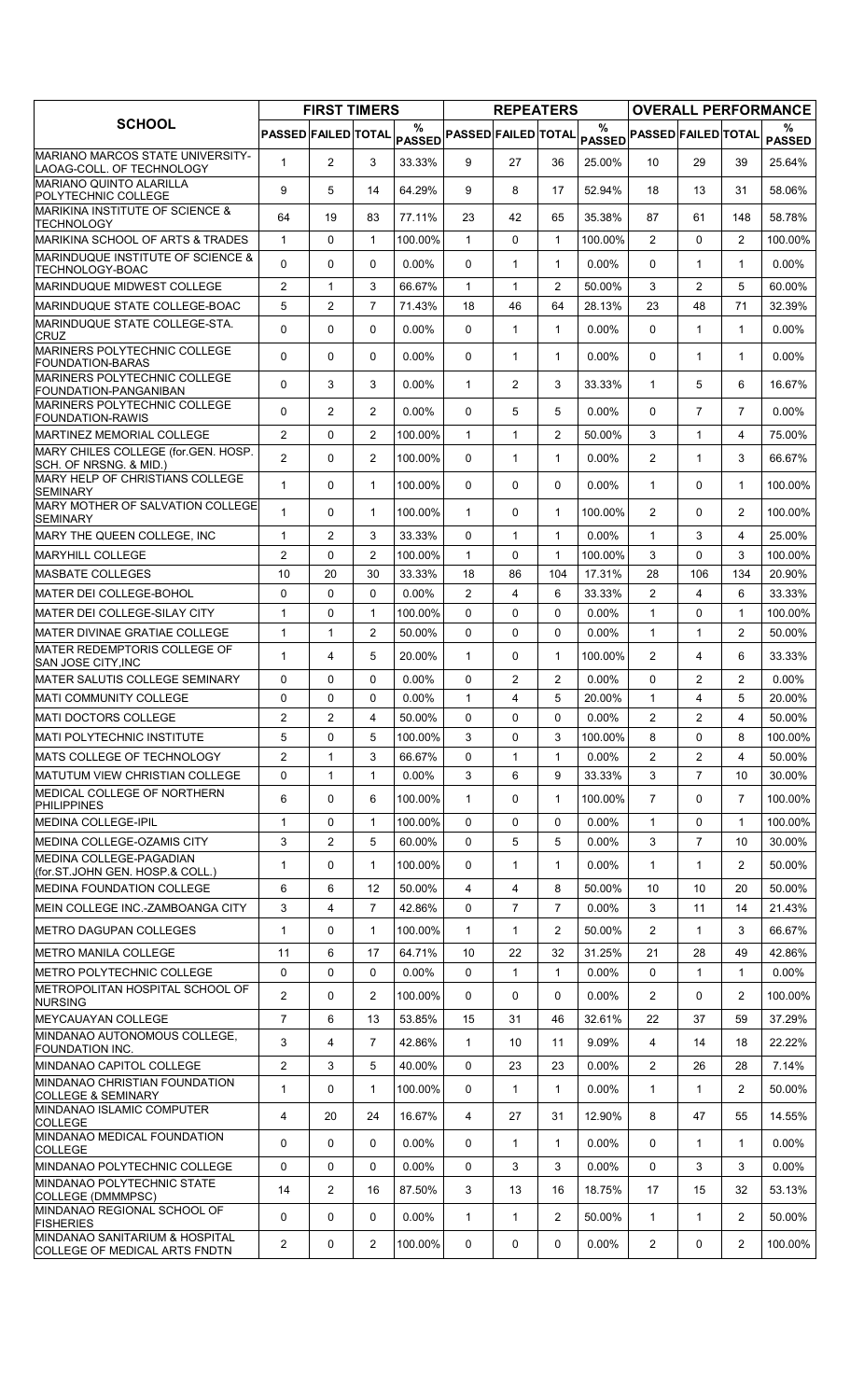|                                                                          |                            | <b>FIRST TIMERS</b> |                |                    |                            | <b>REPEATERS</b>      |                |                    |                            |                |                       | <b>OVERALL PERFORMANCE</b> |
|--------------------------------------------------------------------------|----------------------------|---------------------|----------------|--------------------|----------------------------|-----------------------|----------------|--------------------|----------------------------|----------------|-----------------------|----------------------------|
| <b>SCHOOL</b>                                                            | <b>PASSED FAILED TOTAL</b> |                     |                | %<br><b>PASSED</b> | <b>PASSED FAILED TOTAL</b> |                       |                | %<br><b>PASSED</b> | <b>PASSED FAILED TOTAL</b> |                |                       | ℅<br><b>PASSED</b>         |
| MINDANAO STATE UNIVERSITY-(MAIGO<br>SAT)                                 | $\overline{2}$             | $\overline{2}$      | 4              | 50.00%             | 4                          | 8                     | 12             | 33.33%             | 6                          | 10             | 16                    | 37.50%                     |
| MINDANAO STATE UNIVERSITY-BUUG                                           | 10                         | 10                  | 20             | 50.00%             | 19                         | 41                    | 60             | 31.67%             | 29                         | 51             | 80                    | 36.25%                     |
| MINDANAO STATE UNIVERSITY-GEN.                                           | 34                         | 13                  | 47             | 72.34%             | 48                         | 52                    | 100            | 48.00%             | 82                         | 65             | 147                   | 55.78%                     |
| <b>SANTOS CITY</b><br>MINDANAO STATE UNIVERSITY-ILIGAN                   |                            |                     |                |                    |                            |                       |                |                    |                            |                |                       |                            |
| INSTITUTE OF TECHNOLOGY                                                  | 86                         | 22                  | 108            | 79.63%             | 31                         | 33                    | 64             | 48.44%             | 117                        | 55             | 172                   | 68.02%                     |
| MINDANAO STATE UNIVERSITY-<br>MAGUINDANAO                                | 11                         | 16                  | 27             | 40.74%             | 18                         | 112                   | 130            | 13.85%             | 29                         | 128            | 157                   | 18.47%                     |
| MINDANAO STATE UNIVERSITY-MARAWI<br><b>CITY</b>                          | 104                        | 52                  | 156            | 66.67%             | 99                         | 218                   | 317            | 31.23%             | 203                        | 270            | 473                   | 42.92%                     |
| MINDANAO STATE UNIVERSITY-NAAWAN                                         | $\overline{2}$             | $\overline{2}$      | $\overline{4}$ | 50.00%             | 4                          | $\overline{2}$        | 6              | 66.67%             | 6                          | 4              | 10                    | 60.00%                     |
| MINDANAO STATE UNIVERSITY-SDTC-                                          | 1                          | 10                  | 11             | 9.09%              | 11                         | 109                   | 120            | 9.17%              | 12                         | 119            | 131                   | 9.16%                      |
| JOLO<br>MINDANAO STATE UNIVERSITY-TAWI-                                  | $\overline{4}$             | 20                  | 24             | 16.67%             | 27                         | 122                   | 149            | 18.12%             | 31                         | 142            | 173                   | 17.92%                     |
| <b>TAWI</b><br>MINDANAO UNIVERSITY OF SCIENCE &                          |                            |                     |                |                    |                            |                       |                |                    |                            |                |                       |                            |
| TECHNOLOGY-CDO                                                           | 18                         | 3                   | 21             | 85.71%             | 6                          | 13                    | 19             | 31.58%             | 24                         | 16             | 40                    | 60.00%                     |
| MINDANAO UNIVERSITY OF SCIENCE &<br>TECHNOLOGY-OROQUIETA                 | $\Omega$                   | 0                   | $\mathbf{0}$   | $0.00\%$           | $\mathbf{0}$               | 1                     | $\mathbf{1}$   | 0.00%              | $\Omega$                   | $\mathbf{1}$   | $\mathbf{1}$          | $0.00\%$                   |
| MINDANAO UNIVERSITY OF SCIENCE<br><b>AND TECHNOLOGY</b>                  | $\mathbf{1}$               | 0                   | $\mathbf{1}$   | 100.00%            | $\Omega$                   | $\mathbf{1}$          | $\mathbf{1}$   | $0.00\%$           | $\mathbf{1}$               | $\mathbf{1}$   | $\overline{2}$        | 50.00%                     |
| MINDORO STATE COLLEGE OF                                                 |                            |                     |                |                    |                            |                       |                |                    |                            |                |                       |                            |
| AGRICULTURE & TECHNOLOGY-<br><b>BONGABONG</b>                            | 5                          | $\overline{4}$      | 9              | 55.56%             | 8                          | 14                    | 22             | 36.36%             | 13                         | 18             | 31                    | 41.94%                     |
| MINDORO STATE COLLEGE OF<br><b>AGRICULTURE &amp; TECHNOLOGY-</b>         | 3                          | 4                   | $\overline{7}$ | 42.86%             | 28                         | 71                    | 99             | 28.28%             | 31                         | 75             | 106                   | 29.25%                     |
| <b>CALAPAN</b>                                                           |                            |                     |                |                    |                            |                       |                |                    |                            |                |                       |                            |
| MINDORO STATE COLLEGE OF<br>AGRICULTURE & TECHNOLOGY-<br><b>VICTORIA</b> | 6                          | 3                   | 9              | 66.67%             | 6                          | 5                     | 11             | 54.55%             | 12                         | 8              | 20                    | 60.00%                     |
| MIRIAM COLLEGE (for.MARYKNOLL<br>COLL.FDTN, INC)                         | 5                          | 0                   | 5              | 100.00%            | $\mathbf{0}$               | 0                     | 0              | $0.00\%$           | 5                          | 0              | 5                     | 100.00%                    |
| MISAMIS INSTITUTE OF TECHNOLOGY                                          | $\mathbf{1}$               | 0                   | $\mathbf{1}$   | 100.00%            | $\mathbf{0}$               | $\mathbf{1}$          | $\mathbf{1}$   | $0.00\%$           | $\mathbf{1}$               | 1              | $\overline{2}$        | 50.00%                     |
| MISAMIS ORIENTAL STATE COLLEGE OF                                        | $\overline{2}$             | $\overline{2}$      | $\overline{4}$ | 50.00%             | 4                          | 8                     | 12             | 33.33%             | 6                          | 10             | 16                    | 37.50%                     |
| <b>AGRICULTURE &amp; TECHNOLOGY</b><br>MISAMIS UNIVERSITY-OROQUIETA UNIT | 3                          | $\overline{2}$      | 5              | 60.00%             | $\Omega$                   | $\overline{7}$        | $\overline{7}$ | 0.00%              | 3                          | 9              | 12                    | 25.00%                     |
| MISAMIS UNIVERSITY-OZAMIS CITY                                           | 13                         | 3                   | 16             | 81.25%             | 5                          | 23                    | 28             | 17.86%             | 18                         | 26             | 44                    | 40.91%                     |
| <b>MLG INSTITUTE OF LEARNING</b>                                         | $\mathbf 1$                | 0                   | $\mathbf{1}$   | 100.00%            | $\Omega$                   | 0                     | 0              | $0.00\%$           | $\mathbf{1}$               | 0              | $\mathbf{1}$          | 100.00%                    |
| MONDRIAAN AURA COLLEGE                                                   | 5                          | 1                   | 6              | 83.33%             | 0                          | 4                     | 4              | $0.00\%$           | 5                          | 5              | 10                    | 50.00%                     |
| MOUNT CARMEL COLLEGE OF                                                  | $\mathbf{1}$               | 0                   | 1              | 100.00%            | $\overline{2}$             | 3                     | 5              | 40.00%             | 3                          | 3              | 6                     | 50.00%                     |
| <b>CASIGURAN</b><br><b>MOUNT CARMEL COLLEGE-BALER</b>                    | 6                          | $\overline{7}$      | 13             | 46.15%             | 3                          | 10                    | 13             | 23.08%             | 9                          | 17             | 26                    | 34.62%                     |
| MOUNT CARMEL COLLEGE-ESCALANTE                                           | 4                          | 5                   | 9              | 44.44%             | 11                         | 19                    | 30             | 36.67%             | 15                         | 24             | 39                    | 38.46%                     |
| MOUNT MORIAH COLLEGE-CAMOTES                                             | $\mathbf 0$                | 0                   | $\mathbf 0$    | 0.00%              | 0                          | 1                     | $\mathbf{1}$   | 0.00%              | 0                          | $\mathbf{1}$   | $\mathbf{1}$          | $0.00\%$                   |
| MOUNTAIN PROV. STATE POLYTECHNIC                                         |                            |                     |                |                    |                            |                       |                |                    |                            |                |                       |                            |
| COLLEGE-BONTOC                                                           | 9                          | 6                   | 15             | 60.00%             | 20                         | 44                    | 64             | 31.25%             | 29                         | 50             | 79                    | 36.71%                     |
| MOUNTAIN PROV. STATE POLYTECHNIC<br>COLLEGE-TADIAN                       | 0                          | $\mathbf{1}$        | $\mathbf{1}$   | $0.00\%$           | 6                          | 3                     | 9              | 66.67%             | 6                          | $\overline{4}$ | 10                    | 60.00%                     |
| <b>MOUNTAIN VIEW COLLEGE</b>                                             | 9                          | $\mathbf{1}$        | 10             | 90.00%             | 5                          | 12                    | 17             | 29.41%             | 14                         | 13             | 27                    | 51.85%                     |
| MYSTICAL ROSE COLLEGE OF SCIENCE<br>& TECHNOLOGY                         | 0                          | 0                   | 0              | $0.00\%$           | 0                          | $\mathbf{2}^{\prime}$ | $\overline{2}$ | $0.00\%$           | 0                          | $\overline{2}$ | $\overline{2}$        | $0.00\%$                   |
| NAGA COLLEGE FOUNDATION                                                  | 17                         | 10                  | 27             | 62.96%             | 17                         | 52                    | 69             | 24.64%             | 34                         | 62             | 96                    | 35.42%                     |
| NAGA VIEW ADVENTIST COLLEGE-NAGA,<br><b>CAMARINES SUR</b>                | 5                          | $\mathbf{1}$        | 6              | 83.33%             | 6                          | 5                     | 11             | 54.55%             | 11                         | 6              | 17                    | 64.71%                     |
| NATIONAL COLLEGE OF BUSINESS &<br>ARTS-CUBAO                             | 0                          | 0                   | $\mathbf 0$    | 0.00%              | $\mathbf{1}$               | 5                     | 6              | 16.67%             | $\mathbf{1}$               | 5              | 6                     | 16.67%                     |
| NATIONAL COLLEGE OF BUSINESS &                                           | $\overline{2}$             | 0                   | $\overline{2}$ | 100.00%            | 3                          | 4                     | $\overline{7}$ | 42.86%             | 5                          | 4              | 9                     | 55.56%                     |
| <b>ARTS-FAIRVIEW</b><br>NATIONAL COLLEGE OF BUSINESS &                   | $\overline{2}$             | $\overline{2}$      | 4              | 50.00%             | $\mathbf{1}$               | 5                     | 6              | 16.67%             | 3                          | $\overline{7}$ | 10                    | 30.00%                     |
| <b>ARTS-RIZAL</b><br>NATIONAL COLLEGE OF SCIENCE &                       | 3                          | 3                   | 6              | 50.00%             | $\overline{2}$             | $\overline{2}$        | 4              | 50.00%             | 5                          | 5              | 10                    | 50.00%                     |
| TECHNOLOGY-DASMARINAS<br>NATIONAL POLYTECHNIC COLLEGE OF                 |                            |                     |                |                    |                            |                       |                |                    |                            |                |                       |                            |
| <b>SCIENCE &amp; TECHNOLOGY</b>                                          | 0                          | 1                   | 1              | $0.00\%$           | 0                          | 1                     | 1              | $0.00\%$           | 0                          | 2              | $\overline{2}$        | $0.00\%$                   |
| NATIONAL TEACHER'S COLLEGE                                               | 49                         | 3                   | 52             | 94.23%             | 42                         | 72                    | 114            | 36.84%             | 91                         | 75             | 166                   | 54.82%                     |
| NATIONAL UNIVERSITY-BAGUIO CITY                                          | 0                          | 0                   | 0              | $0.00\%$           | 1                          | 1                     | 2              | 50.00%             | $\mathbf{1}$               | $\mathbf{1}$   | $\mathbf{2}^{\prime}$ | 50.00%                     |
| NATIONAL UNIVERSITY-MANILA<br>NAVAL STATE UNIVERSITY (for.NAVAL          | $\overline{2}$             | 0                   | 2              | 100.00%            | 6                          | 8                     | 14             | 42.86%             | 8                          | 8              | 16                    | 50.00%                     |
| <b>INST) BILIRAN</b>                                                     | 8                          | 10                  | 18             | 44.44%             | 5                          | 25                    | 30             | 16.67%             | 13                         | 35             | 48                    | 27.08%                     |
| NAVAL STATE UNIVERSITY (for.NAVAL<br>INST)-NAVAL                         | $\overline{2}$             | $\overline{7}$      | 9              | 22.22%             | 19                         | 72                    | 91             | 20.88%             | 21                         | 79             | 100                   | 21.00%                     |
| NAVOTAS POLYTECHNIC COLLEGE                                              | 10                         | $\overline{7}$      | 17             | 58.82%             | 21                         | 34                    | 55             | 38.18%             | 31                         | 41             | 72                    | 43.06%                     |
| NAZARENUS COLLEGE FOUNDATION                                             | $\mathbf{2}$               | 0                   | 2              | 100.00%            | 1                          | 0                     | 1              | 100.00%            | 3                          | 0              | 3                     | 100.00%                    |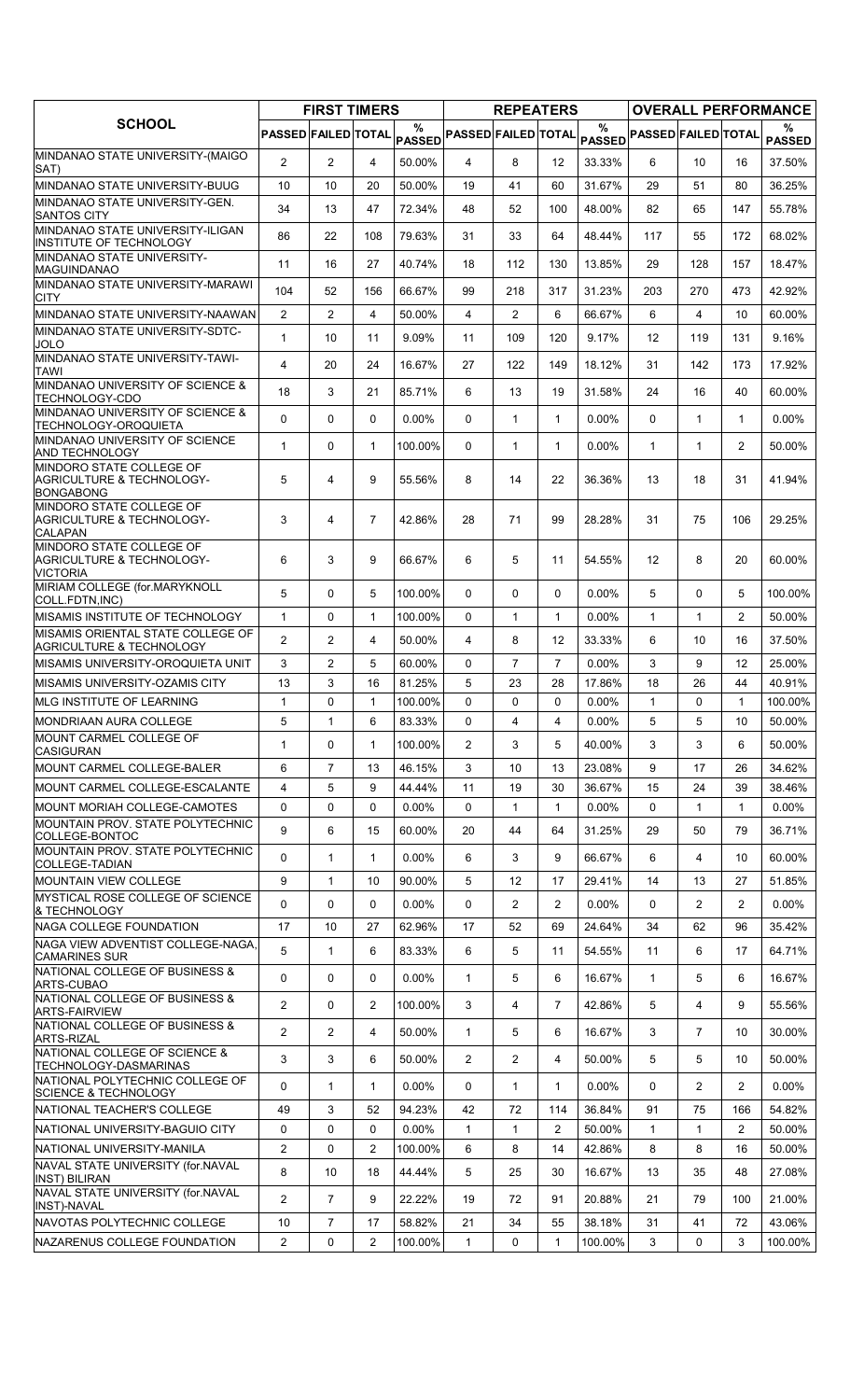|                                                                      |                     | <b>FIRST TIMERS</b> |                |                    |                            | <b>REPEATERS</b> |                |                       |                            |                   |                | <b>OVERALL PERFORMANCE</b> |
|----------------------------------------------------------------------|---------------------|---------------------|----------------|--------------------|----------------------------|------------------|----------------|-----------------------|----------------------------|-------------------|----------------|----------------------------|
| <b>SCHOOL</b>                                                        | PASSED FAILED TOTAL |                     |                | %<br><b>PASSED</b> | <b>PASSED FAILED TOTAL</b> |                  |                | $\%$<br><b>PASSED</b> | <b>PASSED FAILED TOTAL</b> |                   |                | ℅<br><b>PASSED</b>         |
| NEGROS COLLEGE                                                       | 0                   | $\Omega$            | $\mathbf{0}$   | $0.00\%$           | $\mathbf{0}$               | $\overline{7}$   | $\overline{7}$ | 0.00%                 | $\Omega$                   | $\overline{7}$    | $\overline{7}$ | $0.00\%$                   |
| NEGROS OCCIDENTAL SCHOOL OF<br><b>FISHERIES</b>                      | 0                   | $\overline{c}$      | $\overline{2}$ | $0.00\%$           | $\overline{2}$             | 8                | 10             | 20.00%                | $\overline{2}$             | 10                | 12             | 16.67%                     |
| NEGROS ORIENTAL STATE UNIVERSITY<br>(CVPC)-BAIS CAMPUS               | $\mathbf{1}$        | 0                   | $\mathbf{1}$   | 100.00%            | 27                         | 58               | 85             | 31.76%                | 28                         | 58                | 86             | 32.56%                     |
| NEGROS ORIENTAL STATE UNIVERSITY<br>(CVPC)-BAYAWAN                   | 9                   | 5                   | 14             | 64.29%             | $12 \overline{ }$          | 45               | 57             | 21.05%                | 21                         | 50                | 71             | 29.58%                     |
| NEGROS ORIENTAL STATE UNIVERSITY<br>(CVPC)-DUMAGUETE                 | 10                  | $\overline{4}$      | 14             | 71.43%             | 22                         | 58               | 80             | 27.50%                | 32                         | 62                | 94             | 34.04%                     |
| NEGROS ORIENTAL STATE UNIVERSITY<br>(CVPC)-GUIHULNGAN                | 3                   | 4                   | $\overline{7}$ | 42.86%             | 13                         | 56               | 69             | 18.84%                | 16                         | 60                | 76             | 21.05%                     |
| NEGROS ORIENTAL STATE UNIVERSITY-<br><b>SIATON</b>                   | $\mathbf{1}$        | 0                   | $\mathbf{1}$   | 100.00%            | $\mathbf{1}$               | $\overline{2}$   | 3              | 33.33%                | $\overline{2}$             | $\overline{2}$    | 4              | 50.00%                     |
| <b>NEGROS STATE COLLEGE OF</b><br>AGRICULTURE (OCC. AGR'L COLL)      | 21                  | 22                  | 43             | 48.84%             | 16                         | 44               | 60             | 26.67%                | 37                         | 66                | 103            | 35.92%                     |
| <b>NEW ERA UNIVERSITY</b>                                            | 21                  | 7                   | 28             | 75.00%             | 11                         | 18               | 29             | 37.93%                | 32                         | 25                | 57             | 56.14%                     |
| NEW NORTHERN MINDANAO COLLEGE                                        | $\mathbf{1}$        | $\overline{2}$      | 3              | 33.33%             | 3                          | $\overline{7}$   | 10             | 30.00%                | $\overline{4}$             | 9                 | 13             | 30.77%                     |
| NORTH CENTRAL MINDANAO COLLEGES<br>(CMTI)                            | 0                   | $\mathbf{1}$        | $\mathbf{1}$   | $0.00\%$           | 5                          | 10               | 15             | 33.33%                | 5                          | 11                | 16             | 31.25%                     |
| NORTH DAVAO COLLEGE-TAGUM<br><b>FOUNDATION</b>                       | $\overline{2}$      | 0                   | 2              | 100.00%            | 3                          | $\mathbf{1}$     | 4              | 75.00%                | 5                          | $\mathbf{1}$      | 6              | 83.33%                     |
| NORTH DAVAO COLLEGES-PANABO                                          | $\overline{7}$      | 4                   | 11             | 63.64%             | 6                          | 16               | 22             | 27.27%                | 13                         | 20                | 33             | 39.39%                     |
| NORTH LUZON PHILIPPINES STATE<br>COLLEGE-CANDON (for.UNP)            | 3                   | 0                   | 3              | 100.00%            | $\overline{2}$             | 3                | 5              | 40.00%                | 5                          | 3                 | 8              | 62.50%                     |
| NORTH VALLEY COLLEGE FOUNDATION.<br>INC.                             | 0                   | 0                   | $\mathbf{0}$   | $0.00\%$           | $\mathbf{1}$               | 0                | $\mathbf{1}$   | 100.00%               | $\mathbf{1}$               | $\Omega$          | $\mathbf 1$    | 100.00%                    |
| NORTHEASTERN CEBU COLLEGES                                           | $\mathbf{1}$        | 0                   | $\mathbf{1}$   | 100.00%            | $\mathbf{1}$               | 4                | 5              | 20.00%                | 2                          | 4                 | 6              | 33.33%                     |
| NORTHEASTERN COLLEGE                                                 | 3                   | $\overline{2}$      | 5              | 60.00%             | 5                          | 15               | 20             | 25.00%                | 8                          | 17                | 25             | 32.00%                     |
| NORTHEASTERN MINDANAO COLL.                                          | $\mathbf 0$         | $\overline{7}$      | $\overline{7}$ | $0.00\%$           | 10                         | 61               | 71             | 14.08%                | 10                         | 68                | 78             | 12.82%                     |
| NORTHERN BATAAN INSTITUTE                                            | 0                   | 0                   | $\mathbf 0$    | $0.00\%$           | 0                          | 5                | 5              | 0.00%                 | 0                          | 5                 | 5              | $0.00\%$                   |
| NORTHERN BUKIDNON COMM.<br>COLL. (FRLY MANOLO FORT. COMM.<br>COLL)   | 1                   | 0                   | $\mathbf{1}$   | 100.00%            | $\mathbf{1}$               | 1                | $\overline{2}$ | 50.00%                | 2                          | $\mathbf{1}$      | 3              | 66.67%                     |
| <b>NORTHERN CAGAYAN COLLEGES</b>                                     | 0                   | 0                   | $\mathbf 0$    | $0.00\%$           | 0                          | $\overline{2}$   | $\overline{2}$ | $0.00\%$              | $\Omega$                   | $\overline{c}$    | $\overline{2}$ | $0.00\%$                   |
| <b>INORTHERN CEBU COLLEGE</b>                                        | 5                   | $\overline{7}$      | 12             | 41.67%             | 15                         | 23               | 38             | 39.47%                | 20                         | 30                | 50             | 40.00%                     |
| NORTHERN CHRISTIAN COLLEGE                                           | $\mathbf 0$         | 0                   | $\mathbf{0}$   | $0.00\%$           | 5                          | 6                | 11             | 45.45%                | 5                          | 6                 | 11             | 45.45%                     |
| NORTHERN COLLEGE FOUNDATION INC-<br><b>DAGUPAN CITY</b>              | $\Omega$            | 0                   | $\Omega$       | $0.00\%$           | $\mathbf{1}$               | 0                | $\mathbf{1}$   | 100.00%               | $\mathbf{1}$               | 0                 | $\mathbf{1}$   | 100.00%                    |
| NORTHERN COTABATO COLLEGES<br><b>FOUNDATION INC.</b>                 | $\Omega$            | $\Omega$            | $\mathbf{0}$   | $0.00\%$           | $\mathbf{0}$               | 3                | 3              | 0.00%                 | $\Omega$                   | 3                 | 3              | $0.00\%$                   |
| NORTHERN ILOCANDIA COLLEGE OF<br>SCIENCE & TECHNOLOGY(NICOSAT)       | 0                   | 1                   | $\mathbf{1}$   | 0.00%              | 0                          | 1                | $\mathbf{1}$   | 0.00%                 | 0                          | $\overline{2}$    | $\overline{2}$ | $0.00\%$                   |
| NORTHERN ILOILO POLYTECHNIC<br>COLLEGE-SARA                          | 0                   | 1                   | $\mathbf{1}$   | $0.00\%$           | 0                          | $\overline{2}$   | $\overline{2}$ | 0.00%                 | 0                          | 3                 | 3              | $0.00\%$                   |
| NORTHERN ILOILO POLYTECHNIC STATE<br>COLL-BATAD, ILOILO CITY         | 0                   | $\overline{2}$      | $\overline{2}$ | $0.00\%$           | $\mathbf{1}$               | 4                | 5              | 20.00%                | $\mathbf{1}$               | 6                 | $\overline{7}$ | 14.29%                     |
| NORTHERN ILOILO POLYTECHNIC STATE<br>COLL-CONCEPCION, ILOILO         | $\mathbf{1}$        | $\overline{2}$      | 3              | 33.33%             | 8                          | 23               | 31             | 25.81%                | 9                          | 25                | 34             | 26.47%                     |
| NORTHERN ILOILO POLYTECHNIC STATE<br>COLLEGE-AJUY                    | 1                   | 3                   | $\overline{4}$ | 25.00%             | 9                          | 9                | 18             | 50.00%                | 10                         | $12 \overline{ }$ | 22             | 45.45%                     |
| NORTHERN ILOILO POLYTECHNIC STATE<br>COLLEGE-BAROTAC VIEJO           | 0                   | $\overline{2}$      | $\overline{2}$ | $0.00\%$           | 4                          | 4                | 8              | 50.00%                | $\overline{4}$             | 6                 | 10             | 40.00%                     |
| NORTHERN ILOILO POLYTECHNIC STATE<br>COLLEGE-ESTANCIA                | $\overline{4}$      | $\overline{2}$      | 6              | 66.67%             | 14                         | 42               | 56             | 25.00%                | 18                         | 44                | 62             | 29.03%                     |
| NORTHERN ILOILO POLYTECHNIC STATE<br>COLLEGE-LEMERY                  | 0                   | $\mathbf{1}$        | $\mathbf{1}$   | $0.00\%$           | $\overline{2}$             | 0                | $\overline{2}$ | 100.00%               | $\overline{2}$             | 1                 | 3              | 66.67%                     |
| NORTHERN LUZON ADVENTIST<br><b>COLLEGE</b>                           | $\mathbf{1}$        | $\mathbf{1}$        | $\overline{2}$ | 50.00%             | 3                          | 5                | 8              | 37.50%                | 4                          | 6                 | 10             | 40.00%                     |
| NORTHERN MINDANAO COLLEGE                                            | $\mathbf{1}$        | 0                   | $\mathbf{1}$   | 100.00%            | $\mathbf{1}$               | 5                | 6              | 16.67%                | $\overline{2}$             | 5                 | $\overline{7}$ | 28.57%                     |
| NORTHERN MINDANAO COLLEGE OF<br><b>ARTS SCIENCE &amp; TECHNOLOGY</b> | 0                   | 0                   | $\mathbf{0}$   | $0.00\%$           | 0                          | 4                | 4              | 0.00%                 | $\Omega$                   | 4                 | 4              | $0.00\%$                   |
| NORTHERN MINDANAO STATE<br>INSTITUTE OF SCIENCE & TECHNOLOGY         | 0                   | 0                   | 0              | $0.00\%$           | 5                          | 13               | 18             | 27.78%                | 5                          | 13                | 18             | 27.78%                     |
| NORTHERN NEGROS STATE COLLEGE<br>OF SCIENCE & TECHNOLOGY             | 6                   | 5                   | 11             | 54.55%             | 17                         | 32               | 49             | 34.69%                | 23                         | 37                | 60             | 38.33%                     |
| NORTHERN QUEZON COOPERATIVE<br>COLLEGE, INC.                         | 5                   | 3                   | 8              | 62.50%             | 5                          | 11               | 16             | 31.25%                | 10                         | 14                | 24             | 41.67%                     |
| NORTHERN SAMAR ACADEMY                                               | 24                  | 5                   | 29             | 82.76%             | 4                          | 5                | 9              | 44.44%                | 28                         | 10                | 38             | 73.68%                     |
| NORTHWEST SAMAR STATE UNIVERSITY<br>(FOR.TIBURCIO TANCINCO)          | 18                  | 21                  | 39             | 46.15%             | 32                         | 110              | 142            | 22.54%                | 50                         | 131               | 181            | 27.62%                     |
| NORTHWESTERN AGUSAN COLLEGE                                          | 0                   | 0                   | 0              | $0.00\%$           | $\mathbf{1}$               | 1                | 2              | 50.00%                | $\mathbf{1}$               | 1                 | 2              | 50.00%                     |
| NORTHWESTERN MINDANAO STATE<br>COLLEGE OF SCIENCE & TECHNOLOGY       | $\mathbf{1}$        | 0                   | $\mathbf{1}$   | 100.00%            | $\overline{2}$             | 6                | 8              | 25.00%                | 3                          | 6                 | 9              | 33.33%                     |
| NORTHWESTERN UNIVERSITY                                              | $\mathbf{1}$        | $\overline{2}$      | 3              | 33.33%             | $\overline{2}$             | 5                | $\overline{7}$ | 28.57%                | 3                          | $\overline{7}$    | 10             | 30.00%                     |
| NORTHWESTERN VISAYAN COLLEGES                                        | $\overline{4}$      | $\overline{7}$      | 11             | 36.36%             | 9                          | 21               | 30             | 30.00%                | 13                         | 28                | 41             | 31.71%                     |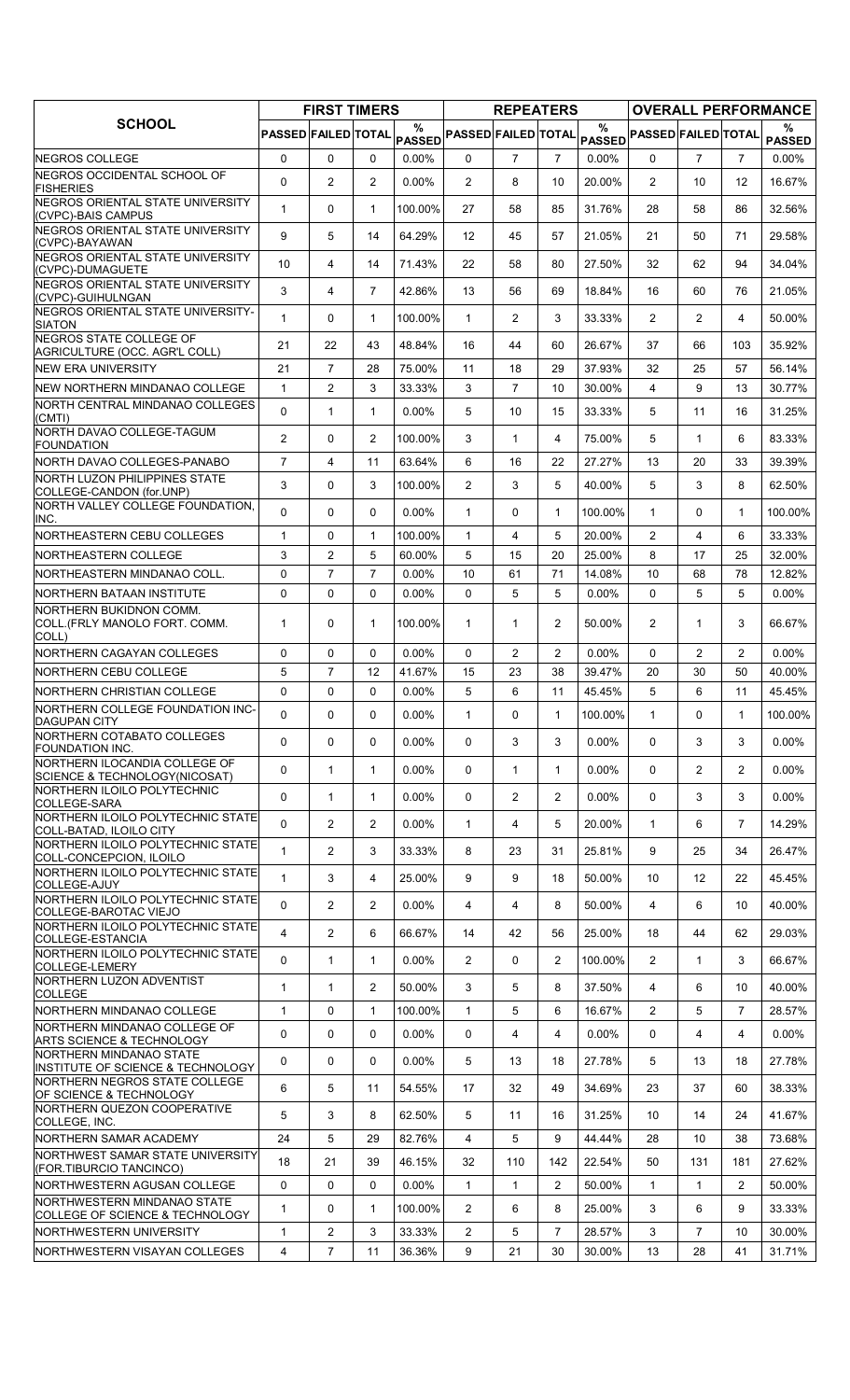|                                                                                                  |                            | <b>FIRST TIMERS</b> |                |                    |                            | <b>REPEATERS</b> |                |          |                            |                   |                | <b>OVERALL PERFORMANCE</b> |
|--------------------------------------------------------------------------------------------------|----------------------------|---------------------|----------------|--------------------|----------------------------|------------------|----------------|----------|----------------------------|-------------------|----------------|----------------------------|
| <b>SCHOOL</b>                                                                                    | <b>PASSED FAILED TOTAL</b> |                     |                | %<br><b>PASSED</b> | <b>PASSED FAILED TOTAL</b> |                  |                | %        | PASSED PASSED FAILED TOTAL |                   |                | ℅<br><b>PASSED</b>         |
| NORZAGARAY COLLEGE                                                                               | 6                          | $\overline{2}$      | 8              | 75.00%             | 5                          | 6                | 11             | 45.45%   | 11                         | 8                 | 19             | 57.89%                     |
| NOTRE DAME OF DADIANGAS                                                                          | 8                          | 12                  | 20             | 40.00%             | 16                         | 28               | 44             | 36.36%   | 24                         | 40                | 64             | 37.50%                     |
| UNIVERSITY, INC<br>NOTRE DAME OF JOLO COLLEGE                                                    | 1                          | $\overline{2}$      | 3              | 33.33%             | 5                          | 15               | 20             | 25.00%   | 6                          | 17                | 23             | 26.09%                     |
| NOTRE DAME OF KIDAPAWAN COLLEGE                                                                  | 5                          | 2                   | $\overline{7}$ | 71.43%             | 17                         | 22               | 39             | 43.59%   | 22                         | 24                | 46             | 47.83%                     |
| NOTRE DAME OF MARBEL UNIVERSITY                                                                  | 27                         | $\overline{7}$      | 34             | 79.41%             | 21                         | 47               | 68             | 30.88%   | 48                         | 54                | 102            | 47.06%                     |
| NOTRE DAME OF MIDSAYAP COLLEGE                                                                   | $\overline{2}$             | $\overline{2}$      | $\overline{4}$ | 50.00%             | 12                         | 24               | 36             | 33.33%   | 14                         | 26                | 40             | 35.00%                     |
| NOTRE DAME OF SALAMAN COLLEGE                                                                    | $\mathbf{1}$               | 3                   | 4              | 25.00%             | 4                          | 11               | 15             | 26.67%   | 5                          | 14                | 19             | 26.32%                     |
| <b>INOTRE DAME OF SIENA COLLEGE</b>                                                              | 0                          | 0                   | 0              | $0.00\%$           | $\mathbf{1}$               | 0                | $\mathbf{1}$   | 100.00%  | $\mathbf{1}$               | 0                 | $\mathbf 1$    | 100.00%                    |
| NOTRE DAME OF TACURONG COLLEGE                                                                   | 1                          | $\overline{2}$      | 3              | 33.33%             | 5                          | 12               | 17             | 29.41%   | 6                          | 14                | 20             | 30.00%                     |
| NOTRE DAME RVM COLLEGE OF                                                                        |                            |                     |                |                    |                            |                  |                |          |                            |                   |                |                            |
| COTABATO-COTABATO CITY                                                                           | 3                          | 1                   | 4              | 75.00%             | 2                          | 5                | $\overline{7}$ | 28.57%   | 5                          | 6                 | 11             | 45.45%                     |
| NOTRE DAME UNIVERSITY                                                                            | 17                         | 9                   | 26             | 65.38%             | 18                         | 57               | 75             | 24.00%   | 35                         | 66                | 101            | 34.65%                     |
| <b>INOVAGEN COLLEGE OF QUEZON CITY</b>                                                           | $\mathbf{1}$               | 0                   | 1              | 100.00%            | 0                          | 0                | 0              | $0.00\%$ | $\mathbf{1}$               | 0                 | $\mathbf{1}$   | 100.00%                    |
| <b>NUEVA ECIJA COLLEGES</b>                                                                      | 1                          | $\Omega$            | $\mathbf{1}$   | 100.00%            | $\Omega$                   | $\mathbf{1}$     | $\mathbf{1}$   | $0.00\%$ | $\mathbf{1}$               | $\mathbf{1}$      | $\overline{2}$ | 50.00%                     |
| <b>INUEVA ECIJA UNIVERSITY OF SCIENCE</b><br>& TECHNOLOGY-CABANATUAN)                            | 24                         | 19                  | 43             | 55.81%             | 68                         | 265              | 333            | 20.42%   | 92                         | 284               | 376            | 24.47%                     |
| NUEVA ECIJA UNIVERSITY OF SCIENCE<br>& TECHNOLOGY-GABALDON)<br>NUEVA ECIJA UNIVERSITY OF SCIENCE | $\overline{2}$             | 3                   | 5              | 40.00%             | 4                          | 35               | 39             | 10.26%   | 6                          | 38                | 44             | 13.64%                     |
| & TECHNOLOGY-SAN ISIDRO)                                                                         | $\overline{2}$             | 3                   | 5              | 40.00%             | 10                         | 70               | 80             | 12.50%   | $12 \overline{ }$          | 73                | 85             | 14.12%                     |
| NUEVA VIZCAYA STATE UNIVERSITY<br>(NVPC)-BAMBANG                                                 | 10                         | 8                   | 18             | 55.56%             | 11                         | 25               | 36             | 30.56%   | 21                         | 33                | 54             | 38.89%                     |
| NUEVA VIZCAYA STATE UNIVERSITY<br>(NVSIT)-BAYOMBONG                                              | $\overline{7}$             | 9                   | 16             | 43.75%             | 15                         | 39               | 54             | 27.78%   | 22                         | 48                | 70             | 31.43%                     |
| OBLATES OF ST JOSEPH COLLEGE<br><b>SEMINARY</b>                                                  | 5                          | 0                   | 5              | 100.00%            | $\Omega$                   | 0                | 0              | 0.00%    | 5                          | $\Omega$          | 5              | 100.00%                    |
| OCCIDENTAL MINDORO COMMUNITY<br><b>COLLEGE</b>                                                   | 0                          | $\mathbf{1}$        | $\mathbf{1}$   | $0.00\%$           | 6                          | 17               | 23             | 26.09%   | 6                          | 18                | 24             | 25.00%                     |
| OCCIDENTAL MINDORO STATE COLLEGE                                                                 | 14                         | 35                  | 49             | 28.57%             | 40                         | 164              | 204            | 19.61%   | 54                         | 199               | 253            | 21.34%                     |
| OLIVAREZ COLLEGE-PARAÑAQUE                                                                       | 5                          | 0                   | 5              | 100.00%            | $\mathbf{1}$               | $\mathbf{1}$     | 2              | 50.00%   | 6                          | 1                 | $\overline{7}$ | 85.71%                     |
| OLIVAREZ COLLEGE-TAGAYTAY CITY                                                                   | 1                          | 0                   | $\mathbf{1}$   | 100.00%            | 0                          | 0                | 0              | 0.00%    | $\mathbf{1}$               | 0                 | $\mathbf{1}$   | 100.00%                    |
| <b>OPOL COMMUNITY COLLEGE</b>                                                                    | $\mathbf{1}$               | $\mathbf{1}$        | $\overline{c}$ | 50.00%             | $\mathbf{1}$               | $\mathbf{1}$     | 2              | 50.00%   | $\overline{2}$             | $\overline{2}$    | $\overline{4}$ | 50.00%                     |
| <b>OSIAS COLLEGES</b>                                                                            | 1                          | 1                   | $\overline{2}$ | 50.00%             | 0                          | 0                | 0              | 0.00%    | $\mathbf{1}$               | $\mathbf{1}$      | 2              | 50.00%                     |
| OSIAS EDUCATIONAL FOUNDATION                                                                     | $\mathbf{1}$               | $\overline{2}$      | 3              | 33.33%             | $\Omega$                   | $\overline{2}$   | 2              | 0.00%    | $\mathbf{1}$               | 4                 | 5              | 20.00%                     |
| IOSMENA COLLEGE-MASBATE                                                                          | 11                         | 10                  | 21             | 52.38%             | 22                         | 66               | 88             | 25.00%   | 33                         | 76                | 109            | 30.28%                     |
| OUR LADY OF FATIMA UNIVERSITY-<br><b>ANTIPOLO CITY</b>                                           | 1                          | 0                   | $\mathbf{1}$   | 100.00%            | $\mathbf{0}$               | 0                | 0              | $0.00\%$ | $\mathbf{1}$               | $\Omega$          | $\mathbf{1}$   | 100.00%                    |
| OUR LADY OF FATIMA UNIVERSITY-QC                                                                 | 16                         | 4                   | 20             | 80.00%             | 5                          | 6                | 11             | 45.45%   | 21                         | 10                | 31             | 67.74%                     |
| <b>OUR LADY OF FATIMA UNIVERSITY-</b>                                                            | 25                         | $\overline{7}$      | 32             | 78.13%             | $\overline{7}$             | 5                | 12             | 58.33%   | 32                         | $12 \overline{ }$ | 44             | 72.73%                     |
| VALENZUELA<br>OUR LADY OF LOURDES COLLEGE                                                        | $\overline{2}$             | $\overline{2}$      | 4              | 50.00%             | 2                          | $\mathbf{1}$     | 3              | 66.67%   | 4                          | 3                 | $\overline{7}$ | 57.14%                     |
| OUR LADY OF LOURDES COLLEGE                                                                      |                            |                     |                |                    |                            |                  |                |          |                            |                   |                |                            |
| FOUNDATION                                                                                       | $\overline{2}$             | 0                   | $\overline{2}$ | 100.00%            | $\mathbf{1}$               | 1                | $\overline{2}$ | 50.00%   | 3                          | $\mathbf{1}$      | 4              | 75.00%                     |
| <b>OUR LADY OF LOURDES</b><br>TECHNOLOGICAL COLLEGE                                              | 1                          | 6                   | $\overline{7}$ | 14.29%             | 0                          | 1                | 1              | $0.00\%$ | $\mathbf{1}$               | 7                 | 8              | 12.50%                     |
| OUR LADY OF MANAOAG COLLEGE                                                                      | 0                          | 0                   | 0              | $0.00\%$           | 2                          | $\mathbf{1}$     | 3              | 66.67%   | $\overline{2}$             | $\mathbf{1}$      | 3              | 66.67%                     |
| OUR LADY OF PERPETUAL SUCCOR                                                                     | 1                          | $\Omega$            | 1              | 100.00%            | $\mathbf{1}$               | 0                | $\mathbf{1}$   | 100.00%  | $\overline{2}$             | $\Omega$          | $\overline{2}$ | 100.00%                    |
| <b>COLLEGE</b><br>OUR LADY OF SALVACION COLLEGE                                                  | $\overline{2}$             | 0                   | $\overline{2}$ | 100.00%            | $\overline{2}$             | $\overline{2}$   | 4              | 50.00%   | 4                          | $\overline{2}$    | 6              | 66.67%                     |
| <b>OUR LADY OF THE ANGELS</b>                                                                    |                            |                     |                |                    |                            |                  |                |          |                            |                   |                |                            |
| FRANCISCAN SEMINARY                                                                              | 0                          | 0                   | 0              | $0.00\%$           | $\mathbf{1}$               | 1                | 2              | 50.00%   | $\mathbf{1}$               | 1                 | $\overline{2}$ | 50.00%                     |
| OUR LADY OF THE PILLAR'S COLLEGE                                                                 | 3                          | 1                   | 4              | 75.00%             | 2                          | 4                | 6              | 33.33%   | 5                          | 5                 | 10             | 50.00%                     |
| OUR LORD'S GRACE MONTESSORI<br><b>SCHOOL &amp; COLLEGE</b>                                       | 0                          | 0                   | 0              | $0.00\%$           | 0                          | $\mathbf{1}$     | 1              | $0.00\%$ | 0                          | 1                 | 1              | $0.00\%$                   |
| <b>OVILLA TECHNICAL COLLEGE</b>                                                                  | 1                          | 0                   | 1              | 100.00%            | $\overline{2}$             | 4                | 6              | 33.33%   | 3                          | 4                 | $\overline{7}$ | 42.86%                     |
| <b>PACASUM COLLEGE</b>                                                                           | 1                          | 34                  | 35             | 2.86%              | $\overline{7}$             | 56               | 63             | 11.11%   | 8                          | 90                | 98             | 8.16%                      |
| PAGADIAN COLLEGE OF CRIMINOLOGY                                                                  | 0                          | 0                   | 0              | $0.00\%$           | 0                          | 3                | 3              | $0.00\%$ | $\Omega$                   | 3                 | 3              | $0.00\%$                   |
| & SCIENCES<br><b>PALARIS COLLEGE</b>                                                             | $\mathbf{1}$               | 0                   | 1              | 100.00%            | $\Omega$                   | 3                | 3              | 0.00%    | $\mathbf{1}$               | 3                 | 4              | 25.00%                     |
| PALAWAN COLLEGE OF ARTS & TRADES                                                                 | 0                          | 0                   | 0              | $0.00\%$           | 0                          | $\mathbf{1}$     | 1              | $0.00\%$ | $\Omega$                   | 1                 | $\mathbf{1}$   | $0.00\%$                   |
| PALAWAN POLYTECHNIC COLLEGE, INC.                                                                | 0                          | $\mathbf 0$         | $\mathbf 0$    | 0.00%              | 0                          | $\mathbf{1}$     | 1              | $0.00\%$ | 0                          | 1                 | $\mathbf{1}$   | $0.00\%$                   |
| <b>PALAWAN STATE UNIVERSITY-BROOKS</b>                                                           |                            |                     |                |                    |                            |                  |                |          |                            |                   |                |                            |
| <b>POINT</b>                                                                                     | $\Omega$                   | $\mathbf 1$         | 1              | $0.00\%$           | 0                          | 2                | 2              | 0.00%    | $\Omega$                   | 3                 | 3              | $0.00\%$                   |
| PALAWAN STATE UNIVERSITY-CORON                                                                   | 0                          | 0                   | $\Omega$       | $0.00\%$           | 0                          | 2                | 2              | 0.00%    | $\mathbf{0}$               | $\overline{2}$    | 2              | $0.00\%$                   |
| IPALAWAN STATE UNIVERSITY-CUYO                                                                   | 0                          | 1                   | 1              | $0.00\%$           | $\mathbf{1}$               | 5                | 6              | 16.67%   | $\mathbf{1}$               | 6                 | $\overline{7}$ | 14.29%                     |
| PALAWAN STATE UNIVERSITY-P.<br><b>PRINCESA</b>                                                   | 6                          | $\overline{2}$      | 8              | 75.00%             | 3                          | 8                | 11             | 27.27%   | 9                          | 10                | 19             | 47.37%                     |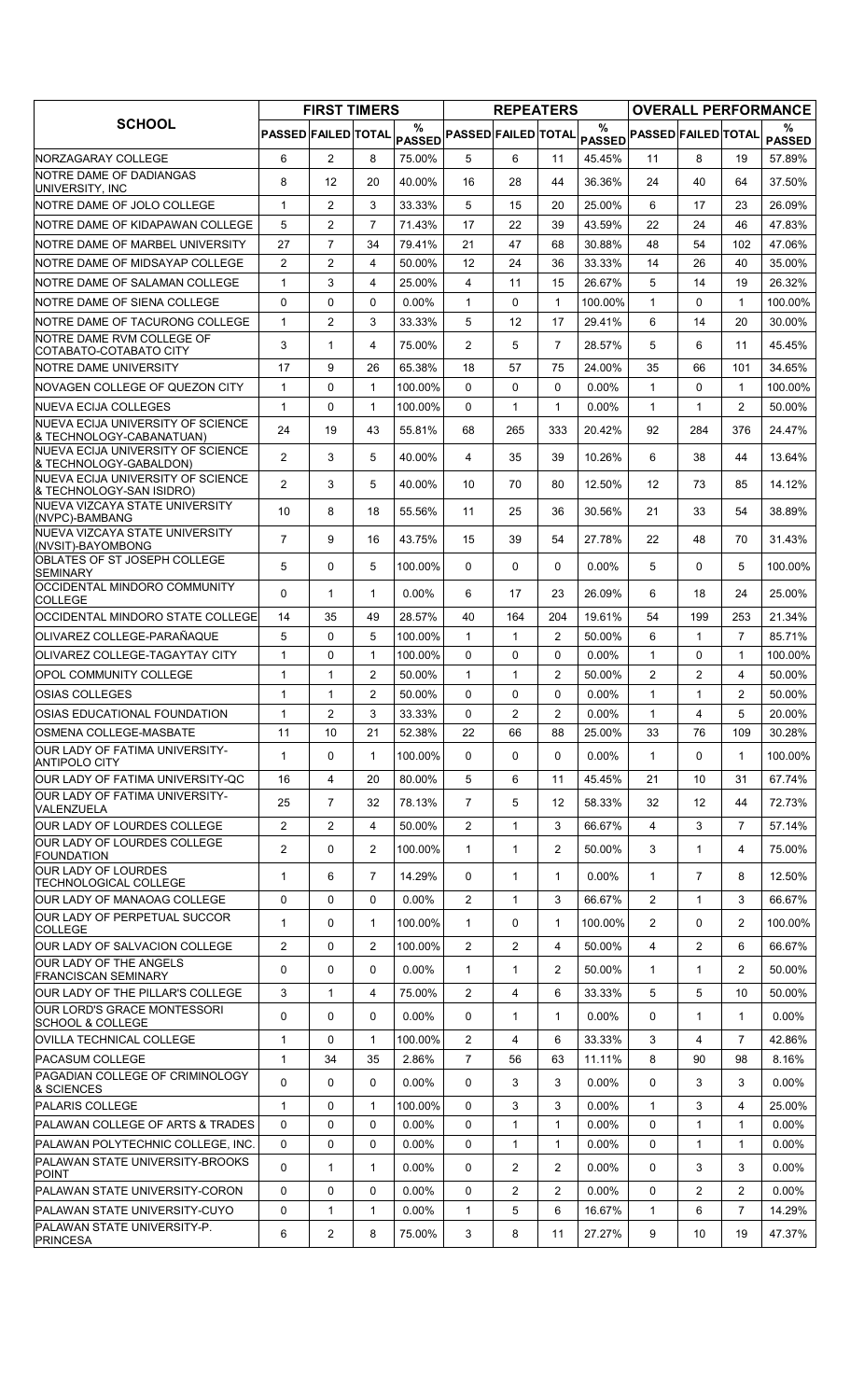|                                                                          |                            | <b>FIRST TIMERS</b> |                |                    |                            | <b>REPEATERS</b> |                |          |                                                        |                |                | <b>OVERALL PERFORMANCE</b> |
|--------------------------------------------------------------------------|----------------------------|---------------------|----------------|--------------------|----------------------------|------------------|----------------|----------|--------------------------------------------------------|----------------|----------------|----------------------------|
| <b>SCHOOL</b>                                                            | <b>PASSED FAILED TOTAL</b> |                     |                | %<br><b>PASSED</b> | <b>PASSED FAILED TOTAL</b> |                  |                | $\%$     | $ {\mathsf{pass}} $ Passed $ {\mathsf{FAILED}} $ total |                |                | ℅<br><b>PASSED</b>         |
| PALAWAN STATE UNIVERSITY-QUEZON                                          | $\mathbf{1}$               | $\mathbf{1}$        | 2              | 50.00%             | $\mathbf 1$                | 3                | 4              | 25.00%   | 2                                                      | 4              | 6              | 33.33%                     |
| <b>PALAWAN STATE UNIVERSITY-ROXAS</b>                                    | $\mathbf{1}$               | 0                   | $\mathbf{1}$   | 100.00%            | $\Omega$                   | $\Omega$         | $\Omega$       | 0.00%    | $\mathbf{1}$                                           | $\Omega$       | $\mathbf{1}$   | 100.00%                    |
| PALOMPON INSTITUTE OF<br>TECHNOLOGY-PALOMPON                             | 1                          | 1                   | $\overline{2}$ | 50.00%             | 10                         | 19               | 29             | 34.48%   | 11                                                     | 20             | 31             | 35.48%                     |
| <b>PALOMPON INSTITUTE OF</b><br>TECHNOLOGY-TABANGO CAMPUS                | 0                          | 0                   | $\Omega$       | 0.00%              | $\mathbf{1}$               | $\overline{7}$   | 8              | 12.50%   | $\mathbf{1}$                                           | $\overline{7}$ | 8              | 12.50%                     |
| <b>PAMANTASAN NG BAYAN NG SAN</b><br><b>MATEO</b>                        | $\overline{2}$             | 2                   | 4              | 50.00%             | $\mathbf{1}$               | $\overline{2}$   | 3              | 33.33%   | 3                                                      | 4              | $\overline{7}$ | 42.86%                     |
| PAMANTASAN NG CABUYAO                                                    | 13                         | $\overline{4}$      | 17             | 76.47%             | 8                          | 9                | 17             | 47.06%   | 21                                                     | 13             | 34             | 61.76%                     |
| PAMANTASAN NG LUNGSOD NG<br><b>MARIKINA</b>                              | 27                         | 3                   | 30             | 90.00%             | 8                          | 5                | 13             | 61.54%   | 35                                                     | 8              | 43             | 81.40%                     |
| PAMANTASAN NG LUNGSOD NG<br><b>MAYNILA</b>                               | 42                         | $\overline{4}$      | 46             | 91.30%             | 16                         | $\overline{7}$   | 23             | 69.57%   | 58                                                     | 11             | 69             | 84.06%                     |
| <b>PAMANTASAN NG LUNGSOD NG</b><br>MUNTINLUPA (MPC)                      | 32                         | 15                  | 47             | 68.09%             | 20                         | 26               | 46             | 43.48%   | 52                                                     | 41             | 93             | 55.91%                     |
| PAMANTASAN NG LUNGSOD NG PASAY                                           | 20                         | 16                  | 36             | 55.56%             | 37                         | 39               | 76             | 48.68%   | 57                                                     | 55             | 112            | 50.89%                     |
| PAMANTASAN NG LUNGSOD NG PASIG                                           | 17                         | 2                   | 19             | 89.47%             | 10                         | $\overline{7}$   | 17             | 58.82%   | 27                                                     | 9              | 36             | 75.00%                     |
| PAMANTASAN NG LUNGSOD NG<br>VALENZUELA                                   | 18                         | $\mathbf{1}$        | 19             | 94.74%             | 17                         | 12               | 29             | 58.62%   | 35                                                     | 13             | 48             | 72.92%                     |
| PAMANTASAN NG MONTALBAN-<br>RODRIGUEZ(MONTALBAN)                         | 4                          | $\mathbf{1}$        | 5              | 80.00%             | 1                          | 0                | $\mathbf{1}$   | 100.00%  | 5                                                      | $\mathbf 1$    | 6              | 83.33%                     |
| IPAMBAYANG KOLEHIYO NG MAUBAN                                            | 0                          | 0                   | $\mathbf{0}$   | 0.00%              | 9                          | 9                | 18             | 50.00%   | 9                                                      | 9              | 18             | 50.00%                     |
| PAMETS COLLEGES-LA UNION                                                 | $\Omega$                   | $\mathbf 0$         | $\Omega$       | $0.00\%$           | $\Omega$                   | $\mathbf{1}$     | $\mathbf{1}$   | 0.00%    | $\Omega$                                               | 1              | $\mathbf{1}$   | $0.00\%$                   |
| PAMPANGA AGRICULTURAL COLLEGE                                            | 14                         | 12                  | 26             | 53.85%             | 22                         | 59               | 81             | 27.16%   | 36                                                     | 71             | 107            | 33.64%                     |
| IPAMPANGA COLLEGES                                                       | $\mathbf{1}$               | 0                   | $\mathbf{1}$   | 100.00%            | 4                          | 5                | 9              | 44.44%   | 5                                                      | 5              | 10             | 50.00%                     |
| PANAY STATE POLYTECHNIC COLLEGE-<br>PONTEVEDRA                           | $\overline{2}$             | 2                   | 4              | 50.00%             | $\overline{7}$             | 12               | 19             | 36.84%   | 9                                                      | 14             | 23             | 39.13%                     |
| PANAY STATE POLYTECHNIC COLLEGE-<br><b>SIGMA</b>                         | $\overline{2}$             | $\Omega$            | $\overline{2}$ | 100.00%            | 0                          | 5                | 5              | 0.00%    | $\overline{2}$                                         | 5              | $\overline{7}$ | 28.57%                     |
| PANAY STATE POLYTECHNIC COLLEGE-<br><b>TAPAZ</b>                         | $\Omega$                   | 0                   | $\Omega$       | 0.00%              | 1                          | $\overline{2}$   | 3              | 33.33%   | $\mathbf{1}$                                           | $\overline{2}$ | 3              | 33.33%                     |
| PANAY TECHNOLOGICAL COLLEGE                                              | 0                          | $\mathbf 0$         | $\mathbf{0}$   | $0.00\%$           | $\Omega$                   | $\mathbf{1}$     | $\mathbf{1}$   | 0.00%    | $\Omega$                                               | 1              | 1              | $0.00\%$                   |
| PANGARUNGAN ISLAM COLLEGE                                                | 0                          | $\mathbf{1}$        | 1              | $0.00\%$           | 0                          | 0                | 0              | 0.00%    | 0                                                      | 1              | $\mathbf{1}$   | $0.00\%$                   |
| PANGASINAN MEMORIAL COLLEGE                                              | 0                          | $\mathbf 0$         | $\Omega$       | 0.00%              | $\mathbf{1}$               | $\mathbf{1}$     | $\overline{2}$ | 50.00%   | $\mathbf{1}$                                           | $\mathbf{1}$   | $\overline{2}$ | 50.00%                     |
| PANGASINAN SCHOOL OF ARTS &<br><b>TRADES</b>                             | 0                          | 0                   | $\Omega$       | 0.00%              | 0                          | $\mathbf{1}$     | $\mathbf{1}$   | 0.00%    | $\Omega$                                               | 1              | $\mathbf 1$    | $0.00\%$                   |
| <b>PANGASINAN STATE UNIVERSITY-</b><br><b>ASINGAN</b>                    | $\mathsf{O}$               | 4                   | 4              | $0.00\%$           | 5                          | 30               | 35             | 14.29%   | 5                                                      | 34             | 39             | 12.82%                     |
| PANGASINAN STATE UNIVERSITY-<br><b>BAYAMBANG</b>                         | 26                         | 10                  | 36             | 72.22%             | 24                         | 26               | 50             | 48.00%   | 50                                                     | 36             | 86             | 58.14%                     |
| PANGASINAN STATE UNIVERSITY-<br><b>BINMALEY</b>                          | 0                          | 2                   | $\overline{2}$ | 0.00%              | 0                          | 8                | 8              | 0.00%    | 0                                                      | 10             | 10             | $0.00\%$                   |
| PANGASINAN STATE UNIVERSITY-<br><b>INFANTA</b>                           | 0                          | $\overline{2}$      | $\overline{2}$ | $0.00\%$           | 3                          | $\overline{7}$   | 10             | 30.00%   | 3                                                      | 9              | 12             | 25.00%                     |
| PANGASINAN STATE UNIVERSITY-<br><b>LINGAYEN</b>                          | 14                         | 14                  | 28             | 50.00%             | 75                         | 132              | 207            | 36.23%   | 89                                                     | 146            | 235            | 37.87%                     |
| PANGASINAN STATE UNIVERSITY-SAN<br><b>CARLOS CITY</b>                    | 10                         | 6                   | 16             | 62.50%             | 10                         | 41               | 51             | 19.61%   | 20                                                     | 47             | 67             | 29.85%                     |
| PANGASINAN STATE UNIVERSITY-STA.<br><b>MARIA</b>                         | 9                          | 5                   | 14             | 64.29%             | 5                          | 18               | 23             | 21.74%   | 14                                                     | 23             | 37             | 37.84%                     |
| PANGASINAN STATE UNIVERSITY-<br><b>URDANETA</b>                          | 4                          | $\mathbf{1}$        | 5              | 80.00%             | 4                          | $\mathbf{1}$     | 5              | 80.00%   | 8                                                      | $\overline{2}$ | 10             | 80.00%                     |
| PANPACIFIC UNIVERSITY NORTH<br>PHILIPPINES (PANG.CST)                    | 9                          | 2                   | 11             | 81.82%             | 6                          | 15               | 21             | 28.57%   | 15                                                     | 17             | 32             | 46.88%                     |
| <b>PARADIGM COLLEGES OF SCIENCE &amp;</b><br>TECH-ODIONG ROXAS, ORIENTAL | $\overline{2}$             | 4                   | 6              | 33.33%             | 0                          | 3                | 3              | $0.00\%$ | $\overline{2}$                                         | $\overline{7}$ | 9              | 22.22%                     |
| PARANG FOUNDATION COLLEGE                                                | 0                          | 2                   | 2              | 0.00%              | $\Omega$                   | 4                | 4              | $0.00\%$ | $\Omega$                                               | 6              | 6              | $0.00\%$                   |
| <b>PARTIDO COLLEGE</b>                                                   | 4                          | 5                   | 9              | 44.44%             | 6                          | 30               | 36             | 16.67%   | 10                                                     | 35             | 45             | 22.22%                     |
| PARTIDO STATE UNIVERSITY-(GOA)GAO                                        | 20                         | 16                  | 36             | 55.56%             | 34                         | 82               | 116            | 29.31%   | 54                                                     | 98             | 152            | 35.53%                     |
| PARTIDO STATE UNIVERSITY-SAGÑAY                                          | 0                          | 0                   | 0              | $0.00\%$           | 0                          | $\mathbf{1}$     | $\mathbf{1}$   | $0.00\%$ | 0                                                      | 1              | $\mathbf{1}$   | $0.00\%$                   |
| <b>PARTIDO STATE UNIVERSITY-SAN</b><br>JOSE(for.SN JOSE P.I)             | 0                          | 0                   | 0              | $0.00\%$           | 0                          | 3                | 3              | $0.00\%$ | 0                                                      | 3              | 3              | $0.00\%$                   |
| <b>PASIG CATHOLIC COLLEGE</b>                                            | 1                          | $\mathbf{1}$        | 2              | 50.00%             | 3                          | $\mathbf{1}$     | 4              | 75.00%   | $\overline{4}$                                         | $\overline{2}$ | 6              | 66.67%                     |
| PASS COLLEGE (PHIL. ACCOUNTANCY &<br>SCIENCE SCH.)                       | 1                          | 0                   | 1              | 100.00%            | 0                          | 0                | 0              | 0.00%    | $\mathbf{1}$                                           | 0              | 1              | 100.00%                    |
| <b>PASSI CITY COLLEGE</b>                                                | 0                          | $\mathbf{1}$        | 1              | $0.00\%$           | $\mathbf{1}$               | $\mathbf{1}$     | $\overline{2}$ | 50.00%   | $\mathbf{1}$                                           | $\overline{c}$ | 3              | 33.33%                     |
| PATRIA SABLE CORPUS COLLEGE                                              | $\mathbf{1}$               | 0                   | 1              | 100.00%            | $\mathbf{1}$               | $\mathbf{1}$     | 2              | 50.00%   | $\overline{2}$                                         | 1              | 3              | 66.67%                     |
| <b>PATTS COLLEGE OF AERONAUTICS</b>                                      | 1                          | $\mathbf{1}$        | 2              | 50.00%             | $\mathbf{1}$               | 2                | 3              | 33.33%   | $\overline{2}$                                         | 3              | 5              | 40.00%                     |
| PERPETUAL HELP COLLEGE OF MANILA                                         | 3                          | $\mathbf 0$         | 3              | 100.00%            | $\mathbf{2}^{\prime}$      | 2                | 4              | 50.00%   | 5                                                      | 2              | $\overline{7}$ | 71.43%                     |
| PERPETUAL HELP COLLEGE OF<br>PANGASINAN                                  | 3                          | $\overline{2}$      | 5              | 60.00%             | 5                          | 8                | 13             | 38.46%   | 8                                                      | 10             | 18             | 44.44%                     |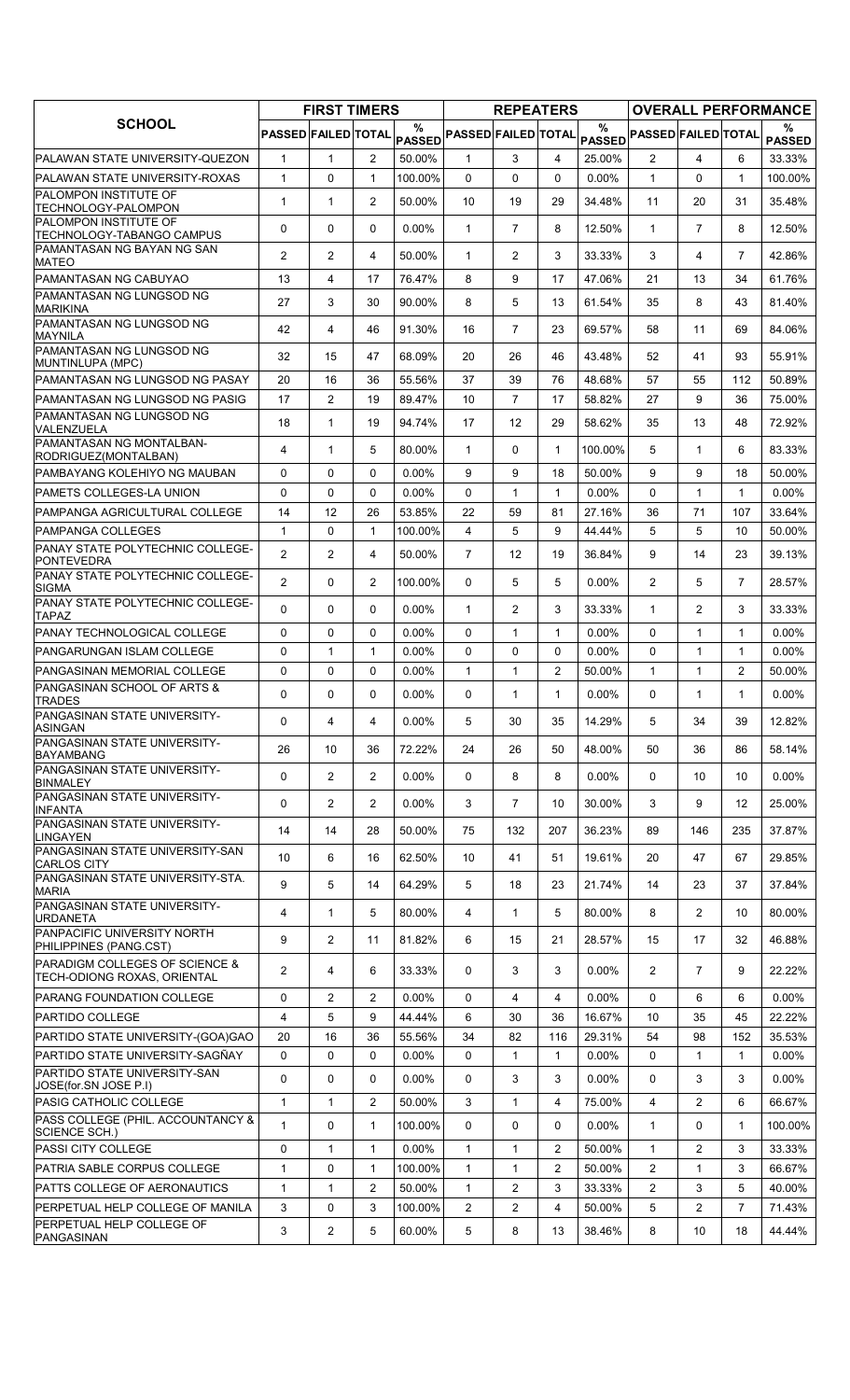|                                                                    |                            | <b>FIRST TIMERS</b> |                |                    |                            | <b>REPEATERS</b>      |                |                    |                            |                |                | <b>OVERALL PERFORMANCE</b> |
|--------------------------------------------------------------------|----------------------------|---------------------|----------------|--------------------|----------------------------|-----------------------|----------------|--------------------|----------------------------|----------------|----------------|----------------------------|
| <b>SCHOOL</b>                                                      | <b>PASSED FAILED TOTAL</b> |                     |                | %<br><b>PASSED</b> | <b>PASSED FAILED TOTAL</b> |                       |                | %<br><b>PASSED</b> | <b>PASSED FAILED TOTAL</b> |                |                | %<br><b>PASSED</b>         |
| PERPETUAL HELP PARAMEDICAL<br><b>SCHOOL</b>                        | $\mathbf{1}$               | 0                   | $\mathbf{1}$   | 100.00%            | $\mathbf{0}$               | 0                     | 0              | 0.00%              | $\mathbf{1}$               | $\Omega$       | 1              | 100.00%                    |
| PHILIPPINE ADVENT COLLEGE, INC.                                    | 4                          | 3                   | $\overline{7}$ | 57.14%             | 0                          | 8                     | 8              | $0.00\%$           | 4                          | 11             | 15             | 26.67%                     |
| PHILIPPINE AIR FORCE COLLEGE OF<br>AERONAUTICS-PAMPANGA            | $\Omega$                   | $\Omega$            | $\mathbf{0}$   | $0.00\%$           | $\mathbf{1}$               | $\mathbf 1$           | $\overline{2}$ | 50.00%             | $\mathbf{1}$               | $\mathbf{1}$   | $\overline{2}$ | 50.00%                     |
| PHILIPPINE BAPTIST THEOLOGICAL<br><b>COLLEGE</b>                   | $\Omega$                   | 0                   | $\mathbf{0}$   | $0.00\%$           | $\mathbf{1}$               | 0                     | $\mathbf{1}$   | 100.00%            | $\mathbf{1}$               | 0              | $\mathbf{1}$   | 100.00%                    |
| PHILIPPINE CAMBRIDGE SCH.OF<br>LAW, ARTS, SCIENCES, BUS ECO & TECH | 5                          | 5                   | 10             | 50.00%             | 3                          | 3                     | 6              | 50.00%             | 8                          | 8              | 16             | 50.00%                     |
| PHILIPPINE CHRISTIAN UNIVERSITY-<br><b>DASMARINAS</b>              | 4                          | 3                   | $\overline{7}$ | 57.14%             | 14                         | 15                    | 29             | 48.28%             | 18                         | 18             | 36             | 50.00%                     |
| PHILIPPINE CHRISTIAN UNIVERSITY-<br>MANILA                         | $\overline{7}$             | 6                   | 13             | 53.85%             | 8                          | 25                    | 33             | 24.24%             | 15                         | 31             | 46             | 32.61%                     |
| PHILIPPINE COLLEGE FOUNDATION                                      | $\Omega$                   | $\overline{2}$      | 2              | $0.00\%$           | $\Omega$                   | 0                     | $\Omega$       | 0.00%              | $\Omega$                   | $\overline{2}$ | $\overline{2}$ | $0.00\%$                   |
| PHILIPPINE COLLEGE OF CRIMINOLOGY                                  | 0                          | 1                   | $\mathbf{1}$   | $0.00\%$           | $\mathbf{1}$               | 2                     | 3              | 33.33%             | $\mathbf{1}$               | 3              | 4              | 25.00%                     |
| PHILIPPINE COLLEGE OF HEALTH &<br><b>SCIENCES</b>                  | 2                          | 0                   | 2              | 100.00%            | 3                          | 0                     | 3              | 100.00%            | 5                          | 0              | 5              | 100.00%                    |
| PHILIPPINE COLLEGE OF SCIENCE &<br>TECHNOLOGY-CALASIAO             | $\Omega$                   | 3                   | 3              | $0.00\%$           | 0                          | 6                     | 6              | 0.00%              | 0                          | 9              | 9              | $0.00\%$                   |
| PHILIPPINE COLLEGE OF TECHNOLOGY                                   | $\mathbf{1}$               | $\mathbf{1}$        | 2              | 50.00%             | $\Omega$                   | $\mathbf{1}$          | $\mathbf{1}$   | $0.00\%$           | $\mathbf{1}$               | $\overline{2}$ | 3              | 33.33%                     |
| PHILIPPINE COMPUTER COLLEGE                                        | 0                          | 0                   | $\mathbf 0$    | $0.00\%$           | 0                          | $\mathbf{1}$          | $\mathbf{1}$   | 0.00%              | $\Omega$                   | 1              | 1              | $0.00\%$                   |
| PHILIPPINE HARVARDIAN COLLEGE                                      | $\Omega$                   | $\mathbf{1}$        | $\mathbf{1}$   | $0.00\%$           | $\mathbf{1}$               | 3                     | 4              | 25.00%             | $\mathbf{1}$               | 4              | 5              | 20.00%                     |
| PHILIPPINE MARITIME INSTITUTE-BOHOL                                | $\mathbf{1}$               | 0                   | $\mathbf{1}$   | 100.00%            | $\Omega$                   | $\mathbf{1}$          | $\mathbf{1}$   | $0.00\%$           | $\mathbf{1}$               | $\mathbf{1}$   | $\overline{2}$ | 50.00%                     |
| PHILIPPINE MARITIME INSTITUTE-<br><b>MANILA</b>                    | 3                          | $\overline{4}$      | $\overline{7}$ | 42.86%             | $\mathbf{1}$               | 4                     | 5              | 20.00%             | $\overline{4}$             | 8              | 12             | 33.33%                     |
| PHILIPPINE MISSIONARY INSTITUTE                                    | 3                          | 0                   | 3              | 100.00%            | $\overline{2}$             | 3                     | 5              | 40.00%             | 5                          | 3              | 8              | 62.50%                     |
| PHILIPPINE NORMAL UNIVERSITY-<br>AGUSAN                            | $\overline{7}$             | $\mathbf{1}$        | 8              | 87.50%             | 14                         | 14                    | 28             | 50.00%             | 21                         | 15             | 36             | 58.33%                     |
| PHILIPPINE NORMAL UNIVERSITY-CADIZ<br>CITY                         | $\overline{7}$             | 0                   | $\overline{7}$ | 100.00%            | 5                          | 14                    | 19             | 26.32%             | 12                         | 14             | 26             | 46.15%                     |
| PHILIPPINE NORMAL UNIVERSITY-<br>ISABELA                           | 15                         | 3                   | 18             | 83.33%             | 27                         | 26                    | 53             | 50.94%             | 42                         | 29             | 71             | 59.15%                     |
| PHILIPPINE NORMAL UNIVERSITY-LOPEZ                                 | $\mathbf{1}$               | 0                   | $\mathbf{1}$   | 100.00%            | $\overline{7}$             | 15                    | 22             | 31.82%             | 8                          | 15             | 23             | 34.78%                     |
| PHILIPPINE NORMAL UNIVERSITY-<br><b>MANILA</b>                     | 87                         | 8                   | 95             | 91.58%             | 33                         | 23                    | 56             | 58.93%             | 120                        | 31             | 151            | 79.47%                     |
| PHILIPPINE SCHOOL OF BUSINESS<br>ADMINISTRATION-MANILA             | $\overline{2}$             | $\Omega$            | 2              | 100.00%            | $\Omega$                   | $\mathbf{1}$          | $\mathbf{1}$   | 0.00%              | 2                          | $\mathbf{1}$   | 3              | 66.67%                     |
| PHILIPPINE SCHOOL OF BUSINESS<br>ADMINISTRATION-QUEZON CITY        | $\mathbf{1}$               | 0                   | 1              | 100.00%            | 0                          | 3                     | 3              | $0.00\%$           | 1                          | 3              | 4              | 25.00%                     |
| PHILIPPINE STATE COLLEGE OF<br>AERONAUTICS-LAPU-LAPU CITY          | 5                          | 3                   | 8              | 62.50%             | 4                          | 9                     | 13             | 30.77%             | 9                          | 12             | 21             | 42.86%                     |
| PHILIPPINE STATE COLLEGE OF<br>AERONAUTICS-PASAY                   | 0                          | 3                   | 3              | 0.00%              | 8                          | 6                     | 14             | 57.14%             | 8                          | 9              | 17             | 47.06%                     |
| PHILIPPINE STATE COLLEGE OF<br>AERONAUTICS-SN.FERNANDO AIR BASE    | 1                          | $\mathbf{1}$        | $\overline{2}$ | 50.00%             | $\mathbf{1}$               | $\overline{c}$        | 3              | 33.33%             | $\overline{2}$             | 3              | 5              | 40.00%                     |
| PHILIPPINE UNION COLLEGE-NAGA CITY                                 | 0                          | 0                   | $\mathbf{0}$   | $0.00\%$           | 4                          | 0                     | 4              | 100.00%            | $\overline{4}$             | $\Omega$       | 4              | 100.00%                    |
| PHILIPPINE WOMEN'S COLLEGE OF<br><b>DAVAO</b>                      | $\overline{2}$             | 4                   | 6              | 33.33%             | 0                          | $\mathbf{2}^{\prime}$ | 2              | $0.00\%$           | $\overline{2}$             | 6              | 8              | 25.00%                     |
| PHILIPPINE WOMEN'S UNIVERSITY-<br><b>MANILA</b>                    | 9                          | $\mathbf{1}$        | 10             | 90.00%             | $\mathbf{0}$               | 5                     | 5              | $0.00\%$           | 9                          | 6              | 15             | 60.00%                     |
| PHILIPPINE WOMEN'S UNIVERSITY-<br>QUEZON CITY                      | $\overline{2}$             | 0                   | $\overline{2}$ | 100.00%            | $\mathbf{0}$               | 0                     | 0              | $0.00\%$           | $\overline{2}$             | 0              | $\overline{2}$ | 100.00%                    |
| PILAR COLLEGE                                                      | $\mathbf{1}$               | 0                   | $\mathbf{1}$   | 100.00%            | $\Omega$                   | $\overline{2}$        | $\overline{2}$ | 0.00%              | $\mathbf{1}$               | $\overline{2}$ | 3              | 33.33%                     |
| PILGRIM CHRISTIAN COLLEGE                                          | 0                          | $\mathbf{1}$        | $\mathbf{1}$   | $0.00\%$           | 0                          | 5                     | 5              | 0.00%              | 0                          | 6              | 6              | $0.00\%$                   |
| PILI CAPITAL EDUCATIONAL CENTER                                    | 0                          | 0                   | $\mathbf 0$    | $0.00\%$           | 0                          | $\overline{2}$        | $\overline{2}$ | 0.00%              | 0                          | $\overline{2}$ | $\overline{2}$ | $0.00\%$                   |
| PINES CITY COLLEGE (PCEC)                                          | 18                         | 0                   | 18             | 100.00%            | $\mathbf{1}$               | 1                     | $\overline{2}$ | 50.00%             | 19                         | $\mathbf 1$    | 20             | 95.00%                     |
| PIUS XII INSTITUTE                                                 | 0                          | 0                   | $\Omega$       | $0.00\%$           | $\overline{2}$             | 6                     | 8              | 25.00%             | $\overline{2}$             | 6              | 8              | 25.00%                     |
| PLT COLLEGE, INC                                                   | $\mathbf{1}$               | $\overline{c}$      | 3              | 33.33%             | $\mathbf{1}$               | 3                     | 4              | 25.00%             | $\overline{2}$             | 5              | $\overline{7}$ | 28.57%                     |
| POLANGUI COMMUNITY COLLEGE                                         | 10                         | 15                  | 25             | 40.00%             | 21                         | 52                    | 73             | 28.77%             | 31                         | 67             | 98             | 31.63%                     |
| POLYTECHNIC COLLEGE OF LA UNION                                    | $\mathbf 0$                | 0                   | 0              | $0.00\%$           | 0                          | 3                     | 3              | $0.00\%$           | 0                          | 3              | 3              | $0.00\%$                   |
| POLYTECHNIC INSTITUTE OF TABACO                                    | 0                          | 0                   | $\mathbf 0$    | $0.00\%$           | 0                          | $\overline{2}$        | $\overline{2}$ | 0.00%              | 0                          | 2              | $\overline{2}$ | $0.00\%$                   |
| POLYTECHNIC STATE COLLEGE OF<br>ANTIQUE-HAMTIC, ANTIQUE            | 0                          | 0                   | 0              | $0.00\%$           | $\mathbf{1}$               | 1                     | $\overline{2}$ | 50.00%             | $\mathbf{1}$               | 1              | $\overline{2}$ | 50.00%                     |
| POLYTECHNIC STATE COLLEGE OF<br>ANTIQUE-SIBALOM                    | 1                          | 0                   | $\mathbf{1}$   | 100.00%            | $\overline{2}$             | 5                     | $\overline{7}$ | 28.57%             | 3                          | 5              | 8              | 37.50%                     |
| POLYTECHNIC STATE COLLEGE OF<br>ANTIQUE-TARIO LIM RUIZ CAMPUS      | $\mathbf{1}$               | 0                   | $\mathbf{1}$   | 100.00%            | $\mathbf{0}$               | 3                     | 3              | $0.00\%$           | $\mathbf{1}$               | 3              | 4              | 25.00%                     |
| POLYTECHNIC UNIVERSITY OF THE<br>PHILIPPINES-BATAAN                | 3                          | 5                   | 8              | 37.50%             | 18                         | 35                    | 53             | 33.96%             | 21                         | 40             | 61             | 34.43%                     |
| POLYTECHNIC UNIVERSITY OF THE<br>PHILIPPINES-COMMONWEALTH          | 28                         | $12 \overline{ }$   | 40             | 70.00%             | 3                          | 8                     | 11             | 27.27%             | 31                         | 20             | 51             | 60.78%                     |
| POLYTECHNIC UNIVERSITY OF THE<br>PHILIPPINES-LOPEZ                 | 4                          | 6                   | 10             | 40.00%             | 12 <sup>°</sup>            | 25                    | 37             | 32.43%             | 16                         | 31             | 47             | 34.04%                     |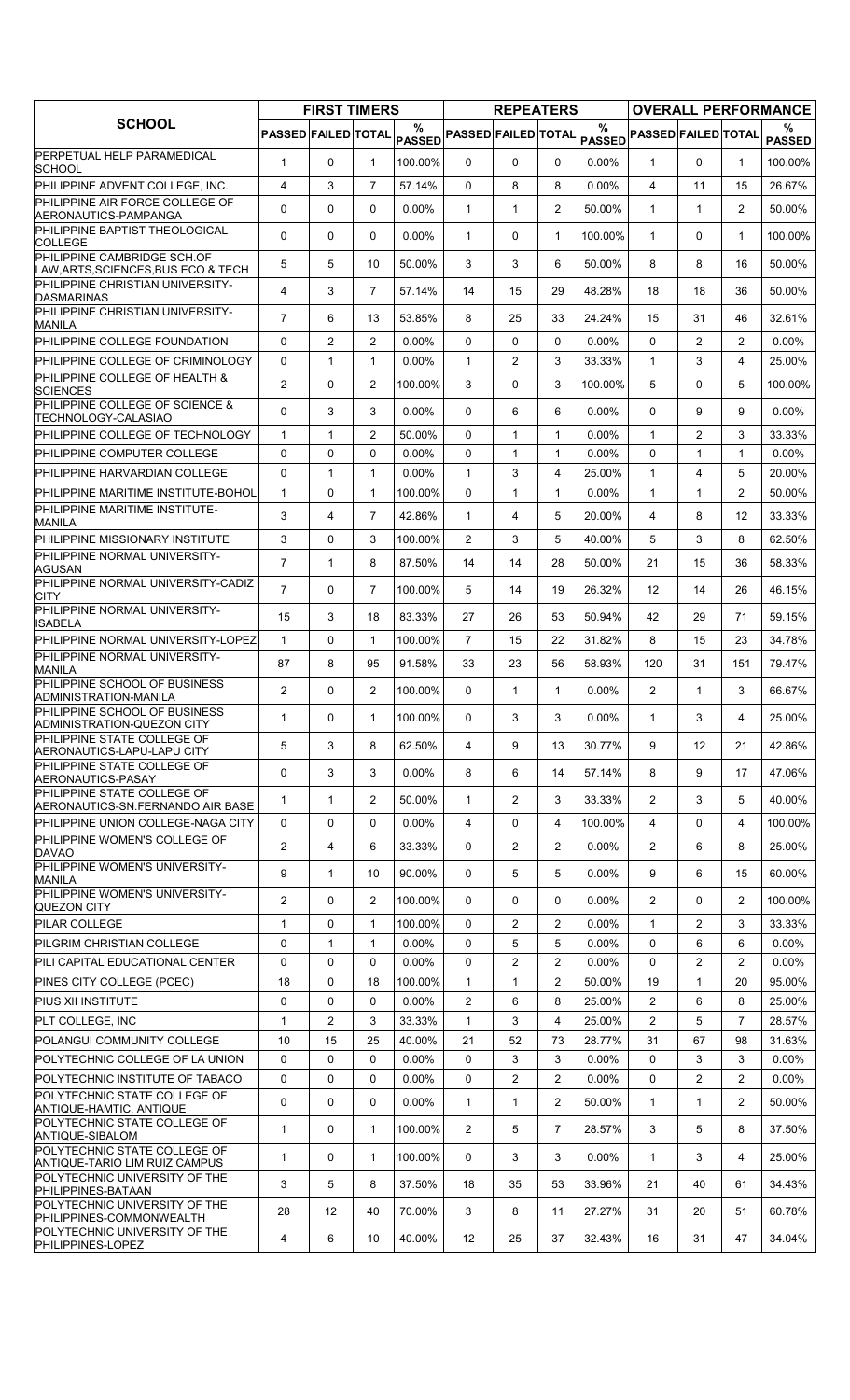|                                                                    |                            | <b>FIRST TIMERS</b> |                |                    |                            | <b>REPEATERS</b> |                |          |                            |                   |                | <b>OVERALL PERFORMANCE</b> |
|--------------------------------------------------------------------|----------------------------|---------------------|----------------|--------------------|----------------------------|------------------|----------------|----------|----------------------------|-------------------|----------------|----------------------------|
| <b>SCHOOL</b>                                                      | <b>PASSED FAILED TOTAL</b> |                     |                | %<br><b>PASSED</b> | <b>PASSED FAILED TOTAL</b> |                  |                | $\%$     | PASSED PASSED FAILED TOTAL |                   |                | %<br><b>PASSED</b>         |
| <b>POLYTECHNIC UNIVERSITY OF THE</b><br>PHILIPPINES-MAIN-STA. MESA | 98                         | 30                  | 128            | 76.56%             | 48                         | 66               | 114            | 42.11%   | 146                        | 96                | 242            | 60.33%                     |
| POLYTECHNIC UNIVERSITY OF THE<br>PHILIPPINES-MARAGONDON            | 15                         | 8                   | 23             | 65.22%             | 21                         | 30               | 51             | 41.18%   | 36                         | 38                | 74             | 48.65%                     |
| POLYTECHNIC UNIVERSITY OF THE<br>PHILIPPINES-MULANAY               | 11                         | 9                   | 20             | 55.00%             | 12                         | 35               | 47             | 25.53%   | 23                         | 44                | 67             | 34.33%                     |
| POLYTECHNIC UNIVERSITY OF THE<br>PHILIPPINES-RAGAY                 | 5                          | 10                  | 15             | 33.33%             | 18                         | 64               | 82             | 21.95%   | 23                         | 74                | 97             | 23.71%                     |
| POLYTECHNIC UNIVERSITY OF THE<br>PHILIPPINES-SAN PEDRO             | 22                         | 6                   | 28             | 78.57%             | 9                          | $\overline{2}$   | 11             | 81.82%   | 31                         | 8                 | 39             | 79.49%                     |
| POLYTECHNIC UNIVERSITY OF THE<br>PHILIPPINES-STA MARIA, BULACAN    | 21                         | 10                  | 31             | 67.74%             | 5                          | 13               | 18             | 27.78%   | 26                         | 23                | 49             | 53.06%                     |
| POLYTECHNIC UNIVERSITY OF THE<br>PHILIPPINES-STA. ROSA             | 30                         | 3                   | 33             | 90.91%             | 8                          | 9                | 17             | 47.06%   | 38                         | $12 \overline{ }$ | 50             | 76.00%                     |
| POLYTECHNIC UNIVERSITY OF THE<br>PHILIPPINES-STO. TOMAS            | 10                         | 8                   | 18             | 55.56%             | 11                         | 16               | 27             | 40.74%   | 21                         | 24                | 45             | 46.67%                     |
| POLYTECHNIC UNIVERSITY OF THE<br>PHILIPPINES-TAGUIG                | $\overline{7}$             | 0                   | $\overline{7}$ | 100.00%            | 6                          | 6                | 12             | 50.00%   | 13                         | 6                 | 19             | 68.42%                     |
| POLYTECHNIC UNIVERSITY OF THE<br>PHILIPPINES-UNISAN                | 9                          | 13                  | 22             | 40.91%             | 16                         | 46               | 62             | 25.81%   | 25                         | 59                | 84             | 29.76%                     |
| <b>PRESBYTERIAN THEOLOGICAL</b><br><b>SEMINARY</b>                 | $\mathbf{1}$               | 0                   | $\mathbf{1}$   | 100.00%            | 0                          | 0                | 0              | 0.00%    | $\mathbf{1}$               | $\Omega$          | $\mathbf{1}$   | 100.00%                    |
| QUEZON ACADEMY-BULAN                                               | $\mathbf{1}$               | $\mathbf{1}$        | $\overline{2}$ | 50.00%             | $\Omega$                   | $\mathbf{1}$     | $\mathbf{1}$   | 0.00%    | $\mathbf{1}$               | $\overline{2}$    | 3              | 33.33%                     |
| QUEZON COLLEGES OF SOUTHERN<br><b>PHILLIPINES</b>                  | $\overline{2}$             | 13                  | 15             | 13.33%             | 5                          | 45               | 50             | 10.00%   | $\overline{7}$             | 58                | 65             | 10.77%                     |
| QUEZON INSTITUTE OF TECHNOLOGY                                     | 0                          | 0                   | $\Omega$       | $0.00\%$           | $\Omega$                   | $\mathbf{1}$     | $\mathbf{1}$   | 0.00%    | $\Omega$                   | $\mathbf{1}$      | $\mathbf{1}$   | $0.00\%$                   |
| QUEZON NATIONAL AGRICULTURAL<br><b>SCHOOL</b>                      | 0                          | 0                   | $\Omega$       | $0.00\%$           | $\mathbf{1}$               | $\mathbf{1}$     | $\overline{2}$ | 50.00%   | $\mathbf{1}$               | 1                 | $\overline{2}$ | 50.00%                     |
| QUEZONIAN EDUCATIONAL COLLEGE                                      | 3                          | 2                   | 5              | 60.00%             | 4                          | 9                | 13             | 30.77%   | $\overline{7}$             | 11                | 18             | 38.89%                     |
| QUIRINO POLYTECHNIC COLLEGE                                        | 6                          | 2                   | 8              | 75.00%             | $\overline{4}$             | 8                | 12             | 33.33%   | 10                         | 10                | 20             | 50.00%                     |
| QUIRINO STATE COLLEGE                                              | 5                          | 6                   | 11             | 45.45%             | 10                         | 9                | 19             | 52.63%   | 15                         | 15                | 30             | 50.00%                     |
| IR. G. DE CASTRO COLLEGES                                          | 3                          | 2                   | 5              | 60.00%             | $\overline{7}$             | 17               | 24             | 29.17%   | 10                         | 19                | 29             | 34.48%                     |
| <b>RAMON MAGSAYSAY MEMORIAL</b><br><b>COLLEGES</b>                 | 4                          | 4                   | 8              | 50.00%             | 8                          | 30               | 38             | 21.05%   | 12                         | 34                | 46             | 26.09%                     |
| RAMON MAGSAYSAY TECHNOLOGICAL<br>UNIVERSITY-BOTOLAN CAMPUS         | $\Omega$                   | 0                   | $\Omega$       | $0.00\%$           | $\overline{2}$             | 3                | 5              | 40.00%   | $\overline{2}$             | 3                 | 5              | 40.00%                     |
| <b>RAMON MAGSAYSAY TECHNOLOGICAL</b><br>UNIVERSITY-CANDELARIA      | 0                          | $\mathbf{1}$        | $\mathbf{1}$   | 0.00%              | 0                          | 4                | 4              | 0.00%    | $\Omega$                   | 5                 | 5              | $0.00\%$                   |
| RAMON MAGSAYSAY TECHNOLOGICAL<br>UNIVERSITY-CASTILLEJOS            | 3                          | $\mathbf{1}$        | 4              | 75.00%             | 4                          | 5                | 9              | 44.44%   | $\overline{7}$             | 6                 | 13             | 53.85%                     |
| RAMON MAGSAYSAY TECHNOLOGICAL<br>UNIVERSITY-IBA                    | 15                         | 12                  | 27             | 55.56%             | 11                         | 40               | 51             | 21.57%   | 26                         | 52                | 78             | 33.33%                     |
| RAMON MAGSAYSAY TECHNOLOGICAL<br>UNIVERSITY-SAN MARCELINO          | $\mathbf{1}$               | $\overline{2}$      | 3              | 33.33%             | 6                          | 11               | 17             | 35.29%   | $\overline{7}$             | 13                | 20             | 35.00%                     |
| RAMON MAGSAYSAY TECHNOLOGICAL<br>UNIVERSITY-STA. CRUZ              | 4                          | $\overline{2}$      | 6              | 66.67%             | 3                          | 4                | $\overline{7}$ | 42.86%   | $\overline{7}$             | 6                 | 13             | 53.85%                     |
| <b>RAPU-RAPU COMMUNITY COLLEGE</b>                                 | $\overline{2}$             | $\mathbf 0$         | $\overline{c}$ | 100.00%            | 1                          | 4                | 5              | 20.00%   | 3                          | $\overline{4}$    | $\overline{7}$ | 42.86%                     |
| <b>RC-AL KHWARIZMI INTERNATIONAL</b><br><b>COLLEGE</b>             | 1                          | $\mathbf{1}$        | 2              | 50.00%             | 0                          | 0                | 0              | $0.00\%$ | $\mathbf{1}$               | $\mathbf 1$       | $\overline{2}$ | 50.00%                     |
| <b>REGINA MONDI COLLEGE, INC</b>                                   | $\mathbf{1}$               | 0                   | $\mathbf{1}$   | 100.00%            | 0                          | 0                | 0              | $0.00\%$ | $\mathbf{1}$               | 0                 | $\mathbf{1}$   | 100.00%                    |
| <b>IREGIONAL MADRASAH GRADUATE</b><br><b>ACADEMY</b>               | 0                          | 0                   | 0              | $0.00\%$           | 0                          | $\mathbf{1}$     | $\mathbf{1}$   | 0.00%    | 0                          | $\mathbf{1}$      | $\mathbf{1}$   | $0.00\%$                   |
| <b>REGIS MARIE COLLEGE</b>                                         | $\overline{2}$             | 0                   | $\overline{2}$ | 100.00%            | $\mathbf{2}$               | 4                | 6              | 33.33%   | $\overline{4}$             | 4                 | 8              | 50.00%                     |
| <b>REMEDIOS T. ROMUALDEZ MEDICAL</b><br>FOUNDATION                 | 1                          | 0                   | 1              | 100.00%            | 0                          | 0                | 0              | $0.00\%$ | $\mathbf{1}$               | 0                 | 1              | 100.00%                    |
| REPUBLIC CENTRAL COLLEGES                                          | $\overline{c}$             | 3                   | 5              | 40.00%             | 11                         | 21               | 32             | 34.38%   | 13                         | 24                | 37             | 35.14%                     |
| <b>REPUBLIC COLLEGES</b>                                           | 1                          | 0                   | 1              | 100.00%            | 0                          | 6                | 6              | 0.00%    | $\mathbf{1}$               | 6                 | $\overline{7}$ | 14.29%                     |
| REPUBLICAN COLLEGE                                                 | 0                          | $\Omega$            | $\Omega$       | $0.00\%$           | $\mathbf{1}$               | 9                | 10             | 10.00%   | $\mathbf{1}$               | 9                 | 10             | 10.00%                     |
| RIVERSIDE COLLEGE                                                  | $\overline{c}$             | 1                   | 3              | 66.67%             | 0                          | 2                | 2              | $0.00\%$ | 2                          | 3                 | 5              | 40.00%                     |
| RIZAL COLLEGE OF LAGUNA                                            | 3                          | $\mathbf{1}$        | 4              | 75.00%             | 2                          | 10               | 12             | 16.67%   | 5                          | 11                | 16             | 31.25%                     |
| RIZAL COLLEGE OF TAAL                                              | 4                          | $\overline{7}$      | 11             | 36.36%             | 12                         | 39               | 51             | 23.53%   | 16                         | 46                | 62             | 25.81%                     |
| RIZAL MARINE & TECHNO-COMPUTER<br>COLL-INFANTA, QUEZON             | 0                          | 2                   | $\overline{2}$ | $0.00\%$           | 0                          | $\mathbf{1}$     | $\mathbf{1}$   | 0.00%    | $\Omega$                   | 3                 | 3              | $0.00\%$                   |
| <b>RIZAL MEMORIAL COLLEGE</b>                                      | $\overline{2}$             | 3                   | 5              | 40.00%             | 8                          | 37               | 45             | 17.78%   | 10                         | 40                | 50             | 20.00%                     |
| RIZAL TECHNOLOGICAL UNIVERSITY                                     | 44                         | 9                   | 53             | 83.02%             | 51                         | 77               | 128            | 39.84%   | 95                         | 86                | 181            | 52.49%                     |
| ROGATIONIST COLLEGE                                                | 8                          | 0                   | 8              | 100.00%            | 5                          | $\overline{2}$   | $\overline{7}$ | 71.43%   | 13                         | $\overline{2}$    | 15             | 86.67%                     |
| ROGATIONIST SEMINARY COLLEGE -<br><b>CEBU CITY</b>                 | 1                          | $\mathbf 0$         | 1              | 100.00%            | 0                          | 0                | 0              | 0.00%    | $\mathbf{1}$               | 0                 | $\mathbf{1}$   | 100.00%                    |
| ROMBLON STATE COLLEGE-(SIBUYAN<br>PC)-SAN FERNANDO                 | 4                          | 4                   | 8              | 50.00%             | $\overline{2}$             | 17               | 19             | 10.53%   | 6                          | 21                | 27             | 22.22%                     |
| <b>ROMBLON STATE COLLEGE-</b><br>CAJIDIONGAN                       | 0                          | 1                   | 1              | $0.00\%$           | 2                          | 4                | 6              | 33.33%   | 2                          | 5                 | $\overline{7}$ | 28.57%                     |
| ROMBLON STATE COLLEGE-CALATRAVA                                    | 0                          | 0                   | 0              | $0.00\%$           | 0                          | 8                | 8              | $0.00\%$ | 0                          | 8                 | 8              | $0.00\%$                   |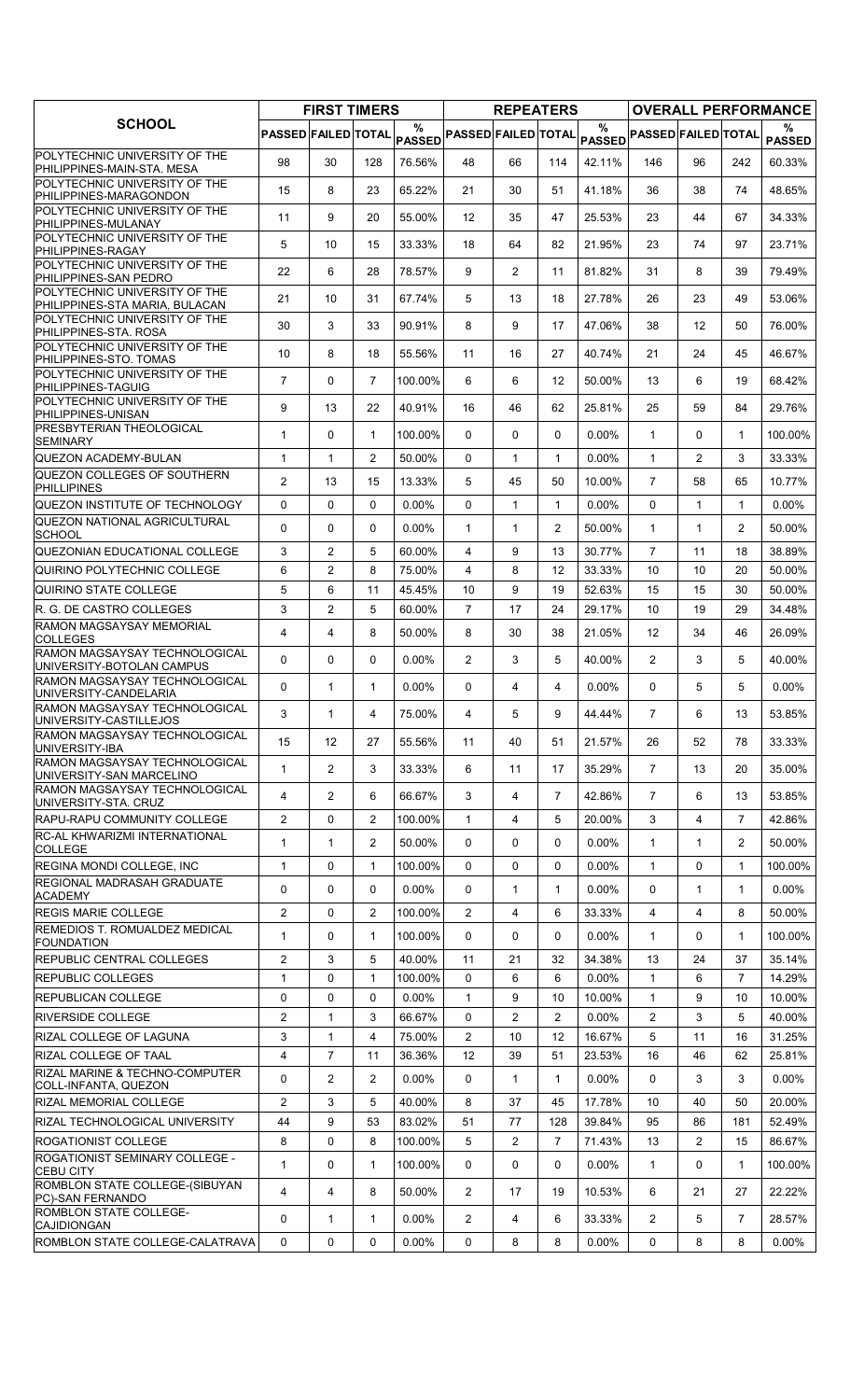|                                                                    |                                | <b>FIRST TIMERS</b> |                |                  |                                                                               | <b>REPEATERS</b> |                |                  |                            |                |                | <b>OVERALL PERFORMANCE</b> |
|--------------------------------------------------------------------|--------------------------------|---------------------|----------------|------------------|-------------------------------------------------------------------------------|------------------|----------------|------------------|----------------------------|----------------|----------------|----------------------------|
| <b>SCHOOL</b>                                                      | PASSED FAILED TOTAL            |                     |                | %                | $\mathsf{PAS\widetilde{SED}} \mathsf{PASSED} \mathsf{FAILED} \mathsf{TOTAL} $ |                  |                | %                | PASSED PASSED FAILED TOTAL |                |                | %<br><b>PASSED</b>         |
| ROMBLON STATE COLLEGE-FERROL                                       | 0                              | 1                   | 1              | $0.00\%$         | 0                                                                             | $\mathbf{1}$     | $\mathbf{1}$   | $0.00\%$         | $\Omega$                   | $\overline{2}$ | $\overline{2}$ | $0.00\%$                   |
| ROMBLON STATE COLLEGE-ODIONGAN                                     | $\overline{4}$                 | 9                   | 13             | 30.77%           | 33                                                                            | 77               | 110            | 30.00%           | 37                         | 86             | 123            | 30.08%                     |
| ROMBLON STATE COLLEGE-SAN<br><b>AGUSTIN</b>                        | 0                              | $\mathbf 0$         | $\Omega$       | $0.00\%$         | $\Omega$                                                                      | 3                | 3              | $0.00\%$         | $\mathbf{0}$               | 3              | 3              | $0.00\%$                   |
| ROMBLON STATE COLLEGE-SAWANG<br><b>CAMPUS</b>                      | $\overline{2}$                 | 2                   | 4              | 50.00%           | 8                                                                             | 18               | 26             | 30.77%           | 10                         | 20             | 30             | 33.33%                     |
| ROMBLON STATE COLLEGE-STA. FE                                      | $\mathbf{1}$                   | 1                   | $\overline{2}$ | 50.00%           | 2                                                                             | $\overline{4}$   | 6              | 33.33%           | 3                          | 5              | 8              | 37.50%                     |
| ROMBLON STATE COLLEGE-STA, MARIA                                   | 0                              | $\mathbf 0$         | 0              | 0.00%            | 0                                                                             | $\mathbf{1}$     | $\mathbf{1}$   | 0.00%            | $\Omega$                   | $\mathbf{1}$   | $\mathbf{1}$   | 0.00%                      |
| ROOSEVELT COLLEGE-CAINTA                                           | $\mathbf{1}$                   | $\mathbf{1}$        | 2              | 50.00%           | $\mathbf{1}$                                                                  | $\mathbf{1}$     | $\overline{2}$ | 50.00%           | $\overline{2}$             | $\overline{2}$ | $\overline{4}$ | 50.00%                     |
| ROOSEVELT COLLEGE-MARIKINA                                         | 2                              | 1                   | 3              | 66.67%           | $\mathbf{1}$                                                                  | $\overline{7}$   | 8              | 12.50%           | 3                          | 8              | 11             | 27.27%                     |
| ROXAS COLLEGE-ROXAS                                                | $\mathbf 0$                    | $\mathbf 0$         | 0              | 0.00%            | 5                                                                             | 19               | 24             | 20.83%           | 5                          | 19             | 24             | 20.83%                     |
| ROXAS MEMORIAL COLLEGE OF ARTS &<br><b>TRADE</b>                   | 0                              | 0                   | 0              | 0.00%            | 1                                                                             | 4                | 5              | 20.00%           | $\mathbf{1}$               | 4              | 5              | 20.00%                     |
| SABINI ESTATE AGRICULTURAL<br><b>COLLEGE</b>                       | $\Omega$                       | 0                   | $\Omega$       | $0.00\%$         | $\Omega$                                                                      | $\mathbf{1}$     | $\mathbf{1}$   | $0.00\%$         | $\mathbf{0}$               | $\mathbf{1}$   | $\mathbf{1}$   | $0.00\%$                   |
| SACRED HEART COLLEGE OF LUCENA<br>CITY, INC.                       | 8                              | $\mathbf{1}$        | 9              | 88.89%           | $\mathbf{1}$                                                                  | 8                | 9              | 11.11%           | 9                          | 9              | 18             | 50.00%                     |
| SACRED HEART SCHOOL-MISAMIS<br>OCCIDENTAL                          | $\overline{c}$                 | $\Omega$            | $\overline{2}$ | 100.00%          | 0                                                                             | $\overline{2}$   | $\overline{2}$ | $0.00\%$         | $\overline{2}$             | $\overline{2}$ | 4              | 50.00%                     |
| <b>SACRED HEART SEMINARY</b>                                       | $\mathbf{1}$                   | $\mathbf 0$         | $\mathbf{1}$   | 100.00%          | $\Omega$                                                                      | 0                | 0              | $0.00\%$         | $\mathbf{1}$               | $\Omega$       | $\mathbf{1}$   | 100.00%                    |
| SAINT ANNE COLLEGE LUCENA, INC.                                    | 0                              | 2                   | $\overline{c}$ | 0.00%            | $\mathbf{1}$                                                                  | 2                | 3              | 33.33%           | $\mathbf{1}$               | 4              | 5              | 20.00%                     |
| SAINT ANTHONY COLLEGE OF<br>TECHNOLOGY                             | 0                              | 2                   | $\overline{2}$ | $0.00\%$         | $\overline{2}$                                                                | 4                | 6              | 33.33%           | $\overline{2}$             | 6              | 8              | 25.00%                     |
| SAINT ANTHONY COLLEGE-CALAPAN                                      | $\mathbf{1}$                   | $\mathbf 0$         | $\mathbf{1}$   | 100.00%          | $\Omega$                                                                      | 0                | 0              | 0.00%            | $\mathbf{1}$               | $\Omega$       | $\mathbf{1}$   | 100.00%                    |
| <b>SAINT ANTHONY MARY CLARET</b><br><b>COLLEGE</b>                 | $\overline{2}$                 | 1                   | 3              | 66.67%           | $\mathbf{1}$                                                                  | 0                | $\mathbf{1}$   | 100.00%          | 3                          | $\mathbf{1}$   | 4              | 75.00%                     |
| SAINT ANTHONY'S COLLEGE-ANTIQUE                                    | 9                              | $\mathbf{1}$        | 10             | 90.00%           | 6                                                                             | 5                | 11             | 54.55%           | 15                         | 6              | 21             | 71.43%                     |
| SAINT ANTHONY'S COLLEGE-CAGAYAN                                    | $\mathbf{1}$                   | $\Omega$            | $\mathbf{1}$   | 100.00%          | $\overline{2}$                                                                | 3                | 5              | 40.00%           | 3                          | 3              | 6              | 50.00%                     |
| SAINT BENEDICT COLLEGE-COTABATO<br><b>CITY</b>                     | $\overline{2}$                 | 2                   | 4              | 50.00%           | $\mathbf{1}$                                                                  | $\mathbf{1}$     | $\overline{2}$ | 50.00%           | 3                          | 3              | 6              | 50.00%                     |
| SAINT BENEDICT INSTITUTE-VIGAN,                                    | 1                              | $\mathbf{1}$        | $\overline{2}$ | 50.00%           | $\Omega$                                                                      | 3                | 3              | $0.00\%$         | $\mathbf{1}$               | 4              | 5              | 20.00%                     |
| <b>ILOCOS SUR</b><br>SAINT BERNADETTE COLLEGE OF                   | 1                              | 0                   | 1              | 100.00%          | 1                                                                             | $\overline{2}$   | 3              | 33.33%           | $\overline{2}$             | $\overline{2}$ | 4              | 50.00%                     |
| <b>ALABANG</b><br>SAINT BRIDGET'S COLLEGE                          | $\mathbf{1}$                   | $\mathbf 0$         | $\mathbf{1}$   | 100.00%          | 5                                                                             | $\mathbf{1}$     | 6              | 83.33%           | 6                          | $\mathbf{1}$   | $\overline{7}$ | 85.71%                     |
| SAINT CATHERINE'S COLLEGE-CARCAR                                   | $\mathbf{1}$                   | 1                   | $\overline{2}$ | 50.00%           | 5                                                                             | $\overline{7}$   | 12             | 41.67%           | 6                          | 8              | 14             | 42.86%                     |
| SAINT COLUMBAN COLLEGE-PAGADIAN                                    | 12                             | 9                   | 21             | 57.14%           | 11                                                                            | 43               | 54             | 20.37%           | 23                         | 52             | 75             | 30.67%                     |
| CITY<br><b>SAINT COLUMBAN'S COLLEGE-</b>                           | 0                              | $\overline{2}$      | 2              | $0.00\%$         | 4                                                                             | 6                | 10             | 40.00%           | 4                          | 8              | 12             | 33.33%                     |
| LINGAYEN                                                           |                                |                     |                |                  |                                                                               |                  |                |                  |                            |                |                |                            |
| SAINT DOMINIC COLLEGE OF BATANES                                   | 1                              | 0                   | 1              | 100.00%          | 0                                                                             | $\mathbf{1}$     | $\mathbf{1}$   | $0.00\%$         | $\mathbf{1}$               | 1              | 2              | 50.00%                     |
| SAINT DOMINIC SAVIO COLLEGE                                        | 0                              | 2                   | 2              | $0.00\%$         | 0                                                                             | $\mathbf{1}$     | 1              | $0.00\%$         | $\mathbf 0$                | 3              | 3              | $0.00\%$                   |
| SAINT FERDINAND COLLEGE-ILAGAN<br><b>SAINT FRANCIS EDUCATIONAL</b> | 6                              | 3                   | 9              | 66.67%           | $\overline{7}$                                                                | 22               | 29             | 24.14%           | 13                         | 25             | 38             | 34.21%                     |
| INSTITUTE                                                          | $\overline{2}$                 | $\overline{2}$      | 4              | 50.00%           | 1                                                                             | $\overline{7}$   | 8              | 12.50%           | 3                          | 9              | 12             | 25.00%                     |
| SAINT FRANCIS OF ASSISI COLLEGE                                    | 2                              | 0                   | $\overline{c}$ | 100.00%          | 0                                                                             | $\mathbf{1}$     | 1              | $0.00\%$         | $\overline{2}$             | 1              | 3              | 66.67%                     |
| SAINT FRANCIS XAVIER COLLEGE                                       | 0                              | $\Omega$            | 0              | $0.00\%$         | $\mathbf{1}$                                                                  | $\overline{2}$   | 3              | 33.33%           | $\mathbf{1}$               | $\overline{2}$ | 3              | 33.33%                     |
| SAINT JOHN COLLEGE-CALAMBA                                         | 3                              | 1                   | 4              | 75.00%           | 2                                                                             | 4                | 6              | 33.33%           | 5                          | 5              | 10             | 50.00%                     |
| SAINT JOSEPH ACADEMY-CANLAON                                       | 0                              | 2                   | $\overline{2}$ | $0.00\%$         | 0                                                                             | 6                | 6              | 0.00%            | 0                          | 8              | 8              | $0.00\%$                   |
| SAINT JOSEPH COLLEGE OF BULACAN                                    | 3                              | 0                   | 3              | 100.00%          | 5                                                                             | 3                | 8              | 62.50%           | 8                          | 3              | 11             | 72.73%                     |
| SAINT JOSEPH COLLEGE-CAGAYAN<br>SAINT JOSEPH COLLEGE-ZAMBOANGA     | $\mathbf{2}$<br>$\overline{7}$ | 3<br>3              | 5<br>10        | 40.00%<br>70.00% | 1<br>6                                                                        | 3<br>3           | 4<br>9         | 25.00%<br>66.67% | 3<br>13                    | 6<br>6         | 9<br>19        | 33.33%<br>68.42%           |
| <b>DEL NORTE</b><br>SAINT JOSEPH INSTITUTE OF<br><b>TECHNOLOGY</b> | $\mathbf{1}$                   | $\mathbf 0$         | $\mathbf{1}$   | 100.00%          | $\overline{7}$                                                                | 9                | 16             | 43.75%           | 8                          | 9              | 17             | 47.06%                     |
| SAINT JOSEPH'S COLLEGE OF QUEZON                                   | $\mathbf{1}$                   | 0                   | 1              | 100.00%          | 0                                                                             | 0                | 0              | $0.00\%$         | $\mathbf{1}$               | 0              | $\mathbf{1}$   | 100.00%                    |
| CITY<br>SAINT JOSEPH'S COLLEGE-MAASIN                              | 3                              | $\mathbf{1}$        | 4              | 75.00%           | 8                                                                             | 12               | 20             | 40.00%           | 11                         | 13             | 24             | 45.83%                     |
| SAINT JOSEPH'S JUNIOR COLLEGE                                      | 0                              | 0                   | 0              | $0.00\%$         | 0                                                                             | $\mathbf{1}$     | 1              | $0.00\%$         | 0                          | 1              | $\mathbf{1}$   | $0.00\%$                   |
| SAINT JUDE COLLEGE-MANILA                                          | $\mathbf{1}$                   | 0                   | $\mathbf{1}$   | 100.00%          | 5                                                                             | $\mathbf{1}$     | 6              | 83.33%           | 6                          | $\mathbf{1}$   | $\overline{7}$ | 85.71%                     |
| SAINT JUDE THADDEUS INSTITUTE OF                                   | 0                              | 1                   | $\mathbf{1}$   | $0.00\%$         | 0                                                                             | 1                | $\mathbf{1}$   | $0.00\%$         | 0                          | $\overline{2}$ | $\overline{2}$ | $0.00\%$                   |
| <b>TECHNOLOGY</b><br>SAINT LOUIS ANNE COLLEGES OF SAN              | 1                              | 2                   | 3              | 33.33%           | 0                                                                             | $\mathbf{1}$     | $\mathbf{1}$   | $0.00\%$         | $\mathbf{1}$               | 3              | 4              | 25.00%                     |
| PEDRO, LAGUNA, INC<br>SAINT LOUIS COLLEGE OF BULANAO               | $\overline{7}$                 | 4                   | 11             | 63.64%           | $\overline{7}$                                                                | 14               | 21             | 33.33%           | 14                         | 18             | 32             | 43.75%                     |
| SAINT LOUIS COLLEGE OF SAN                                         | 5                              | 3                   | 8              | 62.50%           | 6                                                                             | 9                | 15             | 40.00%           | 11                         | 12             | 23             | 47.83%                     |
| <b>FERNANDO</b><br><b>SAINT LOUIS UNIVERSITY</b>                   | 95                             | 4                   | 99             | 95.96%           | 17                                                                            | 2                | 19             | 89.47%           | 112                        | 6              | 118            | 94.92%                     |
|                                                                    |                                |                     |                |                  |                                                                               |                  |                |                  |                            |                |                |                            |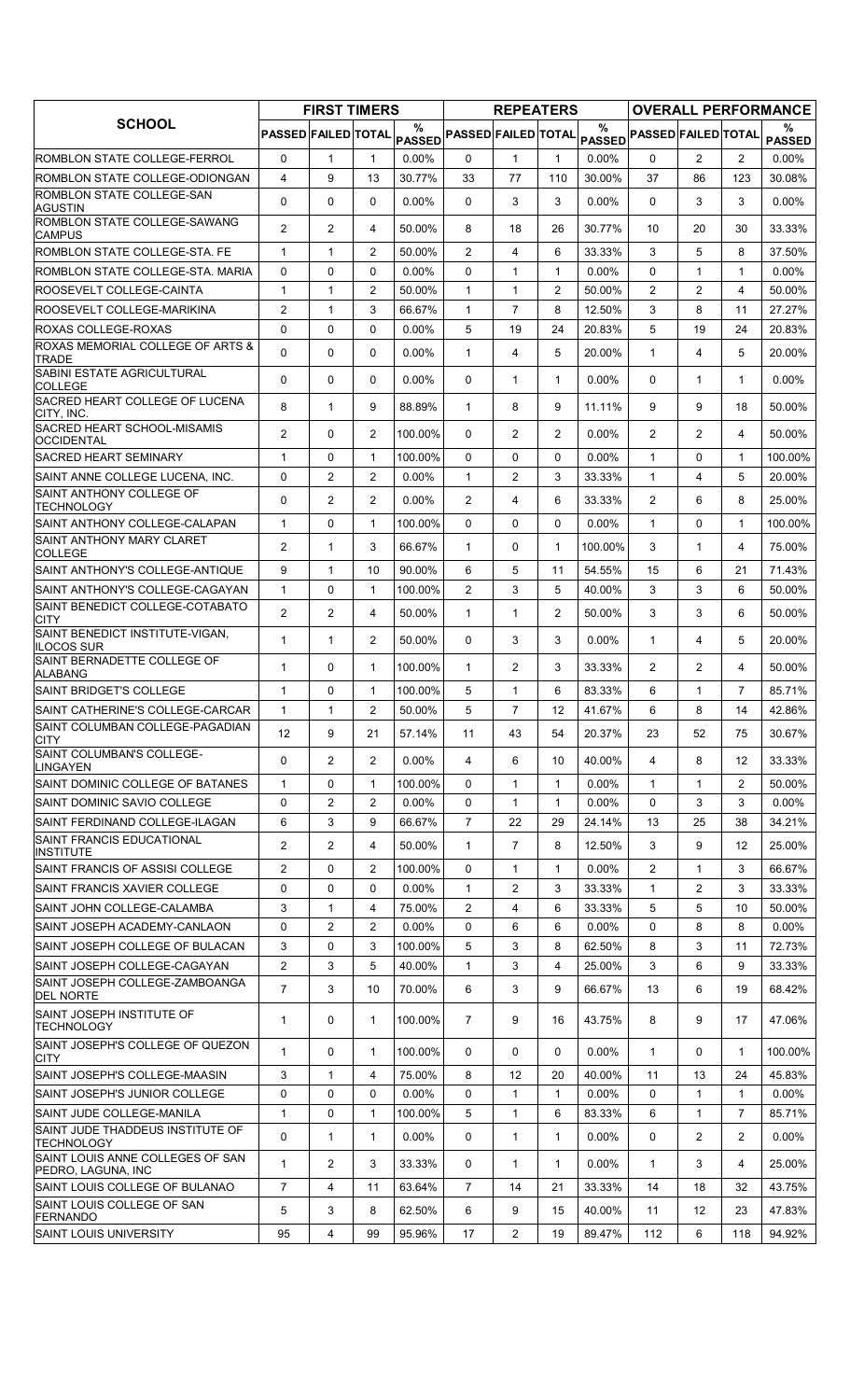|                                                             | <b>FIRST TIMERS</b>        |                |                | <b>REPEATERS</b>   |                            |                |                | <b>OVERALL PERFORMANCE</b> |                            |                |                |                    |
|-------------------------------------------------------------|----------------------------|----------------|----------------|--------------------|----------------------------|----------------|----------------|----------------------------|----------------------------|----------------|----------------|--------------------|
| <b>SCHOOL</b>                                               | <b>PASSED FAILED TOTAL</b> |                |                | %<br><b>PASSED</b> | <b>PASSED FAILED TOTAL</b> |                |                | $\%$                       | PASSED PASSED FAILED TOTAL |                |                | ℅<br><b>PASSED</b> |
| SAINT LOUISE DE MARILLAC COLLEGE<br>OF BOGO                 | $\mathbf{1}$               | $\Omega$       | $\mathbf{1}$   | 100.00%            | $\overline{2}$             | $\Omega$       | 2              | 100.00%                    | 3                          | $\Omega$       | 3              | 100.00%            |
| SAINT LOUISE DE MARILLAC COLLEGE<br>OF SORSOGON             | 4                          | $\mathbf{1}$   | 5              | 80.00%             | 6                          | 14             | 20             | 30.00%                     | 10                         | 15             | 25             | 40.00%             |
| SAINT LUKE'S SCHOOL OF MIDWIFERY &<br>PARAMEDICAL INSTITUTE | $\Omega$                   | 0              | $\Omega$       | 0.00%              | $\mathbf{0}$               | 1              | $\mathbf{1}$   | 0.00%                      | $\Omega$                   | $\mathbf 1$    | 1              | $0.00\%$           |
| <b>SAINT LUKES INSTITUTE</b>                                | 0                          | 0              | $\Omega$       | $0.00\%$           | $\Omega$                   | 5              | 5              | 0.00%                      | $\Omega$                   | 5              | 5              | $0.00\%$           |
| SAINT MARY'S COLLEGE (ST. JOSEPH'S<br>COLL.)-BORONGAN       | $\mathbf{1}$               | 0              | $\mathbf{1}$   | 100.00%            | 3                          | $\overline{7}$ | 10             | 30.00%                     | 4                          | $\overline{7}$ | 11             | 36.36%             |
| SAINT MARY'S COLLEGE OF<br>CATBALOGAN (SACRED HEART COLL.)  | 2                          | $\mathbf{1}$   | 3              | 66.67%             | $\overline{2}$             | 9              | 11             | 18.18%                     | 4                          | 10             | 14             | 28.57%             |
| SAINT MARY'S COLLEGE OF<br><b>MEYCAUAYAN</b>                | 2                          | $\overline{2}$ | 4              | 50.00%             | 4                          | 5              | 9              | 44.44%                     | 6                          | $\overline{7}$ | 13             | 46.15%             |
| SAINT MARY'S COLLEGE-BOAC                                   | $\Omega$                   | 0              | $\mathbf{0}$   | $0.00\%$           | $\Omega$                   | 1              | $\mathbf{1}$   | 0.00%                      | $\Omega$                   | $\mathbf{1}$   | $\mathbf{1}$   | $0.00\%$           |
| SAINT MARY'S COLLEGE-LABASON                                | 0                          | $\mathbf{1}$   | $\mathbf{1}$   | $0.00\%$           | $\Omega$                   | $\mathbf{1}$   | $\mathbf{1}$   | 0.00%                      | $\Omega$                   | $\overline{2}$ | $\overline{c}$ | $0.00\%$           |
| SAINT MARY'S COLLEGE-TAGUM                                  | 3                          | $\overline{c}$ | 5              | 60.00%             | 9                          | 11             | 20             | 45.00%                     | 12                         | 13             | 25             | 48.00%             |
| ISAINT MARY'S UNIVERSITY                                    | $\overline{7}$             | 5              | 12             | 58.33%             | 6                          | $\overline{7}$ | 13             | 46.15%                     | 13                         | 12             | 25             | 52.00%             |
| SAINT MICHAEL COLLEGE OF GUAGUA,                            | 2                          | 3              | 5              | 40.00%             | 4                          | 6              | 10             | 40.00%                     | 6                          | 9              | 15             | 40.00%             |
| INC.<br>SAINT MICHAEL COLLEGE OF CARAGA,                    |                            |                |                |                    |                            |                |                |                            |                            |                |                |                    |
| INC<br>SAINT MICHAEL COLLEGE-HINDANG,                       | $\Omega$                   | $\Omega$       | $\mathbf{0}$   | $0.00\%$           | $\mathbf{1}$               | 0              | $\mathbf{1}$   | 100.00%                    | $\mathbf{1}$               | 0              | $\mathbf{1}$   | 100.00%            |
| LEYTE                                                       | $\Omega$                   | 0              | $\mathbf{0}$   | 0.00%              | $\overline{2}$             | 4              | 6              | 33.33%                     | $\overline{2}$             | 4              | 6              | 33.33%             |
| SAINT MICHAEL'S COLLEGE OF LAGUNA                           | $\overline{2}$             | 0              | $\overline{2}$ | 100.00%            | 5                          | 1              | 6              | 83.33%                     | $\overline{7}$             | 1              | 8              | 87.50%             |
| SAINT MICHAEL'S COLLEGE-ILIGAN CITY                         | $\mathbf{1}$               | $\overline{7}$ | 8              | 12.50%             | 4                          | 14             | 18             | 22.22%                     | 5                          | 21             | 26             | 19.23%             |
| SAINT MICHAEL'S COLLEGE-SURIGAO<br><b>DEL SUR</b>           | $\Omega$                   | $\overline{2}$ | $\overline{2}$ | 0.00%              | 3                          | 0              | 3              | 100.00%                    | 3                          | $\overline{2}$ | 5              | 60.00%             |
| <b>SAINT PATRICK COLLEGE</b>                                | 0                          | $\mathbf{1}$   | $\mathbf{1}$   | $0.00\%$           | $\Omega$                   | $\Omega$       | $\Omega$       | $0.00\%$                   | $\Omega$                   | $\mathbf{1}$   | $\mathbf{1}$   | $0.00\%$           |
| SAINT PAUL BUSINESS SCHOOL OF<br><b>TACLOBAN</b>            | $\mathbf{1}$               | 0              | $\mathbf{1}$   | 100.00%            | 0                          | $\overline{2}$ | $\overline{2}$ | $0.00\%$                   | $\mathbf{1}$               | $\overline{c}$ | 3              | 33.33%             |
| SAINT PAUL COLLEGE FOUNDATION, INC<br>(CEBU-ST PAUL COLL)   | 3                          | 0              | 3              | 100.00%            | $\overline{2}$             | 9              | 11             | 18.18%                     | 5                          | 9              | 14             | 35.71%             |
| SAINT PAUL COLLEGE OF SAN MIGUEL                            | 0                          | 3              | 3              | $0.00\%$           | 3                          | 6              | 9              | 33.33%                     | 3                          | 9              | 12             | 25.00%             |
| SAINT PAUL COLLEGE-BANTAY(ST.PAUL-<br>VIGAN)                | $\Omega$                   | $\Omega$       | $\mathbf{0}$   | $0.00\%$           | $\mathbf{1}$               | 0              | $\mathbf{1}$   | 100.00%                    | $\mathbf{1}$               | 0              | $\mathbf{1}$   | 100.00%            |
| SAINT PAUL UNIVERSITY-DUMAGUETE                             | 13                         | 0              | 13             | 100.00%            | 6                          | 11             | 17             | 35.29%                     | 19                         | 11             | 30             | 63.33%             |
| SAINT PAUL UNIVERSITY-MANILA                                | 4                          | 0              | $\overline{4}$ | 100.00%            | $\Omega$                   | 0              | $\Omega$       | 0.00%                      | $\overline{4}$             | $\Omega$       | 4              | 100.00%            |
| SAINT PAUL UNIVERSITY-QUEZON CITY                           | 8                          | 0              | 8              | 100.00%            | $\mathbf{1}$               | 0              | $\mathbf{1}$   | 100.00%                    | 9                          | $\Omega$       | 9              | 100.00%            |
| SAINT PAUL UNIVERSITY-SURIGAO                               | 4                          | 5              | 9              | 44.44%             | 4                          | 12             | 16             | 25.00%                     | 8                          | 17             | 25             | 32.00%             |
| SAINT PAUL UNIVERSITY-TUGUEGARAO                            | 17                         | 10             | 27             | 62.96%             | 14                         | 25             | 39             | 35.90%                     | 31                         | 35             | 66             | 46.97%             |
| SAINT PAUL'S BUSINESS SCHOOL-PALO                           | 0                          | $\overline{c}$ | $\overline{2}$ | $0.00\%$           | 0                          | 3              | 3              | $0.00\%$                   | $\Omega$                   | 5              | 5              | $0.00\%$           |
| SAINT PETER BAPTIST COLLEGE                                 | 0                          | 1              | 1              | $0.00\%$           | 1                          | 5              | 6              | 16.67%                     | $\mathbf{1}$               | 6              | 7              | 14.29%             |
| SAINT PETER COLLEGE-BALINGASAG                              | $\mathbf 0$                | 0              | $\mathbf 0$    | $0.00\%$           | 0                          | 9              | 9              | $0.00\%$                   | 0                          | 9              | 9              | $0.00\%$           |
| SAINT PETER'S COLLEGE OF DALIOAN,<br><b>INC</b>             | 1                          | 0              | 1              | 100.00%            | 0                          | 1              | 1              | $0.00\%$                   | 1                          | 1              | 2              | 50.00%             |
| SAINT PETER'S COLLEGE OF ORMOC                              | 5                          | 0              | 5              | 100.00%            | 1                          | 7              | 8              | 12.50%                     | 6                          | $\overline{7}$ | 13             | 46.15%             |
| SAINT PETER'S COLLEGE OF TORIL                              | $\mathbf{1}$               | 2              | 3              | 33.33%             | 2                          | 16             | 18             | 11.11%                     | 3                          | 18             | 21             | 14.29%             |
| SAINT PETER'S COLLEGE SEMINARY                              | $\mathbf{1}$               | 0              | $\mathbf{1}$   | 100.00%            | $\Omega$                   | 0              | 0              | $0.00\%$                   | $\mathbf{1}$               | 0              | $\mathbf{1}$   | 100.00%            |
| SAINT PETER'S COLLEGE-ILIGAN CITY                           | 6                          | 2              | 8              | 75.00%             | 3                          | 12             | 15             | 20.00%                     | 9                          | 14             | 23             | 39.13%             |
| SAINT RITA COLLEGE OF NURSING &<br><b>MIDWIFERY</b>         | 1                          | 0              | 1              | 100.00%            | $\mathbf{0}$               | 1              | 1              | $0.00\%$                   | 1                          | 1              | 2              | 50.00%             |
| SAINT RITA COLLEGE-PARANAQUE                                | 0                          | 0              | 0              | $0.00\%$           | 0                          | 3              | 3              | 0.00%                      | 0                          | 3              | 3              | $0.00\%$           |
| SAINT RITA'S COLLEGE-BALINGASAG                             | 0                          | $\mathbf{1}$   | $\mathbf{1}$   | $0.00\%$           | 3                          | 3              | 6              | 50.00%                     | 3                          | 4              | $\overline{7}$ | 42.86%             |
| SAINT RITA'S COLLEGE-MANILA                                 | $\overline{2}$             | 0              | $\overline{2}$ | 100.00%            | 0                          | 1              | 1              | $0.00\%$                   | $\overline{2}$             | 1              | 3              | 66.67%             |
| SAINT SCHOLASTICA'S COLLEGE                                 | 2                          | 0              | $\overline{2}$ | 100.00%            | 0                          | 0              | 0              | $0.00\%$                   | 2                          | 0              | 2              | 100.00%            |
| SAINT THERESA COLLEGE-TANDAG                                | $\overline{2}$             | $\mathbf{1}$   | 3              | 66.67%             | 3                          | 9              | 12             | 25.00%                     | 5                          | 10             | 15             | 33.33%             |
| SAINT THERESA'S COLLEGE-CEBU                                | $\overline{2}$             | 0              | $\overline{2}$ | 100.00%            | 0                          | 0              | 0              | $0.00\%$                   | $\overline{2}$             | 0              | 2              | 100.00%            |
| SAINT THERESE-MTC COLLEGE-ILOILO<br>CITY                    | 0                          | $\mathbf{1}$   | 1              | $0.00\%$           | 0                          | 1              | 1              | $0.00\%$                   | 0                          | 2              | $\overline{2}$ | $0.00\%$           |
| SAINT THOMAS AQUINAS COLLEGE                                | 0                          | 0              | $\mathbf 0$    | $0.00\%$           | $\mathbf{1}$               | 0              | $\mathbf{1}$   | 100.00%                    | $\mathbf{1}$               | 0              | 1              | 100.00%            |
| SAINT VINCENT COLLEGE-DIPOLOG CITY                          | 6                          | 6              | 12             | 50.00%             | 4                          | 18             | 22             | 18.18%                     | 10                         | 24             | 34             | 29.41%             |
| SAINT VINCENT DE PAUL COLLEGE<br><b>SEMINARY</b>            | $\mathbf{1}$               | 0              | $\mathbf{1}$   | 100.00%            | 0                          | $\overline{2}$ | 2              | 0.00%                      | $\mathbf{1}$               | 2              | 3              | 33.33%             |
| SAINT VINCENT DE PAUL COLLEGE-<br><b>BISLIG</b>             | $\Omega$                   | 0              | 0              | $0.00\%$           | 1                          | 0              | $\mathbf{1}$   | 100.00%                    | $\mathbf{1}$               | 0              | 1              | 100.00%            |
| SAINT WILLIAM'S COLLEGE (for.SWA)                           | 0                          | 1              | 1              | $0.00\%$           | 1                          | 0              | 1              | 100.00%                    | $\mathbf{1}$               | 1              | 2              | 50.00%             |
| <b>SAL FOUNDATION COLLEGE</b>                               | 0                          | 1              | $\mathbf{1}$   | $0.00\%$           | 0                          | $\mathbf{1}$   | $\mathbf{1}$   | $0.00\%$                   | 0                          | 2              | 2              | $0.00\%$           |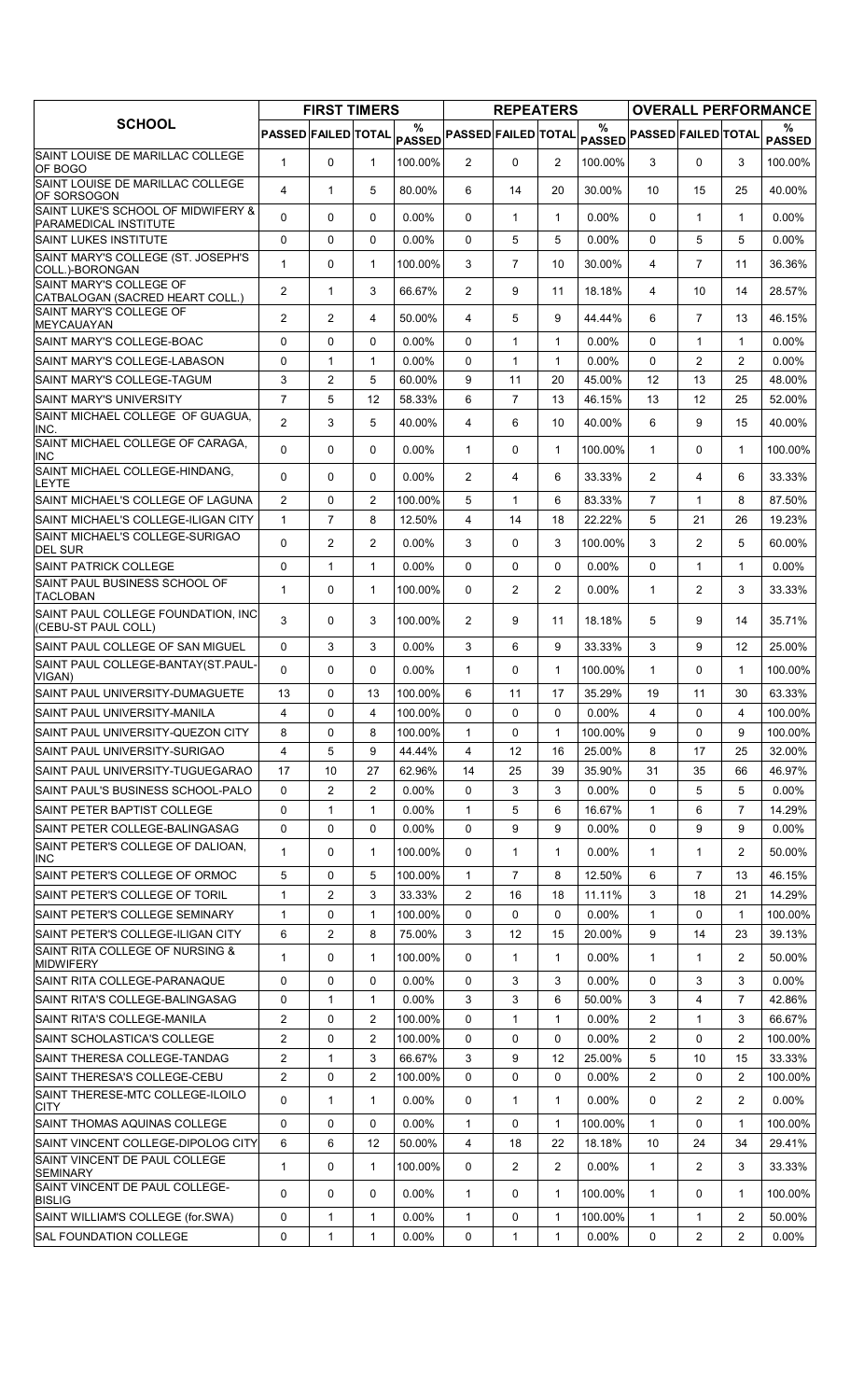|                                                                                           | <b>FIRST TIMERS</b> |                |                | <b>REPEATERS</b>   |                       |                |                | <b>OVERALL PERFORMANCE</b> |                                                |                |                |                    |
|-------------------------------------------------------------------------------------------|---------------------|----------------|----------------|--------------------|-----------------------|----------------|----------------|----------------------------|------------------------------------------------|----------------|----------------|--------------------|
| <b>SCHOOL</b>                                                                             | PASSED FAILED TOTAL |                |                | %<br><b>PASSED</b> |                       |                |                | %                          | PASSED FAILED TOTAL PASSED PASSED FAILED TOTAL |                |                | %<br><b>PASSED</b> |
| SALAZAR INSTITUTE OF TECHNOLOGY-<br><b>CEBU CITY</b>                                      | $\overline{2}$      | $\mathbf{1}$   | 3              | 66.67%             | $\overline{2}$        | 3              | 5              | 40.00%                     | 4                                              | 4              | 8              | 50.00%             |
| SAMAL INSTITUTE COLLEGE-BABAK,<br><b>SAMAL</b>                                            | $\Omega$            | $\mathbf{1}$   | $\mathbf{1}$   | $0.00\%$           | $\mathbf{1}$          | $\overline{2}$ | 3              | 33.33%                     | $\mathbf{1}$                                   | 3              | 4              | 25.00%             |
| <b>SAMAR AGRICULTURAL COLLEGE</b>                                                         | $\Omega$            | 0              | 0              | $0.00\%$           | $\Omega$              | $\mathbf{1}$   | $\mathbf{1}$   | 0.00%                      | $\Omega$                                       | $\mathbf 1$    | 1              | $0.00\%$           |
| <b>SAMAR COLLEGE</b>                                                                      | 5                   | 10             | 15             | 33.33%             | 14                    | 47             | 61             | 22.95%                     | 19                                             | 57             | 76             | 25.00%             |
| SAMAR REGIONAL SCHOOL OF<br><b>FISHERIES</b>                                              | 0                   | $\overline{c}$ | 2              | 0.00%              | $\mathbf{1}$          | 3              | 4              | 25.00%                     | $\mathbf{1}$                                   | 5              | 6              | 16.67%             |
| <b>SAMAR STATE COLLEGE OF</b><br>AGRICULTURE & FORESTRY (SNAS)                            | $\mathbf{1}$        | $\overline{2}$ | 3              | 33.33%             | $\overline{2}$        | 9              | 11             | 18.18%                     | 3                                              | 11             | 14             | 21.43%             |
| SAMAR STATE UNIVERSITY (SAMAR<br>S.P.C.)                                                  | 27                  | 16             | 43             | 62.79%             | 22                    | 104            | 126            | 17.46%                     | 49                                             | 120            | 169            | 28.99%             |
| SAN AGUSTIN INSTITUTE OF<br><b>TECHNOLOGY</b>                                             | 0                   | $\overline{2}$ | 2              | 0.00%              | 3                     | 4              | $\overline{7}$ | 42.86%                     | 3                                              | 6              | 9              | 33.33%             |
| <b>SAN ANTONIO DE PADUA INSTITUTE</b>                                                     | 0                   | 0              | 0              | $0.00\%$           | $\mathbf{0}$          | $\mathbf{1}$   | $\mathbf{1}$   | $0.00\%$                   | $\Omega$                                       | $\mathbf{1}$   | $\mathbf 1$    | $0.00\%$           |
| <b>SAN BEDA COLLEGE</b>                                                                   | $\mathbf{1}$        | 0              | $\mathbf{1}$   | 100.00%            | $\Omega$              | $\Omega$       | 0              | $0.00\%$                   | $\mathbf{1}$                                   | $\Omega$       | 1              | 100.00%            |
| SAN BEDA COLLEGE OF<br>ALABANG, INC. (ST. BENEDICT COLL)                                  | 1                   | 0              | $\mathbf{1}$   | 100.00%            | $\mathbf{0}$          | 0              | 0              | $0.00\%$                   | $\mathbf{1}$                                   | 0              | $\mathbf 1$    | 100.00%            |
| <b>SAN CARLOS COLLEGE</b>                                                                 | 6                   | 5              | 11             | 54.55%             | 5                     | 15             | 20             | 25.00%                     | 11                                             | 20             | 31             | 35.48%             |
| <b>SAN CARLOS SEMINARY COLLEGE</b>                                                        | 4                   | 0              | 4              | 100.00%            | $\mathbf{1}$          | 0              | $\mathbf{1}$   | 100.00%                    | 5                                              | $\Omega$       | 5              | 100.00%            |
| <b>SAN CARLOS SEMINARY-MAKATI CITY</b>                                                    | $\mathbf{1}$        | 0              | $\mathbf{1}$   | 100.00%            | $\mathbf 0$           | 0              | 0              | $0.00\%$                   | $\mathbf{1}$                                   | 0              | 1              | 100.00%            |
| SAN ENRIQUE POLYTECHNIC COLLEGE-<br><b>SAN ENRIQUE</b>                                    | $\mathbf{1}$        | 0              | $\mathbf{1}$   | 100.00%            | $\mathbf{0}$          | $\Omega$       | 0              | $0.00\%$                   | $\mathbf{1}$                                   | 0              | 1              | 100.00%            |
| SAN ESTANISLAO KOSTKA COLLEGE                                                             | 0                   | 0              | $\mathbf 0$    | 0.00%              | $\mathbf{0}$          | $\overline{2}$ | $\overline{c}$ | 0.00%                      | $\Omega$                                       | $\overline{2}$ | 2              | $0.00\%$           |
| <b>SAN FRANCISCO COLLEGE</b>                                                              | 0                   | 0              | 0              | $0.00\%$           | $\mathbf 0$           | 1              | 1              | $0.00\%$                   | $\Omega$                                       | $\mathbf{1}$   | $\mathbf{1}$   | $0.00\%$           |
| <b>SAN FRANCISCO JAVIER COLLEGE</b>                                                       | 0                   | 1              | $\mathbf{1}$   | $0.00\%$           | $\overline{c}$        | 1              | 3              | 66.67%                     | $\overline{2}$                                 | $\overline{2}$ | 4              | 50.00%             |
| <b>SAN ILDEFONSO COLLEGE</b>                                                              | $\overline{4}$      | 3              | $\overline{7}$ | 57.14%             | $\overline{2}$        | 12             | 14             | 14.29%                     | 6                                              | 15             | 21             | 28.57%             |
| <b>SAN ISIDRO COLLEGE</b>                                                                 | 8                   | 3              | 11             | 72.73%             | $\overline{4}$        | $\overline{7}$ | 11             | 36.36%                     | 12                                             | 10             | 22             | 54.55%             |
| SAN JOSE CHRISTIAN COLLEGES                                                               | $\mathbf 1$         | $\mathbf{1}$   | 2              | 50.00%             | $\Omega$              | 2              | $\overline{c}$ | $0.00\%$                   | $\mathbf 1$                                    | 3              | 4              | 25.00%             |
| SAN JOSE COLLEGES-NUEVA ECIJA                                                             | $\Omega$            | 0              | 0              | $0.00\%$           | $\mathbf{0}$          | $\mathbf{1}$   | $\mathbf{1}$   | 0.00%                      | $\Omega$                                       | $\mathbf{1}$   | 1              | $0.00\%$           |
| SAN JOSE COMMUNITY COLLEGE-<br><b>MALILIPOT</b>                                           | 10                  | 3              | 13             | 76.92%             | 15                    | 30             | 45             | 33.33%                     | 25                                             | 33             | 58             | 43.10%             |
| SAN JUAN DE DIOS EDUCATIONAL<br>FOUNDATION, INC                                           | $\mathbf{1}$        | 0              | $\mathbf{1}$   | 100.00%            | $\mathbf{0}$          | 0              | 0              | 0.00%                      | $\mathbf{1}$                                   | $\Omega$       | 1              | 100.00%            |
| SAN JUAN POLYTECHNIC COLLEGE                                                              | 0                   | 0              | 0              | 0.00%              | 4                     | 9              | 13             | 30.77%                     | 4                                              | 9              | 13             | 30.77%             |
| SAN NICOLAS COLLEGE                                                                       | 0                   | 1              | $\mathbf{1}$   | 0.00%              | $\mathbf{1}$          | 11             | 12             | 8.33%                      | $\mathbf{1}$                                   | 12             | 13             | 7.69%              |
| SAN PABLO COLLEGES                                                                        | 15                  | 3              | 18             | 83.33%             | $\overline{7}$        | 19             | 26             | 26.92%                     | 22                                             | 22             | 44             | 50.00%             |
| SAN PABLO MAJOR SEMINARY-BAGUIO<br><b>CITY</b>                                            | 3                   | 0              | 3              | 100.00%            | $\overline{2}$        | 0              | $\overline{2}$ | 100.00%                    | 5                                              | 0              | 5              | 100.00%            |
| SAN PEDRO COLLEGE OF BUSINESS<br>ADMINISTRATION                                           | 6                   | 2              | 8              | 75.00%             | 3                     | 3              | 6              | 50.00%                     | 9                                              | 5              | 14             | 64.29%             |
| SAN PEDRO COLLEGE-DAVAO CITY                                                              | 6                   | 0              | 6              | 100.00%            | 3                     | $\mathbf{1}$   | 4              | 75.00%                     | 9                                              | $\mathbf{1}$   | 10             | 90.00%             |
| ISAN SEBASTIAN COLLEGE-<br><b>RECOLETOS, CAVITE</b>                                       | $\overline{2}$      | $\mathbf{1}$   | 3              | 66.67%             | $\mathbf 0$           | 5              | 5              | $0.00\%$                   | $\overline{2}$                                 | 6              | 8              | 25.00%             |
| <b>SAN SEBASTIAN COLLEGE-</b><br><b>RECOLETOS, MANILA</b><br>SANCTA MARIA MATER ET REGINA | $\mathbf 1$         | $\mathbf{1}$   | 2              | 50.00%             | 0                     | 0              | 0              | $0.00\%$                   | $\mathbf{1}$                                   | 1              | 2              | 50.00%             |
| SEMINARIUM (for.ST PIUS X SEM)                                                            | 0                   | 0              | 0              | $0.00\%$           | 1                     | 0              | 1              | 100.00%                    | $\mathbf 1$                                    | 0              | 1              | 100.00%            |
| <b>SANTA CRUZ INSTITUTE</b>                                                               | $\mathbf{1}$        | $\mathbf{1}$   | 2              | 50.00%             | 8                     | 23             | 31             | 25.81%                     | 9                                              | 24             | 33             | 27.27%             |
| SANTA CRUZ MISSION SCHOOL, INC.-<br>LAKE SEBU, SOUTH COTABATO                             | 0                   | 10             | 10             | $0.00\%$           | 3                     | 14             | 17             | 17.65%                     | 3                                              | 24             | 27             | 11.11%             |
| <b>SANTA ISABEL COLLEGE</b><br>SANTA MONICA INSTITUTE OF                                  | 4                   | $\mathbf{1}$   | 5              | 80.00%             | $\mathbf{2}^{\prime}$ | $\overline{2}$ | 4              | 50.00%                     | 6                                              | 3              | 9              | 66.67%             |
| <b>TECHNOLOGY</b>                                                                         | 0                   | 0              | 0              | $0.00\%$           | 0                     | 1              | $\mathbf{1}$   | $0.00\%$                   | 0                                              | 1              | 1              | $0.00\%$           |
| <b>SANTA TERESA COLLEGE</b>                                                               | 3                   | 2              | 5              | 60.00%             | 4                     | 3              | 7              | 57.14%                     | $\overline{7}$                                 | 5              | 12             | 58.33%             |
| SANTO ROSARIO SAPANG PALAY<br><b>COLLEGE</b>                                              | $\overline{7}$      | 3              | 10             | 70.00%             | 5                     | 11             | 16             | 31.25%                     | $12 \overline{ }$                              | 14             | 26             | 46.15%             |
| <b>SEA &amp; SKY COLLEGE</b>                                                              | $\mathbf{1}$        | $\mathbf{1}$   | $\overline{2}$ | 50.00%             | $\mathbf 0$           | $\mathbf{1}$   | $\mathbf{1}$   | $0.00\%$                   | $\mathbf{1}$                                   | $\overline{2}$ | 3              | 33.33%             |
| SENATOR NINOY AQUINO COLLEGE<br><b>FOUNDATION</b>                                         | 2                   | 17             | 19             | 10.53%             | $\overline{7}$        | 34             | 41             | 17.07%                     | 9                                              | 51             | 60             | 15.00%             |
| SERAPION C. BASALO MEMORIAL<br><b>FOUNDATION COLLEGE</b>                                  | $\overline{c}$      | 8              | 10             | 20.00%             | 3                     | 11             | 14             | 21.43%                     | 5                                              | 19             | 24             | 20.83%             |
| SHARIFF KABUNSUAN COLLEGE                                                                 | 0                   | $\mathbf{1}$   | $\mathbf{1}$   | $0.00\%$           | $\mathbf{2}^{\prime}$ | 14             | 16             | 12.50%                     | $\overline{2}$                                 | 15             | 17             | 11.76%             |
| SHEPHERDS COLLEGE                                                                         | 0                   | $\mathbf{1}$   | $\mathbf{1}$   | $0.00\%$           | 1                     | 0              | $\mathbf{1}$   | 100.00%                    | $\mathbf{1}$                                   | $\mathbf{1}$   | $\overline{2}$ | 50.00%             |
| SIARGAO ISLAND INSTITUTE OF<br><b>TECHNOLOGY</b>                                          | 3                   | $\overline{4}$ | $\overline{7}$ | 42.86%             | 1                     | 13             | 14             | 7.14%                      | 4                                              | 17             | 21             | 19.05%             |
| SIARGAO NATIONAL COLLEGE OF<br><b>SCIENCE &amp; TECHNOLOGY</b>                            | 0                   | 0              | 0              | 0.00%              | $\mathbf{1}$          | $\overline{7}$ | 8              | 12.50%                     | $\mathbf 1$                                    | $\overline{7}$ | 8              | 12.50%             |
| <b>ISIATON COMMUNITY COLLEGE</b>                                                          | 0                   | $\mathbf{1}$   | $\mathbf{1}$   | $0.00\%$           | $\mathbf{0}$          | 0              | 0              | $0.00\%$                   | $\Omega$                                       | $\mathbf{1}$   | 1              | $0.00\%$           |
| SIBONGA COMMUNITY COLLEGE                                                                 | 2                   | 0              | 2              | 100.00%            | 3                     | 0              | 3              | 100.00%                    | 5                                              | 0              | 5              | 100.00%            |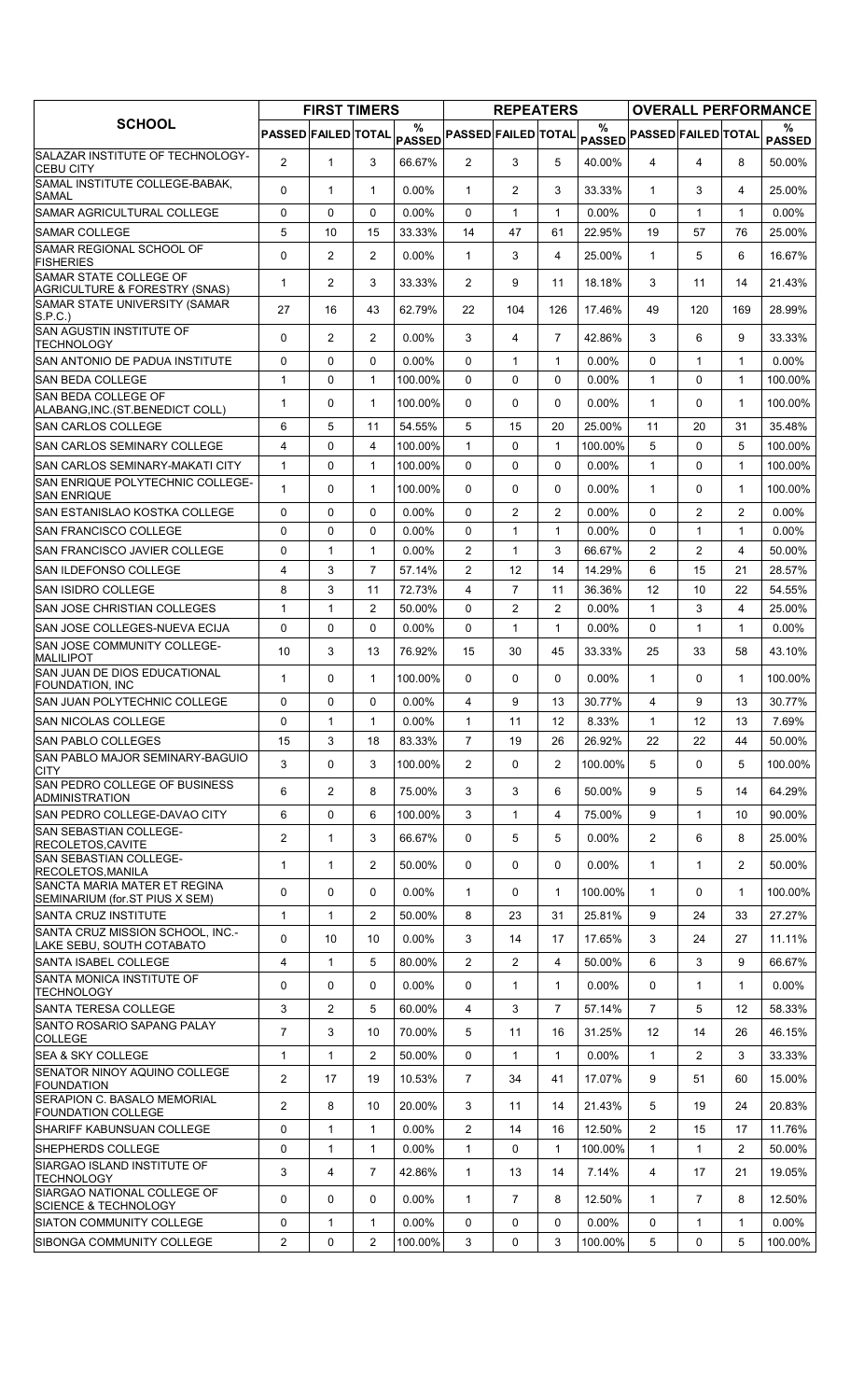|                                                                          | <b>FIRST TIMERS</b>        |                |                | <b>REPEATERS</b>   |                            |                |                | <b>OVERALL PERFORMANCE</b> |                            |                |                |                    |
|--------------------------------------------------------------------------|----------------------------|----------------|----------------|--------------------|----------------------------|----------------|----------------|----------------------------|----------------------------|----------------|----------------|--------------------|
| <b>SCHOOL</b>                                                            | <b>PASSED FAILED TOTAL</b> |                |                | %<br><b>PASSED</b> | <b>PASSED FAILED TOTAL</b> |                |                | %                          | PASSED PASSED FAILED TOTAL |                |                | ℅<br><b>PASSED</b> |
| SIBUYAN POLYTECHNIC COLLEGE-<br><b>SIBUYAN</b>                           | $\Omega$                   | $\Omega$       | $\mathbf{0}$   | $0.00\%$           | $\mathbf{0}$               | $\overline{2}$ | $\overline{2}$ | $0.00\%$                   | $\Omega$                   | $\overline{2}$ | $\overline{2}$ | $0.00\%$           |
| ISIENA COLLEGE OF TAYTAY                                                 | 5                          | 0              | 5              | 100.00%            | 3                          | $\overline{2}$ | 5              | 60.00%                     | 8                          | $\overline{2}$ | 10             | 80.00%             |
| SIENA COLLEGE-QUEZON CITY                                                | 6                          | 3              | 9              | 66.67%             | $\overline{7}$             | 4              | 11             | 63.64%                     | 13                         | $\overline{7}$ | 20             | 65.00%             |
| SIENA SCHOOL OF SAN JOSE                                                 | 0                          | 0              | $\Omega$       | $0.00\%$           | 2                          | $\mathbf{1}$   | 3              | 66.67%                     | $\overline{2}$             | $\mathbf{1}$   | 3              | 66.67%             |
| <b>SILLIMAN UNIVERSITY</b>                                               | 12                         | 1              | 13             | 92.31%             | 5                          | 4              | 9              | 55.56%                     | 17                         | 5              | 22             | 77.27%             |
| <b>ISIQUIJOR STATE COLLEGE</b>                                           | 5                          | $\mathbf 0$    | 5              | 100.00%            | $\mathbf{1}$               | 11             | 12             | 8.33%                      | 6                          | 11             | 17             | 35.29%             |
| <b>SKILL POWER INSTITUTE</b>                                             | 0                          | 0              | 0              | $0.00\%$           | 0                          | $\mathbf{1}$   | 1              | $0.00\%$                   | $\Omega$                   | $\mathbf{1}$   | $\mathbf{1}$   | $0.00\%$           |
| SOMASCAN FATHERS SEMINARY                                                | 0                          | 1              | $\mathbf{1}$   | $0.00\%$           | 0                          | 0              | 0              | $0.00\%$                   | 0                          | 1              | 1              | $0.00\%$           |
| SORSOGON STATE COLLEGE-BULAN<br><b>CAMPUS</b>                            | 4                          | 9              | 13             | 30.77%             | 14                         | 27             | 41             | 34.15%                     | 18                         | 36             | 54             | 33.33%             |
| SORSOGON STATE COLLEGE-CASTILLA                                          | 4                          | 5              | 9              | 44.44%             | 3                          | 13             | 16             | 18.75%                     | $\overline{7}$             | 18             | 25             | 28.00%             |
| <b>SORSOGON STATE COLLEGE-</b><br><b>MAGALLANES</b>                      | 5                          | 2              | $\overline{7}$ | 71.43%             | $\Omega$                   | 3              | 3              | $0.00\%$                   | 5                          | 5              | 10             | 50.00%             |
| SORSOGON STATE COLLEGE-<br><b>SORSOGON</b>                               | 8                          | 6              | 14             | 57.14%             | 15                         | 33             | 48             | 31.25%                     | 23                         | 39             | 62             | 37.10%             |
| SOUTH ILOCANDIA COLLEGE OF ARTS &<br>TECHNOLOGY                          | 0                          | 0              | $\mathbf{0}$   | 0.00%              | $\mathbf{0}$               | $\mathbf{1}$   | $\mathbf{1}$   | 0.00%                      | 0                          | $\mathbf 1$    | $\mathbf{1}$   | 0.00%              |
| SOUTH PHILIPPINE ADVENTIST<br><b>COLLEGE</b>                             | 1                          | 1              | $\overline{2}$ | 50.00%             | 6                          | 9              | 15             | 40.00%                     | $\overline{7}$             | 10             | 17             | 41.18%             |
| SOUTH UPI COLLEGE                                                        | 0                          | $\mathbf{1}$   | $\mathbf{1}$   | $0.00\%$           | 0                          | 9              | 9              | $0.00\%$                   | 0                          | 10             | 10             | $0.00\%$           |
| SOUTHEAST ASIAN COLLEGE (UDMC)                                           | $\mathbf{1}$               | 0              | $\mathbf{1}$   | 100.00%            | $\overline{2}$             | 0              | $\overline{2}$ | 100.00%                    | 3                          | $\Omega$       | 3              | 100.00%            |
| SOUTHEASTERN COLLEGE OF PADADA                                           | 4                          | 9              | 13             | 30.77%             | 22                         | 57             | 79             | 27.85%                     | 26                         | 66             | 92             | 28.26%             |
| SOUTHEASTERN COLLEGE-PASAY                                               | 0                          | 0              | 0              | $0.00\%$           | 2                          | 0              | 2              | 100.00%                    | $\overline{c}$             | 0              | $\overline{c}$ | 100.00%            |
| <b>ISOUTHERN BAPTIST COLLEGE</b>                                         | 3                          | 7              | 10             | 30.00%             | 13                         | 13             | 26             | 50.00%                     | 16                         | 20             | 36             | 44.44%             |
| <b>SOUTHERN BICOL COLLEGES</b>                                           | $\overline{2}$             | 3              | 5              | 40.00%             | 2                          | 4              | 6              | 33.33%                     | 4                          | $\overline{7}$ | 11             | 36.36%             |
| SOUTHERN BUKIDNON FOUNDATION<br><b>ACADEMY</b>                           | 0                          | 0              | 0              | 0.00%              | $\Omega$                   | $\mathbf{1}$   | $\mathbf{1}$   | 0.00%                      | $\Omega$                   | $\mathbf{1}$   | $\mathbf 1$    | 0.00%              |
| SOUTHERN CAPITAL COLLEGE                                                 | 0                          | $\mathbf 0$    | 0              | $0.00\%$           | $\mathbf 0$                | $\mathbf{1}$   | 1              | $0.00\%$                   | 0                          | $\mathbf{1}$   | 1              | $0.00\%$           |
| <b>ISOUTHERN CHRISTIAN COLLEGE</b>                                       | $\overline{2}$             | 4              | 6              | 33.33%             | 18                         | 31             | 49             | 36.73%                     | 20                         | 35             | 55             | 36.36%             |
| SOUTHERN CITY COLLEGES                                                   | 0                          | $\overline{c}$ | $\mathbf{2}$   | 0.00%              | 5                          | 19             | 24             | 20.83%                     | 5                          | 21             | 26             | 19.23%             |
| SOUTHERN DE ORO PHILIPPINE                                               | 0                          | $\mathbf{1}$   | $\mathbf{1}$   | $0.00\%$           | $\mathbf{0}$               | 4              | 4              | $0.00\%$                   | $\Omega$                   | 5              | 5              | $0.00\%$           |
| <b>COLLEGE</b><br>SOUTHERN ILOILO POLYTECHNIC<br>COLLEGE                 | 6                          | 4              | 10             | 60.00%             | $\overline{7}$             | 22             | 29             | 24.14%                     | 13                         | 26             | 39             | 33.33%             |
| SOUTHERN LEYTE STATE COLLEGE OF<br><b>SCIENCE &amp; TECH.-HINUNANGAN</b> | 0                          | 0              | 0              | $0.00\%$           | $\overline{2}$             | 3              | 5              | 40.00%                     | $\overline{2}$             | 3              | 5              | 40.00%             |
| SOUTHERN LEYTE STATE COLLEGE OF<br>SCIENCE & TECH.-SAN JUAN              | 1                          | $\mathbf{1}$   | $\overline{2}$ | 50.00%             | 9                          | 13             | 22             | 40.91%                     | 10                         | 14             | 24             | 41.67%             |
| SOUTHERN LEYTE STATE UNIVERSITY<br>(SLSCST)-SOGOD                        | 6                          | 10             | 16             | 37.50%             | 17                         | 37             | 54             | 31.48%                     | 23                         | 47             | 70             | 32.86%             |
| SOUTHERN LEYTE STATE UNIVERSITY-<br><b>T.OPPUS</b>                       | 4                          | 3              | $\overline{7}$ | 57.14%             | 29                         | 29             | 58             | 50.00%                     | 33                         | 32             | 65             | 50.77%             |
| SOUTHERN LUZON COLLEGE                                                   | $\mathbf{1}$               | 0              | $\mathbf{1}$   | 100.00%            | $\mathbf{1}$               | 5              | 6              | 16.67%                     | $\overline{2}$             | 5              | $\overline{7}$ | 28.57%             |
| SOUTHERN LUZON INSTITUTE                                                 | $\mathbf{1}$               | 2              | 3              | 33.33%             | $\overline{2}$             | 4              | 6              | 33.33%                     | 3                          | 6              | 9              | 33.33%             |
| SOUTHERN LUZON STATE UNIVERSITY-<br>ALABAT (SLPC)                        | $\mathbf{1}$               | $\overline{2}$ | 3              | 33.33%             | $\overline{2}$             | 8              | 10             | 20.00%                     | 3                          | 10             | 13             | 23.08%             |
| SOUTHERN LUZON STATE UNIVERSITY-<br><b>INFANTA (SLPC)</b>                | $\mathbf{1}$               | 3              | 4              | 25.00%             | 3                          | 24             | 27             | 11.11%                     | 4                          | 27             | 31             | 12.90%             |
| SOUTHERN LUZON STATE UNIVERSITY-<br>LUCBAN (SLPC)                        | 22                         | 6              | 28             | 78.57%             | 24                         | 36             | 60             | 40.00%                     | 46                         | 42             | 88             | 52.27%             |
| SOUTHERN LUZON STATE UNIVERSITY-<br>TAGKAWAYAN (SLPC)                    | $\mathbf{1}$               | 3              | 4              | 25.00%             | 9                          | 29             | 38             | 23.68%                     | 10                         | 32             | 42             | 23.81%             |
| SOUTHERN LUZON TECHNICAL SCHOOL                                          | 0                          | 0              | 0              | $0.00\%$           | 0                          | 1              | 1              | 0.00%                      | 0                          | $\mathbf 1$    | $\mathbf{1}$   | $0.00\%$           |
| SOUTHERN LUZON TECHNOLOGICAL<br>COLLEGE FOUNDATION INC                   | 0                          | 3              | 3              | $0.00\%$           | 0                          | 0              | 0              | $0.00\%$                   | 0                          | 3              | 3              | $0.00\%$           |
| SOUTHERN MASBATE ROOSEVELT<br>INSTITUTE                                  | $\overline{2}$             | 8              | 10             | 20.00%             | $\mathbf{1}$               | 10             | 11             | 9.09%                      | 3                          | 18             | 21             | 14.29%             |
| SOUTHERN MINDANAO COLLEGE-AGRO<br>TECH-SUDARAT,MALINAO,ZAMBO             | $\mathbf{1}$               | 0              | $\mathbf{1}$   | 100.00%            | $\mathbf{0}$               | 0              | 0              | $0.00\%$                   | $\mathbf{1}$               | 0              | $\mathbf{1}$   | 100.00%            |
| SOUTHERN MINDANAO COLLEGES                                               | 9                          | 17             | 26             | 34.62%             | 12                         | 121            | 133            | 9.02%                      | 21                         | 138            | 159            | 13.21%             |
| SOUTHERN MINDANAO INSTITUTE OF<br><b>TECHNOLOGY</b>                      | $\mathbf 1$                | 4              | 5              | 20.00%             | 3                          | 13             | 16             | 18.75%                     | 4                          | 17             | 21             | 19.05%             |
| SOUTHERN NEGROS COLLEGE                                                  | 0                          | 3              | 3              | $0.00\%$           | $\mathbf{1}$               | 3              | 4              | 25.00%                     | $\mathbf{1}$               | 6              | $\overline{7}$ | 14.29%             |
| SOUTHERN PENINSULA COLLEGE                                               | 0                          | 0              | 0              | $0.00\%$           | $\mathbf{1}$               | 0              | 1              | 100.00%                    | $\mathbf{1}$               | 0              | 1              | 100.00%            |
| SOUTHERN PHILIPPINE ACADEMY<br>COLLEGE, INC                              | $\mathbf{1}$               | 0              | $\mathbf{1}$   | 100.00%            | 2                          | 6              | 8              | 25.00%                     | 3                          | 6              | 9              | 33.33%             |
| SOUTHERN PHILIPPINE COLLEGE                                              | 0                          | $\overline{2}$ | $\overline{2}$ | $0.00\%$           | 0                          | 5              | 5              | $0.00\%$                   | 0                          | $\overline{7}$ | $\overline{7}$ | $0.00\%$           |
| SOUTHERN PHILIPPINES BAPTIST THEO<br>SEM-PAUAN, DAVAO CITY               | $\mathbf{1}$               | 0              | $\mathbf{1}$   | 100.00%            | $\mathbf{1}$               | 0              | 1              | 100.00%                    | $\overline{2}$             | 0              | $\overline{2}$ | 100.00%            |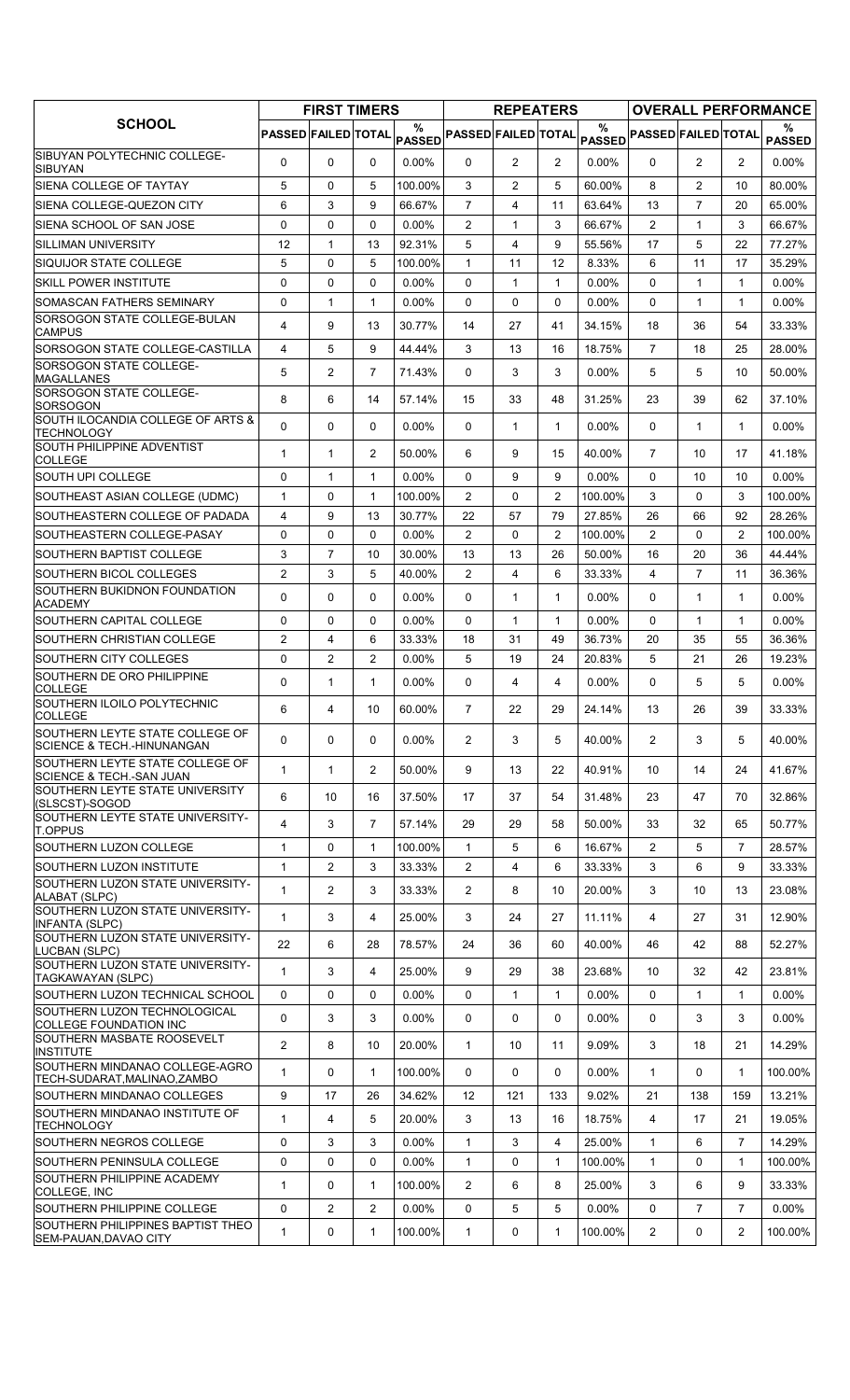|                                                                                    | <b>FIRST TIMERS</b>        |              |                | <b>REPEATERS</b>   |                     |                |                | <b>OVERALL PERFORMANCE</b> |                            |                |                |                    |
|------------------------------------------------------------------------------------|----------------------------|--------------|----------------|--------------------|---------------------|----------------|----------------|----------------------------|----------------------------|----------------|----------------|--------------------|
| <b>SCHOOL</b>                                                                      | <b>PASSED FAILED TOTAL</b> |              |                | %<br><b>PASSED</b> | PASSED FAILED TOTAL |                |                | $\frac{9}{6}$              | PASSED PASSED FAILED TOTAL |                |                | %<br><b>PASSED</b> |
| SOUTHERN PHILIPPINES INSTITUTE OF<br><b>SCIENCE &amp; TECHNOLOGY</b>               | $\Omega$                   | $\Omega$     | $\Omega$       | $0.00\%$           | 3                   | 5              | 8              | 37.50%                     | 3                          | 5              | 8              | 37.50%             |
| SOUTHERN PHILS.AGRI, BUSS, MARINE &<br>AQUATIC SCH.OF TECH-MALITA                  | 3                          | 5            | 8              | 37.50%             | 17                  | 36             | 53             | 32.08%                     | 20                         | 41             | 61             | 32.79%             |
| SOUTHERN PHILS.AGRI, BUSS, MARINE &<br>AQUATIC SCH.OF TECH-MATI                    | 3                          | 3            | 6              | 50.00%             | 21                  | 55             | 76             | 27.63%                     | 24                         | 58             | 82             | 29.27%             |
| SOUTHERN SAMAR COLLEGE OF<br><b>AGRICULTURE SCIENCE &amp;</b><br><b>TECHNOLOGY</b> | $\mathbf{1}$               | 0            | $\mathbf{1}$   | 100.00%            | $\mathbf{1}$        | 4              | 5              | 20.00%                     | $\overline{2}$             | 4              | 6              | 33.33%             |
| SOUTHERN TECHNOLOGICAL INSTITUTE<br>OF THE PHILIPPINES                             | $\Omega$                   | $\mathbf{1}$ | $\mathbf{1}$   | $0.00\%$           | $\mathbf{0}$        | $\mathbf{0}$   | 0              | $0.00\%$                   | 0                          | 1              | $\mathbf 1$    | $0.00\%$           |
| SOUTHWAY COLLEGE OF TECHNOLOGY                                                     | 0                          | $\Omega$     | $\Omega$       | $0.00\%$           | $\Omega$            | $\mathbf{1}$   | $\mathbf{1}$   | 0.00%                      | 0                          | $\mathbf{1}$   | $\mathbf{1}$   | $0.00\%$           |
| SOUTHWESTERN AGUSAN COLLEGES                                                       | 0                          | 0            | 0              | 0.00%              | $\Omega$            | 1              | 1              | 0.00%                      | $\Omega$                   | $\mathbf{1}$   | 1              | 0.00%              |
| SOUTHWESTERN MINDANAO ISLAMIC<br><b>INSTITUTE</b>                                  | 0                          | $\mathbf{1}$ | $\mathbf{1}$   | 0.00%              | $\Omega$            | 4              | 4              | 0.00%                      | $\Omega$                   | 5              | 5              | 0.00%              |
| SOUTHWESTERN UNIVERSITY                                                            | 16                         | 9            | 25             | 64.00%             | 10                  | 24             | 34             | 29.41%                     | 26                         | 33             | 59             | 44.07%             |
| SOUTHWESTERN UNIVERSITY-COLLEGE<br>OF MEDICINE                                     | $\Omega$                   | $\mathbf{1}$ | $\mathbf{1}$   | $0.00\%$           | $\Omega$            | $\overline{2}$ | $\overline{2}$ | $0.00\%$                   | 0                          | 3              | 3              | $0.00\%$           |
| SPA COLLEGE, INC.                                                                  | 0                          | 3            | 3              | $0.00\%$           | $\overline{7}$      | 28             | 35             | 20.00%                     | $\overline{7}$             | 31             | 38             | 18.42%             |
| ST. ALEXIUS COLLEGE (for.DOCTORS<br>CHSF, INC)                                     | $\mathbf{1}$               | 0            | $\mathbf{1}$   | 100.00%            | $\Omega$            | 0              | $\Omega$       | $0.00\%$                   | $\mathbf{1}$               | $\Omega$       | $\mathbf{1}$   | 100.00%            |
| ST. CAMILLUS COLLEGE OF MANAOAG                                                    | $\mathbf{1}$               | 0            | $\mathbf{1}$   | 100.00%            | $\Omega$            | 0              | $\Omega$       | 0.00%                      | $\mathbf{1}$               | $\Omega$       | $\mathbf{1}$   | 100.00%            |
| ST. CAMILLUS COLLEGE OF SEMINARY                                                   | $\overline{2}$             | 0            | $\overline{2}$ | 100.00%            | $\mathbf{1}$        | 0              | $\mathbf{1}$   | 100.00%                    | 3                          | 0              | 3              | 100.00%            |
| ST. CECILIA'S COLLEGE                                                              | $\mathbf{1}$               | 0            | $\mathbf{1}$   | 100.00%            | $\Omega$            | $\Omega$       | $\Omega$       | $0.00\%$                   | $\mathbf{1}$               | $\Omega$       | $\mathbf{1}$   | 100.00%            |
| ST. CLARE COLLEGE OF CALOOCAN                                                      | 6                          | 4            | 10             | 60.00%             | $\overline{4}$      | 9              | 13             | 30.77%                     | 10                         | 13             | 23             | 43.48%             |
| ST. DOMINIC COLLEGE OF ASIA (for. ST.<br>DOMINIC C.A.S)                            | 4                          | 0            | 4              | 100.00%            | $\Omega$            | 1              | $\mathbf{1}$   | 0.00%                      | 4                          | $\mathbf{1}$   | 5              | 80.00%             |
| <b>ST. FRANCIS DE SALES</b>                                                        | 0                          | 0            | 0              | 0.00%              | $\Omega$            | $\mathbf{1}$   | $\mathbf{1}$   | 0.00%                      | $\Omega$                   | $\mathbf{1}$   | $\mathbf{1}$   | 0.00%              |
| ST. JOSEPH COLLEGE-CAVITE CITY                                                     | $\mathbf{1}$               | $\mathbf{1}$ | 2              | 50.00%             | 4                   | 5              | 9              | 44.44%                     | 5                          | 6              | 11             | 45.45%             |
| ST. JOSEPH'S COLLEGE-BORONGAN                                                      | $\mathbf{1}$               | 1            | $\mathbf{2}$   | 50.00%             | $\overline{2}$      | 6              | 8              | 25.00%                     | 3                          | $\overline{7}$ | 10             | 30.00%             |
| ST. JUDE COLLEGE-DASMARIÑAS,                                                       | $\Omega$                   | 0            | $\Omega$       | $0.00\%$           | $\Omega$            | 1              | $\mathbf{1}$   | 0.00%                      | 0                          | $\mathbf{1}$   | $\mathbf{1}$   | $0.00\%$           |
| CAVITE, INC.<br>ST. MARY'S ANGELS COLLEGE OF<br><b>PAMPANGA</b>                    | $\Omega$                   | 0            | 0              | $0.00\%$           | $\mathbf{1}$        | 0              | $\mathbf{1}$   | 100.00%                    | $\mathbf{1}$               | $\Omega$       | $\mathbf 1$    | 100.00%            |
| ST. MARY'S COLLEGE OF BAGANGA-<br><b>BAGANGA, DAVAO ORIENTAL</b>                   | 0                          | 2            | $\overline{2}$ | $0.00\%$           | $\overline{7}$      | $\mathbf{1}$   | 8              | 87.50%                     | $\overline{7}$             | 3              | 10             | 70.00%             |
| ST. MARY'S COLLEGE OF BALIUAG                                                      | 1                          | 0            | 1              | 100.00%            | 1                   | 0              | 1              | 100.00%                    | 2                          | 0              | 2              | 100.00%            |
| <b>ST. MATTHEW COLLEGE</b>                                                         | $\overline{2}$             | $\mathbf 0$  | $\overline{2}$ | 100.00%            | $\Omega$            | $\mathbf{1}$   | $\mathbf{1}$   | 0.00%                      | $\overline{2}$             | $\mathbf{1}$   | 3              | 66.67%             |
| ST. PATRICK COLLEGE (for.BATAAN                                                    | 0                          | 0            | 0              | 0.00%              | 0                   | 1              | 1              | $0.00\%$                   | 0                          | 1              | 1              | 0.00%              |
| EDUC'L.INST.)<br>ST. ROSE COLLEGE EDUCATIONAL<br><b>FOUNDATION, INC</b>            | 0                          | 2            | $\mathbf{2}$   | 0.00%              | 0                   | 0              | 0              | 0.00%                      | 0                          | $\overline{2}$ | $\overline{2}$ | 0.00%              |
| ST. SCHOLASTICA'S COLLEGE-                                                         | $\mathbf{1}$               | 0            | $\mathbf{1}$   | 100.00%            | $\Omega$            | 0              | 0              | $0.00\%$                   | $\mathbf{1}$               | $\Omega$       | 1              | 100.00%            |
| <b>TACLOBAN</b><br><b>ST. VINCENT FERRER SEMINARY</b>                              | $\mathbf{1}$               | 0            | $\mathbf{1}$   | 100.00%            | $\mathbf{0}$        | 0              | 0              | $0.00\%$                   | $\mathbf{1}$               | $\Omega$       | $\mathbf{1}$   | 100.00%            |
| STA. CECILIA COLLEGE                                                               | 0                          | 0            | 0              | $0.00\%$           | 1                   | 1              | 2              | 50.00%                     | $\mathbf{1}$               | 1              | 2              | 50.00%             |
| STA. ELENA (CAMARINES NORTE)                                                       | 0                          | $\mathbf{1}$ | $\mathbf{1}$   | $0.00\%$           | $\Omega$            | 3              | 3              | 0.00%                      | 0                          | $\overline{4}$ | 4              | 0.00%              |
| COLLEGE INC.<br>STATE POLYTECHNIC COLLEGE OF                                       | 0                          | 0            | 0              | 0.00%              | $\Omega$            | $\overline{2}$ | $\overline{2}$ | 0.00%                      | 0                          | $\overline{2}$ | $\overline{2}$ | 0.00%              |
| <b>PALAWAN</b><br>STELLA MARIS COLLEGE-OROQUIETA                                   | 1                          | 0            | $\mathbf{1}$   | 100.00%            | 4                   | $\overline{7}$ | 11             | 36.36%                     | 5                          | $\overline{7}$ | 12             | 41.67%             |
| CITY<br>STELLA MARIS COLLEGE-QUEZON CITY                                           | 14                         | 3            | 17             | 82.35%             | 6                   | $\overline{7}$ | 13             | 46.15%                     | 20                         | 10             | 30             | 66.67%             |
| STI COLLEGE - BALAGTAS                                                             | 0                          | 0            | 0              | $0.00\%$           | 1                   | 1              | $\overline{2}$ | 50.00%                     | $\mathbf{1}$               | 1              | 2              | 50.00%             |
| STI COLLEGE - BALAYAN                                                              | 1                          | 0            | $\mathbf{1}$   | 100.00%            | 1                   | 0              | 1              | 100.00%                    | $\overline{2}$             | $\mathbf 0$    | $\overline{2}$ | 100.00%            |
| STI COLLEGE - CALOOCAN CITY                                                        | 0                          | $\mathbf{1}$ | $\mathbf{1}$   | $0.00\%$           | $\mathbf{1}$        | 0              | $\mathbf{1}$   | 100.00%                    | $\mathbf 1$                | $\mathbf 1$    | $\overline{2}$ | 50.00%             |
| STI COLLEGE - COTABATO CITY                                                        | 0                          | $\mathbf 0$  | 0              | $0.00\%$           | 0                   | 1              | $\mathbf{1}$   | 0.00%                      | 0                          | 1              | 1              | $0.00\%$           |
| STI COLLEGE - CUBAO                                                                | 0                          | $\mathbf{1}$ | $\mathbf{1}$   | $0.00\%$           | $\mathbf 0$         | 0              | 0              | 0.00%                      | 0                          | 1              | 1              | 0.00%              |
| STI COLLEGE - EDSA CROSSING                                                        | 1                          | $\mathbf 0$  | $\mathbf{1}$   | 100.00%            | $\Omega$            | 1              | $\mathbf{1}$   | 0.00%                      | $\mathbf{1}$               | $\mathbf 1$    | $\overline{2}$ | 50.00%             |
| STI COLLEGE - FAIRVIEW                                                             | 0                          | $\mathbf 0$  | 0              | $0.00\%$           | 0                   | $\mathbf{1}$   | $\mathbf{1}$   | 0.00%                      | 0                          | 1              | 1              | 0.00%              |
|                                                                                    |                            |              |                |                    |                     |                |                |                            |                            |                |                |                    |
| STI COLLEGE - ILOILO                                                               | 0                          | 0            | 0              | $0.00\%$           | $\mathbf{1}$        | 1              | 2              | 50.00%                     | $\mathbf{1}$               | 1              | $\overline{2}$ | 50.00%             |
| STI COLLEGE - KALIBO                                                               | 2                          | 0            | 2              | 100.00%            | $\mathbf 0$         | 0              | 0              | 0.00%                      | $\overline{2}$             | $\Omega$       | $\overline{2}$ | 100.00%            |
| STI COLLEGE - LEGAZPI                                                              | 0                          | $\mathbf{1}$ | $\mathbf{1}$   | $0.00\%$           | 0                   | 0              | 0              | 0.00%                      | 0                          | 1              | 1              | 0.00%              |
| STI COLLEGE - RECTO                                                                | $\mathbf{1}$               | $\mathbf 0$  | $\mathbf{1}$   | 100.00%            | $\Omega$            | 0              | 0              | $0.00\%$                   | $\mathbf{1}$               | $\Omega$       | 1              | 100.00%            |
| STI COLLEGE - ROXAS CITY, CAPIZ                                                    | 0                          | $\mathbf 0$  | 0              | $0.00\%$           | $\mathbf{1}$        | 0              | $\mathbf{1}$   | 100.00%                    | $\mathbf{1}$               | 0              | $\mathbf{1}$   | 100.00%            |
| STI COLLEGE - SAN FERNANDO,<br><b>PAMPANGA</b>                                     | 3                          | 0            | 3              | 100.00%            | $\Omega$            | 0              | 0              | 0.00%                      | 3                          | $\Omega$       | 3              | 100.00%            |
| STI COLLEGE - ZAMBOANGA CITY                                                       | 0                          | 0            | 0              | 0.00%              | 0                   | 3              | 3              | 0.00%                      | 0                          | 3              | 3              | $0.00\%$           |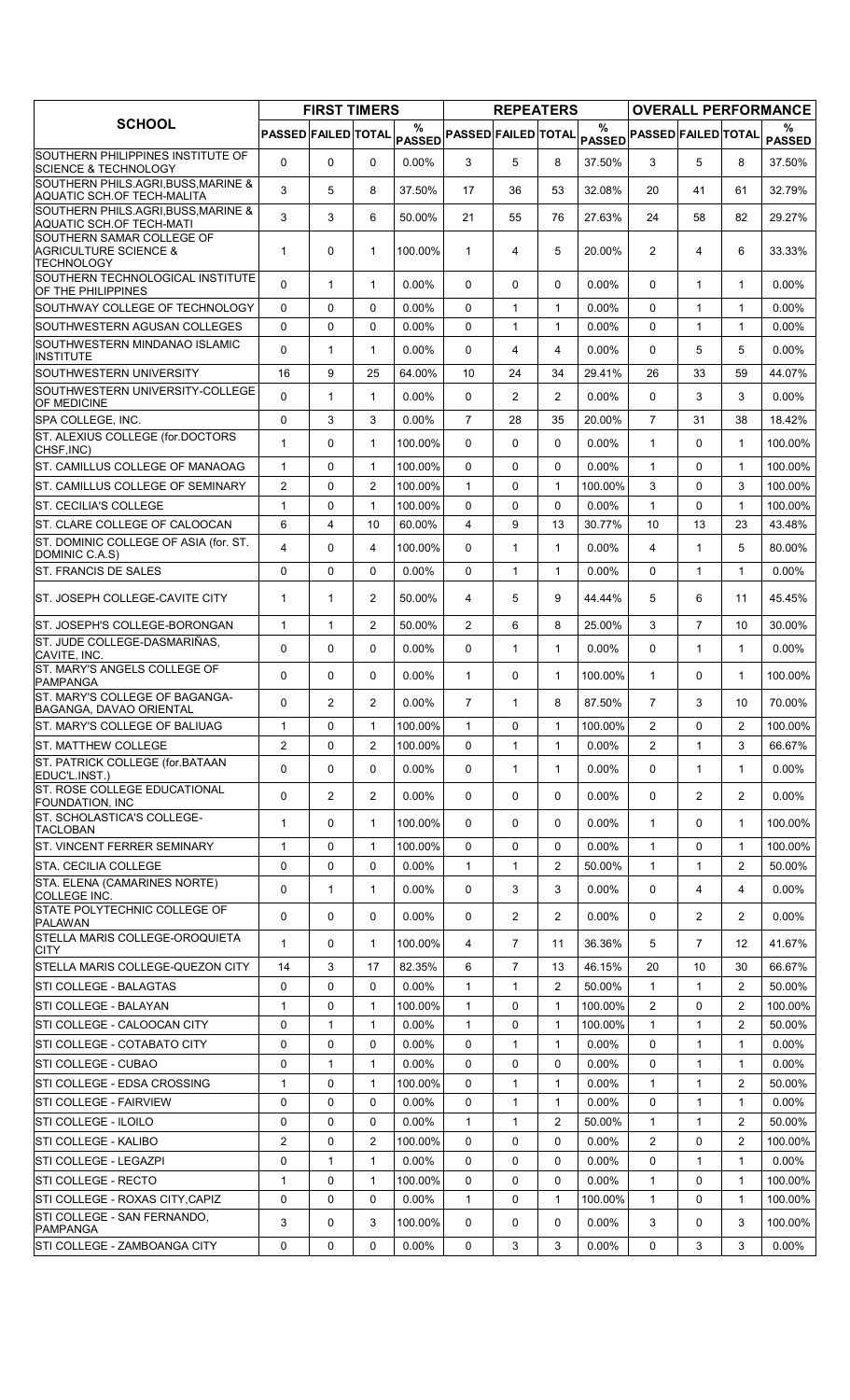|                                                                                         | <b>FIRST TIMERS</b>        |                     | <b>REPEATERS</b> |                      |                     |                | <b>OVERALL PERFORMANCE</b> |                       |                            |                       |                       |                    |
|-----------------------------------------------------------------------------------------|----------------------------|---------------------|------------------|----------------------|---------------------|----------------|----------------------------|-----------------------|----------------------------|-----------------------|-----------------------|--------------------|
| <b>SCHOOL</b>                                                                           | <b>PASSED FAILED TOTAL</b> |                     |                  | %<br><b>PASSED</b>   | PASSED FAILED TOTAL |                |                            | $\%$<br><b>PASSED</b> | <b>PASSED FAILED TOTAL</b> |                       |                       | %<br><b>PASSED</b> |
| STI COLLEGE OF MINDANAO-CAGAYAN<br><b>DE ORO CITY</b>                                   | 1                          | $\Omega$            | $\mathbf{1}$     | 100.00%              | $\mathbf{0}$        | $\Omega$       | 0                          | $0.00\%$              | $\mathbf 1$                | $\Omega$              | $\mathbf 1$           | 100.00%            |
| STRATFORD INTERNATIONAL SCHOOL                                                          | 3                          | 0                   | 3                | 100.00%              | $\mathbf{1}$        | 0              | $\mathbf{1}$               | 100.00%               | 4                          | $\Omega$              | 4                     | 100.00%            |
| SULTAN KUDARAT EDUCATIONAL                                                              | $\overline{2}$             | 0                   | $\overline{2}$   | 100.00%              | $\mathbf{0}$        | 0              | 0                          | 0.00%                 | $\overline{2}$             | $\Omega$              | $\overline{2}$        | 100.00%            |
| <b>INSTITUTION</b><br>SULTAN KUDARAT ISLAMIC ACADEMY                                    | $\mathbf 0$                | $\overline{2}$      | $\overline{2}$   | $0.00\%$             | $\Omega$            | 8              | 8                          | 0.00%                 | 0                          | 10                    | 10                    | $0.00\%$           |
| SULTAN KUDARAT POLYTECHNIC STATE                                                        | $\mathbf{1}$               | 0                   | $\mathbf{1}$     | 100.00%              | 3                   | $\overline{7}$ | 10                         | 30.00%                | 4                          | $\overline{7}$        | 11                    | 36.36%             |
| COLLEGE-ISULAN<br>SULTAN KUDARAT POLYTECHNIC STATE                                      |                            |                     |                  |                      |                     |                |                            |                       |                            |                       |                       |                    |
| COLLEGE-TACURONG                                                                        | 33                         | 29                  | 62               | 53.23%               | 63                  | 154            | 217                        | 29.03%                | 96                         | 183                   | 279                   | 34.41%             |
| SULTAN KUDARAT STATE UNIVERSITY-<br>KALAMANSIG                                          | $\overline{4}$             | 3                   | $\overline{7}$   | 57.14%               | $\overline{7}$      | 10             | 17                         | 41.18%                | 11                         | 13                    | 24                    | 45.83%             |
| SULTAN KUDARAT STATE UNIVERSITY-<br><b>PALIMBANG</b>                                    | $\mathbf 1$                | $\mathbf{1}$        | $\overline{2}$   | 50.00%               | 3                   | 10             | 13                         | 23.08%                | 4                          | 11                    | 15                    | 26.67%             |
| <b>SULU STATE COLLEGE</b>                                                               | $\overline{2}$             | 8                   | 10               | 20.00%               | 2                   | 41             | 43                         | 4.65%                 | 4                          | 49                    | 53                    | 7.55%              |
| SUNRISE CHRISTIAN COLLEGE<br>FOUNDATION OF THE PHILIPPINES                              | $\Omega$                   | 0                   | $\Omega$         | 0.00%                | $\mathbf{1}$        | $\overline{2}$ | 3                          | 33.33%                | $\mathbf{1}$               | 2                     | 3                     | 33.33%             |
| SURALLAH NATIONAL AGRICULTURAL<br><b>SCHOOL</b>                                         | 0                          | 0                   | 0                | 0.00%                | 0                   | 1              | $\mathbf{1}$               | 0.00%                 | 0                          | $\mathbf{1}$          | $\mathbf{1}$          | 0.00%              |
| SURIGAO DEL NORTE COLLEGE OF<br><b>AGRICULTURE &amp; TECHNOLOGY</b>                     | $\mathbf 0$                | 0                   | 0                | 0.00%                | 4                   | 15             | 19                         | 21.05%                | 4                          | 15                    | 19                    | 21.05%             |
| SURIGAO DEL NORTE SCHOOL OF ARTS<br>& TRADES                                            | $\Omega$                   | $\mathbf{1}$        | $\mathbf{1}$     | $0.00\%$             | $\mathbf{1}$        | 6              | $\overline{7}$             | 14.29%                | $\mathbf{1}$               | $\overline{7}$        | 8                     | 12.50%             |
| SURIGAO DEL SUR INSTITUTE OF                                                            | 0                          | $\mathbf{1}$        | $\mathbf{1}$     | 0.00%                | $\mathbf{0}$        | 8              | 8                          | 0.00%                 | $\Omega$                   | 9                     | 9                     | 0.00%              |
| <b>TECHNOLOGY</b><br>SURIGAO DEL SUR POLYTECHNIC                                        | 1                          | 0                   | $\mathbf{1}$     | 100.00%              | 0                   | 8              | 8                          | $0.00\%$              | $\mathbf{1}$               | 8                     | 9                     | 11.11%             |
| COLLEGE-LIANGA<br>SURIGAO DEL SUR POLYTECHNIC                                           | $\overline{2}$             | $\overline{2}$      | $\overline{4}$   | 50.00%               | $\mathbf{1}$        | 5              | 6                          | 16.67%                | 3                          | $\overline{7}$        | 10                    | 30.00%             |
| COLLEGE-TANDAG<br>SURIGAO DEL SUR POLYTECHNIC                                           |                            |                     |                  |                      |                     |                |                            |                       |                            |                       |                       |                    |
| <b>STATE COLLEGE-CANTILAN</b><br>SURIGAO DEL SUR POLYTECHNIC                            | $\overline{2}$             | $\mathbf{1}$        | 3                | 66.67%               | 13                  | 18             | 31                         | 41.94%                | 15                         | 19                    | 34                    | 44.12%             |
| STATE COLLEGE-SAN MIGUEL                                                                | 3                          | $\mathbf{1}$        | 4                | 75.00%               | 2                   | 10             | 12 <sup>2</sup>            | 16.67%                | 5                          | 11                    | 16                    | 31.25%             |
| SURIGAO DEL SUR POLYTECHNIC<br>STATE COLLEGE-TAGBINA                                    | 0                          | $\mathbf{1}$        | $\mathbf{1}$     | $0.00\%$             | $\overline{2}$      | 11             | 13                         | 15.38%                | $\overline{2}$             | 12                    | 14                    | 14.29%             |
| SURIGAO DEL SUR STATE UNIVERSITY-<br><b>TAGO</b>                                        | 6                          | 3                   | 9                | 66.67%               | 15                  | 21             | 36                         | 41.67%                | 21                         | 24                    | 45                    | 46.67%             |
| SURIGAO EDUCATION CENTER                                                                | $\mathbf{1}$               | 0                   | $\mathbf{1}$     | 100.00%              | $\mathbf{1}$        | $\mathbf{1}$   | $\overline{2}$             | 50.00%                | $\overline{2}$             | $\mathbf{1}$          | 3                     | 66.67%             |
| SURIGAO NATIONAL COLLEGE OF<br><b>SCHOOL &amp; TECHNOLOGY</b>                           | 0                          | 0                   | 0                | 0.00%                | $\mathbf{1}$        | 0              | $\mathbf{1}$               | 100.00%               | $\mathbf{1}$               | 0                     | $\mathbf{1}$          | 100.00%            |
| SURIGAO STATE COLLEGE OF<br><b>TECHNOLOGY</b>                                           | 13                         | 23                  | 36               | 36.11%               | 55                  | 201            | 256                        | 21.48%                | 68                         | 224                   | 292                   | 23.29%             |
| <b>SURIGAO SUR COLLEGE</b>                                                              | $\mathbf{1}$               | $\mathbf{1}$        | $\overline{2}$   | 50.00%               | 0                   | $\overline{2}$ | $\overline{2}$             | $0.00\%$              | $\mathbf{1}$               | 3                     | 4                     | 25.00%             |
| SYSTEMS PLUS COLLEGE<br>FOUNDATION, INC-ANGELES<br>CITY(SPCCF)                          | 0                          | 1                   | $\mathbf{1}$     | $0.00\%$             | 0                   | 1              | $\mathbf{1}$               | $0.00\%$              | 0                          | $\mathbf{2}^{\prime}$ | $\mathbf{2}^{\prime}$ | $0.00\%$           |
| <b>TABACO COLLEGE</b>                                                                   | $\mathbf{1}$               | 0                   | $\mathbf{1}$     | 100.00%              | $\overline{2}$      | 3              | 5                          | 40.00%                | 3                          | 3                     | 6                     | 50.00%             |
| TAGOLOAN COMMUNITY COLLEGE                                                              | $\overline{2}$             | $\mathbf{1}$        | 3                | 66.67%               | 2                   | 4              | 6                          | 33.33%                | 4                          | 5                     | 9                     | 44.44%             |
| TALISAY CITY COLLEGE                                                                    | 104                        | 23                  | 127              | 81.89%               | 11                  | 10             | 21                         | 52.38%                | 115                        | 33                    | 148                   | 77.70%             |
| <b>TANAUAN INSTITUTE</b>                                                                | $\mathbf 0$                | 0                   | 0                | $0.00\%$             | $\overline{7}$      | 10             | 17                         | 41.18%                | $\overline{7}$             | 10                    | 17                    | 41.18%             |
| TANCHULING COLLEGE                                                                      | $\mathbf{1}$               | 0                   | $\mathbf{1}$     | 100.00%              | $\mathbf{1}$        | 0              | $\mathbf{1}$               | 100.00%               | $\overline{2}$             | 0                     | 2                     | 100.00%            |
| TANGUB AGRO-INDUSTRIAL SCHOOL                                                           | 0                          | 0                   | 0                | $0.00\%$             | 1                   | 2              | 3                          | 33.33%                | $\mathbf{1}$               | 2                     | 3                     | 33.33%             |
| <b>TANGUB CITY COLLEGES</b><br>TARLAC COLLEGE OF AGRICULTURE                            | 0<br>$\mathbf 0$           | 0<br>$\overline{2}$ | 0<br>2           | $0.00\%$<br>$0.00\%$ | 1<br>9              | $\overline{2}$ | 3                          | 33.33%<br>47.37%      | $\mathbf{1}$<br>9          | 2<br>12               | 3<br>21               | 33.33%             |
| TARLAC STATE UNIVERSITY (TARLAC                                                         | 30                         | 22                  | 52               | 57.69%               | 36                  | 10<br>90       | 19<br>126                  | 28.57%                | 66                         | 112                   | 178                   | 42.86%<br>37.08%   |
| <b>COLLEGE OF TECH.)</b><br><b>TAWI-TAWI REGIONAL AGRICULTURAL</b>                      | 0                          | 6                   | 6                | $0.00\%$             | 0                   | 46             | 46                         | $0.00\%$              | 0                          | 52                    | 52                    | $0.00\%$           |
| COLLEGE<br><b>TAYABAS WESTERN ACADEMY</b>                                               | $\mathbf{1}$               | $\overline{2}$      | 3                | 33.33%               | 4                   | 5              | 9                          | 44.44%                | 5                          | $\overline{7}$        | 12                    | 41.67%             |
| <b>TAÑON COLLEGE</b>                                                                    | $\mathbf{1}$               | 0                   | $\mathbf{1}$     | 100.00%              | $\overline{2}$      | $\overline{7}$ | 9                          | 22.22%                | 3                          | $\overline{7}$        | 10                    | 30.00%             |
| TECHNOLOGICAL INSTITUTE OF THE<br>PHILIPPINES-MANILA                                    | $\overline{2}$             | 3                   | 5                | 40.00%               | 1                   | $\overline{7}$ | 8                          | 12.50%                | 3                          | 10                    | 13                    | 23.08%             |
| TECHNOLOGICAL INSTITUTE OF THE                                                          | 9                          | 3                   | 12               | 75.00%               | 4                   | 8              | 12                         | 33.33%                | 13                         | 11                    | 24                    | 54.17%             |
| PHILIPPINES-QUEZON CITY<br><b>TECHNOLOGICAL UNIVERSITY OF THE</b><br>PHILIPPINES-CAVITE | 38                         | 7                   | 45               | 84.44%               | 12                  | 5              | 17                         | 70.59%                | 50                         | 12                    | 62                    | 80.65%             |
| TECHNOLOGICAL UNIVERSITY OF THE                                                         | 73                         | 22                  | 95               | 76.84%               | 33                  | 83             | 116                        | 28.45%                | 106                        | 105                   | 211                   | 50.24%             |
| PHILIPPINES-MANILA<br>TECHNOLOGICAL UNIVERSITY OF THE                                   | $\overline{2}$             | 0                   | $\overline{2}$   | 100.00%              | 0                   | 0              | 0                          | 0.00%                 | $\overline{2}$             | 0                     | $\overline{2}$        | 100.00%            |
| PHILIPPINES-TAGUIG<br>TECHNOLOGICAL UNIVERSITY OF THE                                   | $\mathbf{1}$               | 0                   | $\mathbf{1}$     | 100.00%              | 0                   | 0              | 0                          | 0.00%                 | $\mathbf{1}$               | 0                     | 1                     | 100.00%            |
| PHILIPPINES-VISAYAS<br>TEODORO M. LUANSING COLLEGE OF                                   | $\overline{7}$             | 4                   | 11               | 63.64%               | 4                   | 0              | 4                          | 100.00%               | 11                         | 4                     | 15                    | 73.33%             |
| <b>ROSARIO</b><br>THE COLLEGES OF THE REPUBLIC                                          | $\mathbf{1}$               | 0                   | 1                | 100.00%              | 0                   | 1              | 1                          | $0.00\%$              | $\mathbf{1}$               | $\mathbf{1}$          | 2                     | 50.00%             |
|                                                                                         |                            |                     |                  |                      |                     |                |                            |                       |                            |                       |                       |                    |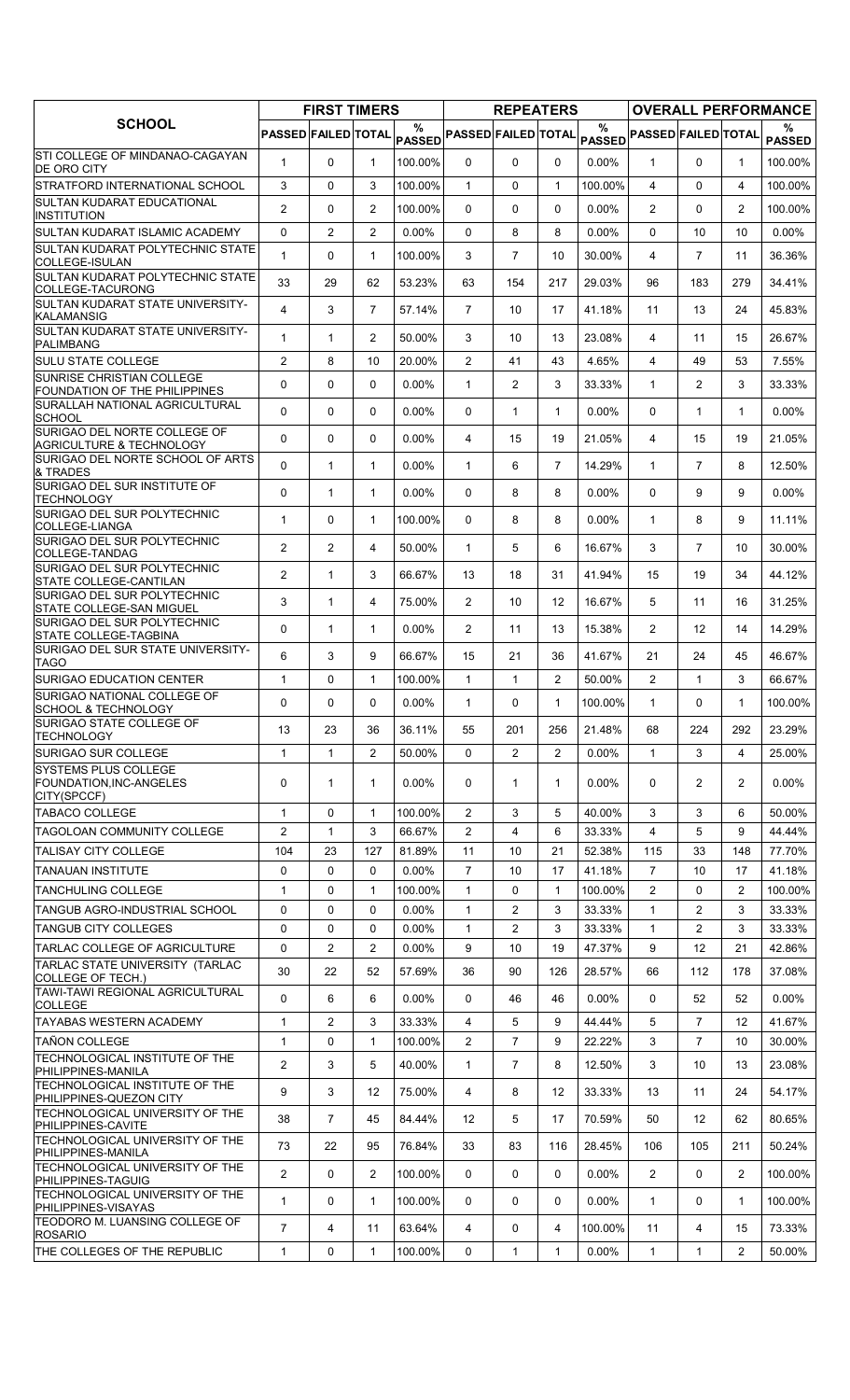|                                                             | <b>FIRST TIMERS</b> |                |                | <b>REPEATERS</b> |                                                                                     |                |                | <b>OVERALL PERFORMANCE</b> |                            |                |                |                    |
|-------------------------------------------------------------|---------------------|----------------|----------------|------------------|-------------------------------------------------------------------------------------|----------------|----------------|----------------------------|----------------------------|----------------|----------------|--------------------|
| <b>SCHOOL</b>                                               | PASSED FAILED TOTAL |                |                | %                | $\mathsf{PAS\overset{\circ}{\mathtt{SED}}}$ PASSED $\mathsf{FALED} \mathsf{TOTAL} $ |                |                | $\%$                       | PASSED PASSED FAILED TOTAL |                |                | %<br><b>PASSED</b> |
| THE FAMILY CLINIC, INC.                                     | $\overline{2}$      | $\Omega$       | $\overline{2}$ | 100.00%          | $\overline{2}$                                                                      | $\overline{2}$ | 4              | 50.00%                     | $\overline{4}$             | $\overline{2}$ | 6              | 66.67%             |
| THE FISHER VALLEY COLLEGE                                   | $\overline{2}$      | 3              | 5              | 40.00%           | $\overline{2}$                                                                      | 3              | 5              | 40.00%                     | $\overline{4}$             | 6              | 10             | 40.00%             |
| THE GOOD SAMARITAN COLLEGES-<br><b>CABANATUAN CITY</b>      | $\mathbf{1}$        | 1              | $\overline{2}$ | 50.00%           | $\Omega$                                                                            | $\mathbf{1}$   | $\mathbf{1}$   | $0.00\%$                   | $\mathbf{1}$               | $\overline{2}$ | 3              | 33.33%             |
| THE PHILIPPINE WOMENS COLLEGE-<br><b>ILOILO CITY</b>        | $\mathbf{1}$        | 0              | $\mathbf{1}$   | 100.00%          | $\Omega$                                                                            | 0              | $\Omega$       | $0.00\%$                   | $\mathbf{1}$               | $\Omega$       | $\mathbf{1}$   | 100.00%            |
| TIWI COMMUNITY COLLEGE                                      | 0                   | 1              | 1              | $0.00\%$         | 2                                                                                   | 3              | 5              | 40.00%                     | $\overline{2}$             | 4              | 6              | 33.33%             |
| TOLEDO GULLAS COLLEGE                                       | 6                   | $\overline{2}$ | 8              | 75.00%           | 10                                                                                  | 36             | 46             | 21.74%                     | 16                         | 38             | 54             | 29.63%             |
| TOMAS CLAUDIO MEMORIAL COLLEGE                              | 13                  | 8              | 21             | 61.90%           | 15                                                                                  | 41             | 56             | 26.79%                     | 28                         | 49             | 77             | 36.36%             |
| TOMAS DEL ROSARIO ACADEMY                                   | 0                   | $\Omega$       | $\Omega$       | $0.00\%$         | $\mathbf{1}$                                                                        | $\overline{4}$ | 5              | 20.00%                     | $\mathbf{1}$               | 4              | 5              | 20.00%             |
| <b>TRACE COMPUTER COLLEGE</b>                               | 0                   | $\mathbf 0$    | $\Omega$       | $0.00\%$         | 0                                                                                   | $\mathbf{1}$   | $\mathbf{1}$   | 0.00%                      | $\mathbf 0$                | $\mathbf{1}$   | $\mathbf{1}$   | $0.00\%$           |
| TRINIDAD MUNICIPAL COLLEGE                                  | 0                   | $\overline{2}$ | $\overline{2}$ | $0.00\%$         | $\mathbf 0$                                                                         | 0              | $\Omega$       | $0.00\%$                   | $\Omega$                   | $\overline{2}$ | 2              | $0.00\%$           |
| TRINITY UNIVERSITY OF ASIA (TRINITY-<br>QC)                 | 3                   | $\mathbf{1}$   | 4              | 75.00%           | 4                                                                                   | 3              | $\overline{7}$ | 57.14%                     | $\overline{7}$             | 4              | 11             | 63.64%             |
| TUBLAY SCHOOL OF HOME INDUSTRIES                            | $\mathbf 0$         | $\mathbf 0$    | $\Omega$       | $0.00\%$         | $\mathbf{1}$                                                                        | 0              | $\mathbf{1}$   | 100.00%                    | $\mathbf{1}$               | $\Omega$       | $\mathbf{1}$   | 100.00%            |
| UNCIANO COLLEGES & MEDICAL<br>CENTER-ANTIPOLO               | 3                   | 0              | 3              | 100.00%          | $\Omega$                                                                            | 0              | 0              | 0.00%                      | 3                          | $\Omega$       | 3              | 100.00%            |
| <b>UNDA MEMORIAL NATIONAL</b><br>AGRICULTURAL SCHOOL        | 0                   | $\mathbf 0$    | $\Omega$       | 0.00%            | $\mathbf{1}$                                                                        | $\mathbf{1}$   | $\overline{2}$ | 50.00%                     | $\mathbf{1}$               | $\mathbf{1}$   | $\overline{2}$ | 50.00%             |
| UNIDA CHRISTIAN COLLEGES(for. UNIDA<br>EVANGELICAL COLL)    | $\Omega$            | $\Omega$       | $\Omega$       | $0.00\%$         | $\overline{2}$                                                                      | $\overline{2}$ | 4              | 50.00%                     | $\overline{2}$             | $\overline{2}$ | 4              | 50.00%             |
| UNION CHRISTIAN COLLEGE                                     | 4                   | $\overline{2}$ | 6              | 66.67%           | $\mathbf{1}$                                                                        | 11             | 12             | 8.33%                      | 5                          | 13             | 18             | 27.78%             |
| UNION COLLEGE                                               | 15                  | 5              | 20             | 75.00%           | 8                                                                                   | 17             | 25             | 32.00%                     | 23                         | 22             | 45             | 51.11%             |
| UNITED SCHOOL OF SCIENCE &<br><b>TECHNOLOGY</b>             | $\mathbf{1}$        | $\mathbf{0}$   | $\mathbf{1}$   | 100.00%          | $\overline{2}$                                                                      | 11             | 13             | 15.38%                     | 3                          | 11             | 14             | 21.43%             |
| UNIVERSIDAD DE MANILA (CITY COLL.<br>OF MANILA)             | 50                  | 24             | 74             | 67.57%           | 22                                                                                  | 17             | 39             | 56.41%                     | 72                         | 41             | 113            | 63.72%             |
| UNIVERSIDAD DE SANTA ISABEL (COL<br>DE STA ISABEL)          | 14                  | $\overline{4}$ | 18             | 77.78%           | $\overline{7}$                                                                      | 9              | 16             | 43.75%                     | 21                         | 13             | 34             | 61.76%             |
| UNIVERSIDAD DE ZAMBOANGA<br>(for.ZAEC)                      | 10                  | 22             | 32             | 31.25%           | 26                                                                                  | 106            | 132            | 19.70%                     | 36                         | 128            | 164            | 21.95%             |
| UNIVERSITY OF ANTIQUE-HAMTIC                                | 0                   | $\Omega$       | $\Omega$       | $0.00\%$         | 1                                                                                   | $\overline{4}$ | 5              | 20.00%                     | $\mathbf{1}$               | 4              | 5              | 20.00%             |
| UNIVERSITY OF ANTIQUE-SIBALOM                               | 5                   | $\overline{7}$ | 12             | 41.67%           | 6                                                                                   | 18             | 24             | 25.00%                     | 11                         | 25             | 36             | 30.56%             |
| UNIVERSITY OF ANTIQUE-TIBIAO                                | 5                   | 2              | $\overline{7}$ | 71.43%           | 3                                                                                   | 8              | 11             | 27.27%                     | 8                          | 10             | 18             | 44.44%             |
| UNIVERSITY OF ASIA & THE PACIFIC-<br><b>PASIG</b>           | $\overline{2}$      | $\Omega$       | $\overline{2}$ | 100.00%          | $\Omega$                                                                            | $\Omega$       | $\Omega$       | 0.00%                      | $\overline{2}$             | $\Omega$       | $\overline{2}$ | 100.00%            |
| UNIVERSITY OF BAGUIO                                        | 10                  | 5              | 15             | 66.67%           | 6                                                                                   | 11             | 17             | 35.29%                     | 16                         | 16             | 32             | 50.00%             |
| UNIVERSITY OF BATANGAS                                      | 13                  | 6              | 19             | 68.42%           | 6                                                                                   | 27             | 33             | 18.18%                     | 19                         | 33             | 52             | 36.54%             |
| UNIVERSITY OF BOHOL                                         | 15                  | 4              | 19             | 78.95%           | 12                                                                                  | 32             | 44             | 27.27%                     | 27                         | 36             | 63             | 42.86%             |
| UNIVERSITY OF CAGAYAN VALLEY (for.<br>CAGAYAN COLL OF TUG.) | 8                   | 3              | 11             | 72.73%           | 10                                                                                  | 27             | 37             | 27.03%                     | 18                         | 30             | 48             | 37.50%             |
| UNIVERSITY OF CALOOCAN CITY (for.<br>CALOOCAN CITY P.C.)    | 46                  | 31             | 77             | 59.74%           | 71                                                                                  | 106            | 177            | 40.11%                     | 117                        | 137            | 254            | 46.06%             |
| UNIVERSITY OF CEBU                                          | 53                  | 21             | 74             | 71.62%           | 35                                                                                  | 73             | 108            | 32.41%                     | 88                         | 94             | 182            | 48.35%             |
| UNIVERSITY OF CEBU IN LAPULAPU &<br><b>MANDAUE</b>          | 12                  | $\overline{7}$ | 19             | 63.16%           | $\overline{7}$                                                                      | 13             | 20             | 35.00%                     | 19                         | 20             | 39             | 48.72%             |
| UNIVERSITY OF CEBU-BANILAD                                  | 10                  | 3              | 13             | 76.92%           | 3                                                                                   | $\overline{2}$ | 5              | 60.00%                     | 13                         | 5              | 18             | 72.22%             |
| UNIVERSITY OF EASTERN PHILIPPINES-<br><b>CATARMAN</b>       | 75                  | 112            | 187            | 40.11%           | 111                                                                                 | 410            | 521            | 21.31%                     | 186                        | 522            | 708            | 26.27%             |
| UNIVERSITY OF EASTERN PHILIPPINES-<br><b>CATUBIG CAMPUS</b> | $\mathbf 0$         | 6              | 6              | $0.00\%$         | $\overline{7}$                                                                      | 38             | 45             | 15.56%                     | $\overline{7}$             | 44             | 51             | 13.73%             |
| UNIVERSITY OF EASTERN PHILIPPINES-<br><b>LAOANG CAMPUS</b>  | $\overline{2}$      | $\overline{7}$ | 9              | 22.22%           | 18                                                                                  | 83             | 101            | 17.82%                     | 20                         | 90             | 110            | 18.18%             |
| UNIVERSITY OF ILOILO                                        | 4                   | $\Omega$       | 4              | 100.00%          | 5                                                                                   | 9              | 14             | 35.71%                     | 9                          | 9              | 18             | 50.00%             |
| UNIVERSITY OF LA SALETTE-SANTIAGO                           | $\overline{7}$      | 9              | 16             | 43.75%           | 10                                                                                  | 24             | 34             | 29.41%                     | 17                         | 33             | 50             | 34.00%             |
| UNIVERSITY OF LUZON (LUZON COLL.)                           | 11                  | 9              | 20             | 55.00%           | 6                                                                                   | 22             | 28             | 21.43%                     | 17                         | 31             | 48             | 35.42%             |
| UNIVERSITY OF MAKATI                                        | 21                  | 9              | 30             | 70.00%           | 30                                                                                  | 26             | 56             | 53.57%                     | 51                         | 35             | 86             | 59.30%             |
| UNIVERSITY OF MANILA                                        | 14                  | 2              | 16             | 87.50%           | 10                                                                                  | 8              | 18             | 55.56%                     | 24                         | 10             | 34             | 70.59%             |
| UNIVERSITY OF MINDANAO-BANSALAN                             | 0                   | 1              | $\mathbf{1}$   | $0.00\%$         | 0                                                                                   | 10             | 10             | $0.00\%$                   | $\mathbf 0$                | 11             | 11             | $0.00\%$           |
| UNIVERSITY OF MINDANAO-COTABATO<br><b>COLLEGE</b>           | $\Omega$            | 0              | 0              | $0.00\%$         | $\overline{2}$                                                                      | 3              | 5              | 40.00%                     | $\overline{2}$             | 3              | 5              | 40.00%             |
| UNIVERSITY OF MINDANAO-DAVAO CITY                           | 49                  | 10             | 59             | 83.05%           | 35                                                                                  | 63             | 98             | 35.71%                     | 84                         | 73             | 157            | 53.50%             |
| UNIVERSITY OF MINDANAO-DIGOS<br><b>COLLEGE</b>              | 10                  | 3              | 13             | 76.92%           | 15                                                                                  | 30             | 45             | 33.33%                     | 25                         | 33             | 58             | 43.10%             |
| UNIVERSITY OF MINDANAO-GUIANGA<br>JUNIOR COLLEGE            | 1                   | $\mathbf{0}$   | 1              | 100.00%          | $\mathbf{0}$                                                                        | $\mathbf{1}$   | $\mathbf{1}$   | 0.00%                      | $\mathbf{1}$               | $\mathbf{1}$   | $\overline{2}$ | 50.00%             |
| UNIVERSITY OF MINDANAO-PANABO                               | $\mathbf{1}$        | $\mathbf 0$    | $\mathbf{1}$   | 100.00%          | 9                                                                                   | 14             | 23             | 39.13%                     | 10                         | 14             | 24             | 41.67%             |
| UNIVERSITY OF MINDANAO-PENAPLATA                            | 1                   | 1              | 2              | 50.00%           | 1                                                                                   | 5              | 6              | 16.67%                     | $\overline{2}$             | 6              | 8              | 25.00%             |
| UNIVERSITY OF MINDANAO-TAGUM                                | 10                  | 4              | 14             | 71.43%           | 10                                                                                  | 35             | 45             | 22.22%                     | 20                         | 39             | 59             | 33.90%             |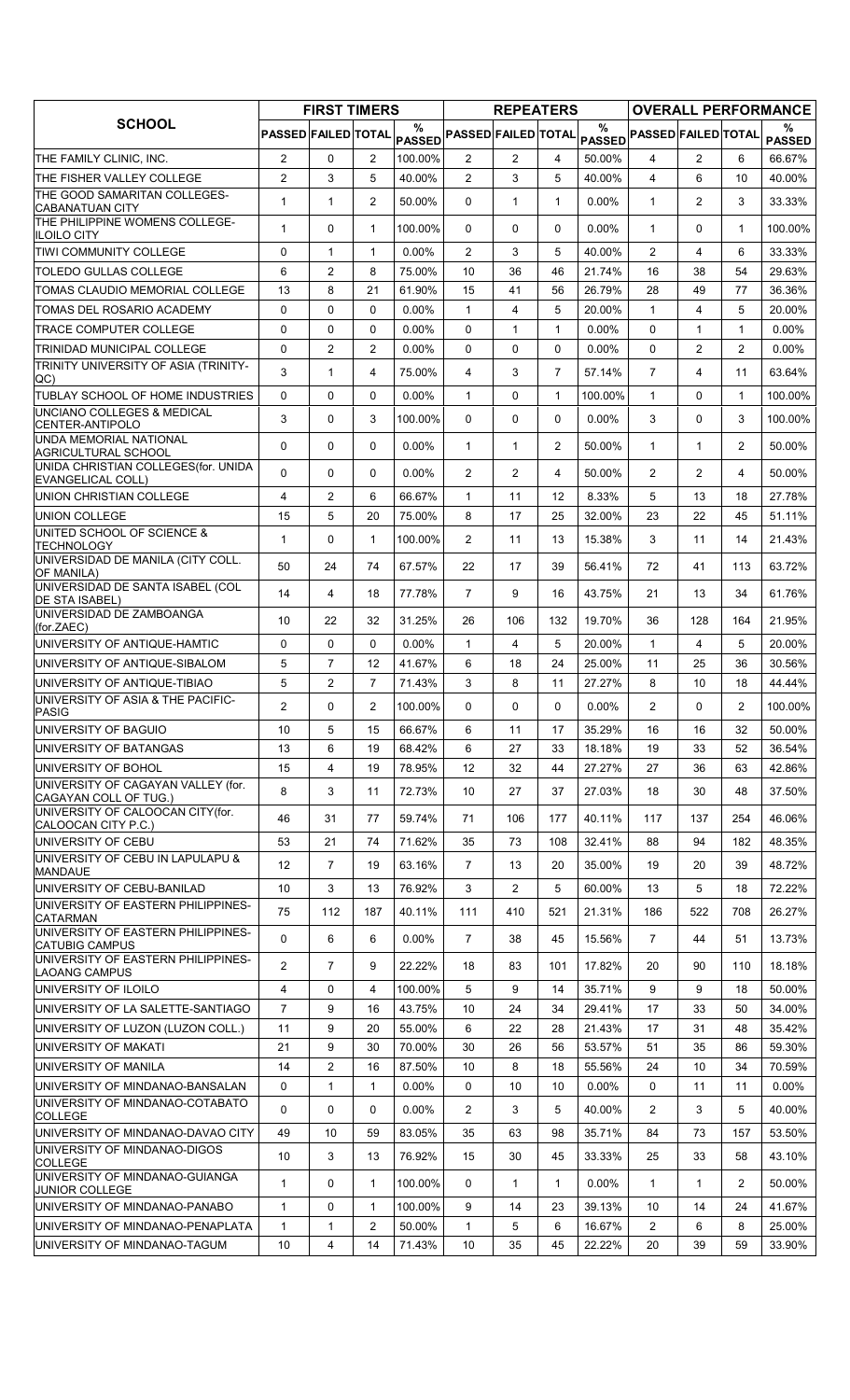|                                                               | <b>FIRST TIMERS</b>        |                | <b>REPEATERS</b> |                                |                            |                | <b>OVERALL PERFORMANCE</b> |          |                            |                |                |                    |
|---------------------------------------------------------------|----------------------------|----------------|------------------|--------------------------------|----------------------------|----------------|----------------------------|----------|----------------------------|----------------|----------------|--------------------|
| <b>SCHOOL</b>                                                 | <b>PASSED FAILED TOTAL</b> |                |                  | $\frac{0}{0}$<br><b>PASSED</b> | <b>PASSED FAILED TOTAL</b> |                |                            | $\%$     | PASSED PASSED FAILED TOTAL |                |                | %<br><b>PASSED</b> |
| UNIVERSITY OF NEGROS OCCIDENTAL-<br><b>RECOLETOS</b>          | 5                          | $\mathbf{1}$   | 6                | 83.33%                         | 8                          | 15             | 23                         | 34.78%   | 13                         | 16             | 29             | 44.83%             |
| UNIVERSITY OF NORTHEASTERN<br><b>PHILIPPINES</b>              | $12 \,$                    | 6              | 18               | 66.67%                         | 9                          | 24             | 33                         | 27.27%   | 21                         | 30             | 51             | 41.18%             |
| UNIVERSITY OF NORTHERN<br>PHILIPPINES-VIGAN                   | 6                          | 4              | 10               | 60.00%                         | 14                         | 37             | 51                         | 27.45%   | 20                         | 41             | 61             | 32.79%             |
| UNIVERSITY OF NUEVA CACERES                                   | 23                         | 8              | 31               | 74.19%                         | 11                         | 36             | 47                         | 23.40%   | 34                         | 44             | 78             | 43.59%             |
| UNIVERSITY OF PANGASINAN                                      | 45                         | 8              | 53               | 84.91%                         | 15                         | 37             | 52                         | 28.85%   | 60                         | 45             | 105            | 57.14%             |
| UNIVERSITY OF PERPETUAL HELP<br>RIZAL-CALAMBA CAMPUS          | 2                          | 0              | 2                | 100.00%                        | $\mathbf{1}$               | $\overline{2}$ | 3                          | 33.33%   | 3                          | $\overline{2}$ | 5              | 60.00%             |
| UNIVERSITY OF PERPETUAL HELP<br>RIZAL-MOLINO                  | 0                          | $\mathbf{1}$   | $\mathbf{1}$     | 0.00%                          | $\mathbf{1}$               | 1              | $\overline{2}$             | 50.00%   | $\mathbf{1}$               | $\overline{2}$ | 3              | 33.33%             |
| UNIVERSITY OF PERPETUAL HELP<br>SYSTEM DALTA-LAS PINAS        | 8                          | $\overline{2}$ | 10               | 80.00%                         | 4                          | 6              | 10                         | 40.00%   | 12                         | 8              | 20             | 60.00%             |
| UNIVERSITY OF PERPETUAL HELP<br>SYSTEM-GMA                    | $\overline{7}$             | 0              | $\overline{7}$   | 100.00%                        | $\mathbf{1}$               | 0              | $\mathbf{1}$               | 100.00%  | 8                          | $\Omega$       | 8              | 100.00%            |
| UNIVERSITY OF PERPETUAL HELP<br>SYSTEM-LAGUNA                 | 10                         | 6              | 16               | 62.50%                         | 13                         | 18             | 31                         | 41.94%   | 23                         | 24             | 47             | 48.94%             |
| UNIVERSITY OF PERPETUAL HELP-<br><b>CAUAYAN CITY</b>          | $\overline{2}$             | 0              | $\overline{2}$   | 100.00%                        | $\mathbf{1}$               | 0              | $\mathbf{1}$               | 100.00%  | 3                          | 0              | 3              | 100.00%            |
| UNIVERSITY OF RIZAL SYSTEM-ANGONO                             | 17                         | 15             | 32               | 53.13%                         | 28                         | 42             | 70                         | 40.00%   | 45                         | 57             | 102            | 44.12%             |
| UNIVERSITY OF RIZAL SYSTEM-<br><b>ANTIPOLO</b>                | $\overline{7}$             | 3              | 10               | 70.00%                         | 5                          | $\overline{4}$ | 9                          | 55.56%   | 12                         | $\overline{7}$ | 19             | 63.16%             |
| UNIVERSITY OF RIZAL SYSTEM-<br><b>BINANGONAN</b>              | $\Omega$                   | $\overline{2}$ | $\overline{2}$   | 0.00%                          | $\overline{2}$             | 0              | $\overline{2}$             | 100.00%  | $\overline{2}$             | $\overline{2}$ | 4              | 50.00%             |
| UNIVERSITY OF RIZAL SYSTEM-CAINTA                             | 3                          | $\overline{4}$ | $\overline{7}$   | 42.86%                         | 4                          | 21             | 25                         | 16.00%   | $\overline{7}$             | 25             | 32             | 21.88%             |
| UNIVERSITY OF RIZAL SYSTEM-<br><b>CARDONA</b>                 | 0                          | 0              | $\mathbf{0}$     | $0.00\%$                       | $\mathbf{1}$               | 0              | $\mathbf{1}$               | 100.00%  | $\mathbf{1}$               | $\Omega$       | $\mathbf 1$    | 100.00%            |
| UNIVERSITY OF RIZAL SYSTEM-<br><b>MORONG</b>                  | 45                         | 23             | 68               | 66.18%                         | 73                         | 166            | 239                        | 30.54%   | 118                        | 189            | 307            | 38.44%             |
| UNIVERSITY OF RIZAL SYSTEM-PILILLA                            | 14                         | $\overline{2}$ | 16               | 87.50%                         | 15                         | 15             | 30                         | 50.00%   | 29                         | 17             | 46             | 63.04%             |
| UNIVERSITY OF RIZAL SYSTEM-<br><b>RODRIGUEZ</b>               | 18                         | 8              | 26               | 69.23%                         | 33                         | 42             | 75                         | 44.00%   | 51                         | 50             | 101            | 50.50%             |
| UNIVERSITY OF RIZAL SYSTEM-TANAY                              | $\overline{4}$             | $\mathbf{1}$   | 5                | 80.00%                         | $\overline{7}$             | 16             | 23                         | 30.43%   | 11                         | 17             | 28             | 39.29%             |
| UNIVERSITY OF RIZAL SYSTEM-TAYTAY                             | $\overline{2}$             | $\overline{c}$ | $\overline{4}$   | 50.00%                         | $\overline{2}$             | 9              | 11                         | 18.18%   | $\overline{4}$             | 11             | 15             | 26.67%             |
| UNIVERSITY OF SAINT ANTHONY                                   | 16                         | 9              | 25               | 64.00%                         | 14                         | 26             | 40                         | 35.00%   | 30                         | 35             | 65             | 46.15%             |
| UNIVERSITY OF SAINT LA SALLE                                  | 11                         | 0              | 11               | 100.00%                        | 5                          | $\overline{7}$ | 12                         | 41.67%   | 16                         | $\overline{7}$ | 23             | 69.57%             |
| UNIVERSITY OF SAINT LOUIS-<br><b>TUGUEGARAO</b>               | 10                         | 4              | 14               | 71.43%                         | 11                         | 18             | 29                         | 37.93%   | 21                         | 22             | 43             | 48.84%             |
| UNIVERSITY OF SAN AGUSTIN                                     | $\overline{4}$             | $\overline{2}$ | 6                | 66.67%                         | 5                          | 19             | 24                         | 20.83%   | 9                          | 21             | 30             | 30.00%             |
| UNIVERSITY OF SAN CARLOS                                      | 44                         | $\overline{4}$ | 48               | 91.67%                         | 11                         | $\overline{2}$ | 13                         | 84.62%   | 55                         | 6              | 61             | 90.16%             |
| UNIVERSITY OF SAN JOSE-RECOLETOS                              | 43                         | $\overline{7}$ | 50               | 86.00%                         | 20                         | 17             | 37                         | 54.05%   | 63                         | 24             | 87             | 72.41%             |
| UNIVERSITY OF SANTO TOMAS                                     | 43                         | $\mathbf{1}$   | 44               | 97.73%                         | 4                          | 3              | $\overline{7}$             | 57.14%   | 47                         | $\overline{4}$ | 51             | 92.16%             |
| UNIVERSITY OF SOUTHEASTERN                                    | 0                          | 0              | $\mathbf 0$      | 0.00%                          | 0                          | $\overline{2}$ | $\overline{2}$             | 0.00%    | 0                          | $\overline{2}$ | $\overline{2}$ | $0.00\%$           |
| PHILIPPINES-BAGANGA<br>UNIVERSITY OF SOUTHEASTERN             | 0                          | 0              | 0                | $0.00\%$                       | $\mathbf{1}$               | 0              | $\mathbf{1}$               | 100.00%  | $\mathbf{1}$               | 0              | 1              | 100.00%            |
| PHILIPPINES-BISLIG CAMPUS<br>UNIVERSITY OF SOUTHEASTERN       |                            |                |                  |                                |                            |                |                            |          |                            |                |                |                    |
| PHILIPPINES-COMPOSTEAL CENTER<br>UNIVERSITY OF SOUTHEASTERN   | $\mathbf{1}$               | $\overline{2}$ | 3                | 33.33%                         | $\mathbf{1}$               | 5              | 6                          | 16.67%   | $\overline{2}$             | $\overline{7}$ | 9              | 22.22%             |
| PHILIPPINES-DAVAO CITY<br>UNIVERSITY OF SOUTHEASTERN          | 41                         | 9              | 50               | 82.00%                         | 30                         | 55             | 85                         | 35.29%   | 71                         | 64             | 135            | 52.59%             |
| PHILIPPINES-MABINI<br>UNIVERSITY OF SOUTHEASTERN              | 5                          | $\mathbf{1}$   | 6                | 83.33%                         | 3                          | 12             | 15                         | 20.00%   | 8                          | 13             | 21             | 38.10%             |
| PHILIPPINES-PANTUKAN<br>UNIVERSITY OF SOUTHEASTERN            | 0                          | 0              | 0                | $0.00\%$                       | $\mathbf{0}$               | 9              | 9                          | $0.00\%$ | $\Omega$                   | 9              | 9              | $0.00\%$           |
| PHILIPPINES-TAGUM                                             | 6                          | 0              | 6                | 100.00%                        | 5                          | 5              | 10                         | 50.00%   | 11                         | 5              | 16             | 68.75%             |
| UNIVERSITY OF SOUTHERN MINDANAO-<br><b>KABACAN</b>            | 38                         | 32             | 70               | 54.29%                         | 72                         | 205            | 277                        | 25.99%   | 110                        | 237            | 347            | 31.70%             |
| UNIVERSITY OF SOUTHERN MINDANAO-<br><b>KIDAPAWAN</b>          | 6                          | 5              | 11               | 54.55%                         | 21                         | 37             | 58                         | 36.21%   | 27                         | 42             | 69             | 39.13%             |
| UNIVERSITY OF SOUTHERN PHILIPPINES                            | 3                          | 0              | 3                | 100.00%                        | 3                          | 5              | 8                          | 37.50%   | 6                          | 5              | 11             | 54.55%             |
| UNIVERSITY OF THE ASSUMPTION                                  | 3                          | 5              | 8                | 37.50%                         | 8                          | 14             | 22                         | 36.36%   | 11                         | 19             | 30             | 36.67%             |
| UNIVERSITY OF THE CORDILLERAS<br>(for.BAGUIO C.F.)            | 64                         | 11             | 75               | 85.33%                         | 18                         | 17             | 35                         | 51.43%   | 82                         | 28             | 110            | 74.55%             |
| UNIVERSITY OF THE EAST-CALOOCAN                               | $\overline{2}$             | 4              | 6                | 33.33%                         | 3                          | 3              | 6                          | 50.00%   | 5                          | $\overline{7}$ | 12             | 41.67%             |
| UNIVERSITY OF THE EAST-MANILA<br>UNIVERSITY OF THE IMMACULATE | 14                         | $\overline{7}$ | 21               | 66.67%                         | 13                         | 30             | 43                         | 30.23%   | 27                         | 37             | 64             | 42.19%             |
| CONCEPTION-DAVAO<br>UNIVERSITY OF THE PHIL. SCHOOL OF         | 12                         | $\overline{2}$ | 14               | 85.71%                         | 5                          | 8              | 13                         | 38.46%   | 17                         | 10             | 27             | 62.96%             |
| HEALTH & SCIENCES-LEYTE<br>UNIVERSITY OF THE PHILIPPINES-     | 0                          | 0              | $\mathbf{0}$     | $0.00\%$                       | $\mathbf{1}$               | 0              | $\mathbf{1}$               | 100.00%  | $\mathbf{1}$               | 0              | $\mathbf{1}$   | 100.00%            |
| <b>BAGUIO CITY</b>                                            | 11                         | 0              | 11               | 100.00%                        | 0                          | 0              | 0                          | 0.00%    | 11                         | 0              | 11             | 100.00%            |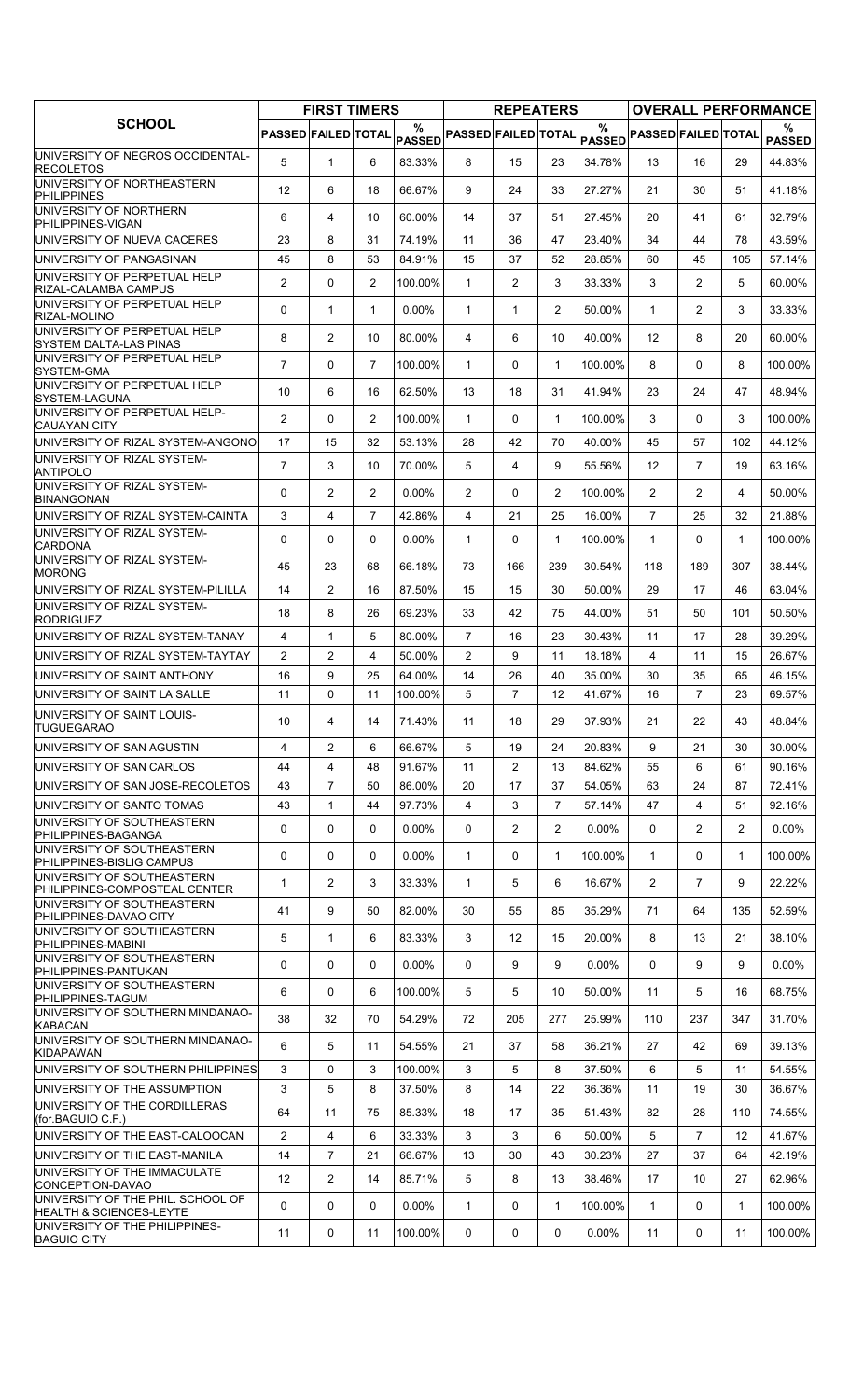|                                                                        | <b>FIRST TIMERS</b>        |                |                |                    | <b>REPEATERS</b>           | <b>OVERALL PERFORMANCE</b> |                 |               |                            |                |                |                    |
|------------------------------------------------------------------------|----------------------------|----------------|----------------|--------------------|----------------------------|----------------------------|-----------------|---------------|----------------------------|----------------|----------------|--------------------|
| <b>SCHOOL</b>                                                          | <b>PASSED FAILED TOTAL</b> |                |                | %<br><b>PASSED</b> | <b>PASSED FAILED TOTAL</b> |                            |                 | $\frac{9}{6}$ | PASSED PASSED FAILED TOTAL |                |                | %<br><b>PASSED</b> |
| UNIVERSITY OF THE PHILIPPINES-<br><b>DILIMAN</b>                       | 55                         | $\overline{2}$ | 57             | 96.49%             | $\overline{2}$             | $\mathbf{1}$               | 3               | 66.67%        | 57                         | 3              | 60             | 95.00%             |
| UNIVERSITY OF THE PHILIPPINES-LOS<br>BAÑOS                             | 26                         | 0              | 26             | 100.00%            | $\mathbf{0}$               | 0                          | 0               | $0.00\%$      | 26                         | $\mathbf{0}$   | 26             | 100.00%            |
| UNIVERSITY OF THE PHILIPPINES-<br><b>MANILA</b>                        | $\mathbf{1}$               | 0              | $\mathbf{1}$   | 100.00%            | 0                          | 0                          | $\Omega$        | $0.00\%$      | $\mathbf{1}$               | $\Omega$       | $\mathbf 1$    | 100.00%            |
| UNIVERSITY OF THE PHILIPPINES-<br><b>MINDANAO</b>                      | 4                          | 0              | 4              | 100.00%            | $\mathbf{0}$               | 0                          | 0               | 0.00%         | 4                          | $\Omega$       | 4              | 100.00%            |
| UNIVERSITY OF THE PHILIPPINES-<br>VISAYAS-CEBU CITY                    | $\overline{7}$             | 0              | $\overline{7}$ | 100.00%            | $\mathbf{0}$               | 0                          | $\mathbf{0}$    | $0.00\%$      | $\overline{7}$             | $\Omega$       | $\overline{7}$ | 100.00%            |
| UNIVERSITY OF THE PHILIPPINES-<br>VISAYAS-ILOILO CITY                  | 8                          | 0              | 8              | 100.00%            | $\mathbf{0}$               | $\Omega$                   | $\Omega$        | $0.00\%$      | 8                          | $\Omega$       | 8              | 100.00%            |
| UNIVERSITY OF THE PHILIPPINES-<br>VISAYAS-TACLOBAN CITY                | 3                          | 0              | 3              | 100.00%            | $\mathbf{0}$               | $\Omega$                   | $\Omega$        | 0.00%         | 3                          | $\Omega$       | 3              | 100.00%            |
| UNIVERSITY OF THE VISAYAS-CEBU<br><b>CITY</b>                          | 30                         | 24             | 54             | 55.56%             | 28                         | 105                        | 133             | 21.05%        | 58                         | 129            | 187            | 31.02%             |
| UNIVERSITY OF THE VISAYAS-<br><b>DALAGUETE</b>                         | $\overline{2}$             | $\Omega$       | $\overline{c}$ | 100.00%            | $\mathbf{0}$               | $\Omega$                   | $\mathbf{0}$    | 0.00%         | $\overline{2}$             | $\Omega$       | 2              | 100.00%            |
| UNIVERSITY OF THE VISAYAS-DANAO<br><b>CITY</b>                         | 11                         | 6              | 17             | 64.71%             | $\overline{2}$             | 4                          | 6               | 33.33%        | 13                         | 10             | 23             | 56.52%             |
| UNIVERSITY OF THE VISAYAS-MANDAUE<br><b>CITY</b>                       | $\overline{c}$             | $\mathbf{1}$   | 3              | 66.67%             | 5                          | 8                          | 13              | 38.46%        | $\overline{7}$             | 9              | 16             | 43.75%             |
| UPI AGRICULTURAL SCHOOL-UPI,<br><b>MAGUINDANAO</b>                     | $\Omega$                   | 0              | 0              | 0.00%              | $\mathbf{1}$               | 11                         | 12 <sup>2</sup> | 8.33%         | $\mathbf{1}$               | 11             | 12             | 8.33%              |
| URDANETA CITY UNIVERSITY (CCU)                                         | 13                         | 8              | 21             | 61.90%             | 26                         | 45                         | 71              | 36.62%        | 39                         | 53             | 92             | 42.39%             |
| URDANETA COLLEGE OF TECHNOLOGY                                         | 0                          | 0              | $\mathbf 0$    | $0.00\%$           | $\Omega$                   | $\mathbf{1}$               | $\mathbf{1}$    | 0.00%         | 0                          | $\mathbf{1}$   | $\mathbf{1}$   | $0.00\%$           |
| <b>VALENCIA COLLEGES</b>                                               | 0                          | 0              | $\mathbf 0$    | 0.00%              | 4                          | 4                          | 8               | 50.00%        | 4                          | $\overline{4}$ | 8              | 50.00%             |
| VALENZUELA CITY POLYTECHNIC<br><b>COLLEGE</b>                          | $\overline{7}$             | $\overline{7}$ | 14             | 50.00%             | $\Omega$                   | 8                          | 8               | 0.00%         | $\overline{7}$             | 15             | 22             | 31.82%             |
| <b>VELEZ COLLEGE</b>                                                   | $\overline{2}$             | 0              | $\overline{c}$ | 100.00%            | 0                          | $\mathbf{1}$               | $\mathbf{1}$    | 0.00%         | $\overline{2}$             | $\mathbf{1}$   | 3              | 66.67%             |
| VERITAS COLLEGE OF IROSIN                                              | $\mathbf{1}$               | $\overline{2}$ | 3              | 33.33%             | 3                          | $\overline{4}$             | $\overline{7}$  | 42.86%        | 4                          | 6              | 10             | 40.00%             |
| VICTORINO SALCEDO POLYTECHNIC<br><b>COLLEGE</b>                        | $\Omega$                   | $\overline{c}$ | $\overline{2}$ | $0.00\%$           | $\mathbf{1}$               | $\overline{2}$             | 3               | 33.33%        | $\mathbf{1}$               | 4              | 5              | 20.00%             |
| <b>VILLAFLORES COLLEGE</b>                                             | $\mathbf{1}$               | $\overline{2}$ | 3              | 33.33%             | 16                         | 36                         | 52              | 30.77%        | 17                         | 38             | 55             | 30.91%             |
| <b>VILLAGERS MONTESSORI COLLEGE</b>                                    | $\mathbf{1}$               | $\mathbf{1}$   | $\overline{c}$ | 50.00%             | $\Omega$                   | $\mathbf{1}$               | 1               | $0.00\%$      | $\mathbf{1}$               | 2              | 3              | 33.33%             |
| VIRGEN DELOS REMEDIOS COLLEGE-<br>OLONGAPO CITY                        | 0                          | $\mathbf{1}$   | $\mathbf{1}$   | $0.00\%$           | $\mathbf{1}$               | 6                          | $\overline{7}$  | 14.29%        | $\mathbf{1}$               | $\overline{7}$ | 8              | 12.50%             |
| <b>VIRGEN MILAGROSA UNIVERSITY</b><br>FOUNDATION                       | 17                         | 3              | 20             | 85.00%             | 6                          | $12 \,$                    | 18              | 33.33%        | 23                         | 15             | 38             | 60.53%             |
| VISAYAN NAZARENE BIBLE COLLEGE                                         | 0                          | 0              | $\mathbf 0$    | 0.00%              | 0                          | 1                          | 1               | 0.00%         | 0                          | $\mathbf{1}$   | 1              | 0.00%              |
| <b>VISAYAS STATE COLLEGE OF</b><br>AGRICULTURE-ISABEL                  | 1                          | 0              | $\mathbf{1}$   | 100.00%            | 0                          | 3                          | 3               | $0.00\%$      | $\mathbf{1}$               | 3              | 4              | 25.00%             |
| <b>VISAYAS STATE UNIVERSITY</b><br>(for.VISCA,LSU.)-BAYBAY             | 16                         | 3              | 19             | 84.21%             | 9                          | 15                         | 24              | 37.50%        | 25                         | 18             | 43             | 58.14%             |
| VMA GLOBAL COLLEGE (for.VISAYAN<br><b>MARITIME ACA.)</b>               | $\Omega$                   | $\mathbf{1}$   | $\mathbf{1}$   | $0.00\%$           | 0                          | 0                          | $\Omega$        | 0.00%         | 0                          | $\mathbf{1}$   | $\mathbf{1}$   | $0.00\%$           |
| WESLEYAN BIBLE COLLEGE-ROSALES,<br>PANGASINAN                          | $\Omega$                   | 0              | 0              | $0.00\%$           | 0                          | 1                          | 1               | $0.00\%$      | 0                          | 1              | 1              | 0.00%              |
| <b>WESLEYAN COLLEGE OF MANILA</b>                                      | 0                          | 0              | 0              | $0.00\%$           | 0                          | 1                          | 1               | $0.00\%$      | 0                          | 1              | 1              | $0.00\%$           |
| <b>WESLEYAN UNIVERSITY-PHILIPPINES-</b><br><b>CABANATUAN CITY</b>      | 16                         | 7              | 23             | 69.57%             | 10                         | 42                         | 52              | 19.23%        | 26                         | 49             | 75             | 34.67%             |
| WESLEYAN UNIVERSITY-PHILIPPINES-<br><b>MARIA AURORA</b>                | 0                          | 0              | 0              | $0.00\%$           | 0                          | 1                          | 1               | $0.00\%$      | 0                          | $\mathbf{1}$   | 1              | $0.00\%$           |
| IWEST MINDANAO STATE UNIVERSITY -<br>MOLAVE, ZAMBOANGA DEL SUR         | 1                          | 0              | $\mathbf{1}$   | 100.00%            | 0                          | 3                          | 3               | $0.00\%$      | $\mathbf{1}$               | 3              | 4              | 25.00%             |
| WEST NEGROS COLLEGE                                                    | 17                         | 4              | 21             | 80.95%             | 11                         | 28                         | 39              | 28.21%        | 28                         | 32             | 60             | 46.67%             |
| <b>WEST VISAYAS STATE UNIVERSITY-</b><br><b>CALINOG</b>                | $\mathbf{1}$               | $\overline{2}$ | 3              | 33.33%             | 6                          | 27                         | 33              | 18.18%        | $\overline{7}$             | 29             | 36             | 19.44%             |
| <b>WEST VISAYAS STATE UNIVERSITY-</b><br>HIMAMAYLAN, NEGROS OCCIDENTAL | 0                          | 0              | 0              | $0.00\%$           | 3                          | 3                          | 6               | 50.00%        | 3                          | 3              | 6              | 50.00%             |
| WEST VISAYAS STATE UNIVERSITY-<br><b>JANIUAY</b>                       | 2                          | $\mathbf{1}$   | 3              | 66.67%             | 8                          | 12                         | 20              | 40.00%        | 10                         | 13             | 23             | 43.48%             |
| <b>WEST VISAYAS STATE UNIVERSITY-LA</b><br><b>PAZ</b>                  | 28                         | 16             | 44             | 63.64%             | 33                         | 38                         | 71              | 46.48%        | 61                         | 54             | 115            | 53.04%             |
| <b>WEST VISAYAS STATE UNIVERSITY-</b><br>LAMBUNAO                      | 4                          | $\mathbf{1}$   | 5              | 80.00%             | $\overline{7}$             | $\overline{7}$             | 14              | 50.00%        | 11                         | 8              | 19             | 57.89%             |
| <b>WEST VISAYAS STATE UNIVERSITY-</b><br>POTOTAN                       | 5                          | 4              | 9              | 55.56%             | 6                          | 18                         | 24              | 25.00%        | 11                         | 22             | 33             | 33.33%             |
| <b>WESTERN COLLEGES-CAVITE</b>                                         | 4                          | 6              | 10             | 40.00%             | 9                          | 13                         | 22              | 40.91%        | 13                         | 19             | 32             | 40.63%             |
| <b>WESTERN INSTITUTE OF TECHNOLOGY</b>                                 | $\overline{7}$             | 8              | 15             | 46.67%             | 8                          | 10                         | 18              | 44.44%        | 15                         | 18             | 33             | 45.45%             |
| <b>WESTERN LEYTE COLLEGE-ORMOC</b>                                     | $\mathbf{1}$               | 2              | 3              | 33.33%             | $\mathbf{1}$               | 12                         | 13              | 7.69%         | $\overline{2}$             | 14             | 16             | 12.50%             |
| <b>WESTERN LUZON AGRICULTURAL</b><br><b>COLLEGE</b>                    | 0                          | 0              | 0              | $0.00\%$           | 0                          | $\overline{2}$             | $\overline{2}$  | 0.00%         | 0                          | $\overline{2}$ | $\overline{2}$ | $0.00\%$           |
| <b>WESTERN MINDANAO COOPERATIVE</b><br>COLLEGE-ZAMBOANGA CITY          | 1                          | $\mathbf{1}$   | 2              | 50.00%             | 0                          | $\mathbf{2}$               | $\overline{2}$  | $0.00\%$      | $\mathbf{1}$               | 3              | 4              | 25.00%             |